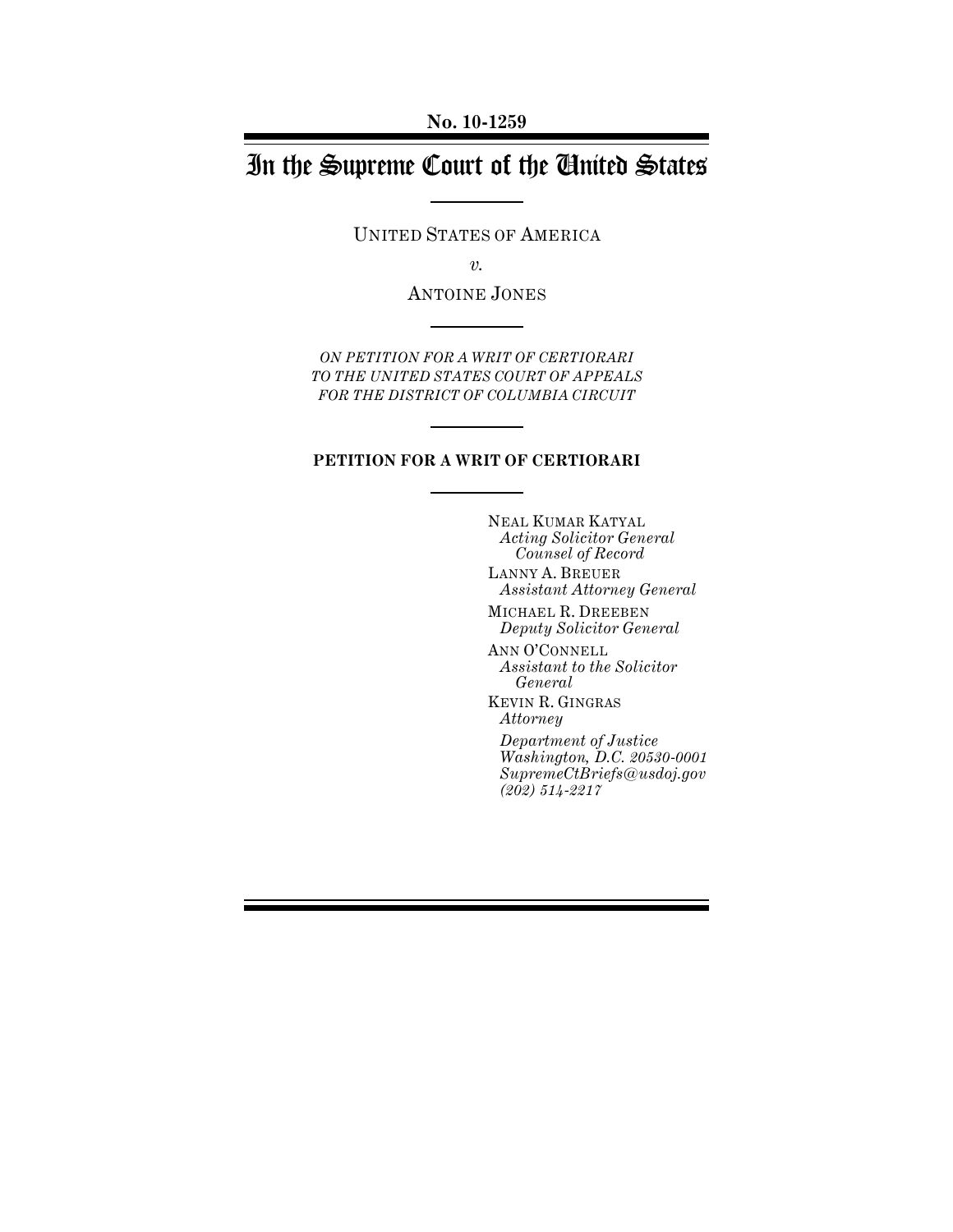# **QUESTION PRESENTED**

Whether the warrantless use of a tracking device on respondent's vehicle to monitor its movements on public streets violated the Fourth Amendment.

(I)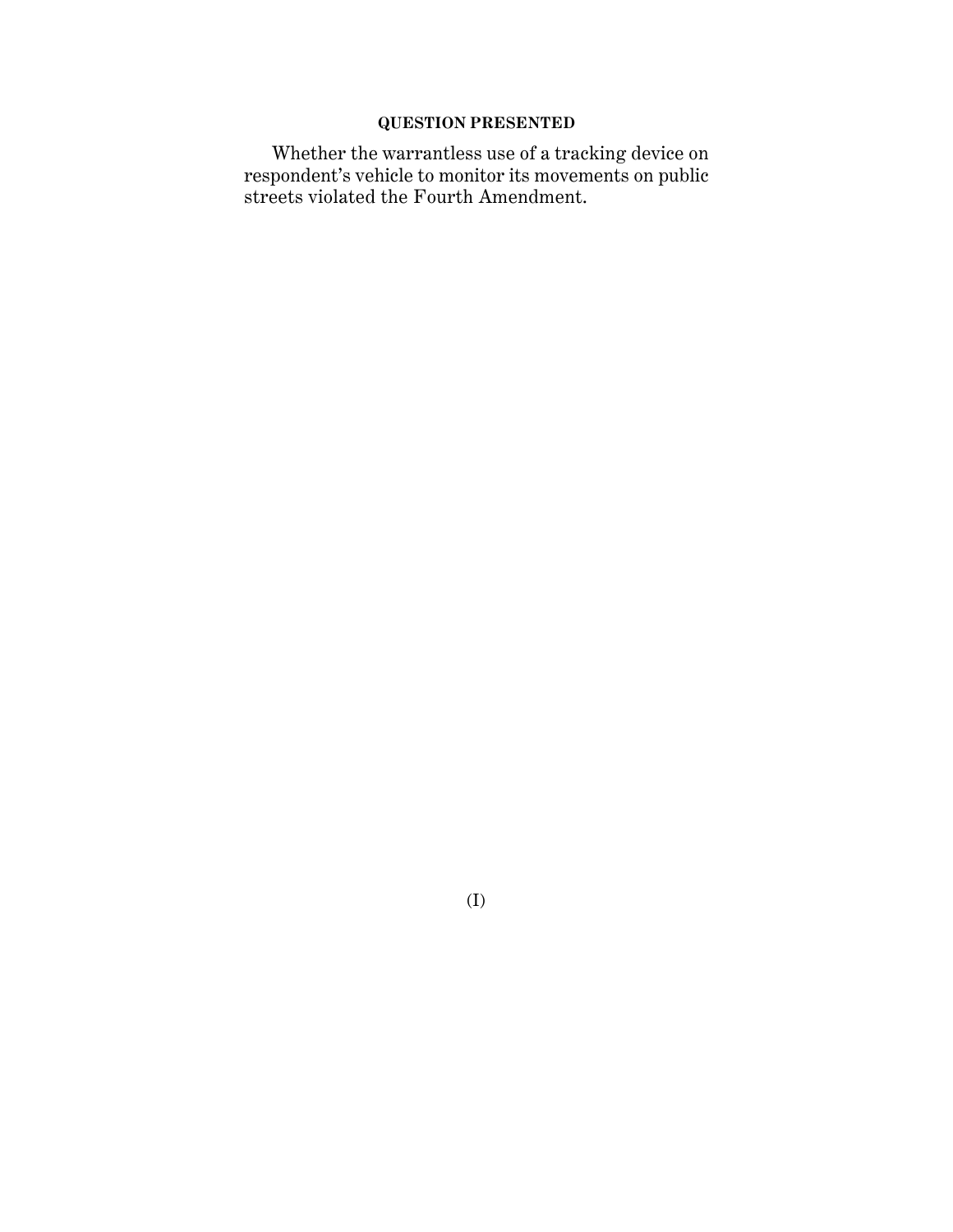## **TABLE OF CONTENTS**

| Page                                                                     |
|--------------------------------------------------------------------------|
|                                                                          |
|                                                                          |
|                                                                          |
|                                                                          |
|                                                                          |
| A. The court of appeals' decision conflicts with prior                   |
|                                                                          |
| B. The court of appeals' decision creates a conflict                     |
|                                                                          |
| C. The question presented is of substantial and                          |
| recurring importance $\dots\dots\dots\dots\dots\dots\dots\dots$ 23       |
|                                                                          |
| Appendix $A -$ Court of appeals opinion (Aug. 6, 2010)  1a               |
| Appendix B - Order (Nov. 19, 2010) $\dots$ $\dots$ $\dots$ $\dots$ $43a$ |
| Appendix $C - M$ emorandum opinion (Aug. 10, 2006)  53a                  |

# **TABLE OF AUTHORITIES**

Cases:

| Bond v. United States, 529 U.S. 334 (2000)  16, 17                                            |
|-----------------------------------------------------------------------------------------------|
| California v. Ciraolo, 476 U.S. 207 (1986)  18                                                |
| California v. Greenwood, 486 U.S. 35 (1988)  16, 17, 25                                       |
|                                                                                               |
| Commonwealth v. Connolly, 913 N.E.2d 356                                                      |
|                                                                                               |
| $Cupp \, v. \, Murphy, 412 \, U.S. 291 \, (1973) \, \ldots \ldots \ldots \ldots \ldots \, 15$ |
| Davis v. Mississippi, 394 U.S. 721 (1969)  15                                                 |
|                                                                                               |
|                                                                                               |

# (III)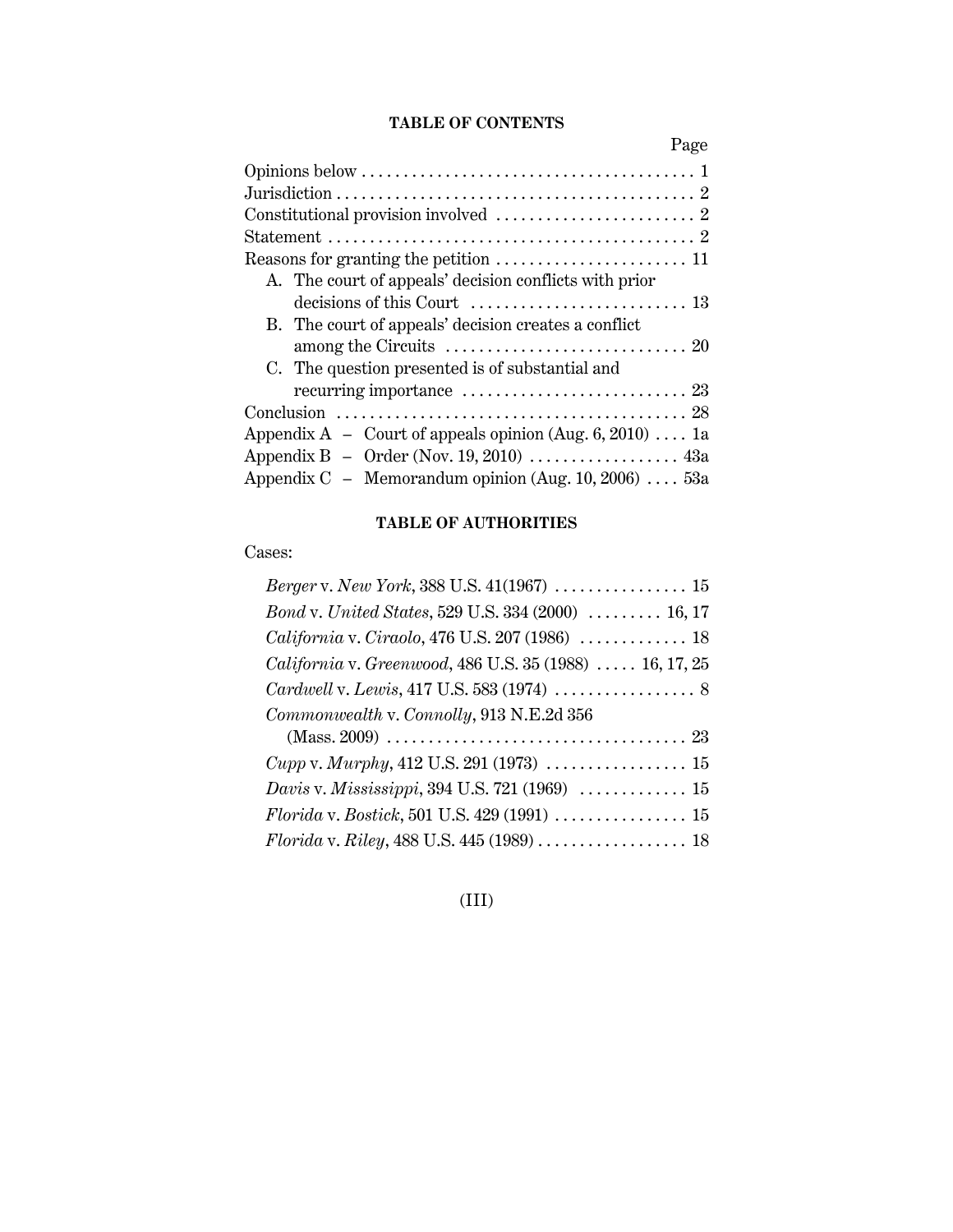| Cases-Continued:<br>Page                                                                        |
|-------------------------------------------------------------------------------------------------|
| Foltz v. Commonwealth, 698 S.E.2d 281 (2010),<br>aff'd on other grounds, No. 0521-09-4, 2011 WL |
| Katz v. United States, 389 U.S. 347 (1967)  7, 13, 14                                           |
|                                                                                                 |
|                                                                                                 |
|                                                                                                 |
| People v. Weaver, 909 N.E.2d 1195 (N.Y. 2009)  23                                               |
| Smith v. Maryland, 442 U.S. 735 (1979)  14, 19, 25                                              |
| State v. Campbell, 759 P.2d 1040 (Or. 1988)  23                                                 |
| State v. Jackson, 76 P.3d 217 (Wash. 2003)  23                                                  |
| State v. Sveum, 769 N.W.2d 53 (Wis. Ct. App. 2009),                                             |
| Stone v. State, 941 A.2d 1238 (Md. Ct. Spec. App.                                               |
| United States v. Garcia, 474 F.3d 994 (7th Cir.),                                               |
| cert. denied, 552 U.S. 883 (2007) $\ldots$ 6, 20, 21, 22                                        |
| United States v. Karo:                                                                          |
| 710 F.2d 1433 (10th Cir. 1983), rev'd, 468 U.S. 705                                             |
|                                                                                                 |
|                                                                                                 |
| United States v. Knotts, 460 U.S. 276 (1983) $\ldots$ passim                                    |
| United States v. Lopez, No. 1:10-cr-00067-GMS                                                   |
| United States v. Marquez, 605 F.3d 604 (8th Cir.                                                |
| United States v. Miller, $425$ U.S. $435$ (1976) $\ldots$ 25                                    |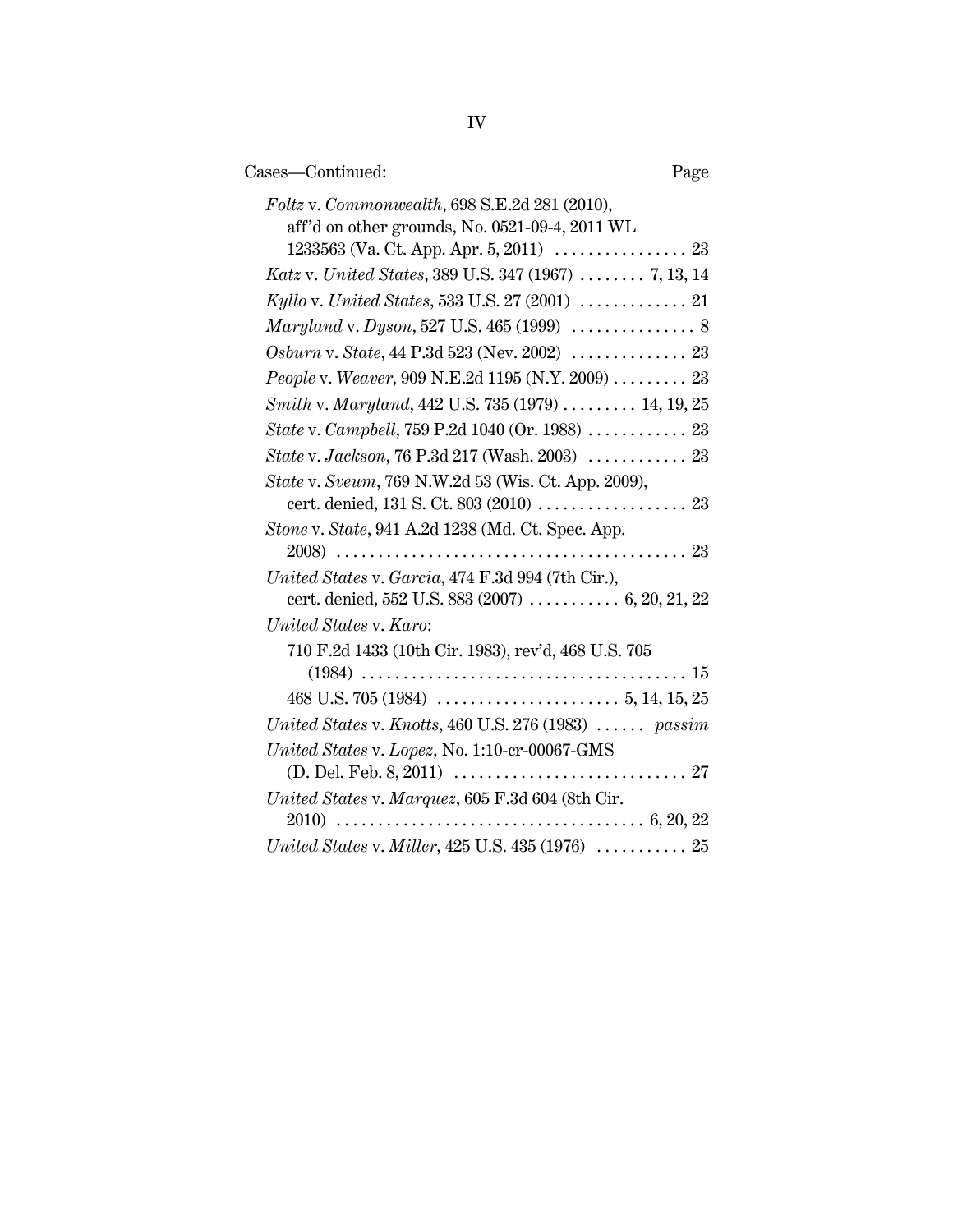| Cases—Continued:                                                                                                                                    | Page |
|-----------------------------------------------------------------------------------------------------------------------------------------------------|------|
| United States v. Oladosu, No. 1:10-cr-00056-S-DLM                                                                                                   |      |
| United States v. Pineda-Moreno, 591 F.3d 1212<br>(9th Cir. 2010), petition for cert. filed, (U.S. Nov.                                              |      |
| United States v. Santana, No. 1:09-cr-10315-NG                                                                                                      |      |
| United States v. Sparks, No. 10-10067 (D. Mass. Nov.                                                                                                |      |
| United States v. Walker, No. 2:10-cr-00032,<br>$2011$ WL 651414 (W.D. Mich. Feb. 11, 2011)  26<br>United States Dep't of Justice v. Reporters Comm. |      |
| for Freedom of the Press, 489 U.S. 749 $(1989)$ 19                                                                                                  |      |
| Zurcher v. Stanford Daily, 436 U.S. 547 (1982)  16                                                                                                  |      |
| Constitution and statutes:                                                                                                                          |      |

| Freedom of Information Act, 5 U.S.C. 552 et seq.  19 |
|------------------------------------------------------|
|                                                      |
|                                                      |
|                                                      |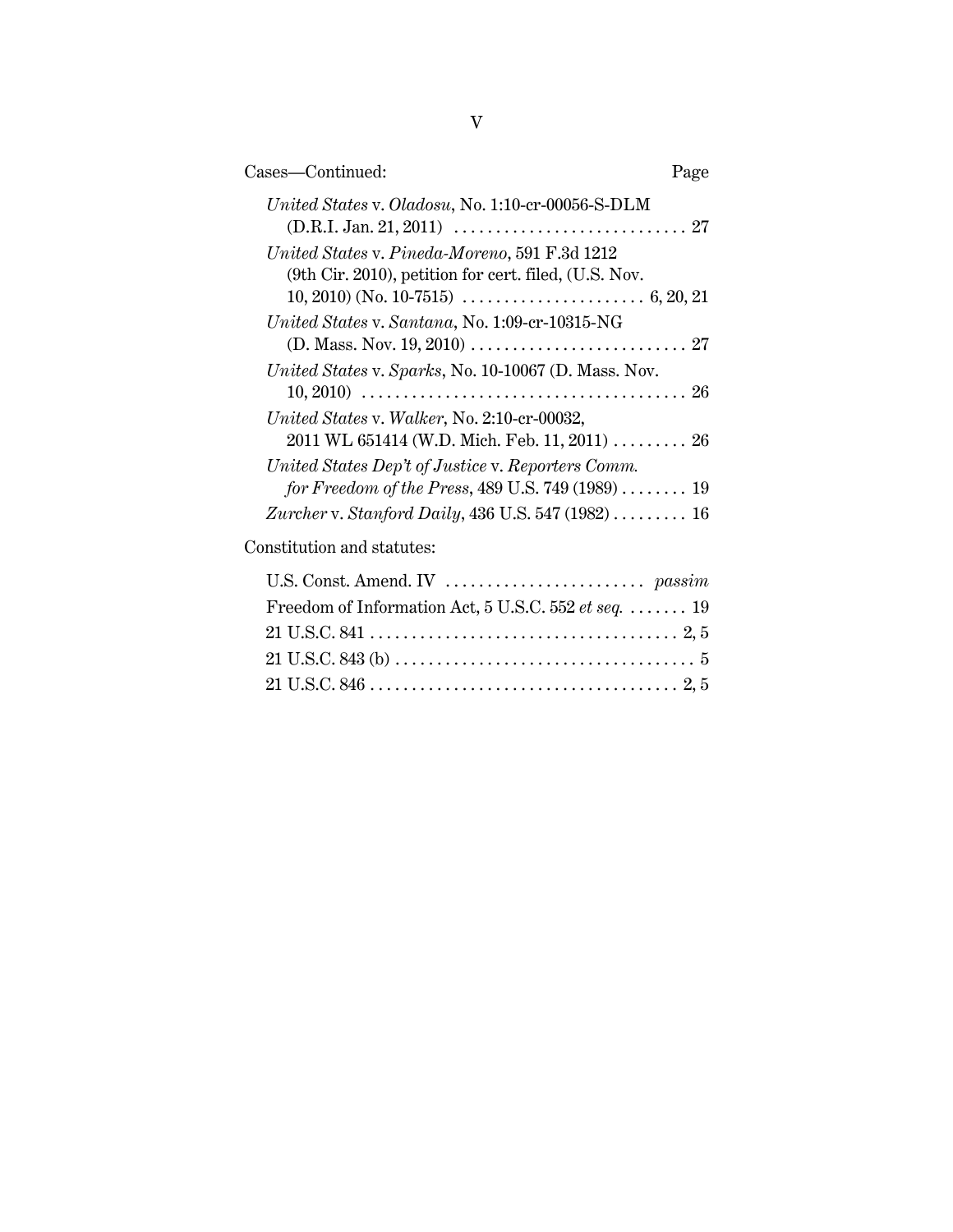# In the Supreme Court of the United States

No. 10-1259 UNITED STATES OF AMERICA

*v.* 

ANTOINE JONES

*ON PETITION FOR A WRIT OF CERTIORARI TO THE UNITED STATES COURT OF APPEALS FOR THE DISTRICT OF COLUMBIA CIRCUIT*

### **PETITION FOR A WRIT OF CERTIORARI**

The Acting Solicitor General, on behalf of the United States of America, respectfully petitions for a writ of certiorari to review the judgment of the United States Court of Appeals for the District of Columbia Circuit in this case.

#### **OPINIONS BELOW**

The opinion of the court of appeals (App., *infra*, 1a-42a) is reported at 615 F.3d 544. The order of the court of appeals denying rehearing (App., *infra*, 43a), and the opinions concurring in and dissenting from the denial of rehearing en banc (App., *infra*, 44a-52a) are reported at 625 F.3d 766. The opinion of the district court granting in part and denying in part respondent's motion to suppress (App., *infra*, 53a-88a) is published at 451 F. Supp. 2d 71.

(1)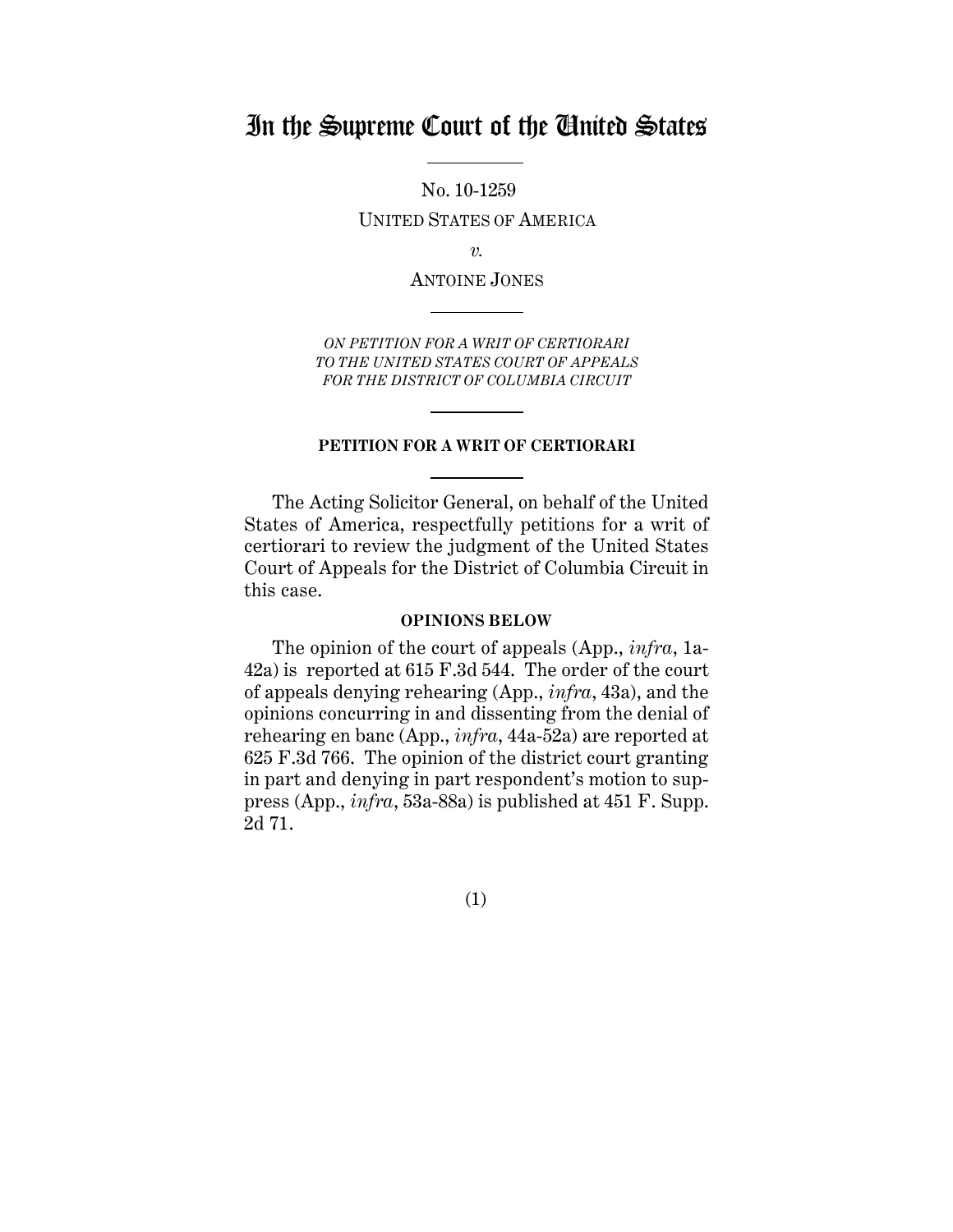#### **JURISDICTION**

<span id="page-6-0"></span>The judgment of the court of appeals was entered on August 6, 2010. A petition for rehearing was denied on November 19, 2010 (App., *infra*, 43a). On February 3, 2011, Chief Justice Roberts extended the time within which to file a petition for a writ of certiorari to and including March 18, 2011. On March 8, Chief Justice Roberts further extended the time within which to file a petition for a writ of certiorari to and including April 15, 2011. The jurisdiction of this Court is invoked under 28 U.S.C. 1254(1).

#### **CONSTITUTIONAL PROVISION INVOLVED**

The Fourth Amendment to the United States Constitution provides:

The right of the people to be secure in their persons, houses, papers, and effects, against unreasonable searches and seizures, shall not be violated, and no Warrants shall issue, but upon probable cause, supported by Oath or affirmation, and particularly describing the place to be searched, and the persons or things to be seized.

#### **STATEMENT**

Following a jury trial in the United States District Court for the District of Columbia, respondent was convicted of conspiracy to distribute five kilograms or more of cocaine and 50 or more grams of cocaine base, in violation of 21 U.S.C. 841 and 846. The district court sentenced respondent to life imprisonment. Resp. C.A. App. 123-127. The court of appeals reversed respondent's conviction. App., *infra*, 1a-42a.

1. In 2004, a joint Safe Streets Task Force of the Federal Bureau of Investigation and the Metropolitan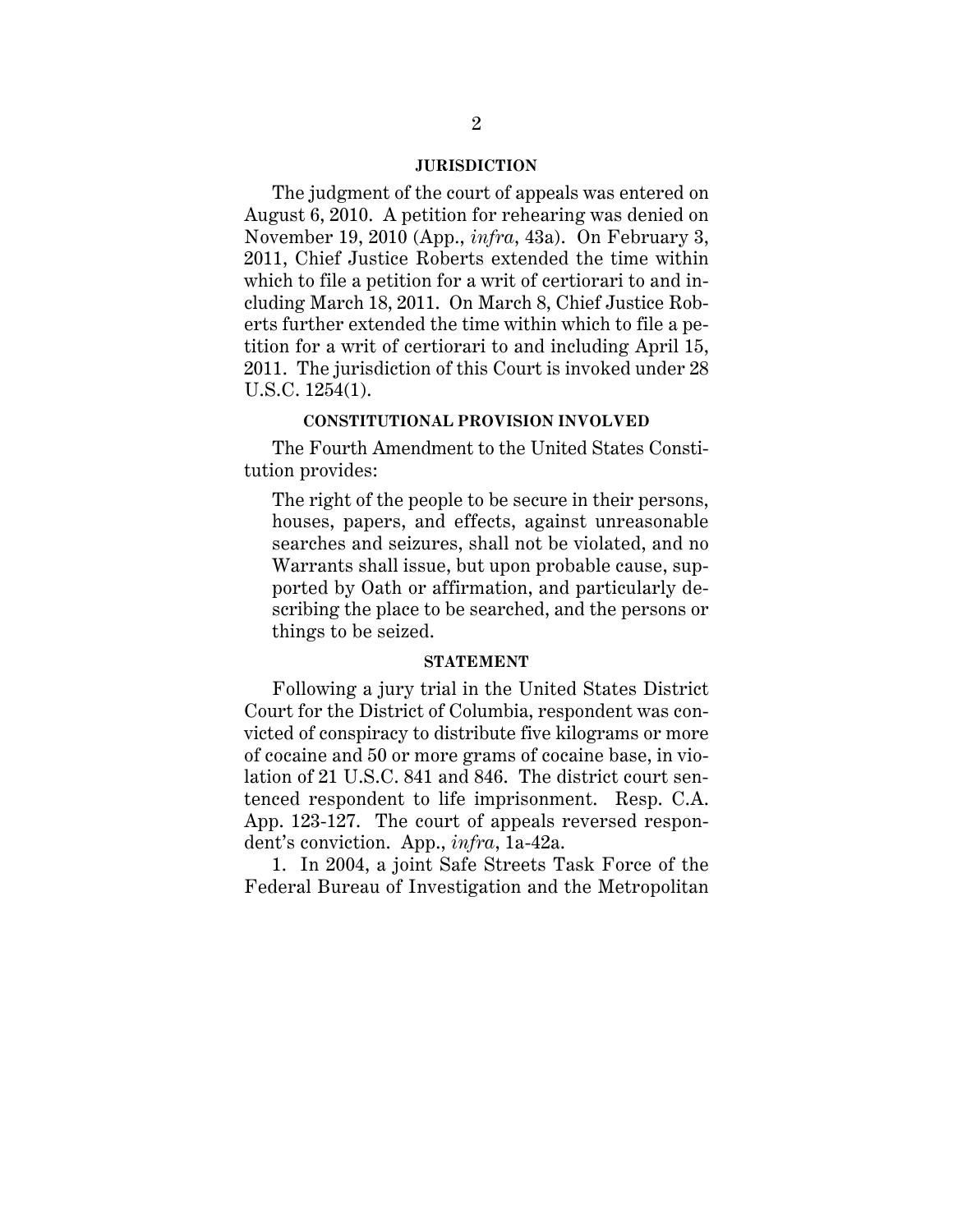Police Department began investigating respondent, who owned and operated a nightclub in the District of Columbia, for narcotics violations. App., *infra*, 2a. The agents used a variety of investigative techniques designed to link respondent to his co-conspirators and to suspected stash locations for illegal drugs. The agents conducted visual surveillance and installed a fixed camera near respondent's nightclub, obtained pen register data showing the phone numbers of people with whom respondent communicated by cellular phone, and secured a Title III wire intercept for respondent's cellular phone. *Id.* at 54a-55a; Gov't C.A. App. 73-74; Resp. C.A. App. 218-222, 227-289.

In addition to those techniques, the agents obtained a warrant from a federal judge in the District of Columbia authorizing them to covertly install and monitor a global positioning system (GPS) tracking device on respondent's Jeep Grand Cherokee. App., *infra*, 15a-16a, 38a-39a; Resp. C.A. App. 827.<sup>1</sup> The warrant authorized the agents to install the device on the Jeep within ten days of the issuance of the warrant and only within the District of Columbia, but the agents did not install the device until 11 days after the warrant was issued, and they installed it while the Jeep was parked in a public parking lot in Maryland. App., *infra*, 38a-39a. Agents also later replaced the device's battery while the Jeep was located in a different public parking lot in Maryland. Resp. C.A. App. 828, 832.

 $1$  The Jeep was registered in the name of respondent's wife, but it was used exclusively by respondent. App., *infra*, 16a n.\*; Resp. C.A. App. 826. Nevertheless, vehicle tracking devices provide information only about the vehicle's location; they do not reveal who is driving the car, what the driver and occupants are doing, and with whom they may meet at their destinations.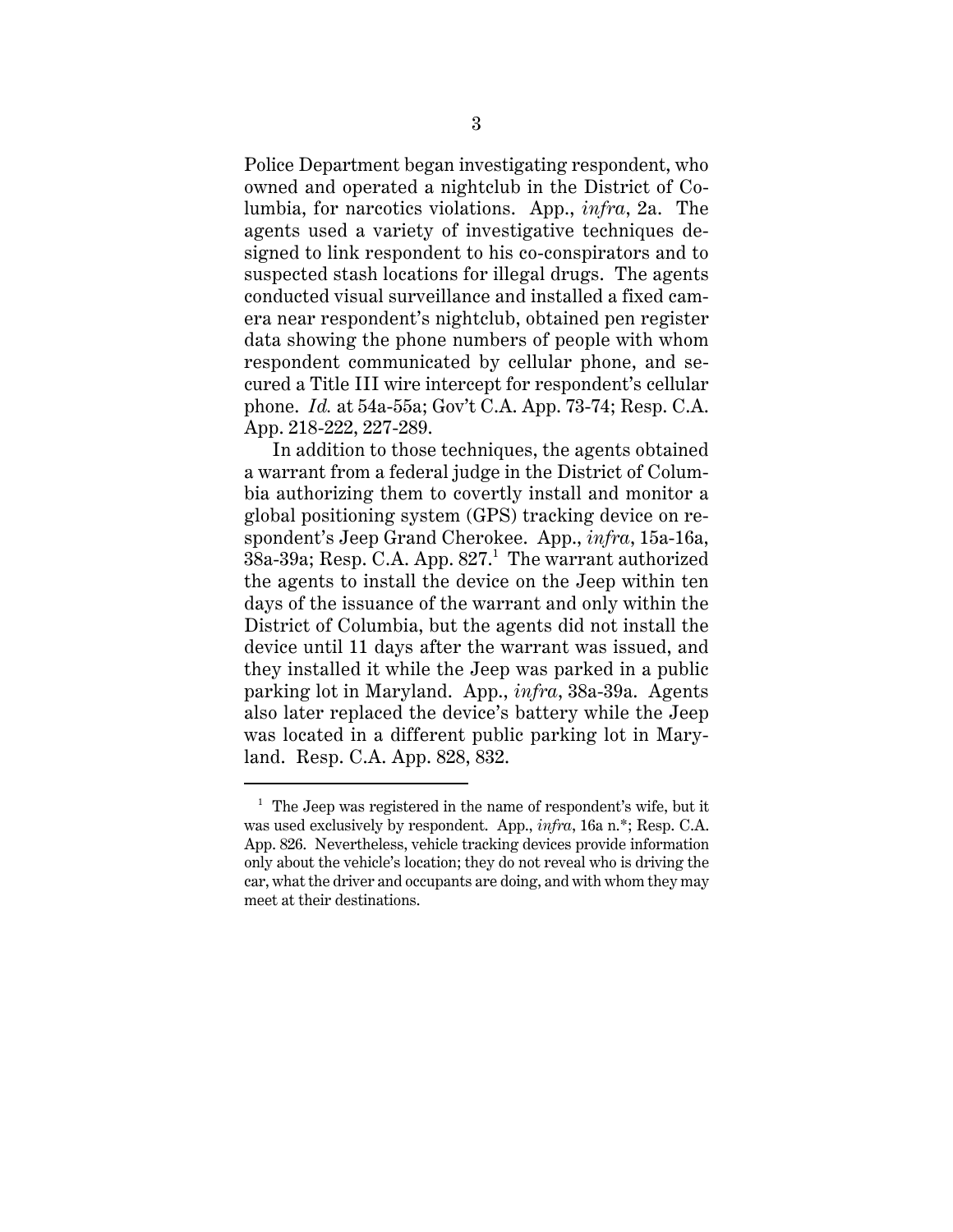The GPS device communicated with orbital satellites to establish the device's location. Gov't C.A. App. 66. It was battery powered and accurate within 50 to 100 feet, *Id.* at 67, and it generated data only when the Jeep was moving. When the vehicle was not moving, the device was in "sleeping mode" in order to conserve its battery. *Id.* at 68-70. Using the device, agents were able to track respondent's Jeep in the vicinity of a suspected stash house in Fort Washington, Maryland, which confirmed other evidence of respondent driving his Jeep to and from that location. For example, respondent's presence at the Fort Washington stash house was also established by visual surveillance, including videotape and photographs of respondent driving his Jeep to and from that location. *Id.* at 75-76, 145-147; Resp. C.A. App. 844.

Based on intercepted calls between respondent and his suspected suppliers, investigators believed that respondent was expecting a sizeable shipment of cocaine during late October 2005. Gov't C.A. App. 215-218. On October 24, 2005, agents executed search warrants at various locations. They recovered nearly \$70,000 from respondent's Jeep, and they recovered wholesale quantities of cocaine, thousands of dollars in cash, firearms, digital scales, and other drug-packaging paraphernalia from respondent's suspected customers. *Id.* at 137A, 222, 230A-F, 248B-N. Agents also recovered from the stash house in Fort Washington, Maryland, approximately 97 kilograms of powder cocaine, almost one kilogram of crack cocaine, approximately \$850,000 in cash, and various items used to process and package narcotics. *Id.* at 83-93, 95; App., *infra*, 40a.

2. A federal grand jury sitting in the District of Columbia charged respondent with conspiring to distribute five kilograms or more of cocaine and 50 grams or more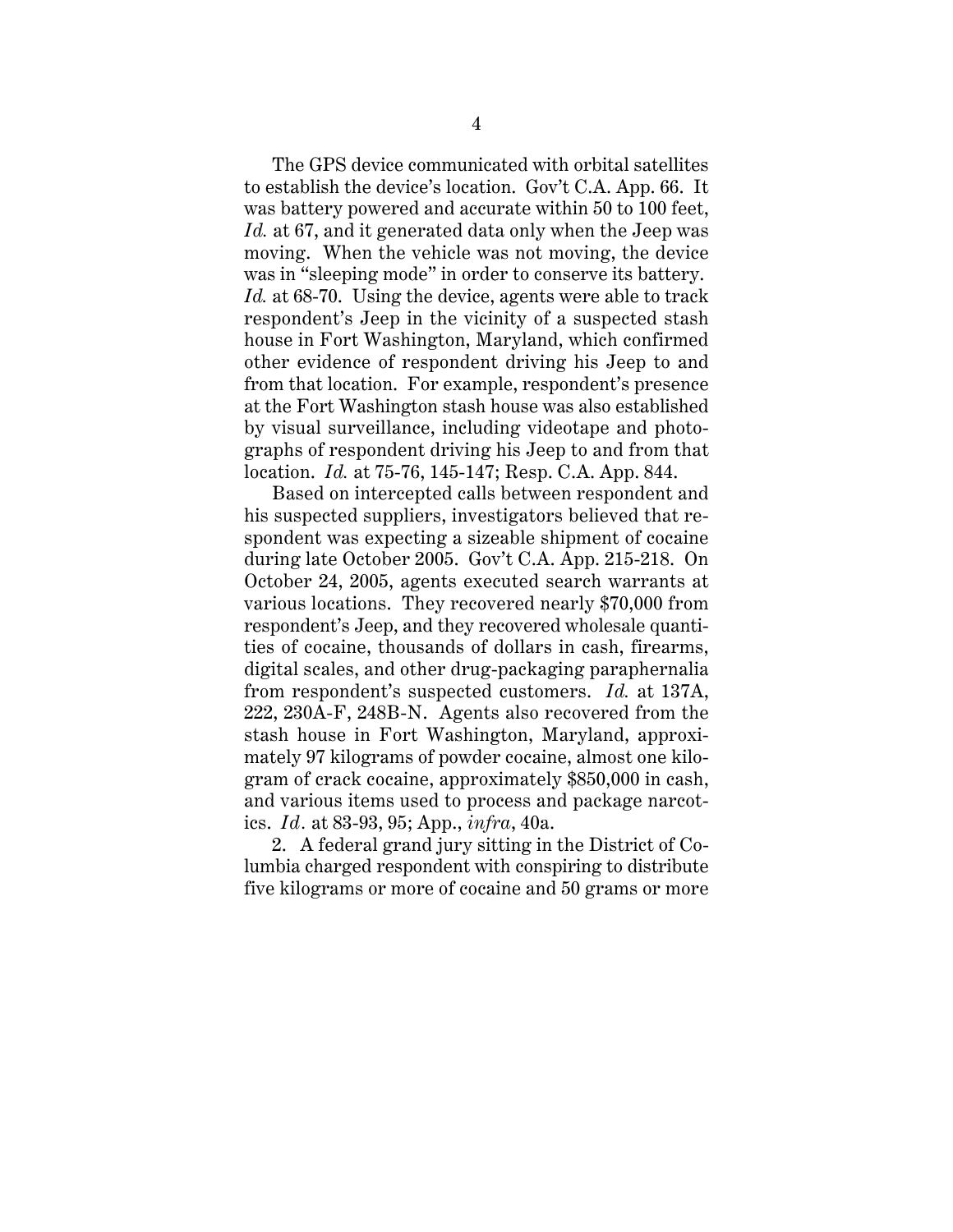<span id="page-9-0"></span>of cocaine base, in violation of 21 U.S.C. 841 and 846; and 29 counts of using a communications facility to facilitate a drug-trafficking offense, in violation of 21 U.S.C. 843(b). App, *infra*, 54a.

Before trial, respondent moved to suppress the data obtained from the GPS tracking device. Resp. C.A. App. 413, 560-567. Relying on *United States* v. *Knotts*, 460 U.S. 276 (1983), and *United States* v. *Karo*, 468 U.S. 705 (1984), the district court granted the motion in part and denied it in part, explaining that data obtained from the GPS device while the Jeep was on public roads was admissible, but that any data obtained while the Jeep was parked inside the garage adjoining respondent's residence must be suppressed. App., *infra*, 83a-85a. As a result, the GPS data introduced at trial related only to the movements of the Jeep on public roads. The jury acquitted respondent on a number of the charges and the district court declared a mistrial after the jury was unable to reach a verdict on the conspiracy charge. Gov't C.A. Br. 2-3.

A grand jury charged respondent in a superseding indictment with a single count of conspiracy to distribute and possess with intent to distribute five kilograms or more of cocaine and 50 grams or more of cocaine base, in violation of 21 U.S.C. 841 and 846. Gov't C.A. App. 321. After a second trial, at which the GPS evidence again related only to the movements of the Jeep on public roads, a jury convicted respondent of the sole count in the indictment. App., *infra*, 3a. The district court sentenced respondent to life imprisonment and ordered him to forfeit \$1,000,000 in proceeds from drug trafficking. Resp. C.A. App. 122-127.

3. The court of appeals reversed respondent's conviction. App., *infra*, 1a-42a.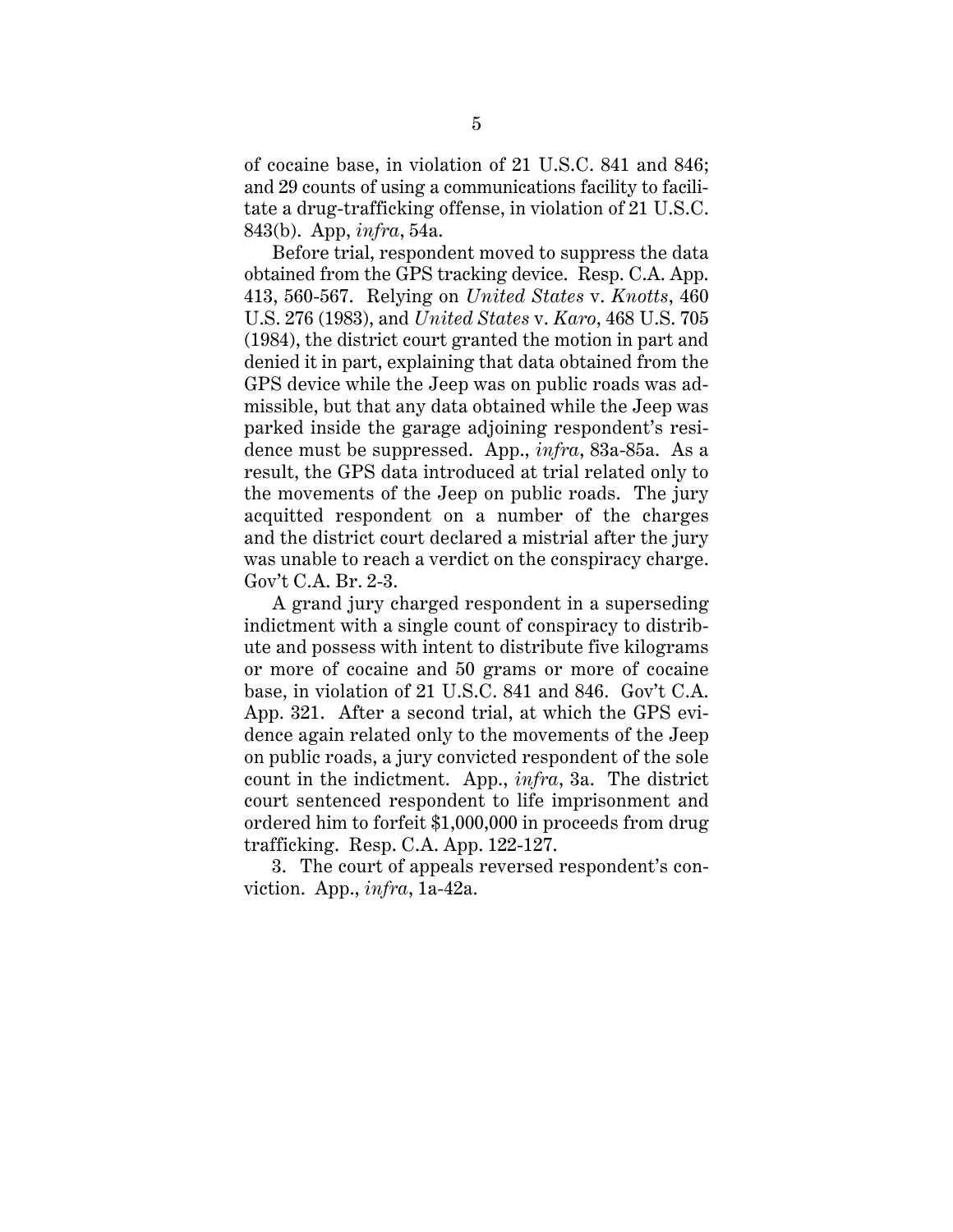a. The court acknowledged this Court's holding in *Knotts* that monitoring the public movements of a vehicle with the assistance of a beeper placed inside a container of chemicals was not a search within the meaning of the Fourth Amendment because "[a] person traveling in an automobile on public thoroughfares has no reasonable expectation of privacy in his movements from one place to another." App., *infra*, 17a (quoting *Knotts*, 460 U.S. at 281). The court concluded, however, that *Knotts*  was not controlling because the officers in that case monitored a "discrete journey" of about 100 miles, rather than conducting prolonged monitoring of a vehicle over the course of several weeks. *Id.* at 17a-19a. The court noted that *Knotts* reserved whether a warrant would be required before police could use electronic devices as part of a "dragnet-type law enforcement practice[]," such as "twenty-four hour surveillance." *Id.* at 17a-18a (quoting *Knotts*, 460 U.S. at 283-284).

The court acknowledged that two other courts of appeals have held that prolonged GPS monitoring of a vehicle is not a Fourth Amendment search. App., *infra*, 20a-21a (citing *United States* v. *Pineda-Moreno*, 591 F.3d 1212 (9th Cir. 2010), petition for cert. filed (U.S. Nov. 10, 2010) (No. 10-7515); *United States* v. *Garcia*, 474 F.3d 994 (7th Cir.), cert. denied, 552 U.S. 883 (2007)); see also *United States* v. *Marquez*, 605 F.3d 604 (8th Cir. 2010). The court found those cases inapplicable, stating that those defendants had not challenged the application of the holding in *Knotts* to prolonged surveillance. App., *infra*, 21a-22a.

b. After determining that it was not bound by *Knotts*, the court of appeals concluded that respondent had a reasonable expectation of privacy in the public movements of his vehicle over the course of a month be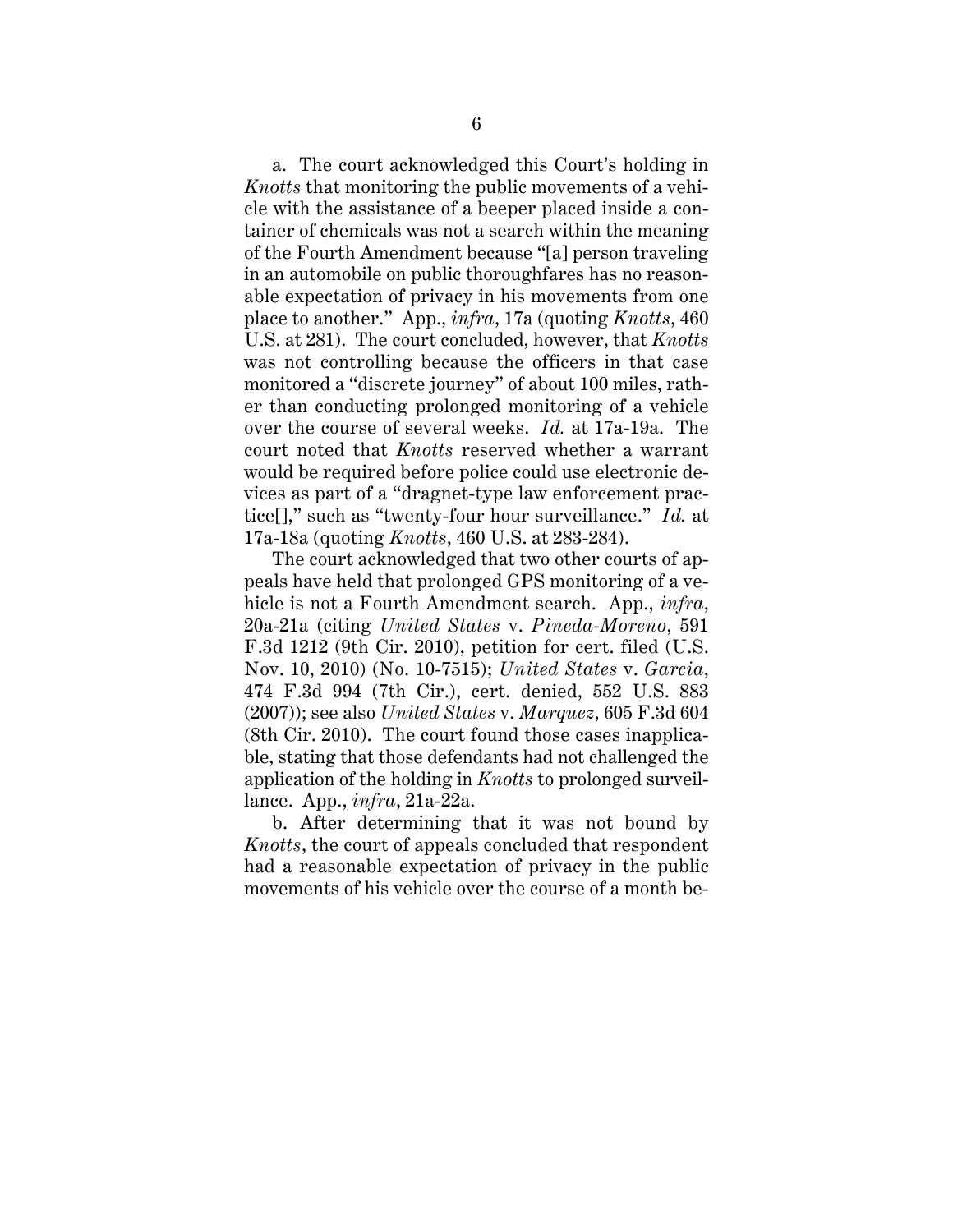cause he had not exposed the totality of those movements to the public. App., *infra*, 22a-31a. The government's use of a GPS device to monitor those movements, the court held, was therefore a search within the meaning of the Fourth Amendment. *Id.* at 22a-35a; see *Katz*  v. *United States*, 389 U.S. 347, 351 (1967).

First, the court concluded that respondent's movements while he drove on public roads in his Jeep were not "actually exposed" to the public. App., *infra*, 23a-27a. The court stated that "[i]n considering whether something is 'exposed' to the public as that term was used in *Katz*[,] we ask not what another person can physically and may lawfully do but rather what a reasonable person expects another might actually do." *Id.* at 23a. Applying that standard, the court concluded that "the whole of a person's movements over the course of a month is not actually exposed to the public because the likelihood a stranger would observe all those movements \* \* \* is essentially nil." *Id.* at 26a.

Second, the court rejected the argument that because each of respondent's individual movements was in public view, respondent's movements were "constructively exposed" to the public. App., *infra*, 27a-31a. The court explained that "[w]hen it comes to privacy, \* \* \* the whole may be more revealing than the parts." *Id.* at 27a*.* Applying a "mosaic" theory, the court reasoned that "[p]rolonged surveillance reveals types of information not revealed by short-term surveillance, such as what a person does repeatedly, what he does not do, and what he does ensemble," which can "reveal more about a person than does any individual trip viewed in isolation." *Id.* at 29a. The court concluded that a reasonable person "does not expect anyone to monitor and retain a record of every time he drives his car \* \* \* rather, he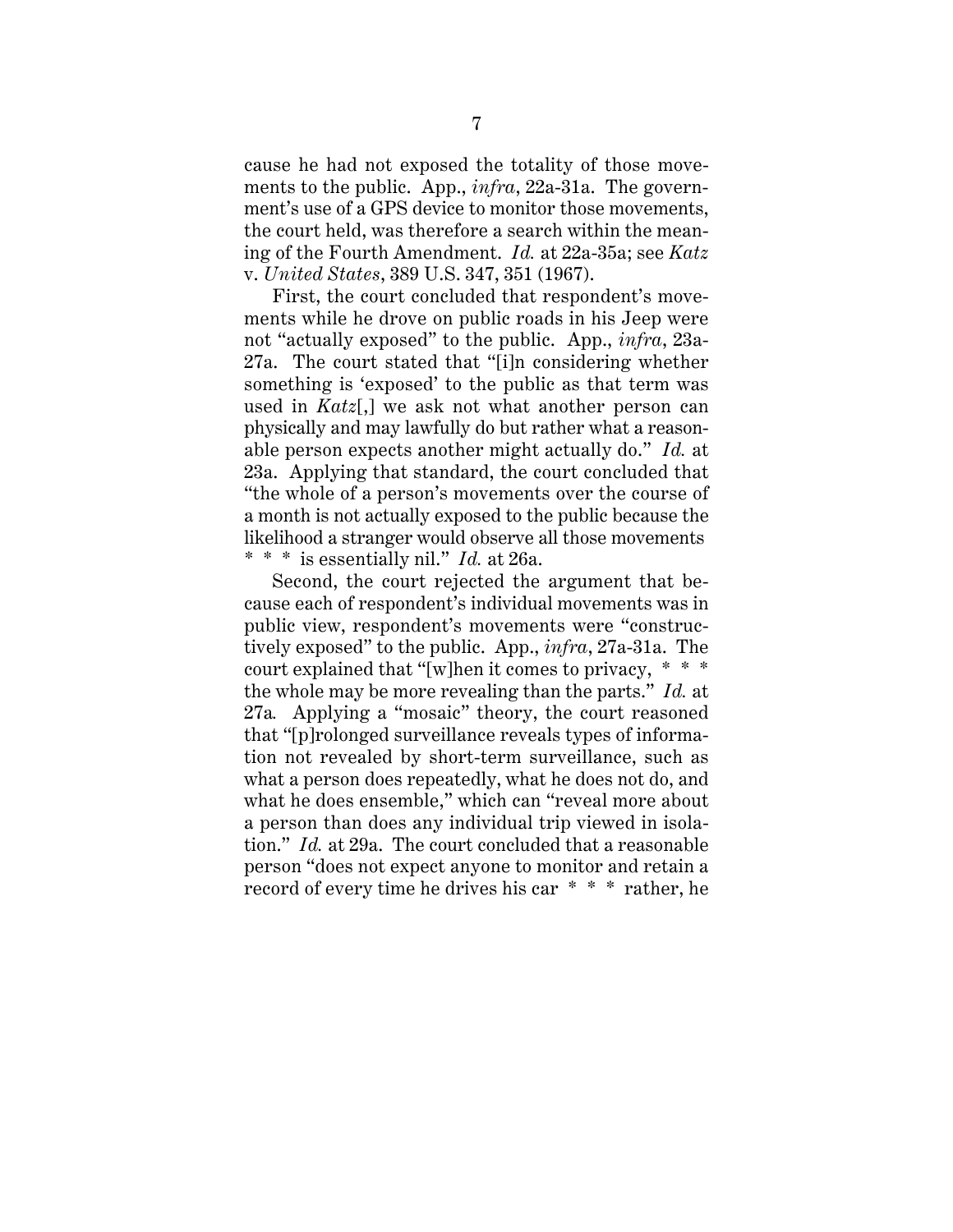<span id="page-12-0"></span>expects each of those movements to remain disconnected and anonymous." *Id.* at 31a.

Noting that seven States have enacted legislation requiring the government to obtain a warrant before it may use GPS tracking technology, App., *infra*, 33a-34a, the court of appeals further concluded that respondent's expectation of privacy in the month-long public movements of his Jeep was one that society was prepared to recognize as reasonable, *id.* at 31a-35a.

c. The court of appeals rejected the government's argument that the court's decision could invalidate the use of prolonged visual surveillance of persons or vehicles located in public places and exposed to public view. App., *infra*, 35a-38a. As a practical matter, the court suggested that police departments could not afford to collect the information generated by a GPS device through visual surveillance, but GPS monitoring, according to the court, "is not similarly constrained." *Id.* at 35a-36a. The court also explained that the constitutionality of prolonged visual surveillance was not necessarily called into question by its decision, because "when it comes to the Fourth Amendment, means do matter." *Id.*  at 37a. For example, the court explained, police do not need a warrant to obtain information through an undercover officer, but they need a warrant to wiretap a phone. *Ibid.* The court ultimately decided to "reserve the lawfulness of prolonged visual surveillance" for another day. *Id.* at 37a-38a.

The court of appeals also rejected the government's argument that the search was nonetheless reasonable because, under the "automobile exception" to the Fourth Amendment's warrant requirement, see *Maryland* v. *Dyson*, 527 U.S. 465, 466-467 (1999) (per curiam); *Cardwell* v. *Lewis*, 417 U.S. 583, 590 (1974), the agents could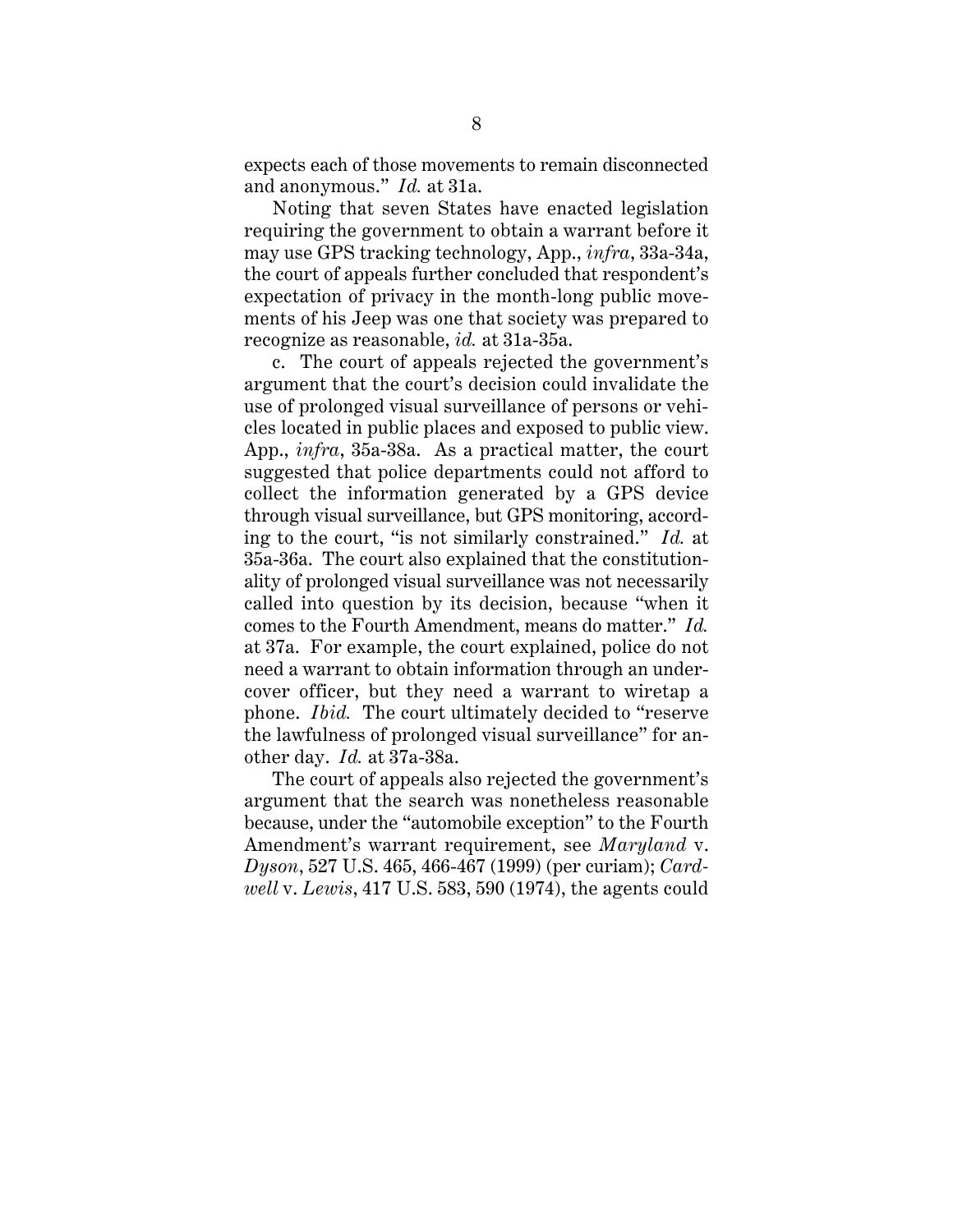have repeatedly searched respondent's vehicle based on probable cause without obtaining a warrant. App., *infra*, 38a-39a. The court observed that the government had not raised this argument in the district court, but nevertheless rejected the argument on the merits, stating that "the automobile exception permits the police to search a car without a warrant if they have reason to believe it contains contraband; the exception does not authorize them to install a tracking device on a car without the approval of a neutral magistrate." *Id.* at 39a*.* 

d. Finally, the court concluded that the district court's error in admitting evidence obtained by use of the GPS device was not harmless. App., *infra*, 39a-42a. The court rejected the government's contention that the other evidence linking respondent to the conspiracy was overwhelming and instead found that "the GPS data were essential to the Government's case." *Id.* at 41a. The court therefore reversed respondent's conviction. *Id.* at 1a-2a.

4. The court of appeals denied the government's petition for rehearing en banc. App., *infra*, 43a. Chief Judge Sentelle, joined by Judges Henderson, Brown, and Kavanaugh, dissented. *Id.* at 45a-49a. Chief Judge Sentelle explained that the panel's decision was inconsistent not only with the decisions of every other court of appeals to have considered the issue, but also with this Court's decision in *Knotts*. *Id.* at 45a. Chief Judge Sentelle observed that the Court's statement in *Knotts*, that nothing in the Fourth Amendment "prohibit[s] the police from augmenting the sensory faculties bestowed upon them at birth with such enhancement as science and technology afforded them in this case," was "[c]entral to [its] reasoning." *Id.* at 46a (quoting *Knotts*, 460 U.S. at 282). He therefore concluded that "[e]verything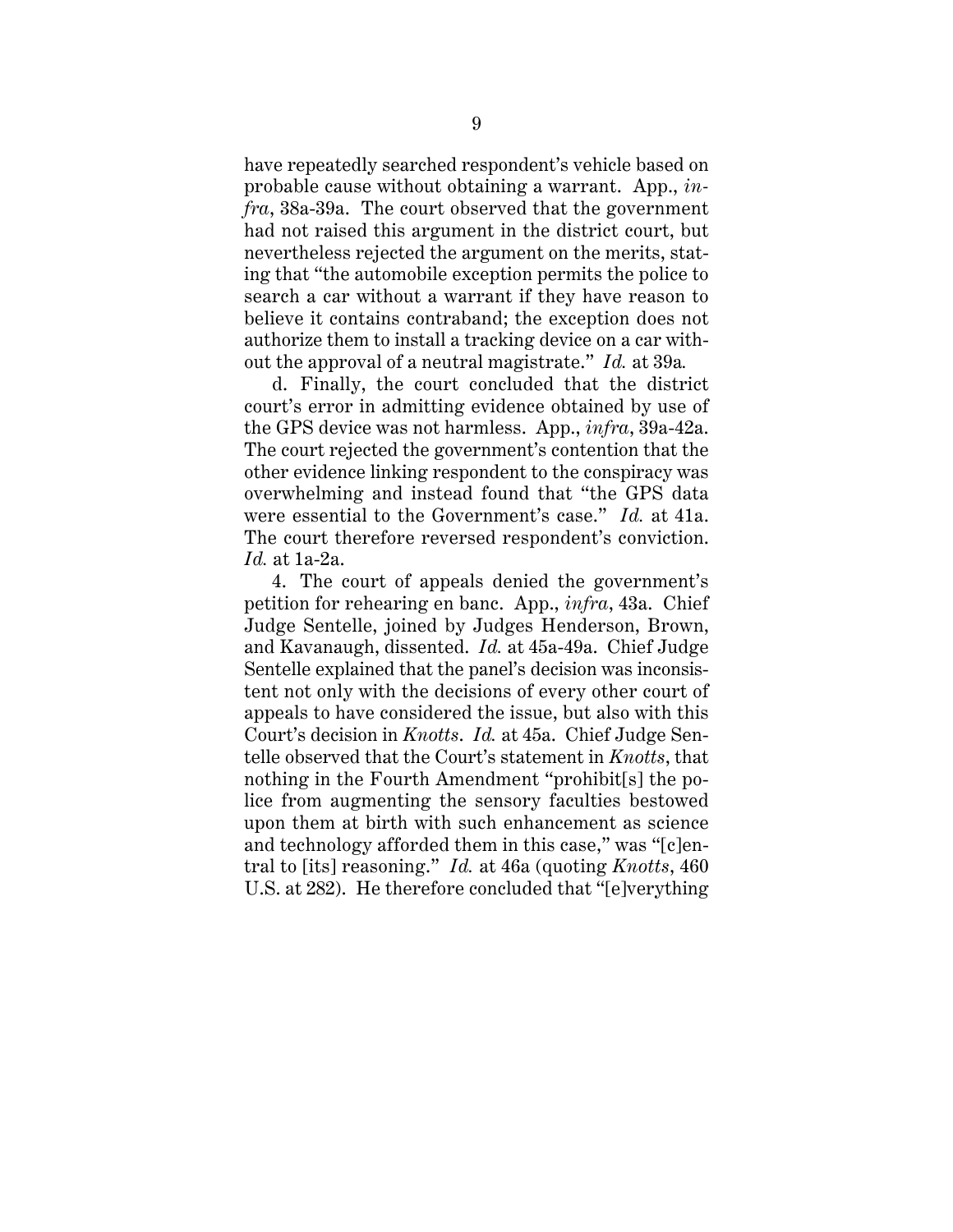the Supreme Court stated in *Knotts* is equally applicable to the facts of the present controversy," because "[t]here is no material difference between tracking the movements of the *Knotts* defendant with a beeper and tracking [respondent] with a GPS." *Ibid.* 

Chief Judge Sentelle found "unconvincing[]" the panel's attempt to distinguish *Knotts* "not on the basis that what the police did in that case is any different than this, but that the volume of information obtained is greater in the present case," noting that "[t]he fact that no particular individual sees \* \* \* all [of a person's public movements over the course of a month] does not make the movements any less public." App., *infra*, 46a-47a. Chief Judge Sentelle also criticized the panel opinion for giving law enforcement officers no guidance about "at what point the likelihood of a successful continued surveillance becomes so slight that the panel would deem the otherwise public exposure of driving on a public thoroughfare to become private." *Id.* at 47a. He noted that "[p]resumably, had the GPS device been used for an hour or perhaps a day, or whatever period the panel believed was consistent with a normal surveillance, the evidence obtained could have been admitted without Fourth Amendment problem." *Id.* at 48a.

With regard to the panel's holding that respondent acquired a reasonable expectation of privacy in the totality of his movements over the course of a month because "that whole reveals more . . . than does the sum of its parts," Chief Judge Sentelle stated that the panel had failed to explain how the whole/part distinction affects respondent's reasonable expectation of privacy. App., *infra*, 47a-48a. He explained that "[t]he reasonable expectation of privacy as to a person's movements on the highway is, as concluded in *Knotts*, zero," and "[t]he sum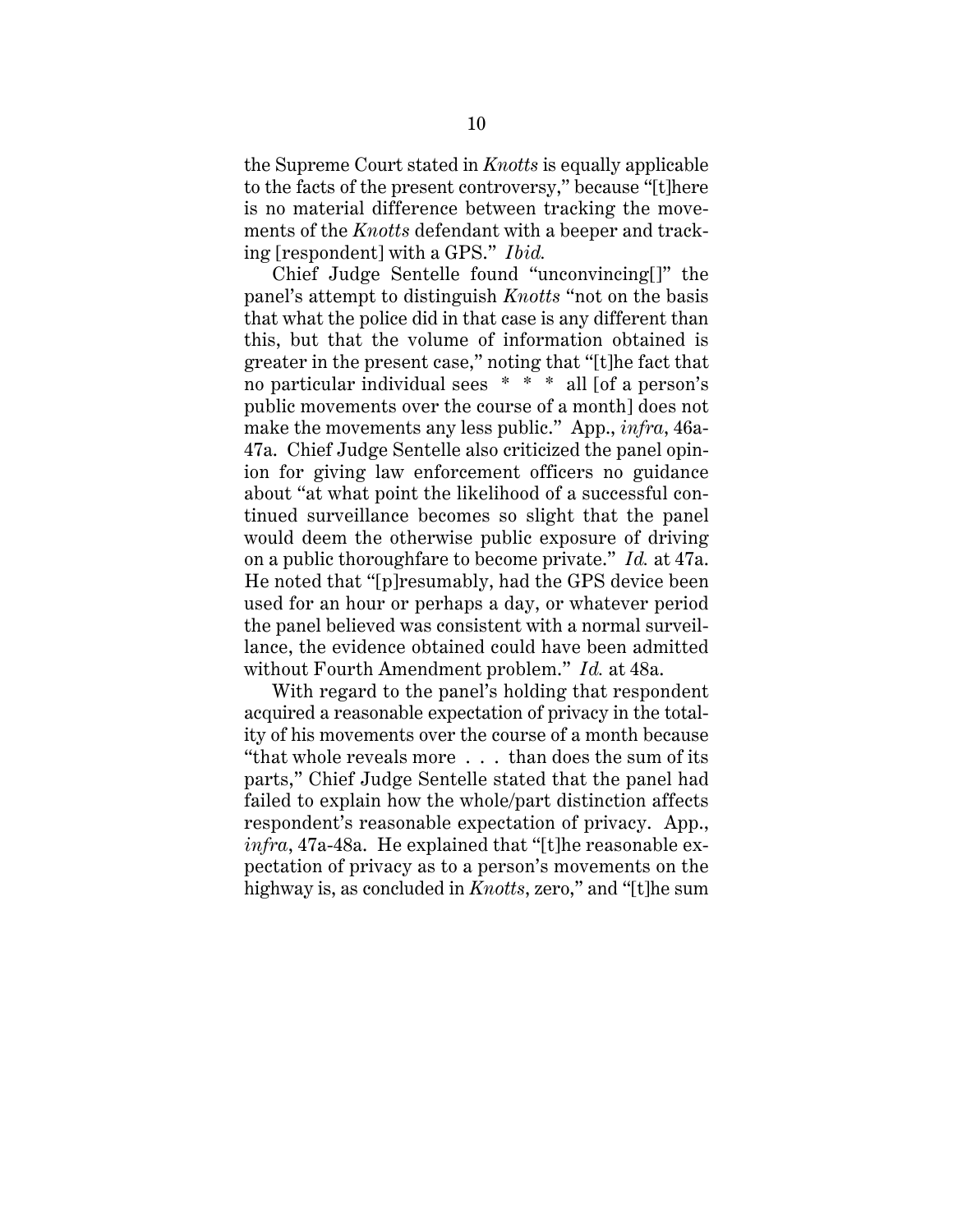<span id="page-15-0"></span>of an infinite number of zero-value parts is also zero." *Ibid.* Whatever the whole revealed, Chief Judge Sentelle explained, the test of the reasonable expectation is not "in any way related to the intent of the user of the data obtained by the surveillance or other alleged search." *Id.* at 48a.

Finally, Chief Judge Sentelle noted, "[l]est the importance of this opinion be underestimated," that because the panel found that the privacy invasion was not in the agents' using a GPS device, "but in the aggregation of the information obtained," App., *infra*, 48a, the panel's opinion calls into question "any other police surveillance of sufficient length to support consolidation of data into the sort of pattern or mosaic contemplated by the panel," *ibid.* Chief Judge Sentelle could not "discern any distinction between the supposed invasion by aggregation of data between the GPS-augmented surveillance and a purely visual surveillance of substantial length." *Id.* at 48a-49a.

Judge Kavanaugh also dissented. App., *infra*, 49a-52a. In addition to the reasons set forth by Chief Judge Sentelle, Judge Kavanaugh would have granted rehearing to resolve respondent's alternative claim on appeal that the initial warrantless installation of the GPS device on his car violated the Fourth Amendment because it was "an unauthorized physical encroachment within a constitutionally protected area," which the panel did not address. *Ibid.* (internal quotation marks omitted).

## **REASONS FOR GRANTING THE PETITION**

The decision of the court of appeals conflicts with this Court's longstanding precedent that a person traveling on public thoroughfares has no reasonable expectation of privacy in his movements from one place to an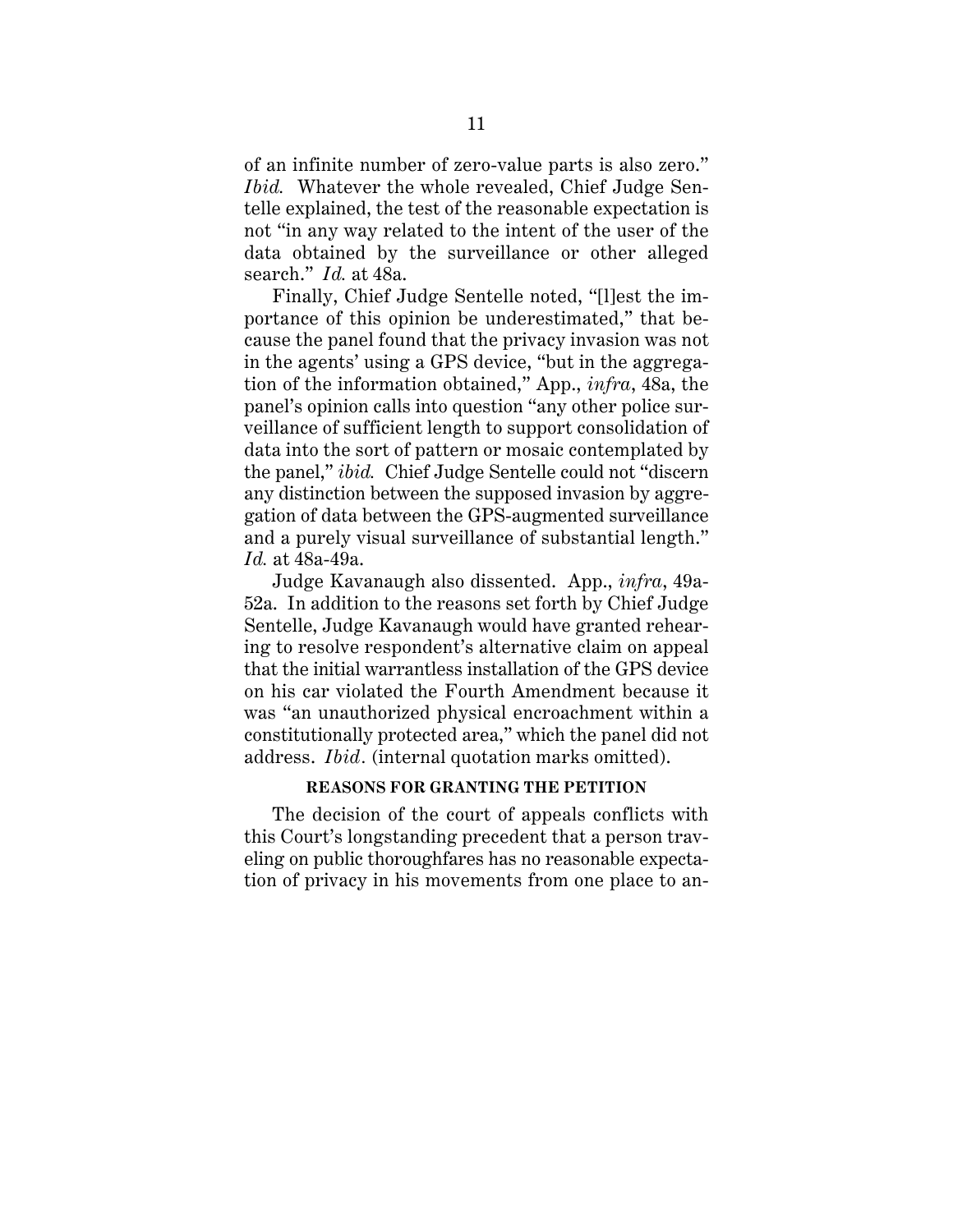other, even if "scientific enhancements" allow police to observe this public information more efficiently. See *United States* v. *Knotts*, 460 U.S. 276, 282-284 (1983). The decision also creates a square conflict among the courts of appeals. The Seventh and Ninth Circuits have correctly concluded that prolonged GPS monitoring of a vehicle's movements on public roads is not a "search" within the meaning of the Fourth Amendment. The Eighth Circuit, in rejecting a challenge to GPS tracking, stated that a person has no reasonable expectation of privacy in his public movements, and it upheld tracking for a reasonable period based on reasonable suspicion. At a minimum, if GPS tracking were (incorrectly) deemed a search, the tracking in this case was likewise reasonable.

Prompt resolution of this conflict is critically important to law enforcement efforts throughout the United States. The court of appeals' decision seriously impedes the government's use of GPS devices at the beginning stages of an investigation when officers are gathering evidence to establish probable cause and provides no guidance on the circumstances under which officers must obtain a warrant before placing a GPS device on a vehicle. Given the potential application of the court of appeals' "aggregation" theory to other, non-GPS forms of surveillance, this Court's intervention is also necessary to preserve the government's ability to collect public information during criminal investigations without fear that the evidence will later be suppressed because the investigation revealed "too much" about a person's private life. Because the question presented in this case is important, and because the court of appeals' decision is wrong, this Court should intervene to resolve the conflict.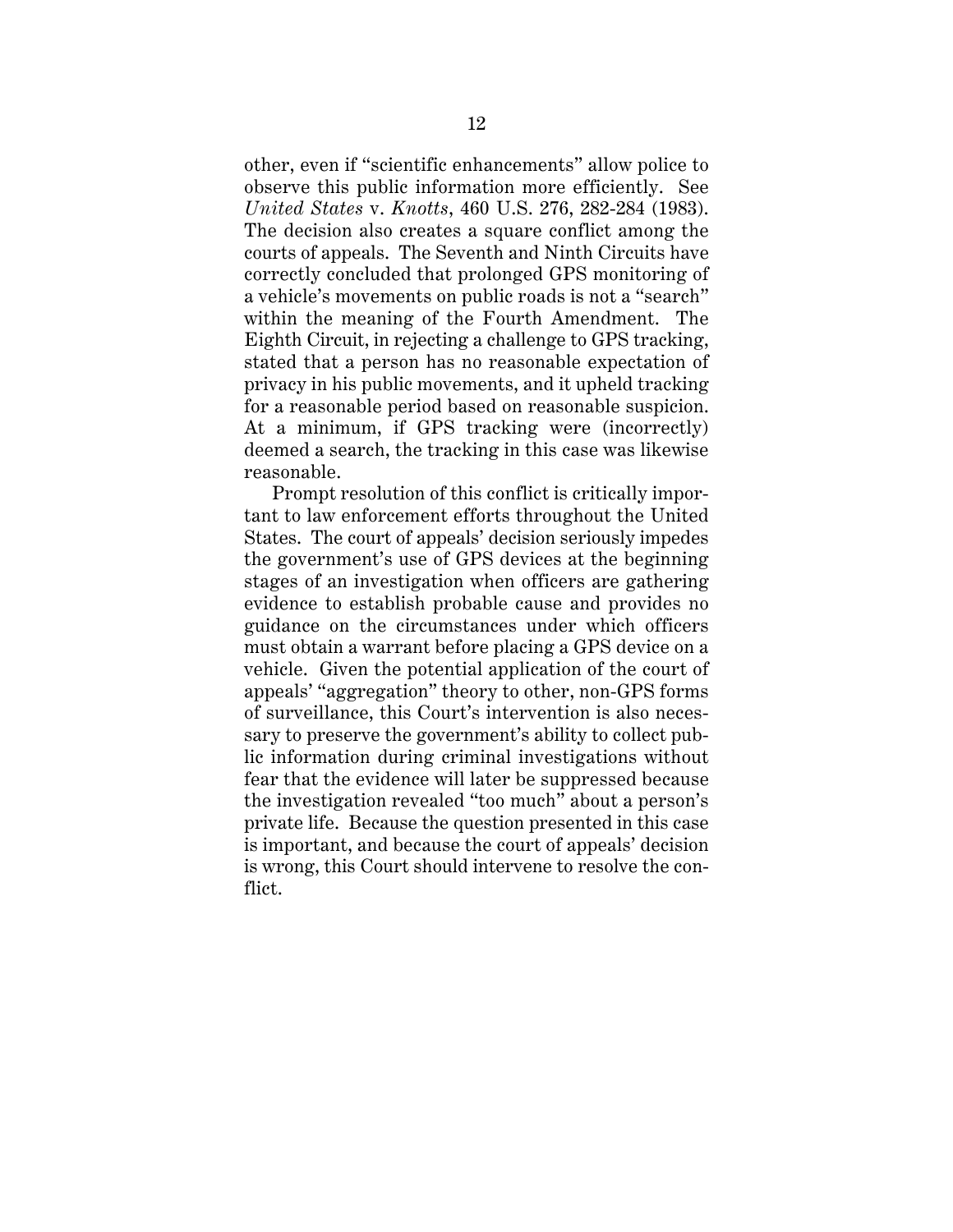#### <span id="page-17-0"></span>**A. The Court Of Appeals' Decision Conflicts With Prior Decisions Of This Court**

 a subject of Fourth Amendment protection." *Katz* v. 1. This Court has held that a "search" within the meaning of the Fourth Amendment occurs only where a "legitimate expectation of privacy \* \* \* has been invaded by government action." *Knotts*, 460 U.S. at 280 (internal quotation marks omitted). As a result, "[w]hat a person knowingly exposes to the public \* \* \* is not *United States*, 389 U.S. 347, 351 (1967). Applying those principles in *Knotts*, the Court held that a person "traveling in an automobile on public thoroughfares has no reasonable expectation of privacy in his movements from one place to another." 460 U.S. at 281.

In *Knotts*, police officers, without obtaining a warrant, installed an electronic beeper in a container of chemicals that was subsequently transported in a vehicle. 460 U.S. at 277. The police officers used the beeper to supplement their visual surveillance of the vehicle, and the Court stated that "[n]othing in the Fourth Amendment prohibited the police from augmenting the sensory faculties bestowed upon them at birth with such enhancement as science and technology afforded them in this case." *Id .* at 282.

The court of appeals' decision is in significant tension, if not outright conflict, with *Knotts*. As in *Knotts*, respondent had "no reasonable expectation of privacy in his movements from one place to another" as he traveled on public roads, 460 U.S. at 281, because those movements were all in public view. The enhanced accuracy of GPS technology, compared to the beeper used in *Knotts*, does not change the analysis. See *id.* at 284 ("Insofar as respondent's complaint appears to be \* \* \* that scientific devices such as the beeper enabled the police to be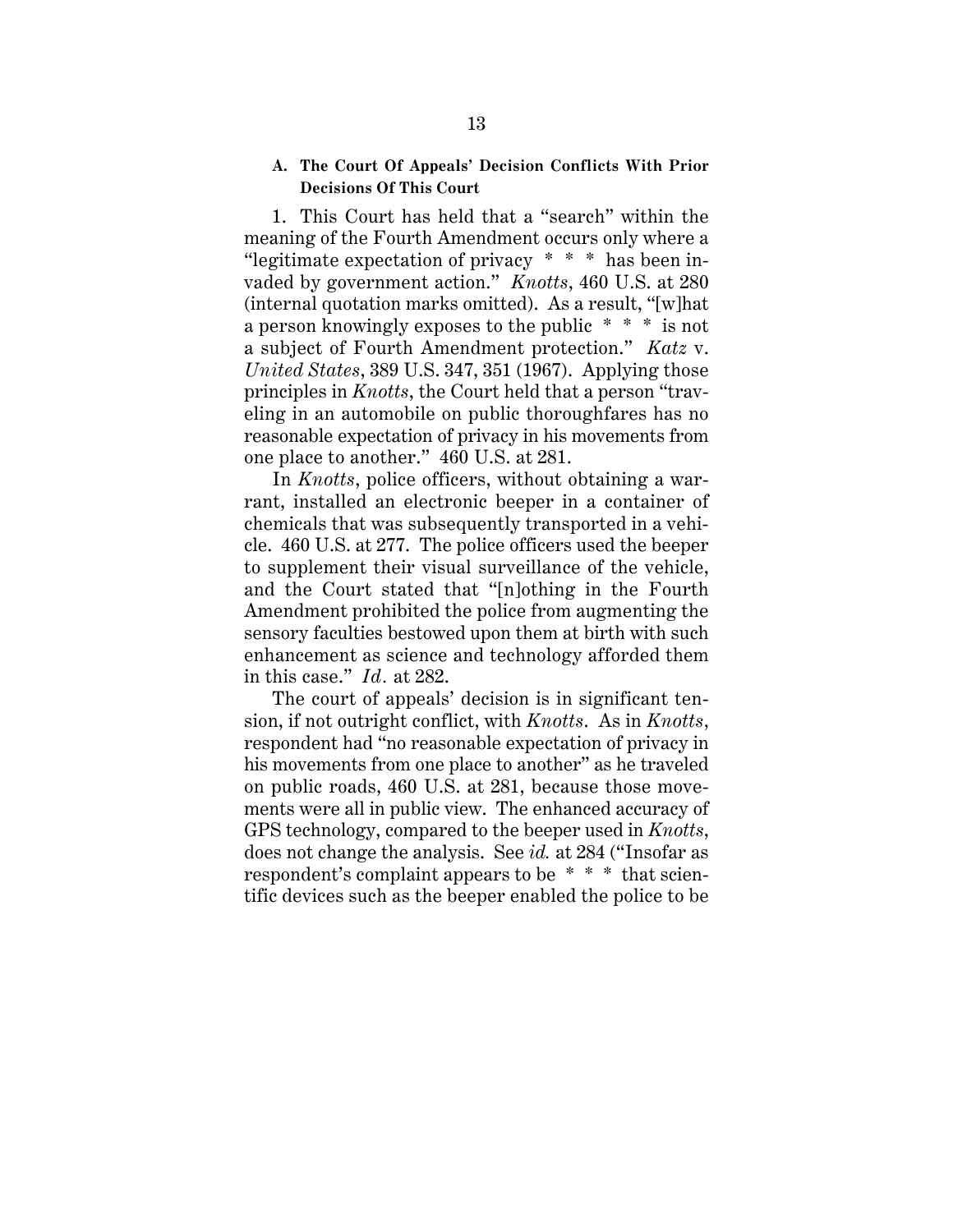<span id="page-18-0"></span>more effective in detecting crime, it simply has no constitutional foundation."); *Smith* v. *Maryland*, 442 U.S. 735, 744-745 (1979) (noting that petitioner had conceded that he would have no reasonable expectation of privacy in the phone numbers he dialed if he had placed the calls through an operator, and stating that "[w]e are not inclined to hold that a different constitutional result is required because the telephone company has decided to automate"). Electronic tracking of a vehicle as it moves on public roads offends no reasonable expectation of privacy because it reveals only information that any member of the public could have seen, and it is therefore not a search within the meaning of the Fourth Amendment. See *Katz*, 369 U.S. at 351.

2. The court of appeals concluded that it was not bound by *Knotts* because that case involved a "discrete journey" of 100 miles, while this case involves "prolonged" GPS tracking over the course of roughly a month. App., *infra*, 17a-20a. That distinction makes no difference. The Court's decision in *Knotts* was based on the premise that the driver had no reasonable expectation of privacy in movements that were exposed to public view, not on the length of time the beeper was in place. 460 U.S. at 284-285.

Furthermore, even if the holding of *Knotts* was limited to police monitoring of short journeys on public roads with the assistance of electronic surveillance, the Court applied the same Fourth Amendment principles to prolonged electronic tracking in *United States* v. *Karo*, 468 U.S. 705, 715 (1984). In *Karo*, agents placed a tracking device in a can of ether and left the device in place for five months as the can was transported between different locations. *Id.* at 709-710. The Court held that certain transmissions from the beeper during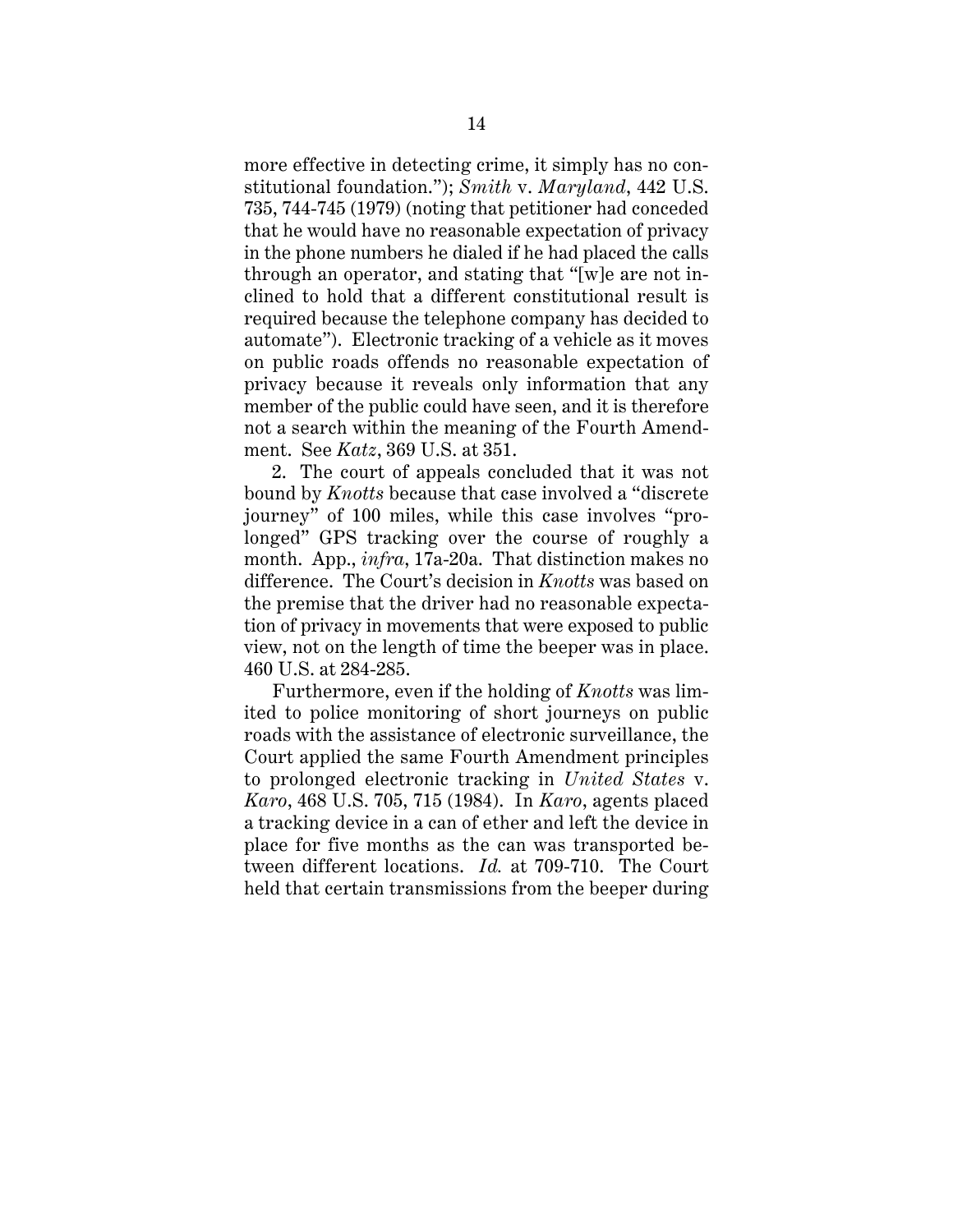<span id="page-19-0"></span>that prolonged period—*i.e.*, those that revealed information about private spaces—could not be used to establish probable cause in an application for a warrant to search a residence, but the Court's holding on that point did not depend upon the duration of the electronic monitoring. *Id.* at 714-718. Although the court of appeals had distinguished *Knotts* on the ground that "[t]he *Knotts* case involved surveillance over only a few days; monitoring in [this] case took place over five months," *United States*  v. *Karo*, 710 F.2d 1433, 1439 (10th Cir. 1983), rev'd, 468 U.S. 705 (1984), the Court concluded that the remaining evidence, including "months-long tracking" of the ether can through "visual and beeper surveillance," established probable cause supporting issuance of the warrant. *Karo*, 468 U.S. at 719-720. The Court expressed no concern about the prolonged monitoring.

 abuse.'" *Knotts*, 460 U.S. at 283-284 (quoting *Zurcher* The GPS monitoring in this case was not "dragnet" surveillance, which the Court in *Knotts* stated it would leave for another day. 460 U.S. at 284. The Court generally has used the term "dragnet" to refer to highvolume searches that are often conducted without any articulable suspicion. See, *e.g.*, *Florida* v. *Bostick*, 501 U.S. 429, 441 (1991); *Cupp* v. *Murphy*, 412 U.S. 291, 294 (1973) (discussing police "dragnet" procedures without probable cause in *Davis* v. *Mississippi*, 394 U.S. 721 (1969)); *Berger* v. *New York*, 388 U.S. 41, 65 (1967). That scenario is not presented here. The agents in this case tracked the movements of a single vehicle driven by an individual reasonably suspected of cocaine trafficking. Even if this were (incorrectly) deemed a Fourth Amendment search, it would be a reasonable one. This record raises no concerns about mass, suspicionless GPS monitoring; "the fact is that the 'reality hardly suggests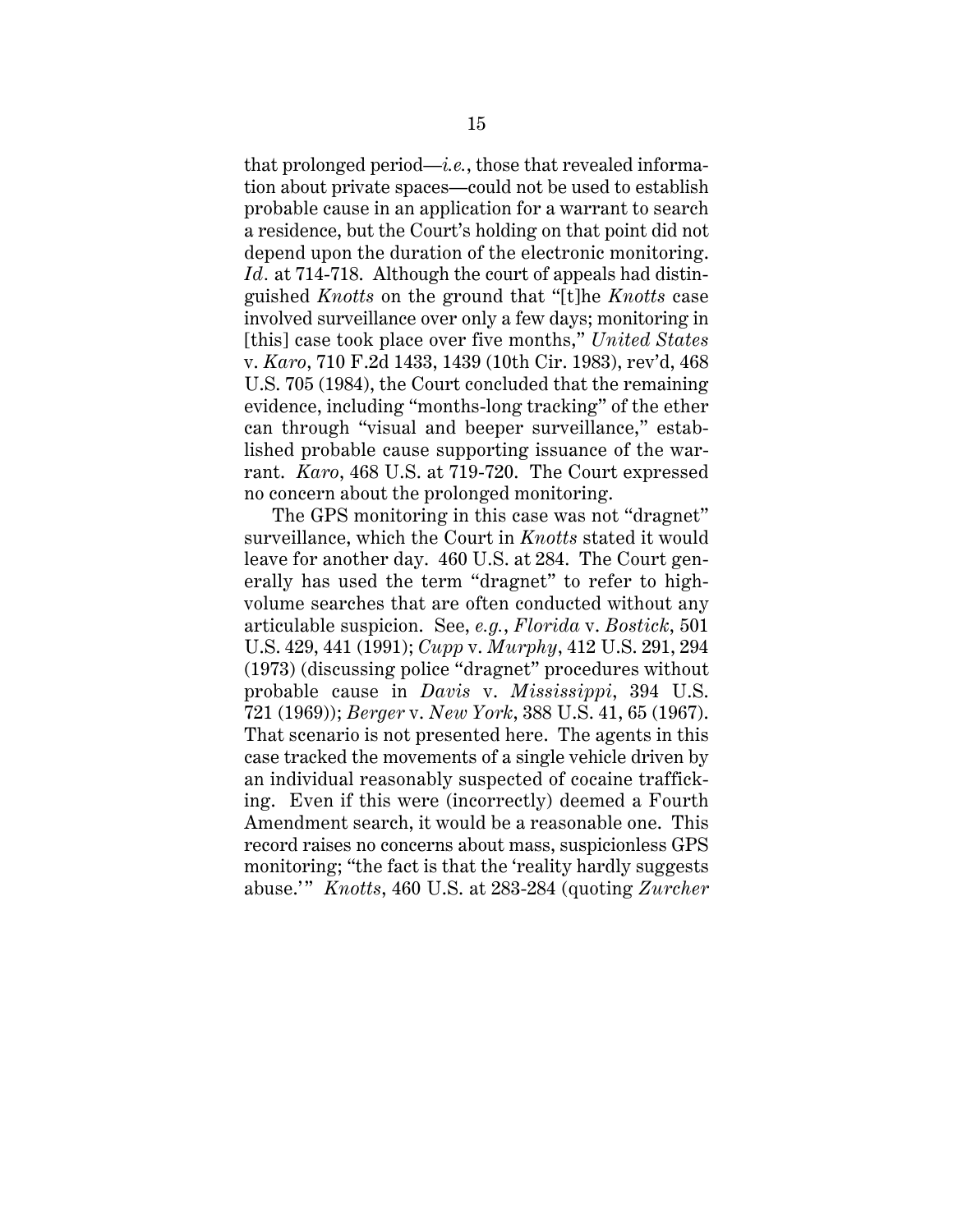<span id="page-20-0"></span>v. *Stanford Daily*, 436 U.S. 547, 566 (1978)). Any constitutional questions about hypothetical programs of mass surveillance can await resolution if they ever occur.

3. Even assuming this case is not squarely controlled by *Knotts*, the court of appeals misapplied this Court's Fourth Amendment cases to hold that respondent had a reasonable expectation of privacy in the totality of his public movements, even if every individual movement was exposed to the public. The court of appeals stated that to determine whether something is "exposed to the public," "we ask not what another person can physically and may lawfully do[,] but rather what a reasonable person expects another might actually do." App., *infra*, 23a. This Court's cases lend no support to the court of appeals' view that public movements can acquire Fourth Amendment protection based on the lack of "likelihood" that anyone will observe them. *Id.* at 26a.

In support of its approach (App., *infra*, 23a, 24a-25a), the court of appeals cited *California* v. *Greenwood*, 486 U.S. 35 (1988), and *Bond* v. *United States*, 529 U.S. 334 (2000), both of which involve tactile observation of items that were not visually exposed to the public. In *Greenwood*, the Court held that the defendant lacked a reasonable expectation of privacy in the contents of trash bags that he placed on the curb in front of his house. 486 U.S. at 41. The Court acknowledged that the defendants may have had a "subjective" expectation of privacy based on the unlikelihood that anyone would inspect their trash after they placed it on the curb "in opaque plastic bags" to be picked up by the garbage collector after a short period of time. *Id.* at 39. But that expectation, the Court held, was not "objectively reasonable." *Id.* at 40. Instead, the Court held that once the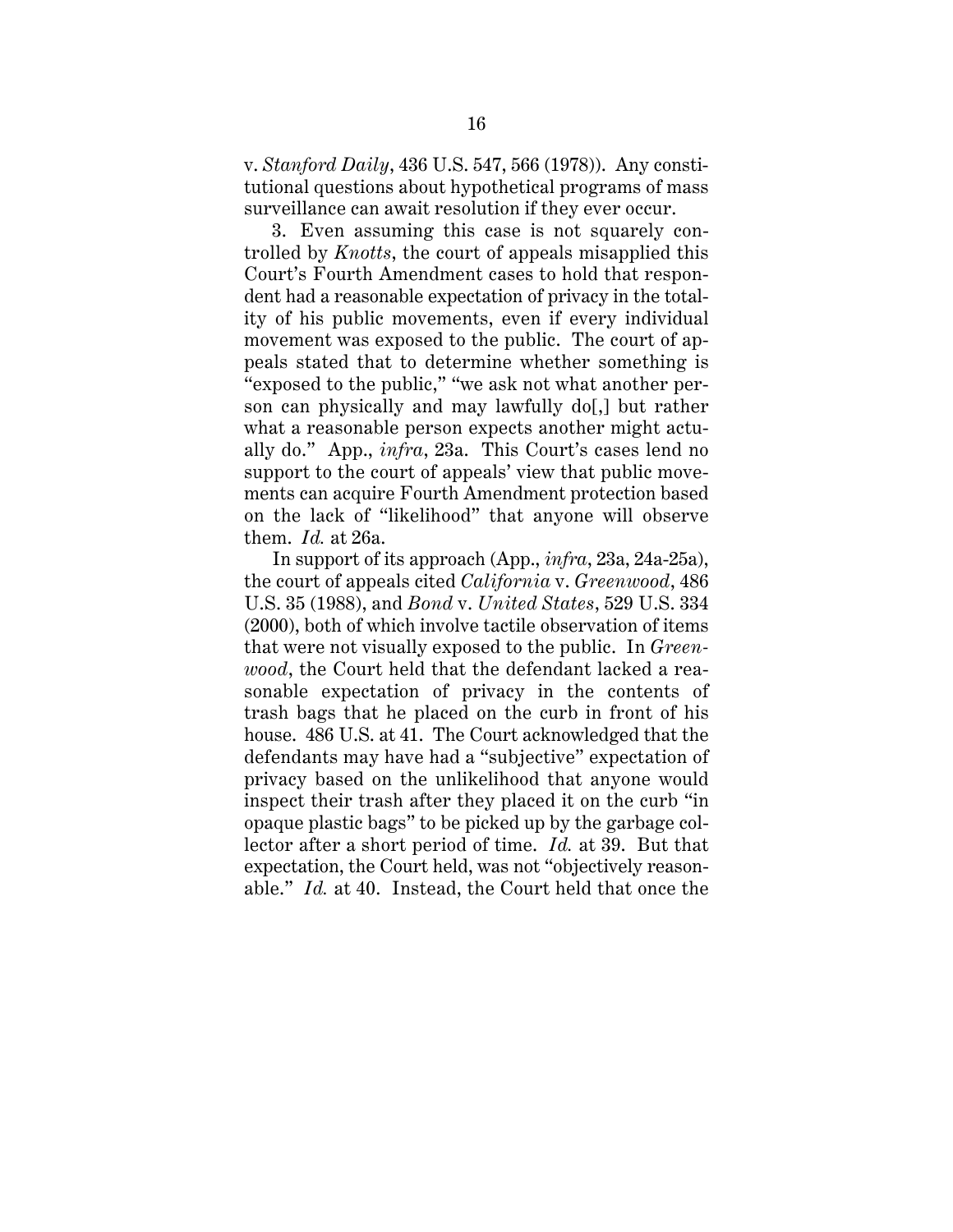<span id="page-21-0"></span>defendants placed the bags on the curb where they were readily accessible to anyone who wanted to look inside, "the police [could not] reasonably be expected to avert their eyes from evidence of criminal activity that *could have been* observed by any member of the public." *Id.* at 41 (emphasis added).

In *Bond*, the Court held that, unlike the opaque trash bags left on the curb in *Greenwood*, a bus passenger who places his opaque duffle bag in an overhead compartment does not "expose" his bag to the public for the type of "physical manipulation" that a border patrol agent engaged in to investigate the bag's contents. *Bond*, 529 U.S. at 338-339. The Court in *Bond* explicitly distinguished "visual, as opposed to tactile, observation" of an item in a public place, noting that "[p]hysically invasive inspection is simply more intrusive than purely visual inspection." *Id.* at 337.

The law enforcement investigations in *Greenwood*  and *Bond* went beyond conducting visual surveillance of an item that was placed in public view, but even in *Greenwood*, the Court attached no importance to the subjective expectation that "there was little likelihood" that anyone would inspect the defendants' trash. 486 U.S. at 39. And the Court has never engaged in a "likelihood" analysis for cases involving visual surveillance of public movements like those at issue in this case. In *Knotts*, for example, the Court did not analyze the likelihood that someone would follow a vehicle during a 100 mile trip from Minnesota to Wisconsin. Instead, the Court stated that the use of a beeper to track the vehicle "raise[d] no constitutional issues which visual surveillance would not also raise" because "[a] police car following [the vehicle] at a distance throughout [the] journey *could have* observed [the defendant] leaving the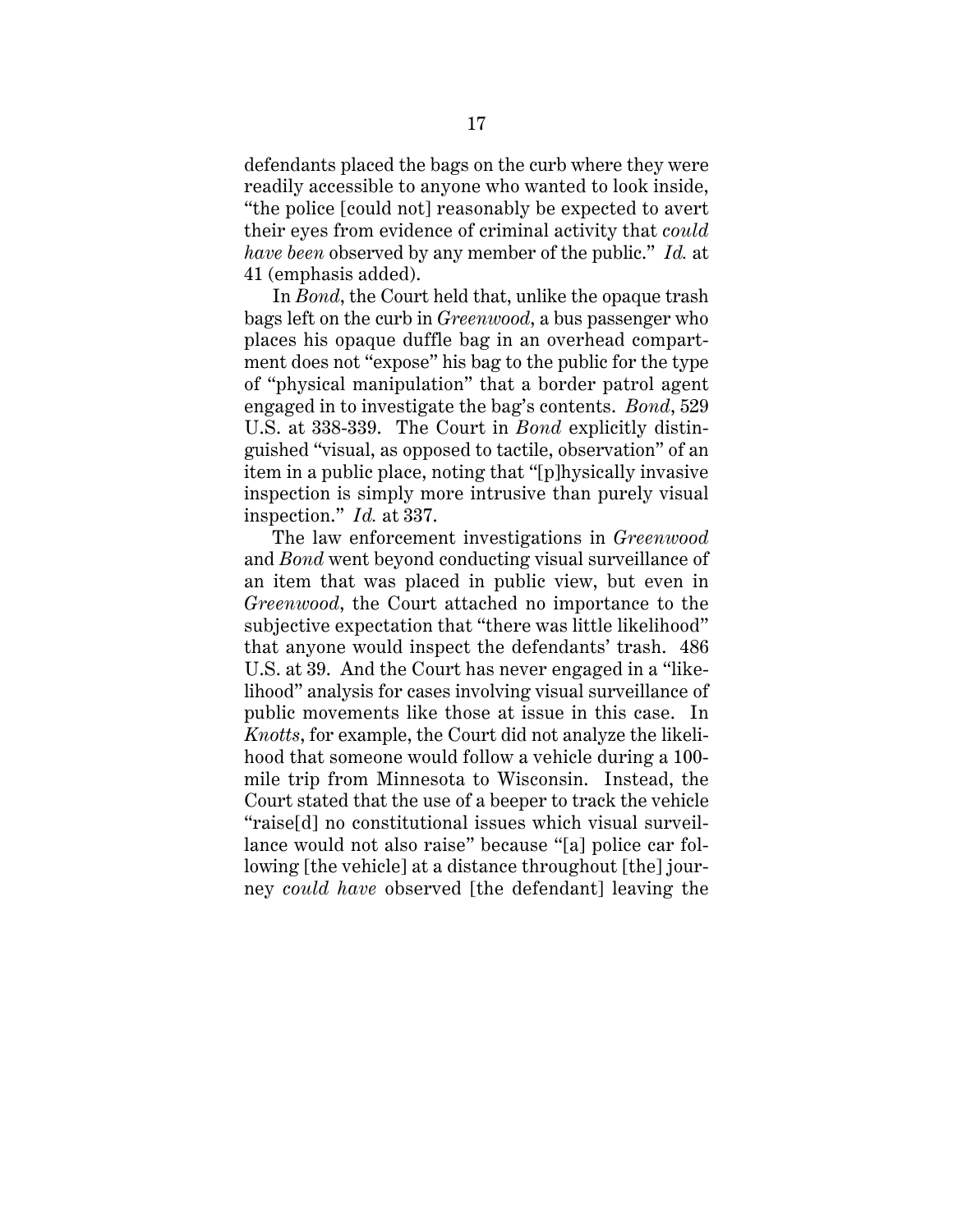<span id="page-22-0"></span>public highway and arriving at the cabin," *Knotts*, 460 U.S. at 285 (emphasis added), just as respondent's Jeep could have been observed through extensive visual and physical surveillance.

The court of appeals' reliance (App., *infra*, 23a-24a) on this Court's "flyover" cases, see *California* v. *Ciraolo*, 476 U.S. 207 (1986); *Florida* v. *Riley*, 488 U.S. 445 (1989), is similarly misplaced. *Ciraolo* and *Riley*  involved visual inspections of private areas (the curtilage of homes), not public movements. In both cases, the Court acknowledged that although the defendants had exhibited actual expectations of privacy in their backyards, those expectations were not reasonable "[i]n an age where private and commercial flight in the public airways is routine." *Ciraolo*, 476 U.S. at 215.<sup>2</sup> The Court's likelihood analysis in those cases determined whether something ordinarily private was sufficiently "exposed" to the public to make an expectation of privacy in that area unreasonable. In the case of movements of a vehicle on public highways, that information has clearly already been exposed to the public. See *Knotts*, 460 U.S. at 285.

Finally, this Court has not "implicitly recognized" (App., *infra*, 28a) a distinction between a whole and the sum of its parts in analyzing whether something has been "exposed" to the public for purposes of the Fourth Amendment. In support of this proposition (*id.* at 27a-29a), the court of appeals cited *United States Department of Justice* v. *Reporters Committee for Freedom of* 

<sup>2</sup>  As the court of appeals noted (App., *infra*, 24a), Justice O'Connor's concurrence in *Riley* clarifies that she believed that the defendant's backyard had been "exposed" to the public not because it was possible or legal for commercial planes to fly over the area, but because overflight was common. 488 U.S. at 453.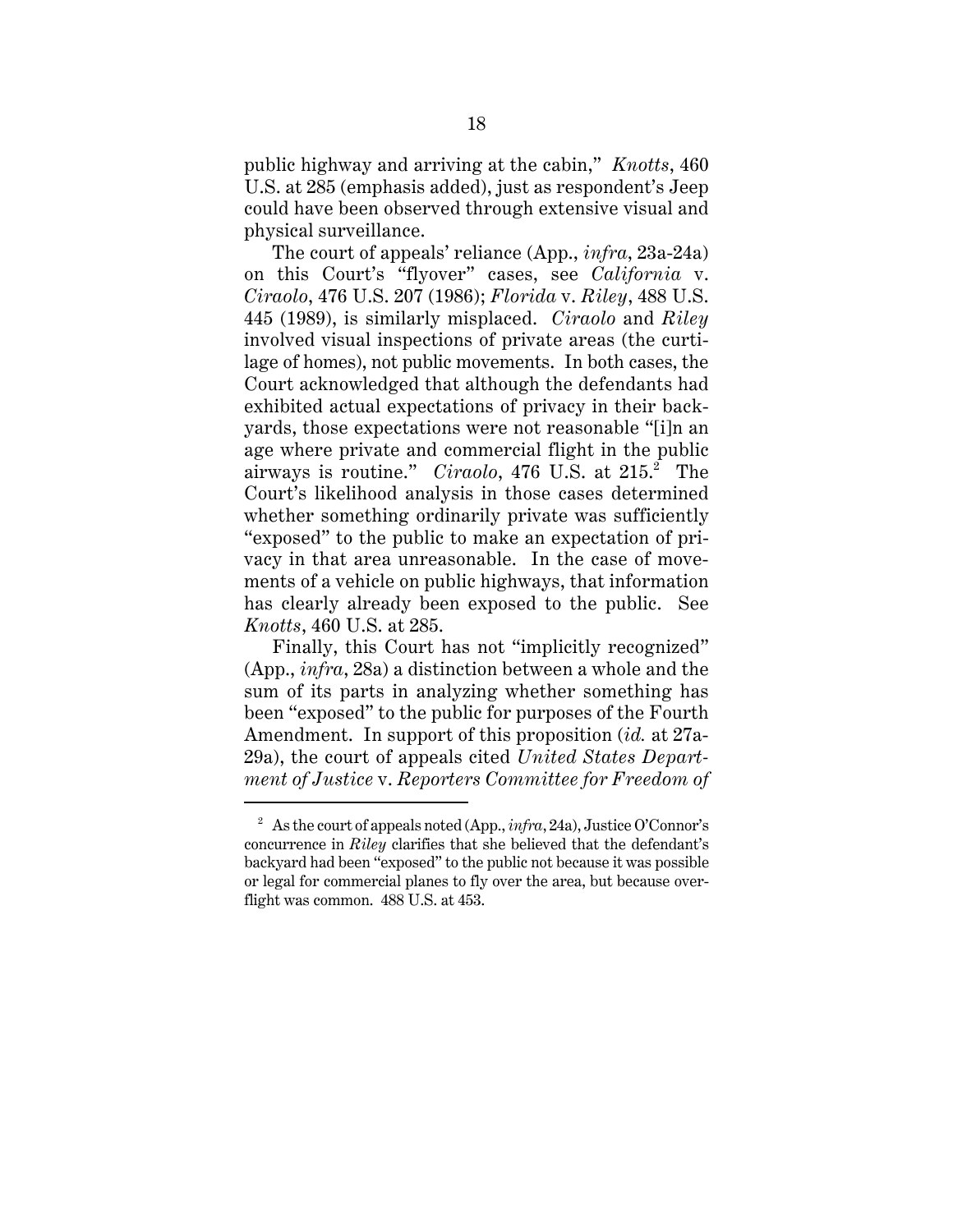<span id="page-23-0"></span>*the Press*, 489 U.S. 749 (1989), and *Smith*, *supra*, neither of which offers any support for the court of appeals' decision. *Reporters Committee for Freedom of the Press*  is a Freedom of Information Act case addressing whether an individual has a privacy interest in his "rap sheet," which compiled "scattered bits" of public information, not "freely available' \* \* \* either to the officials who have access to the underlying files or to the general public." 489 U.S. at 764, 769. Its analysis does not inform, let alone resolve, the question of whether an individual who exposes his or her movements to the public retains a reasonable expectation of privacy in the sum of those movements.

And in *Smith*, the Court did not consider, as the court of appeals stated (App., *infra*, 28a), "whether [a person] expects all the numbers he dials to be compiled in a list" in determining whether a person has an *objectively* reasonable expectation of privacy in the phone numbers he dials. The Court, instead, noted that a person "see[s] a list of their \* \* \* calls on their monthly bills" in supporting the Court's prior conclusion that individuals would not "in general entertain any actual expectation of privacy in the numbers they dial," and thus would lack a *subjective* expectation of privacy. *Smith*, 442 U.S. at 742. The Court's ultimate conclusion was that any subjective expectation of privacy a person has in the phone numbers he dials is objectively unreasonable, because when a person uses his phone, he "voluntarily convey[s] numerical information to the telephone company," thereby "'expos[ing]' th[e] information" to a third party. *Id.* at 744.

As Chief Judge Sentelle stated in his dissent from the denial of rehearing en banc, "[t]he reasonable expectation of privacy as to a person's movements on the high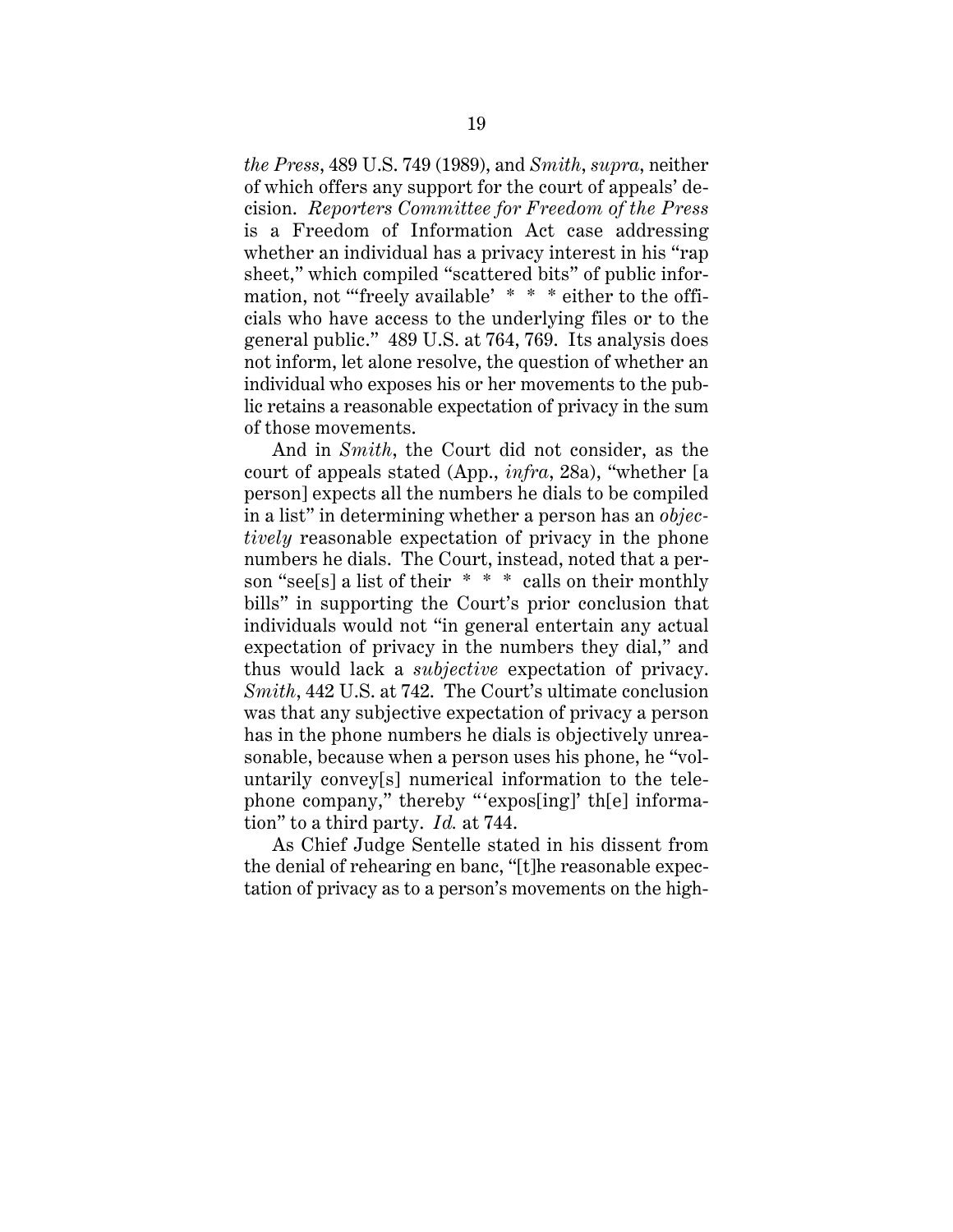<span id="page-24-0"></span>way is, as concluded in *Knotts*, zero," and "[t]he sum of an infinite number of zero-value parts is also zero." App., *infra*, 47a-48a. Nothing in this Court's Fourth Amendment cases supports the court of appeals' "aggregation" theory that a person can maintain a reasonable expectation of privacy in the totality of his public movements, each of which is "conveyed to anyone who want[s] to look." *Knotts*, 460 U.S. at 281.

#### **B. The Court of Appeals' Decision Creates A Conflict Among The Circuits**

The court of appeals' decision also creates a conflict among the circuits. The Seventh and Ninth Circuits have held that prolonged GPS monitoring of a vehicle's public movements is not a search within the meaning of the Fourth Amendment. See *United States* v. *Garcia*, 474 F.3d 994, 996-998 (7th Cir.), cert. denied, 552 U.S. 883 (2007); *United States* v. *Pineda-Moreno*, 591 F.3d 1212, 1216-1217 (9th Cir. 2010), petition for cert. filed (U.S. Nov. 10, 2010) (No. 10-7515). In addition, the Eighth Circuit in rejecting a challenge to GPS tracking, has stated that "[a] person traveling via automobile on public streets has no reasonable expectation of privacy in his movements from one locale to another." *United States* v. *Marquez*, 605 F.3d 604, 609 (2010). That conflict provides a compelling reason for the Court to intervene.

In *Pineda*-*Moreno*, after obtaining information that the defendant might be involved in drug trafficking, agents from the Drug Enforcement Administration (DEA) "repeatedly monitored [his] Jeep using various types of mobile tracking devices" "[o]ver a four-month period." 591 F.3d at 1213. After a tracking device alerted the agents that Pineda-Moreno was leaving a sus-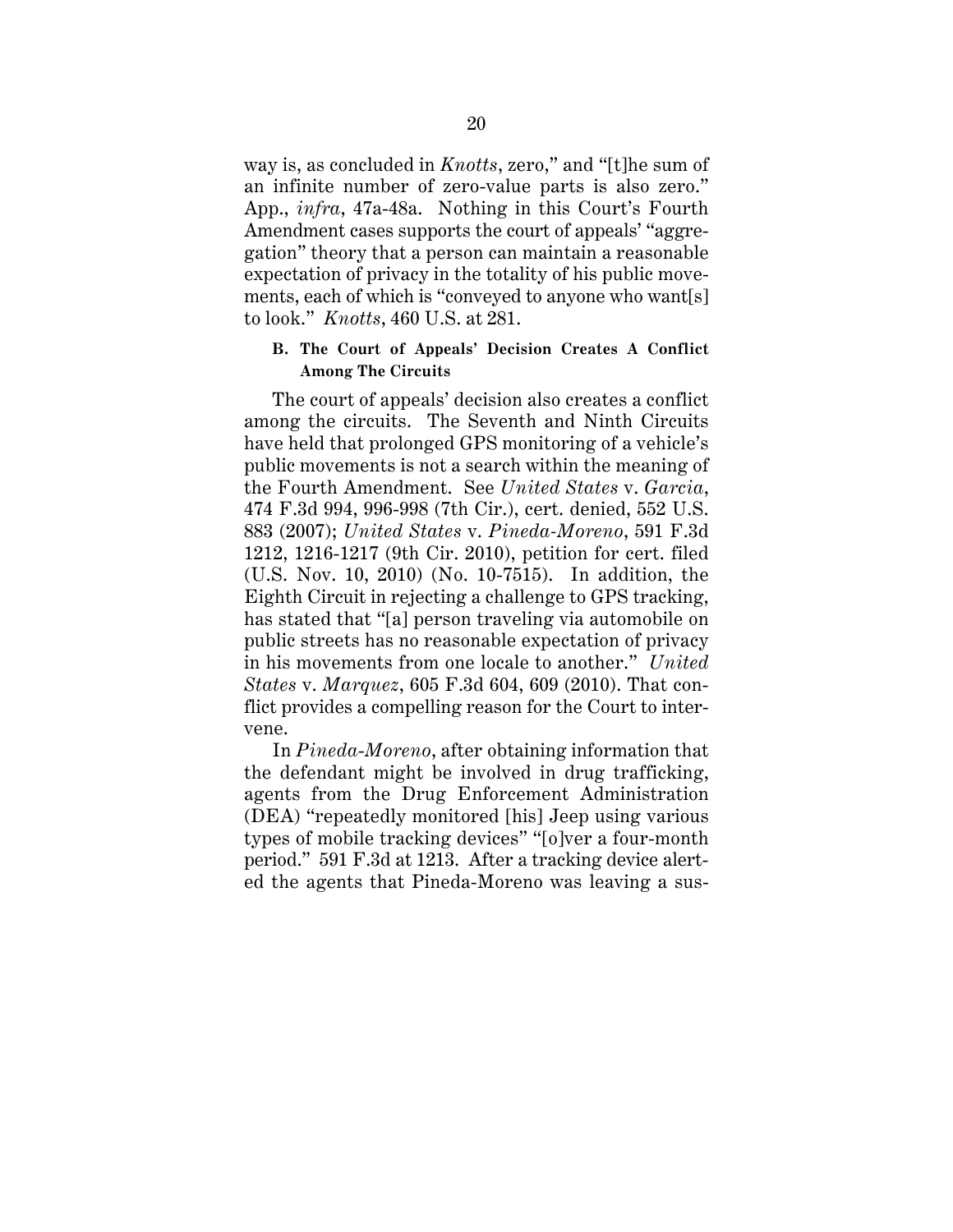<span id="page-25-0"></span> violated his Fourth Amendment rights." *Id.* at 1216. pected marijuana grow site, agents stopped the vehicle and smelled marijuana emanating from the backseat, and they found two large garbage bags of marijuana during a search of Pineda-Moreno's residence. *Id.* at 1214. Although Pineda-Moreno had not raised the argument in the district court, the Ninth Circuit rejected the argument that "the agents' use of mobile tracking devices continuously to monitor the location of his Jeep The court held that the use of a GPS device to track Pineda-Moreno's vehicle was not a Fourth Amendment search because "[t]he only information the agents obtained from the tracking devices was a log of the locations where Pineda-Moreno's car traveled, information the agents could have obtained by following the car." *Ibid.*<sup>3</sup>

In *Garcia*, police officers received information that Garcia was manufacturing methamphetamine, and they placed a GPS device on his car without applying for a warrant. 474 F.3d at 995. When they later retrieved the

<sup>&</sup>lt;sup>3</sup> Chief Judge Kozinski, joined by Judges Reinhardt, Wardlaw, Paez, and Berzon, dissented from the Ninth Circuit's denial of rehearing en banc. *United States* v. *Pineda-Moreno*, 617 F.3d 1120 (2010), petition for cert. filed (U.S. Nov. 10, 2010) (No. 10-7515). Chief Judge Kozinski believed that the expectation of privacy in one's driveway (as "curtilage") is the same as in the home itself and that the agents' installation of the device while the vehicle was parked in the defendant's driveway was therefore problematic. *Id.* at 1121-1123. He also believed that rehearing en banc was warranted to address whether prolonged warrantless surveillance using a GPS device is permissible under the Fourth Amendment, given this Court's decision in *Kyllo* v. *United States*, 533 U.S. 27, 40 (2001), to "take the long view" from the original meaning of the Fourth Amendment in order to guard against advances in technology that can erode Fourth Amendment privacy interests. *Pineda-Moreno*, 617 F.3d at 1124.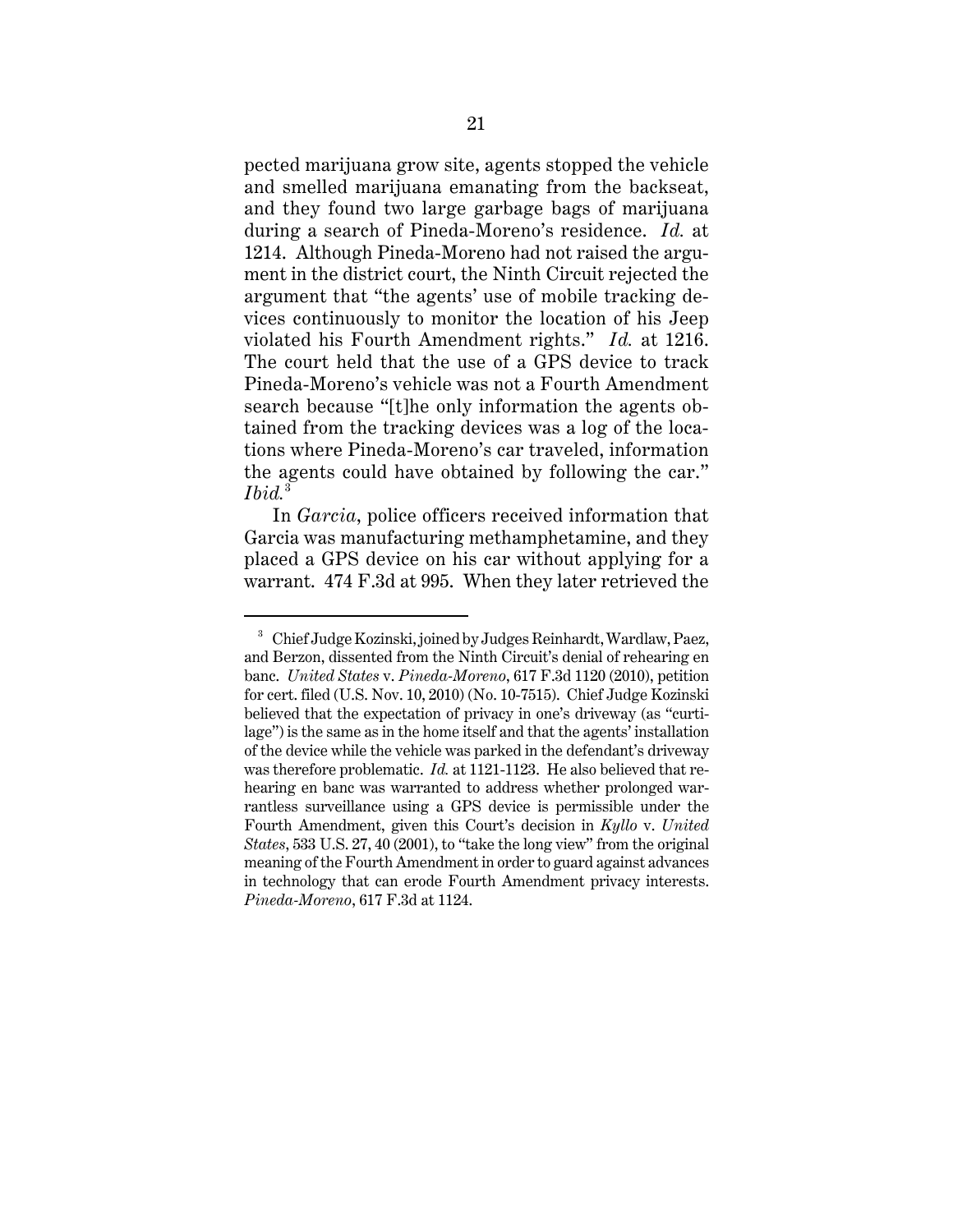<span id="page-26-0"></span>device, they could see the car's travel history. *Ibid.* The Seventh Circuit held that no warrant was required to conduct continuous electronic tracking using a GPS device because the device was a "substitute \* \* \* for an activity, namely following a car on a public street, that is unequivocally *not* a search within the meaning of the amendment." *Id.* at 997.

The Eighth Circuit similarly concluded that a warrant was not required in *Marquez*. In that case, DEA agents placed a GPS device on a truck that the agents believed was involved in drug trafficking. 605 F.3d at 607. The agents changed the battery on the device seven times over the course of a prolonged investigation, and the device "allowed police to determine" that the truck was traveling back and forth between Des Moines, Iowa, and Denver, Colorado. *Ibid.* The Eighth Circuit held that the defendant did not have "standing" to challenge the warrantless use of the GPS device because he was only an occasional passenger in the vehicle. *Id.* at 609. But the court further concluded that "[e]ven if [the defendant] had standing, we would find no error." *Ibid.*  The court stated that "[a] person traveling via automobile on public streets has no reasonable expectation of privacy in his movements from one locale to another," *ibid.*, and concluded that "when police have reasonable suspicion that a particular vehicle is transporting drugs, a warrant is not required when, while the vehicle is parked in a public place, they install a non-invasive GPS tracking device on it for a reasonable period of time," *id.*  at  $610.<sup>4</sup>$ 

<sup>&</sup>lt;sup>4</sup> In addition, appellate courts in Virginia, Wisconsin, and Maryland have concluded that police officers do not need to obtain a warrant before using a GPS device to track the movements of a vehicle on public roads. See *Foltz* v. *Commonwealth*, 698 S.E.2d 281, 285-292 (Va. Ct.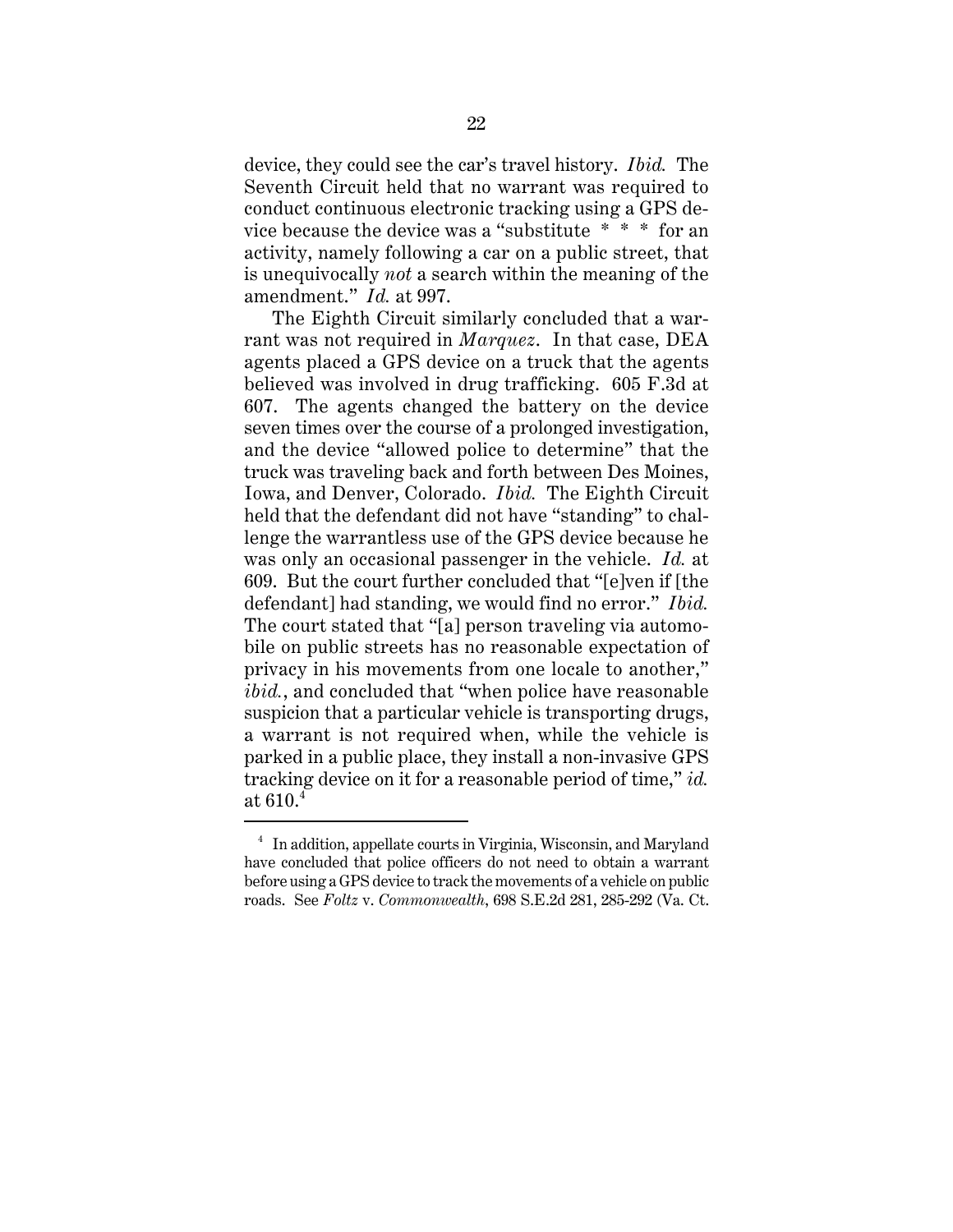<span id="page-27-0"></span>The D.C. Circuit's contrary opinion in this case creates a division of authority in the federal courts of appeals.<sup>5</sup> The conflict became intractable when the D.C. Circuit denied the government's petition for rehearing en banc in this case. App., *infra*, 49a (Sentelle, C.J., dissenting from denial of rehearing en banc) (noting conflict with Seventh, Eighth, and Ninth Circuits). This Court's intervention is therefore necessary to resolve the conflict.

## **C. The Question Presented Is Of Substantial And Recurring Importance**

This Court's resolution of the question presented is critically important to law enforcement efforts through-

App. 2010) (use of GPS monitoring device not a Fourth Amendment search where police officer "could have followed and personally recorded the movements" of defendant's vehicle without violating any recognized right of privacy), aff'd on other grounds, No. 0521-09-4, 2011 WL 1233563 (Va. Ct. App. Apr. 5, 2011) (en banc); *State* v. *Sveum*, 769 N.W.2d 53, 57-61 (Wis. Ct. App. 2009) (holding that no Fourth Amendment search or seizure occurs "when police attach a GPS device to the outside of a vehicle while it is in a place accessible to the public and then use that device to track the vehicle while it is in public view"); *Stone* v. *State*, 941 A.2d 1238, 1249-1250 (Md. Ct. Spec. App. 2008) (holding trial court did not abuse its discretion in cutting short defendant's crossexamination about a GPS tracking device because defendant had no reasonable expectation of privacy in his location while he traveled on public thoroughfares).

<sup>&</sup>lt;sup>5</sup> Several state courts have also held that police use of GPS devices to monitor the public movements of vehicles is unlawful, but have done so only under their respective state constitutions, and not under the Fourth Amendment. See *People* v. *Weaver*, 909 N.E.2d 1195, 1202 (N.Y. 2009); *Commonwealth* v. *Connolly*, 913 N.E.2d 356, 366-372 (Mass. 2009); *State* v. *Jackson*, 76 P.3d 217, 224 (Wash. 2003); *State* v. *Campbell*, 759 P.2d 1040, 1049 (Or. 1988); but see *Osburn* v. *State*, 44 P.3d 523, 524-526 (Nev. 2002) (upholding attachment of electronic monitoring device under state constitution).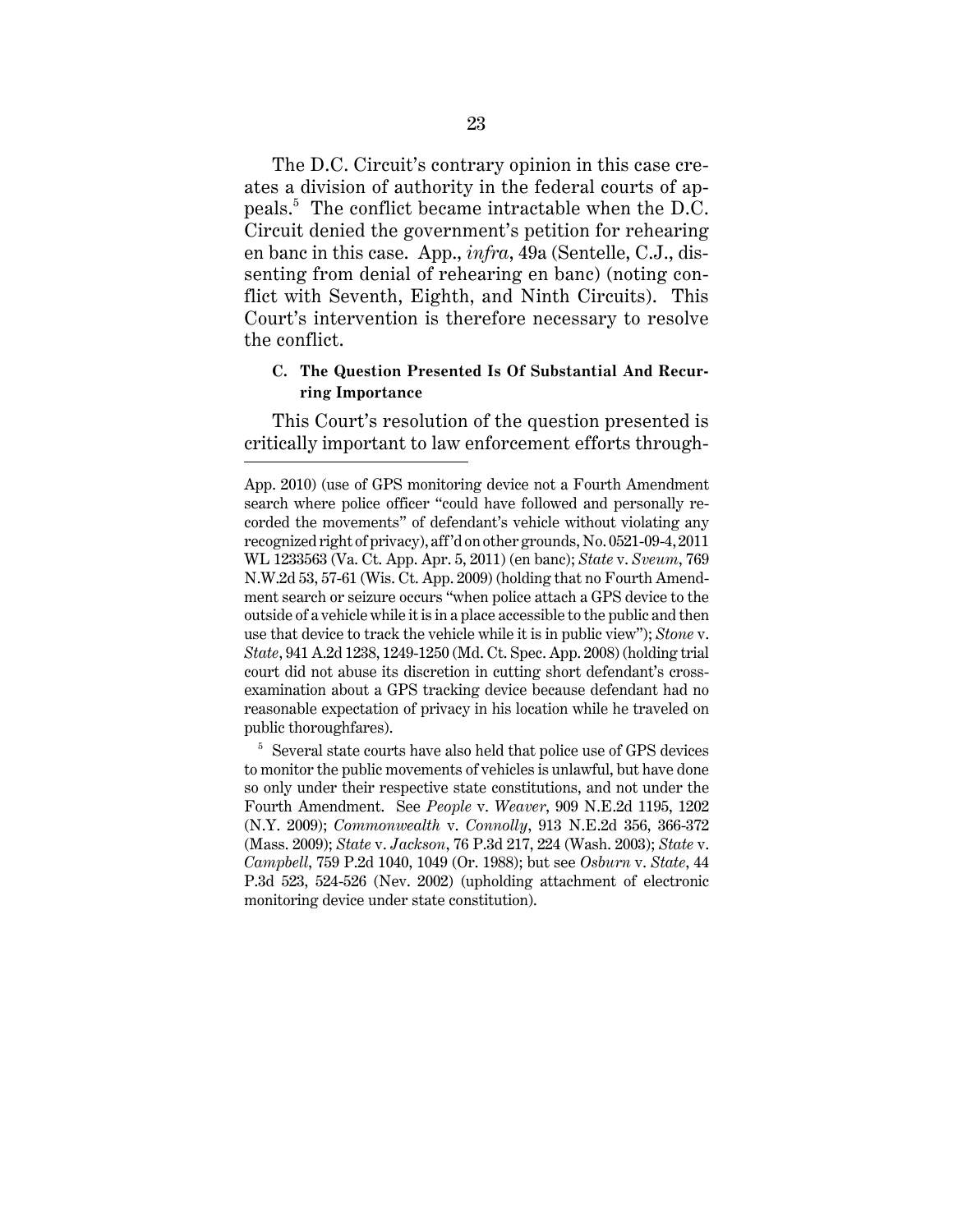out the United States. The court of appeals' decision, if allowed to stand, would stifle the ability of law enforcement agents to follow leads at the beginning stages of an investigation, provide no guidance to law enforcement officers about when a warrant is required before placing a GPS device on a vehicle, and call into question the legality of various investigative techniques used to gather public information. GPS tracking is an important law enforcement tool, and the issue will therefore continue to arise frequently. This Court should intervene to clarify the governing legal principles that apply to an array of investigative techniques, and to establish when GPS tracking may lawfully be undertaken.

1. The court of appeals' decision, which will require law enforcement officers to obtain a warrant before placing a GPS device on a vehicle if the device will be used for a "prolonged" time period, has created uncertainty surrounding the use of an important law enforcement tool. Although in some investigations the government could establish probable cause and obtain a warrant before using a GPS device, federal law enforcement agencies frequently use tracking devices early in investigations, before suspicions have ripened into probable cause. The court of appeals' decision prevents law enforcement officers from using GPS devices in an effort to gather information *to establish* probable cause, which will seriously impede the government's ability to investigate leads and tips on drug trafficking, terrorism, and other crimes.

2. Additionally, the court of appeals' opinion gives no guidance to law enforcement officers about when a warrant is required. Use of a GPS device for a few hours (or perhaps a few days) is presumably still acceptable under *Knotts*. But the court's opinion offers no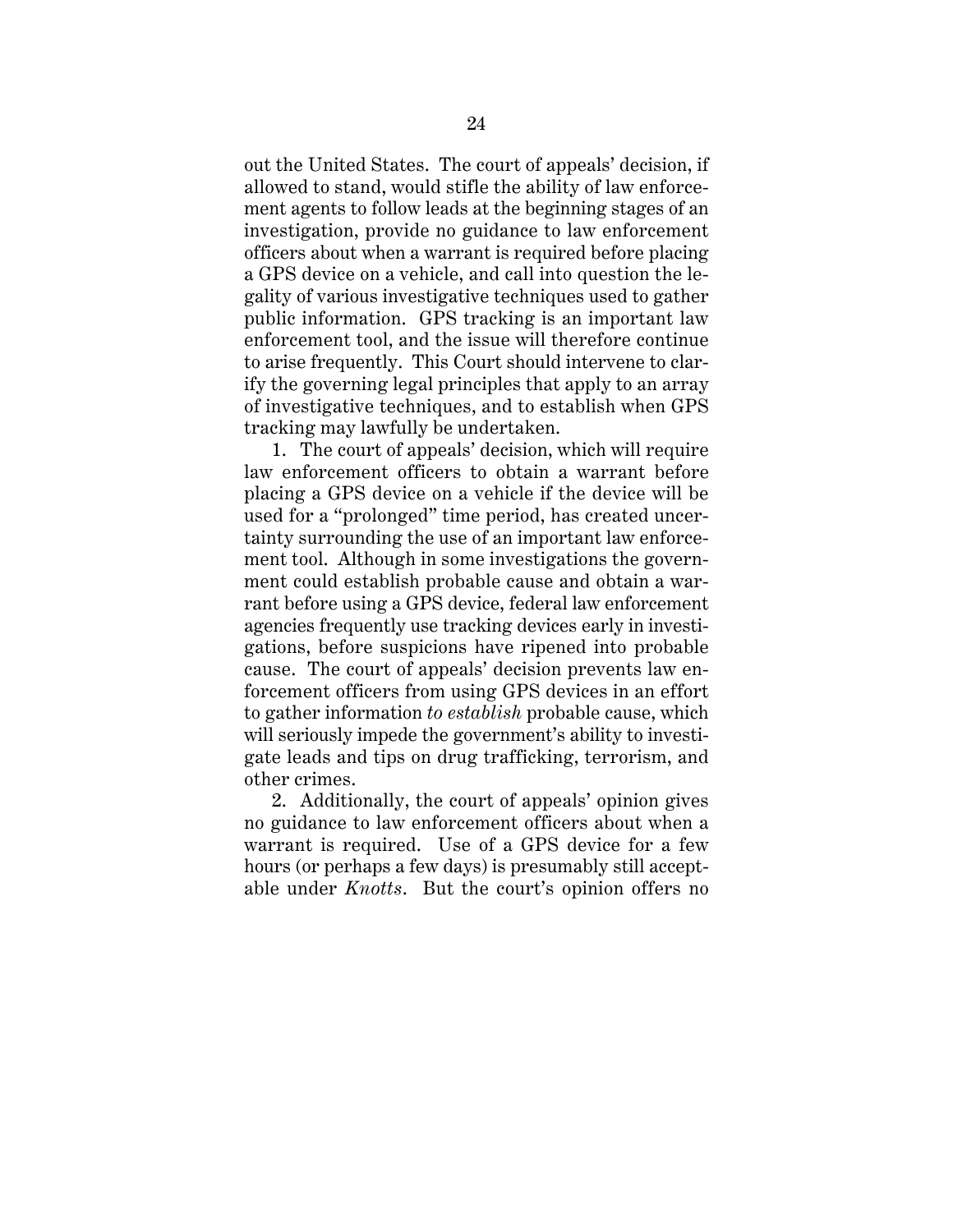<span id="page-29-0"></span>workable standard for law enforcement officers to determine how long a GPS device must remain in place before their investigation reveals enough information to offend a reasonable expectation of privacy (and therefore become a Fourth Amendment search). See App., *infra*, 48a (Sentelle, C.J., dissenting from denial of rehearing en banc) (noting that "[p]resumably, had the GPS device been used for an hour or perhaps a day, or whatever period the panel believed was consistent with a normal surveillance, the evidence obtained could have been admitted without Fourth Amendment problem").

 *Karo*, 468 U.S. at 721. But under the court of appeals' 3. Significantly, the court of appeals' legal theory that the aggregation of public information produces a Fourth Amendment search, even when short periods of surveillance would not, has the potential to destabilize Fourth Amendment law and to raise questions about a variety of common law enforcement practices. Protracted use of pen registers, repeated trash pulls, aggregation of financial data, and prolonged visual surveillance can all produce an immense amount of information about a person's private life. Each of these practices has been held not to be a Fourth Amendment search. See *Smith*, 442 U.S. at 745-746; *Greenwood*, 486 U.S. at 44- 45; *United States* v. *Miller*, 425 U.S. 435, 443 (1976); theory, these non-search techniques could be transformed into a search when used over some undefined period of time or in combination. Just as "[a] reasonable person does not expect anyone to monitor and retain a record of every time he drives his car, including his origin, route, destination, and each place he stops and how long he stays there," App., *infra*, 31a, a person does not expect anyone to pull his trash every day for six weeks, or monitor the phone numbers he dials for months, or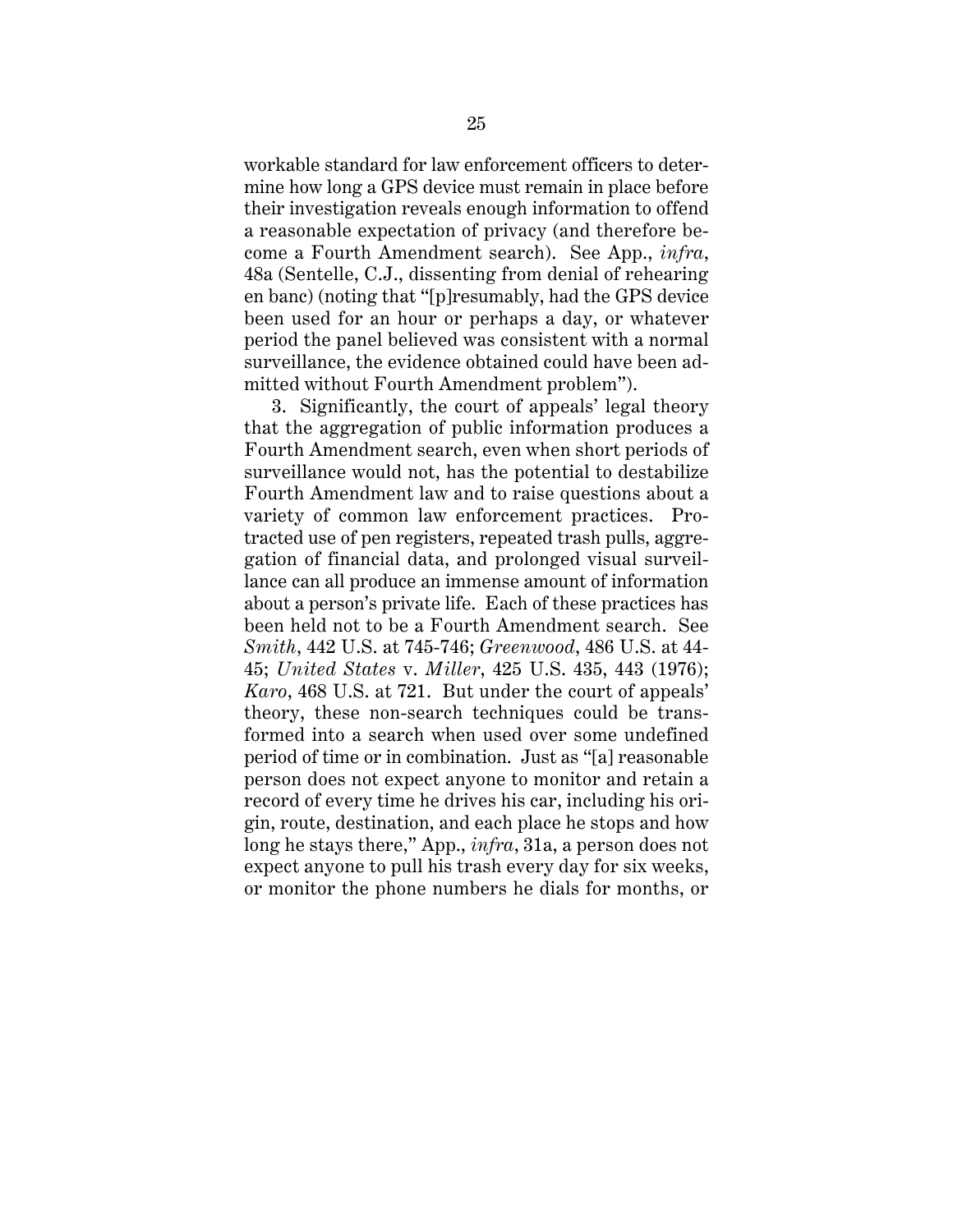<span id="page-30-0"></span>review every credit card statement he receives and every check he writes for years. The court of appeals "aggregation" theory thus has limitless potential to require courts to draw impossible lines between the moderate degree of review or observation permitted under the court's approach, and the excessive or prolonged degree that becomes a search.

4. Finally, the use of GPS tracking devices is a common law enforcement investigative technique, and the question presented is therefore of recurring importance. In the wake of the decision in this case, suppression motions based on the use of prolonged GPS tracking have proliferated. Two motions have recently been decided in the government's favor. See *United States* v. *Walker*, No. 2:10-cr-00032, 2011 WL 651414, at 2-3 (W.D. Mich. Feb. 11, 2011) (noting that issue of warrantless GPS tracking "is a contentious issue regarding which there have been great differences of opinion among the federal courts" and holding that warrantless GPS tracking of vehicle did not constitute Fourth Amendment search under the "steadfastly cardinal rule in a universe of varying expectations," that "[w]hat a person knowingly exposes to the public \* \* \* is not a subject of Fourth Amendment protection") (brackets in original) (internal quotation marks omitted); *United States* v. *Sparks*, No. 10-10067-WGY (D. Mass. Nov. 10, 2010) (noting that "[t]he proper inquiry \* \* \* is not what a random stranger would actually do or likely do, but rather what he feasibly could," and holding that warrantless GPS tracking of a vehicle for 11 days was not a Fourth Amendment search). Additional motions filed or supplemented after the court of appeals' opinion in this case remain pending in the district courts. See, *e.g.*, Docket entry No. 47, *United States* v. *Oladosu*,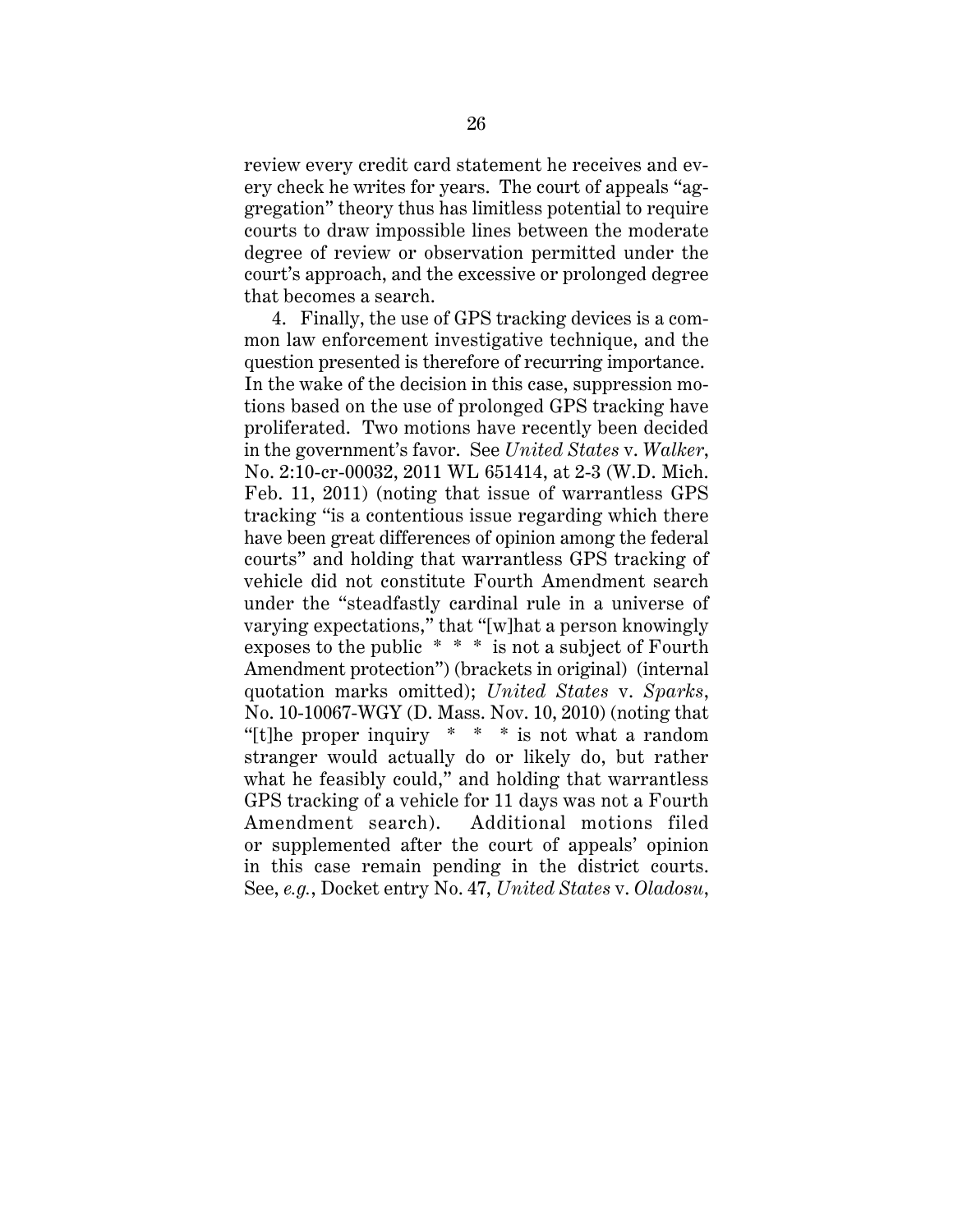<span id="page-31-0"></span>No. 1:10-cr-00056-S-DLM (D.R.I. Jan. 21, 2011) (motion to suppress evidence obtained through warrantless use of GPS device); Docket entry No. 48, *United States* v. *Lopez*, No. 1:10-cr-00067-GMS (D. Del. Feb. 8, 2011) (expanding previous suppression motion to request suppression of evidence obtained from GPS devices attached to various vehicles driven by defendant), and Docket entry No. 54, *Lopez*, *supra* (Mar. 4, 2011) (continuing trial date and reopening hearing on defendant's suppression motion); Docket entry No. 99*, United States*  v. *Santana*, No. 1:09-cr-10315-NG (D. Mass. Nov. 19, 2010) (supplemental memorandum in support of suppression motion; expanding original suppression motion to include request for suppression of evidence obtained through warrantless use of GPS device). This litigation will continue unabated in the absence of a definitive resolution of the conflict by this Court. And confusing or inconsistent case law with respect to GPS tracking or other means of acquiring or aggregating data not normally thought of as a search will hamper important law enforcement interests. This Court's intervention to forestall those consequences is warranted.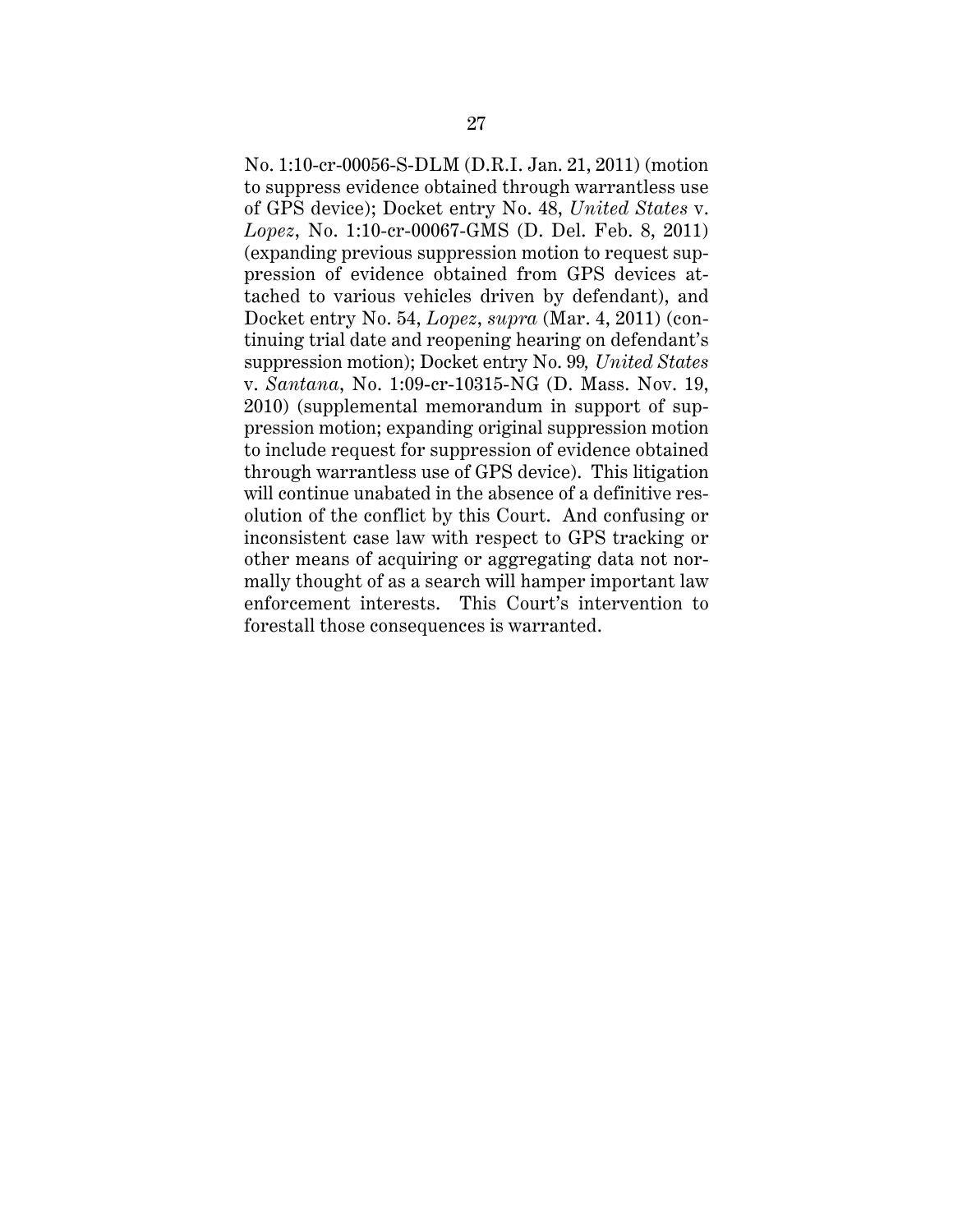## **CONCLUSION**

<span id="page-32-0"></span>The petition for a writ of certiorari should be granted.

Respectfully submitted.

NEAL KUMAR KATYAL *Acting Solicitor General*  LANNY A. BREUER *Assistant Attorney General*  MICHAEL R. DREEBEN *Deputy Solicitor General*  ANN O'CONNELL *Assistant to the Solicitor General*  KEVIN R. GINGRAS *Attorney* 

APRIL 2011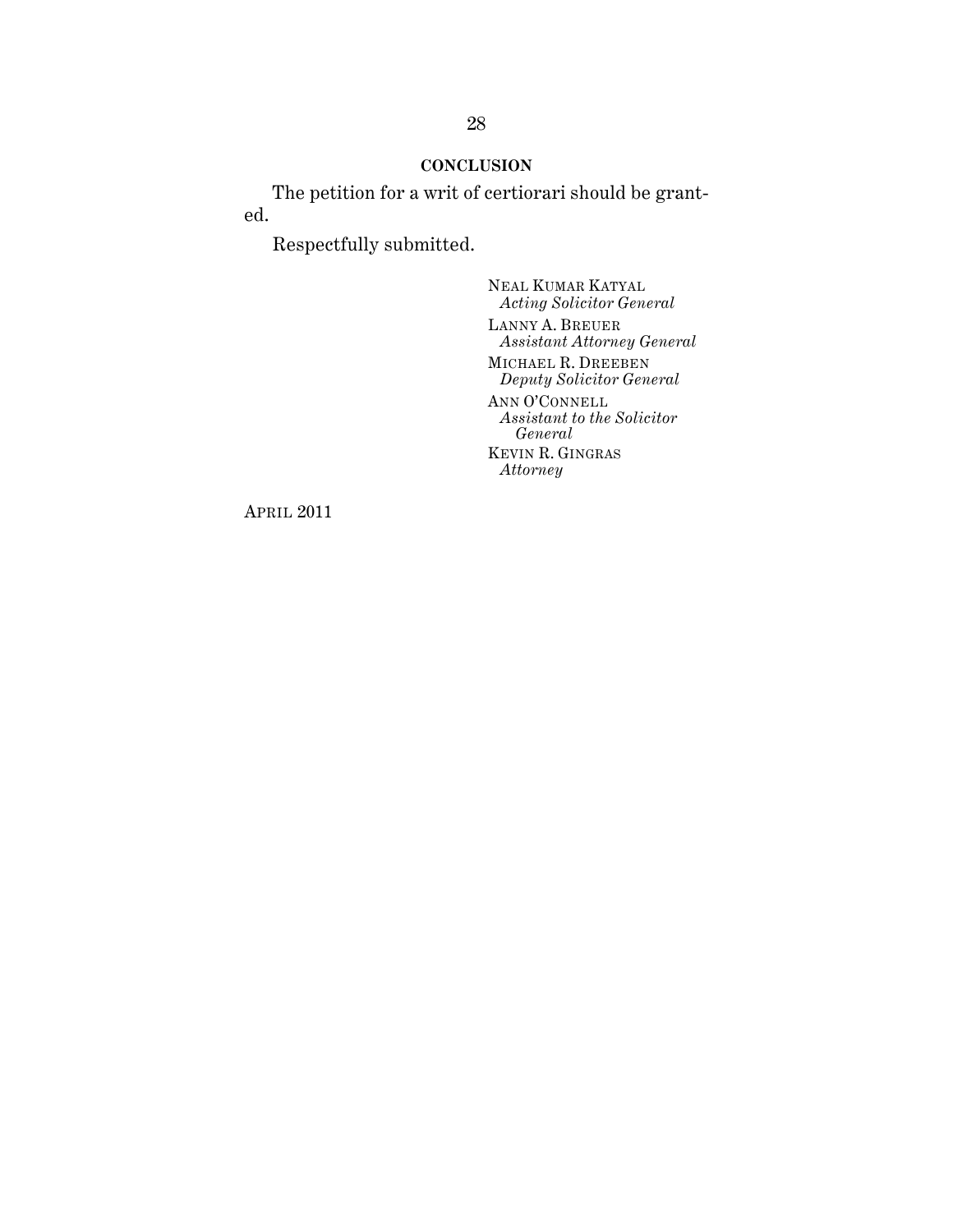#### **APPENDIX A**

# UNITED STATES COURT OF APPEALS FOR THE DISTRICT OF COLUMBIA CIRCUIT

No. 08-3030, Consolidated with No. 08-3034 UNITED STATES OF AMERICA, APPELLEE

*v.* 

LAWRENCE MAYNARD, APPELLANT

Argued: Nov. 17, 2009 Decided and Filed: Aug. 6, 2010

### **OPINION**

Before: GINSBURG, TATEL and GRIFFITH, *Circuit Judges*.

Opinion for the Court filed by *Circuit Judge* GINSBURG.

GINSBURG, *Circuit Judge*: The appellants, Antoine Jones and Lawrence Maynard, appeal their convictions after a joint trial for conspiracy to distribute and to possess with intent to distribute five kilograms or more of cocaine and 50 grams or more of cocaine base, in violation of 21 U.S.C. §§ 841 and 846. Maynard also challenges the sentence imposed by the district court. Because the appellants' convictions arise from the same underlying facts and they make several overlapping arguments, we consolidated their appeals. For the reasons that fol

(1a)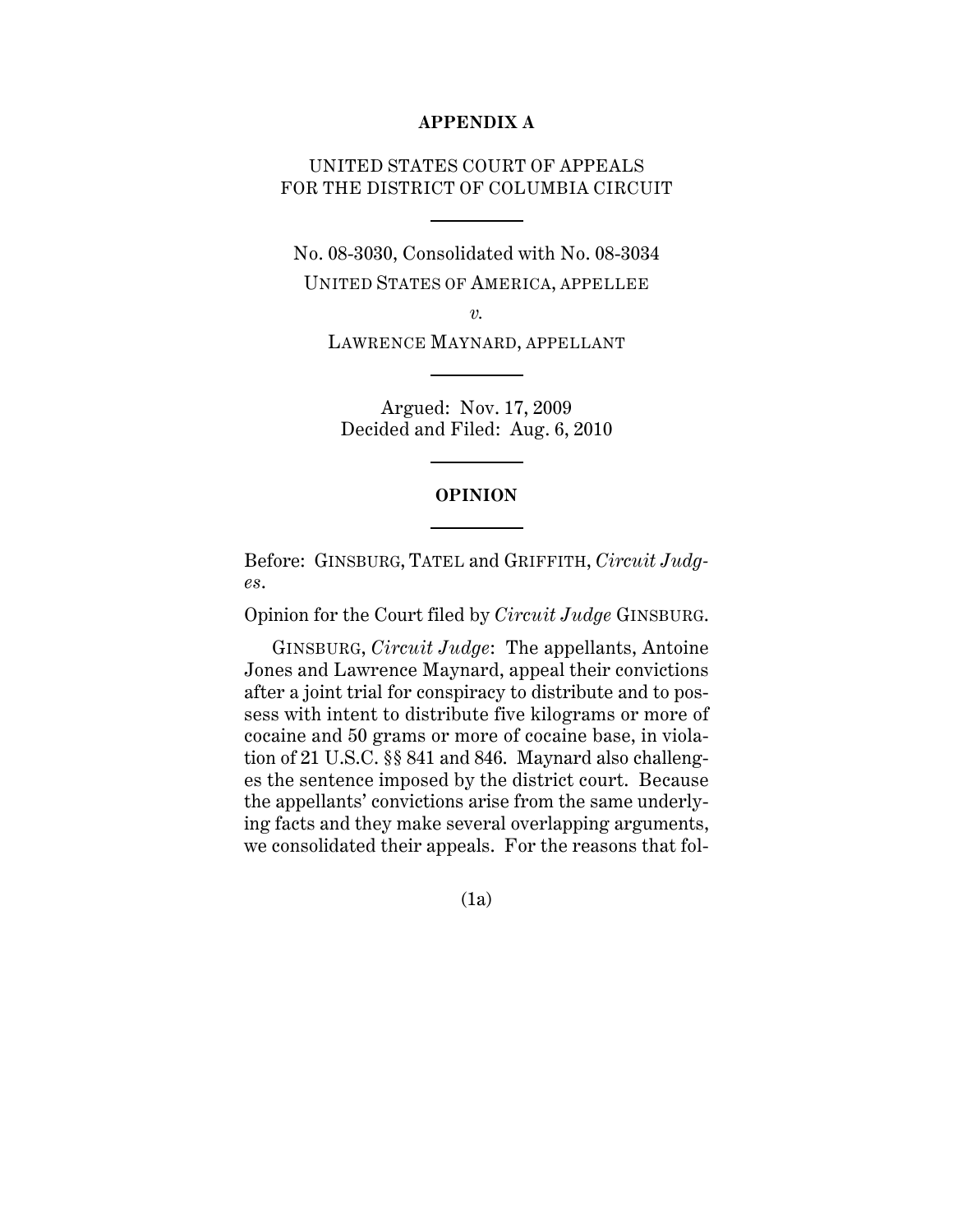low, we reverse Jones's and affirm Maynard's convictions.

### I. Background

Jones owned and Maynard managed the "Levels" nightclub in the District of Columbia. In 2004 an FBI Metropolitan Police Department Safe Streets Task Force began investigating the two for narcotics violations. The investigation culminated in searches and arrests on October 24, 2005. We discuss that investigation and the drug distribution operation it uncovered in greater detail where relevant to the appellants' arguments on appeal.

On October 25 Jones and several alleged coconspirators were charged with, among other things, conspiracy to distribute and to possess with intent to distribute cocaine and cocaine base. Maynard, who was added as a defendant in superseding indictments filed in March and June 2006, pled guilty in June 2006.

In October 2006 Jones and a number of his codefendants went to trial. The jury acquitted the codefendants on all counts but one; it could not reach a verdict on the remaining count, which was eventually dismissed. The jury acquitted Jones on a number of counts but could not reach a verdict on the conspiracy charge, as to which the court declared a mistrial. Soon thereafter the district court allowed Maynard to withdraw his guilty plea.

In March 2007 the Government filed another superseding indictment charging Jones, Maynard, and a few co-defendants with a single count of conspiracy to distribute and to possess with intent to distribute five or more kilograms of cocaine and 50 or more grams of co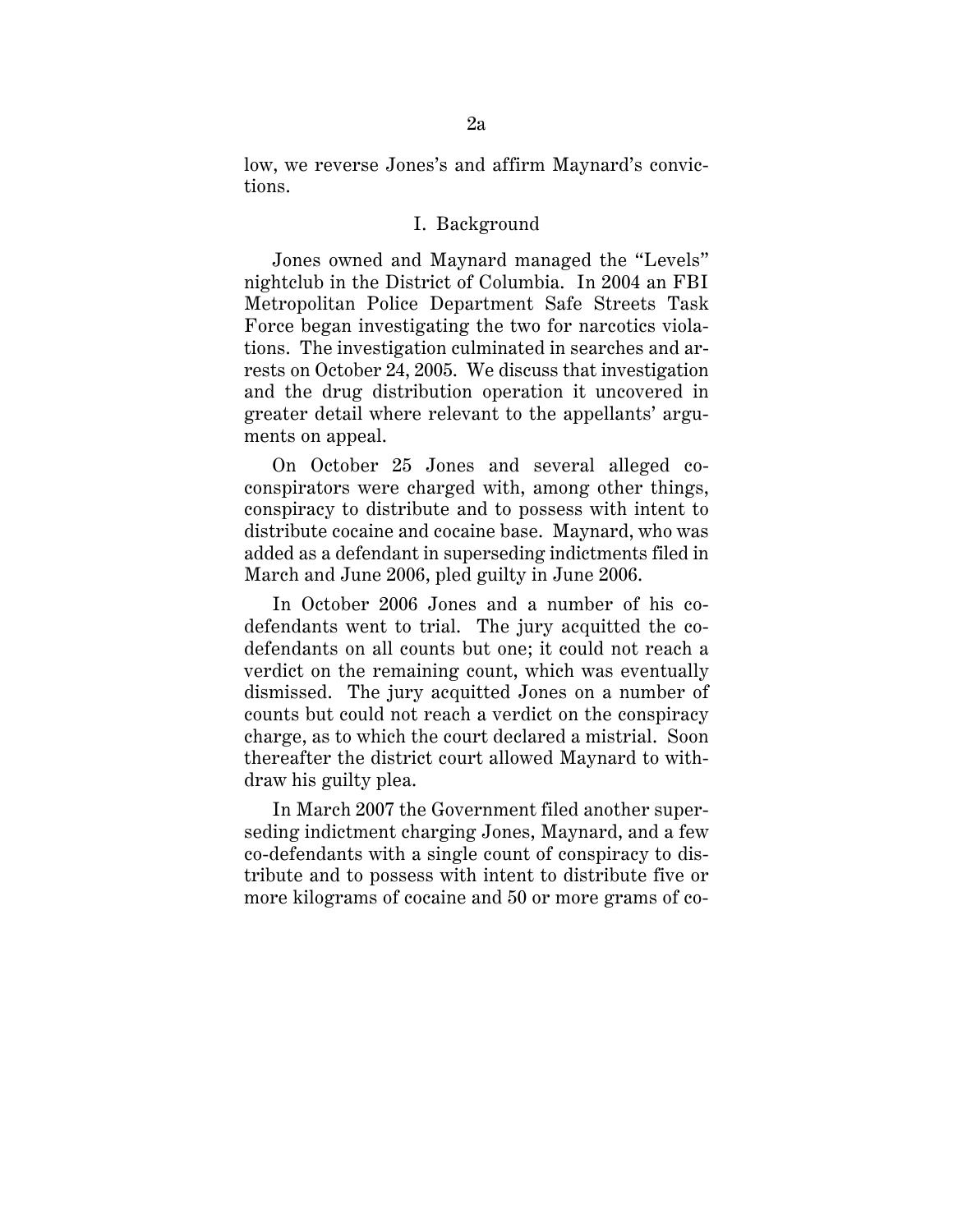caine base. A joint trial of Jones and Maynard began in November 2007 and ended in January 2008, when the jury found them both guilty.

### II. Analysis: Joint Issues

Jones and Maynard jointly argue the district court erred in (1) admitting evidence gleaned from wiretaps of their phones, (2) admitting evidence arising from a search incident to a traffic stop, (3) denying their motion to dismiss the indictment as invalid because it was handed down by a grand jury that had expired, (4) declining to instruct the jury on their theory that the evidence at trial suggested multiple conspiracies, and (5) declining to grant immunity to several defense witnesses who invoked the Fifth Amendment to the Constitution of the United States and refused to testify. Jones also argues the court erred in admitting evidence acquired by the warrantless use of a Global Positioning System (GPS) device to track his movements continuously for a month.\* After concluding none of the joint issues warrants reversal, we turn to Jones's individual argument.

#### A. Wiretaps

Before their first trial Jones and his co-defendants moved to suppress evidence taken from wiretaps on

 States). He nonetheless "raises this issue to preserve his argument in \* Maynard waves at one individual argument, to wit, that "the district court erred in using acquitted conduct to calculate his guideline range" but, in the same sentence, concedes his argument "is foreclosed by" precedent, *e.g., United States v. Dorcely,* 454 F.3d 366 D.C. Cir. 2006) (district court's consideration of prior acquitted conduct did not violate the Fifth or Sixth Amendments to the Constitution of the United anticipation of future changes in the law and/or *en banc* review." So be it.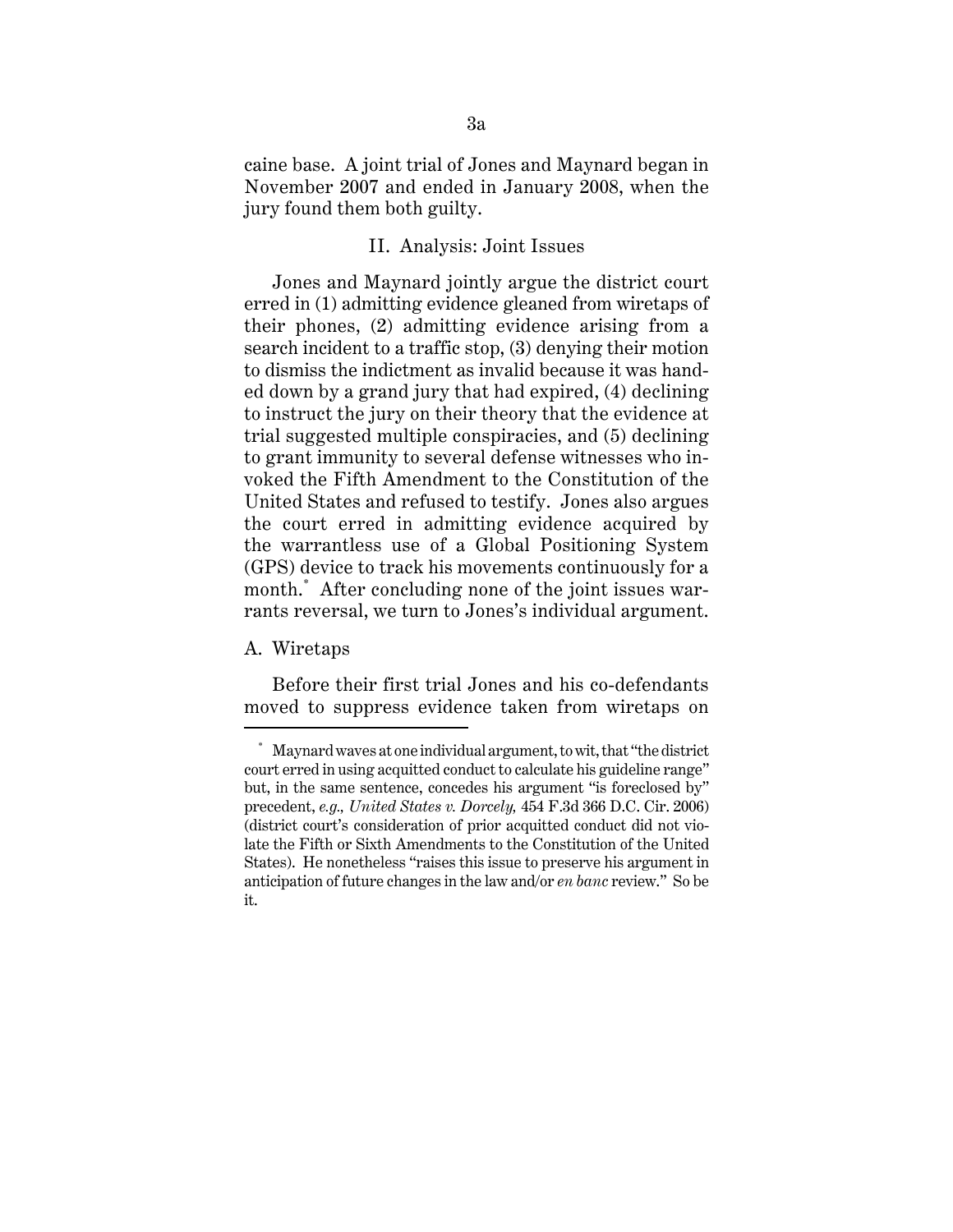Jones's and Maynard's phones. The police had warrants for the wiretaps, but the defendants argued the issuing court abused its discretion in approving the warrants because the applications for the warrants did not satisfy the so-called "necessity requirement," *see* 18 U.S.C. § 2518(3)(c) ("normal investigative procedures have been tried and have failed or reasonably appear to be unlikely to succeed if tied or to be too dangerous"); *see also, e.g., United States v*. *Becton,* 601 F.3d 588, 596 (D.C. Cir. 2010). They also moved for a hearing, pursuant to *Franks v*. *Delaware,* 438 U.S. 154 (1978), into the credibility of one of the affidavits offered in support of the warrant. The district court denied both motions. 451 F. Supp. 2d 71, 78-79, 81-83 (2006). Before his second trial Jones moved the court to reconsider both motions; Maynard adopted Jones's motions and made an additional argument for a *Franks* hearing. The district court held Jones's motion for reconsideration added nothing new and denied it for the reasons the court had given before the first trial. 511 F. Supp. 2d 74, 77 (2007). The court then denied Maynard's separate motion for a *Franks* hearing. *Id.* at 78. The appellants appeal the district court's denial of their motions to suppress and for a *Franks* hearing.

As for their motions to suppress, the district court held the applications for the warrants "amply satisfie[d]" the necessity requirement because they recounted the ordinary investigative procedures that had been tied and explained why wiretapping was necessary in order to "ascertain the extent and structure of the conspiracy." 451 F. Supp. 2d at 83. We review the court's "necessity determination" for abuse of discretion. *United States v. Sobamowo,* 892 F.2d 90, 93 (D.C. Cir. 1989).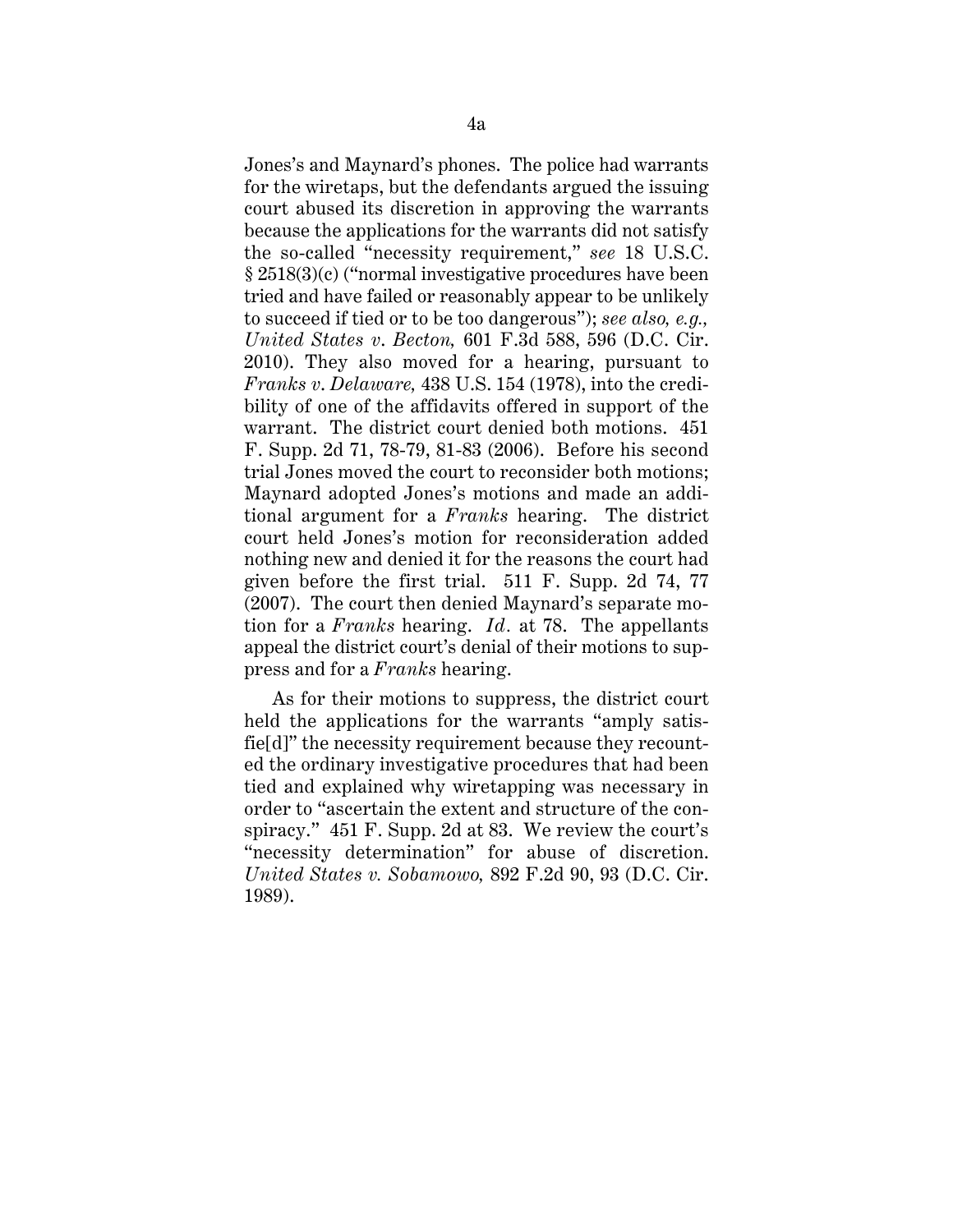The appellants do not directly challenge the reasoning of the district court; rather they suggest sources of information to which the police hypothetically might have turned in lieu of the wiretaps, to wit, cooperating informants, controlled buys, and further video surveillance. At best, the appellants suggest investigative techniques that might have provided some of the evidence needed, but they give us no reason to doubt the district court's conclusion that "[h]aving engaged in an adequate range of investigative endeavors, the government properly sought wiretap permission and was not required to enumerate every technique or opportunity missed or overlooked." 451 F. Supp. 2d at 82 (quoting *Sobamowo,* 892 F.2d at 93).

The appellants also requested a hearing into the credibility of the affidavit submitted by Special Agent Yanta in support of the wiretap warrants. An affidavit offered in support of a search warrant enjoys a '"presumption of validity," *Franks,* 438 U.S. at 171, but

where the defendant makes a substantial preliminary showing that a false statement knowingly and intentionally, or with reckless disregard for the truth, was included by the affiant in the warrant affidavit, and if the allegedly false statement is necessary to the finding of probable cause, the Fourth Amendment requires that a hearing be held at the defendant's request.

*Id*. at 155-56. The substantial showing required under *Franks* must be "more than conclusory" and "accompanied by an offer of proof." *United States v. Gatson,* 357 F.3d 77, 80 (D.C. Cir. 2004) (quoting *Franks).*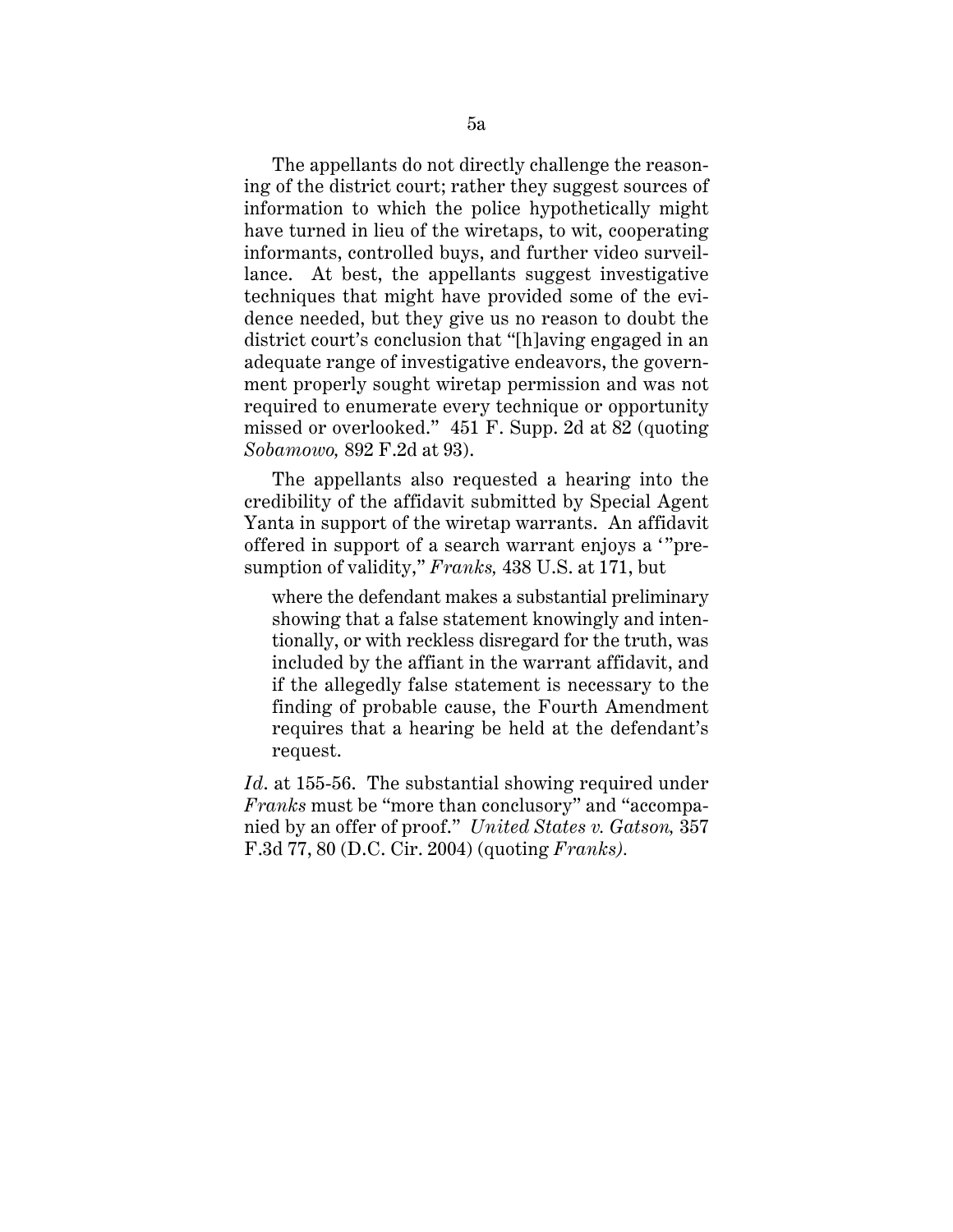The appellants argued Yanta intentionally or at least recklessly both mischaracterized certain evidence and omitted any mention in her affidavit of Holden, an informant whom the appellants think might have assisted the investigation. The district court denied the motion, holding the appellants had satisfied neither the substantial showing nor the materiality requirement for a *Franks* hearing. 451 F. Supp. 2d at 78-79; 511 F. Supp. 2d at 77-78.

As we recently noted, "[t]he circuits are split on the question whether a district court's decision not to hold a *Franks* hearing is reviewed under the clearly erroneous or *de novo* standard of review," and "[w]e have not definitively resolved the issue in this circuit." *United States v. Becton,* 601 F.3d 588, 594 (2010) (internal quotation marks deleted). We need not resolve the issue today because even proceeding *de novo* we would agree with the district court: The appellants did not make the requisite substantial preliminary showing that Yanta, in her affidavit, intentionally or recklessly either described the evidence in a misleading way or failed to mention Holden. Lacking any probative evidence of Yanta's *scienter,* the appellants argue the district court should have inferred Yanta knew about Holden and intentionally failed to mention him because his name must have "flashed across the Task Force's team computer screens." This is speculation, not a substantial showing, and no basis upon which to question the ruling of the district court. *See United States v. Richardson,* 861 F.2d 291, 293 D.C. Cir. 1988) (affidavit in support of warrant not suspect under *Franks* where "there has been absolutely no showing [the affiant] made the statements with scienter").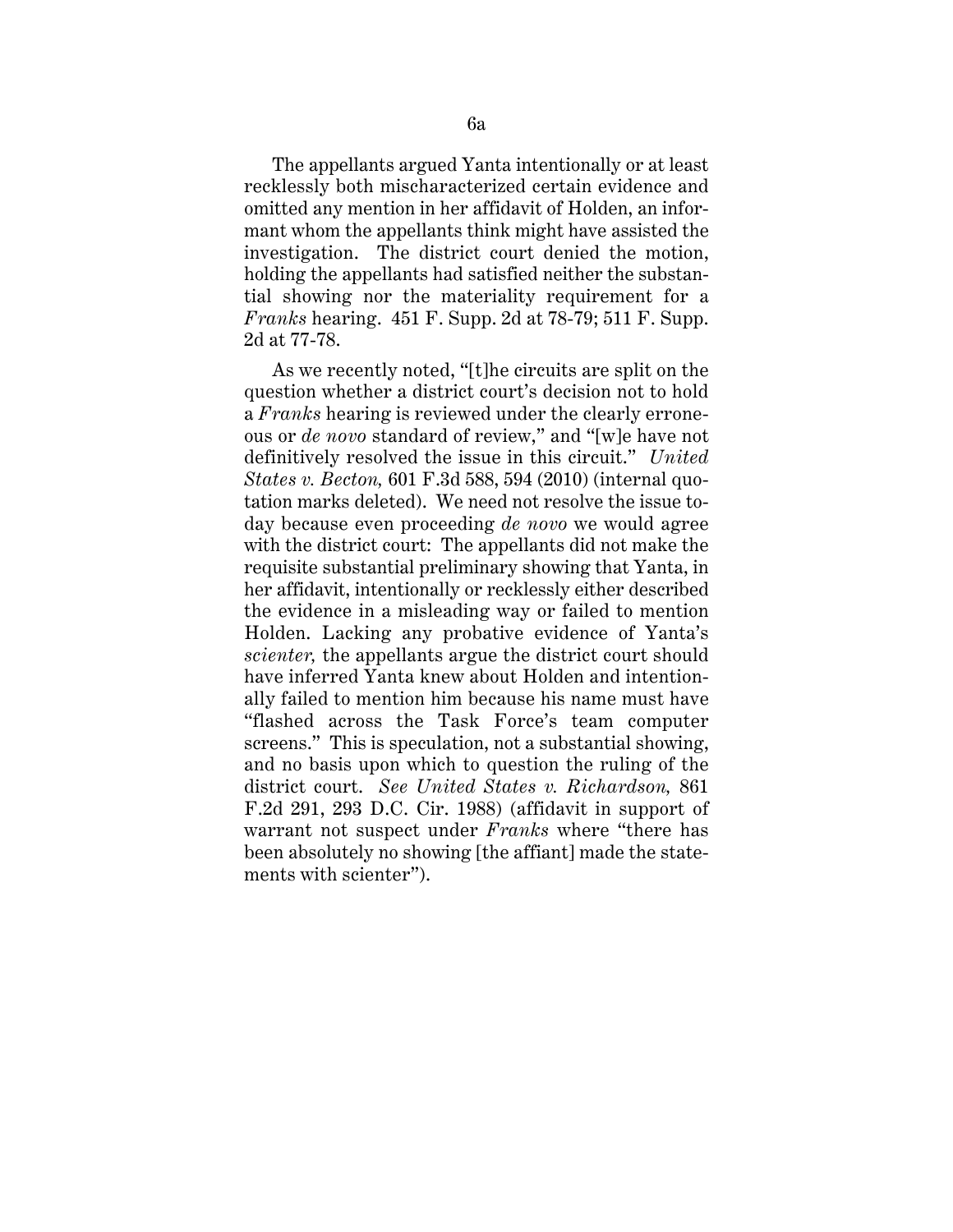#### B. Traffic Stop

In 2005 Officer Frederick Whitehead, of the Durham, North Carolina Police Department, pulled over Jones's minivan for speeding. Because we consider the "evidence in the light most favorable to the Government," *Evans v. United States,* 504 U.S. 255, 257 (1992), what follows is the Officer's account of the incident.

Maynard was driving and one Gordon was asleep in the passenger seat; Jones was not present. At the officer's request Maynard walked to the rear of the vehicle. There, in response to Whitehead's questioning, Maynard said he worked for a nightclub in D.C. and was driving to South Carolina to pick up a disc jockey and to bring him back for an event. When asked about his passenger, Maynard claimed not to know Gordon's last name or age. Whitehead then addressed Gordon, who had awakened and whom he thought seemed nervous, and asked him where he was going. Gordon told a different story: He and Maynard were headed to Georgia in order to meet relatives and some girls.

Whitehead then went to speak with his partner, who had arrived in a separate car. After relating the suspicious conflict in the stories he had been told, Whitehead called for a canine unit and ran the usual checks on Maynard's license and registration. He then returned to the rear of the van, where Maynard was still standing, gave Maynard back his identification, along with a warning citation, and told him he was free to leave. By that time, the canine unit had arrived on scene but remained in their vehicle. Maynard moved toward the front of the van and, as he reached to open the driver's side door, Whitehead called out "do you mind if I ask you a few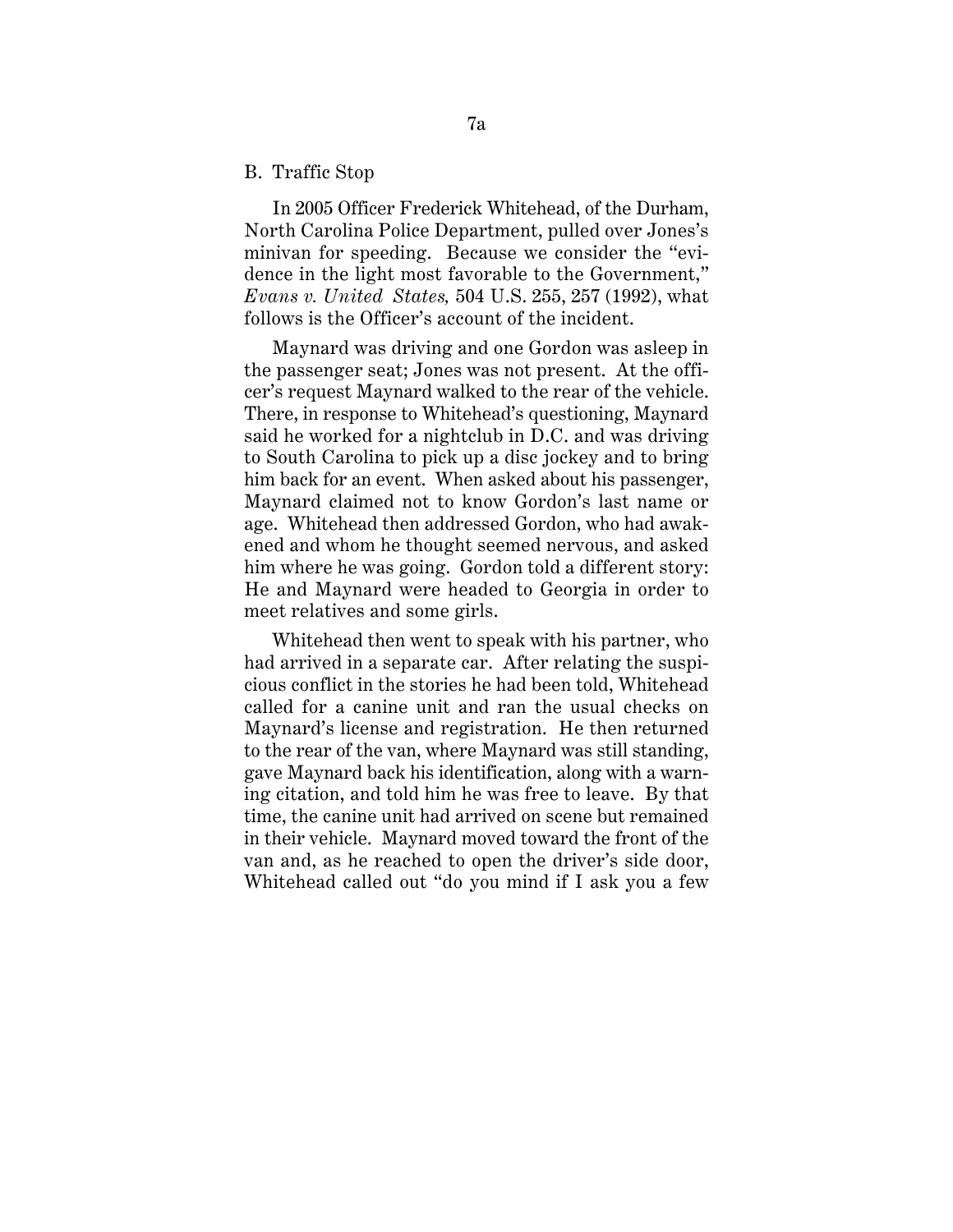additional questions?" Maynard turned around and walked back toward Whitehead, who then asked him if he was transporting any large sums of money, illegal weapons, or explosives. Maynard "looked scared," said nothing, closed his eyes, and held his breath. He then looked at the rear of the van, told Whitehead he had a cooler he had meant to put some ice in, and reached toward the rear latch. Whitehead said not to open the door and asked Maynard if he would consent to a search; when Maynard said "yes," Whitehead frisked Maynard for weapons, asked Gordon to step out of the vehicle, frisked him for weapons, and then gave the canine unit the go-ahead. The dog alerted while sniffing around the car, and the ensuing search of the van turned up \$69,000 in cash.

Before trial the appellants moved unsuccessfully to suppress evidence from the traffic stop, arguing, as they do now, that by extending the traffic stop after giving Maynard his written warning the police (1) unreasonably seized Maynard, *see Ilinois v. Caballes,* 543 U.S*.*  405, 407-08 (2005) ("A seizure that is justified solely by the interest in issuing a warning ticket to the driver can become unlawful if it is prolonged beyond the time reasonably required to complete that mission"), and (2) unreasonably searched the van, all in violation of the Fourth Amendment to the Constitution of the United States. The district court held the extended stop was not a seizure because Maynard was free to leave and, if it was a seizure, then it was lawful because it was supported by reasonable suspicion. As for the search of the van, the district court held the canine sniff was not a search and, once the canine alerted, the police had probable cause to search the vehicle. "We consider a district court's legal rulings on a suppression motion *de novo*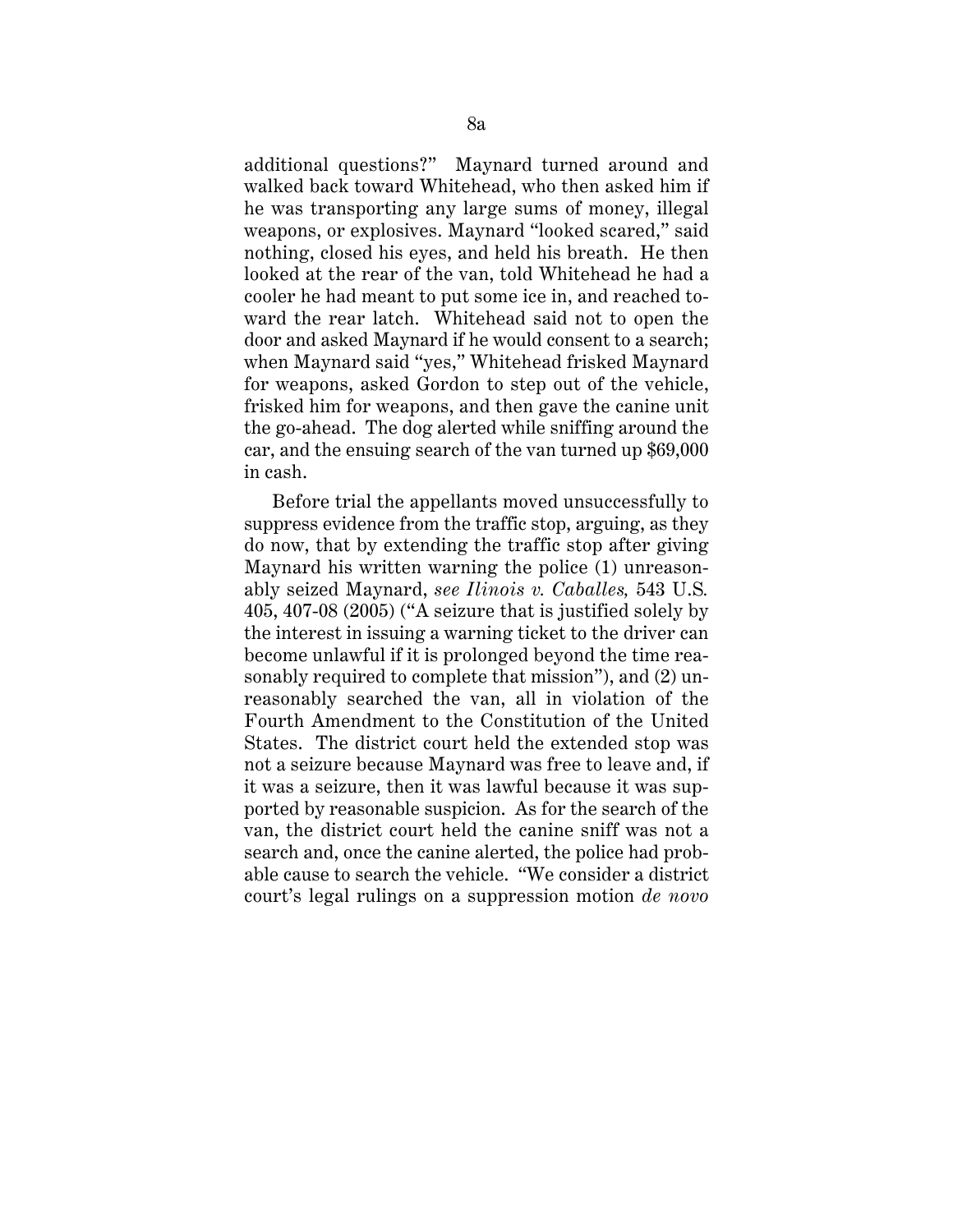and review its factual findings for clear error giving due weight to inferences drawn from those facts and its determination of witness credibility." *United States v. Holmes,* 505 F.3d 1288, 1292 (D.C. Cir. 2007) (internal quotation marks deleted).

In determining whether a person has been seized within the meaning of the Fourth Amendment, "the appropriate inquiry is whether a reasonable person would feel free to decline the officers' requests or otherwise terminate the encounter." *Florida v. Bostick,* 501 U.S. 429, 436 (1991). This inquiry "tak[es] into account all of the circumstances surrounding the encounter," *id.,* in the light of which we ask "not whether the citizen [in this case] perceived that he was being ordered to restrict his movement, but whether the officer's words and actions would have conveyed that [message] to a reasonable person," *California v. Hodari D.,* 499 U.S. 621, 628 (1991). So it is that "[a] stop or seizure takes place only when the officer, by means of physical force or show of authority, has in some way restrained the liberty of a citizen." *United States v*. *Jones,* 584 F.3d 1083, 1086 (D.C. Cir. 2009) (internal quotation marks omitted); *see also* David K. Kessler, *Free to Leave? An Empirical Look at the Fourth Amendment's Seizure Standard,* 99 J. Crim. L. & Criminology 51, 60 (2009) ("The Court has declined to find seizures based on mere interaction with law enforcement without a showing of some degree of outward coercion"). Whether a seizure has taken place "is a legal conclusion that this court reviews *de novo." United States v. Jordan,* 958 F.2d 1085, 1086 (D.C. Cir. 1992).

The appellants argue Maynard was seized because, when Officer Whitehead told Maynard he was free to go,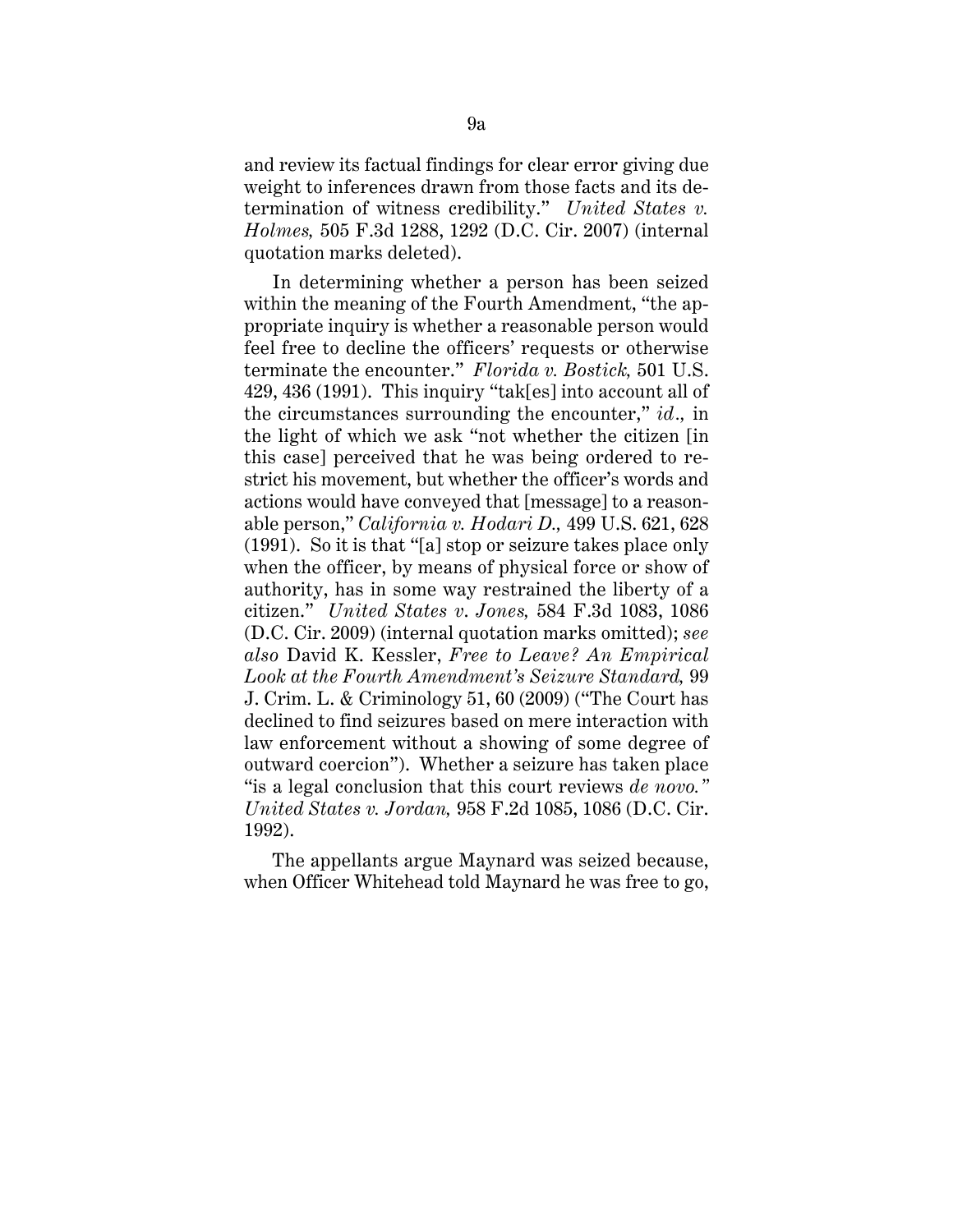he "had already decided that he was going to search the van. . . . Whitehead had no intention of letting him go until after he [had searched it]." This assertion, even if true, has no bearing upon whether a reasonable person would have felt free to decline Whitehead's request. That Maynard seemed nervous when Whitehead asked him whether he was carrying any contraband or large sums of money, which Maynard offers as further evidence he was "under duress," is irrelevant for the same reason.

We agree with the district court that, considering all the circumstances surrounding the stop, a reasonable person in Maynard's position would have felt free to decline Whitehead's request that he answer "a few additional questions." *See United States v. Wylie,* 569 F.2d 62, 67 (D.C. Cir. 1977) ("police-citizen communications which take place under circumstances in which the citizen's 'freedom to walk away' is not limited by anything other than his desire to cooperate do not amount to 'seizures' of the person"). Whitehead had already returned Maynard's license and registration and told him he was free to go. Although there were by that time three police cars (two of which were unmarked) on the scene, Whitehead's words and actions unambiguously conveyed to Maynard his detention was at an end. After that, Maynard returned to the front of the van—a clear sign he thought he was free to go. By remaining behind the vehicle as Maynard left, Whitehead further assured Maynard he would not impede his leaving. Finally, Maynard turned around and came back only when Whitehead reinitiated the stop by asking him if he would answer a few more questions. That Whitehead shouted the question might in some circumstances turn it into a show of authority, but not here; the two were standing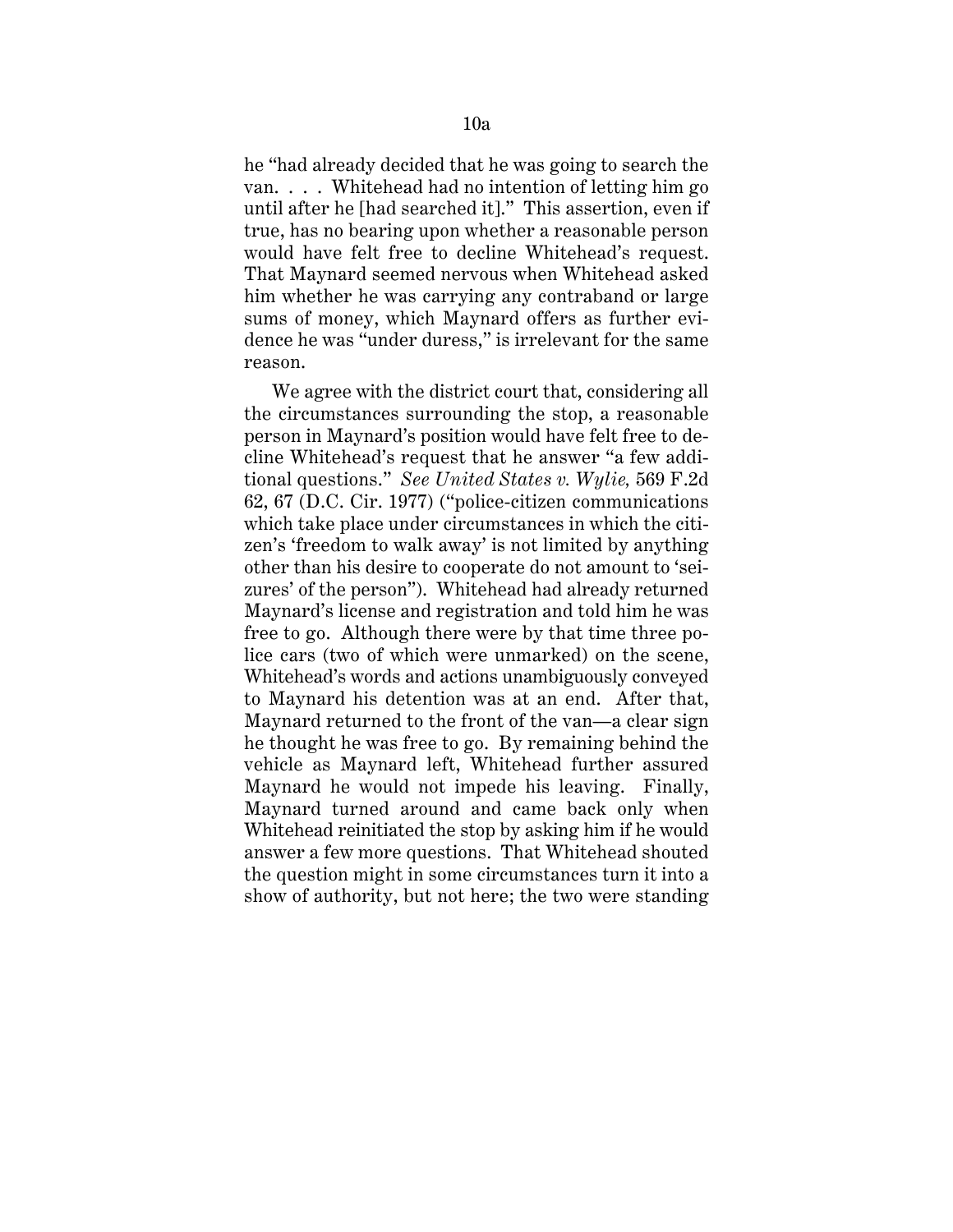some distance apart on the side of a noisy interstate highway. In sum, the police did not seize Maynard by asking him whether he would answer a few more questions.

The appellants' brief might be read to argue the extension of the stop, from the time Whitehead frisked Maynard until the dog alerted, was a separate seizure. *See United States v*. *Alexander,* 448 F.3d 1014, 1016 (8th Cir. 2006) (dog sniff "may be the product of an unconstitutional seizure [] if the traffic stop is unreasonably prolonged before the dog is employed"). If Maynard's and Gordon's inconsistent statements, Maynard's claimed lack of knowledge about Gordon, and Gordon's nervousness had not already created "reasonable suspicion to believe that criminal activity [was] afoot," *United States v*. *Awizu,* 534 U.S. 266, 273 (2002) (internal quotation marks deleted), however, then surely the addition of Maynard's agitated reaction to Whitehead's renewed questioning did, *see Illinois v. Wardlow,* 528 U.S. 119, 123 (2000) ("nervous, evasive behavior is a pertinent factor in determining reasonable suspicion").

The parties also dispute whether Maynard's consent to the search of the van was voluntary and whether Jones has standing to challenge that search. Those issues are mooted by our holding the extension of the stop to ask Maynard a few additional questions was not a seizure and any subsequent extension of the stop leading up to the canine sniff was supported by reasonable suspicion. The appellants do not dispute the district court's determination that the police had probable cause to search the van once the dog alerted. Accordingly, we hold the district court properly admitted evidence the police discovered by searching the van.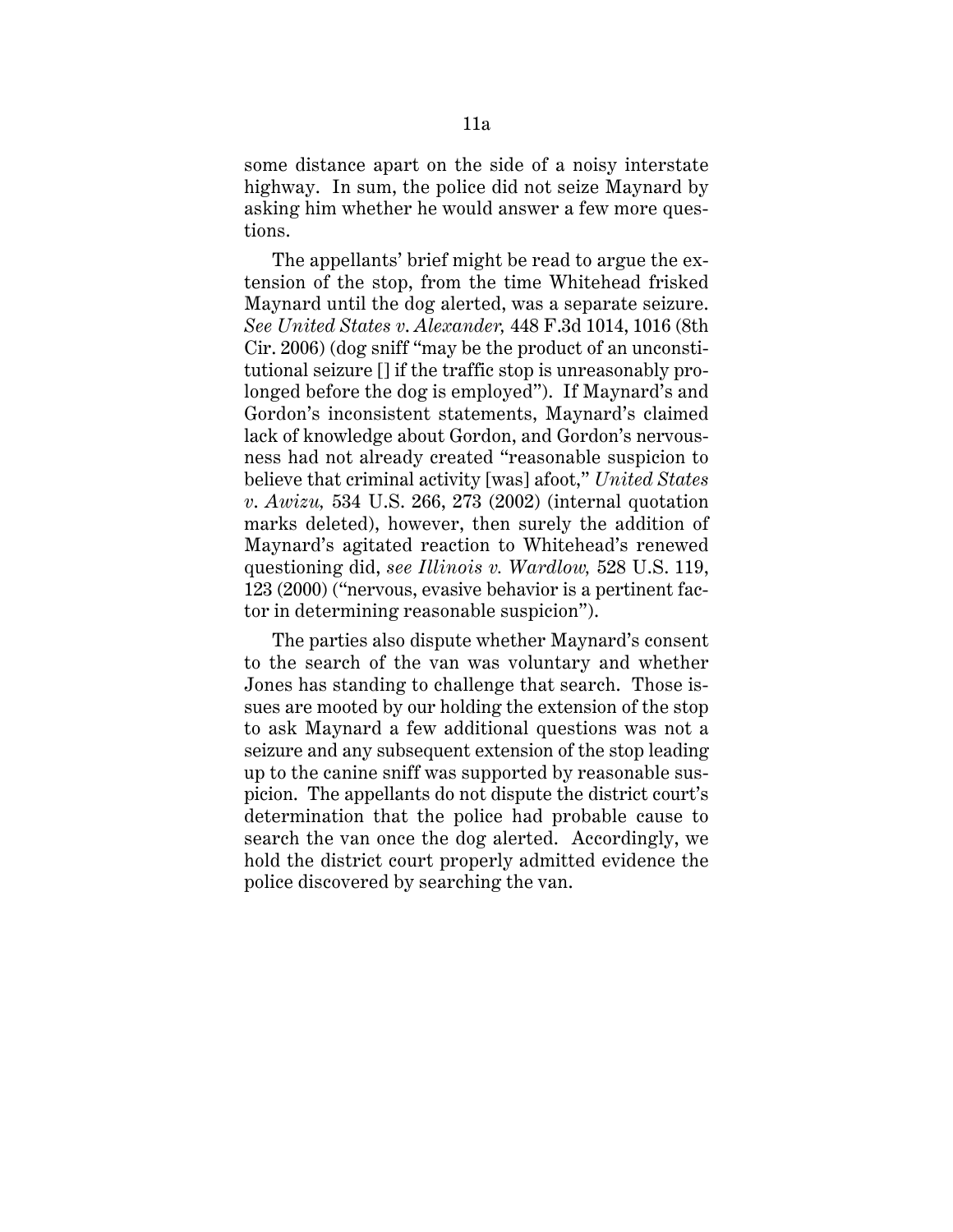#### C. Superseding Indictment

The appellants argue the indictment returned June 27, 2006 was invalid because it was returned by a grand jury whose term had expired. As the Government points out, the validity of that indictment is irrelevant here because the appellants were charged and tried pursuant to the superseding indictment returned by a different grand jury on March 21, 2007. The appellants point to no infirmity in the relevant indictment.

#### D. Multiple Conspiracies

At trial the appellants asked the court to instruct the jury that proof of multiple separate conspiracies is not proof of one larger conspiracy. The district court denied that request, which the appellants argue was reversible error under *United States v. Graham,* 83 F.3d 1466, 1472 (D.C. Cir. 1996): "To convict, the jury must find appellants guilty of the conspiracy charged in the indictment, not some other, separate conspiracy"; therefore, "if record evidence supports the existence of multiple conspiracies, the district court should . . . so instruct[] the jury."

The appellants argue the evidence at trial supports the existence of "[t]wo independent supply-side conspiracies." The two purportedly separate conspiracies they instance, however, each comprises the core conspiracy charged—that of Maynard, Jones, and the same coconspirators, to possess and to distribute cocaine and cocaine base—differing only as to the supplier of the drugs, as reflected in the following illustration: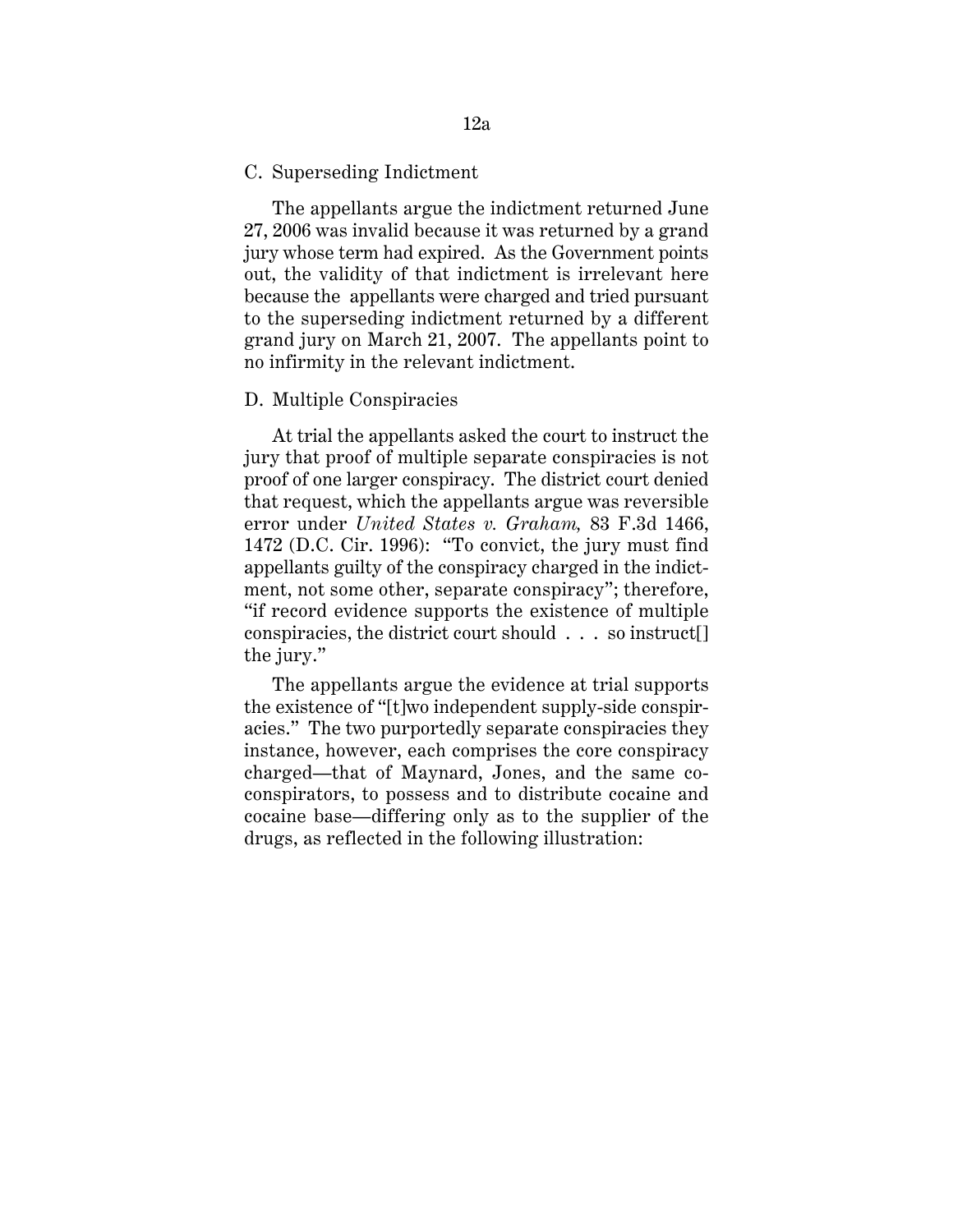









Even if the evidence showed the charged conspiracy to distribute drugs relied upon two different suppliers, and the Government does not concede it did, that does not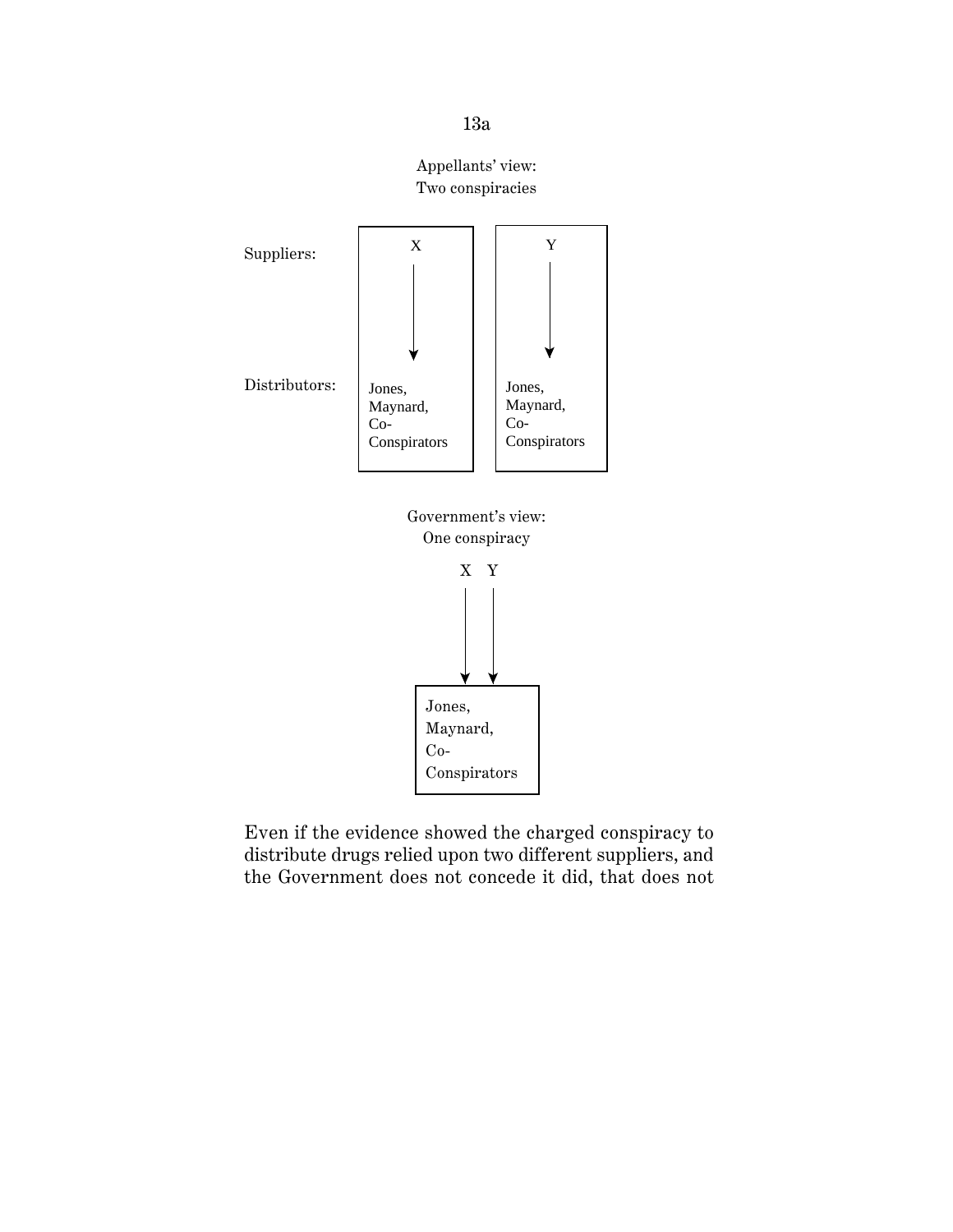cleave in two the single conspiracy to distribute the appellants were charged with operating. As the appellants offer no other reason to doubt the district court's conclusion, in rejecting the proposed instruction, that "[t]he defendants here and their coconspirators [were] involved in a single overarching conspiracy," there was no error in the district court's refusal to instruct the jury about multiple conspiracies.

# E. Immunity

At trial, the appellants called a number of their coconspirators as witnesses, but the co- conspirators refused to testify, asserting their right, under the Fifth Amendment, not to be compelled to incriminate themselves. The appellants then asked the district court, "in its discretion, [to] adopt [the] rationale and . . . procedure" set forth in *Carter v. United States,* 684 A.2d 331 (1996), where the District of Columbia Court of Appeals addressed a situation in which

a defense witness possessing material, exculpatory and non-cumulative evidence which is unobtainable from any other source will invoke the Fifth Amendment privilege against self-incrimination unless granted executive "use" immunity.

*Id.* at 342. In *Carter* the court held that if the Government did not "submit to the court a reasonable basis for not affording use immunity," then the court would dismiss the indictment. *Id.* at 343. The district court refused to follow *Carter*.

The appellants do not argue the district court's refusal to follow *Carter* violated any right they had under any source of law. The closest they come is to say "a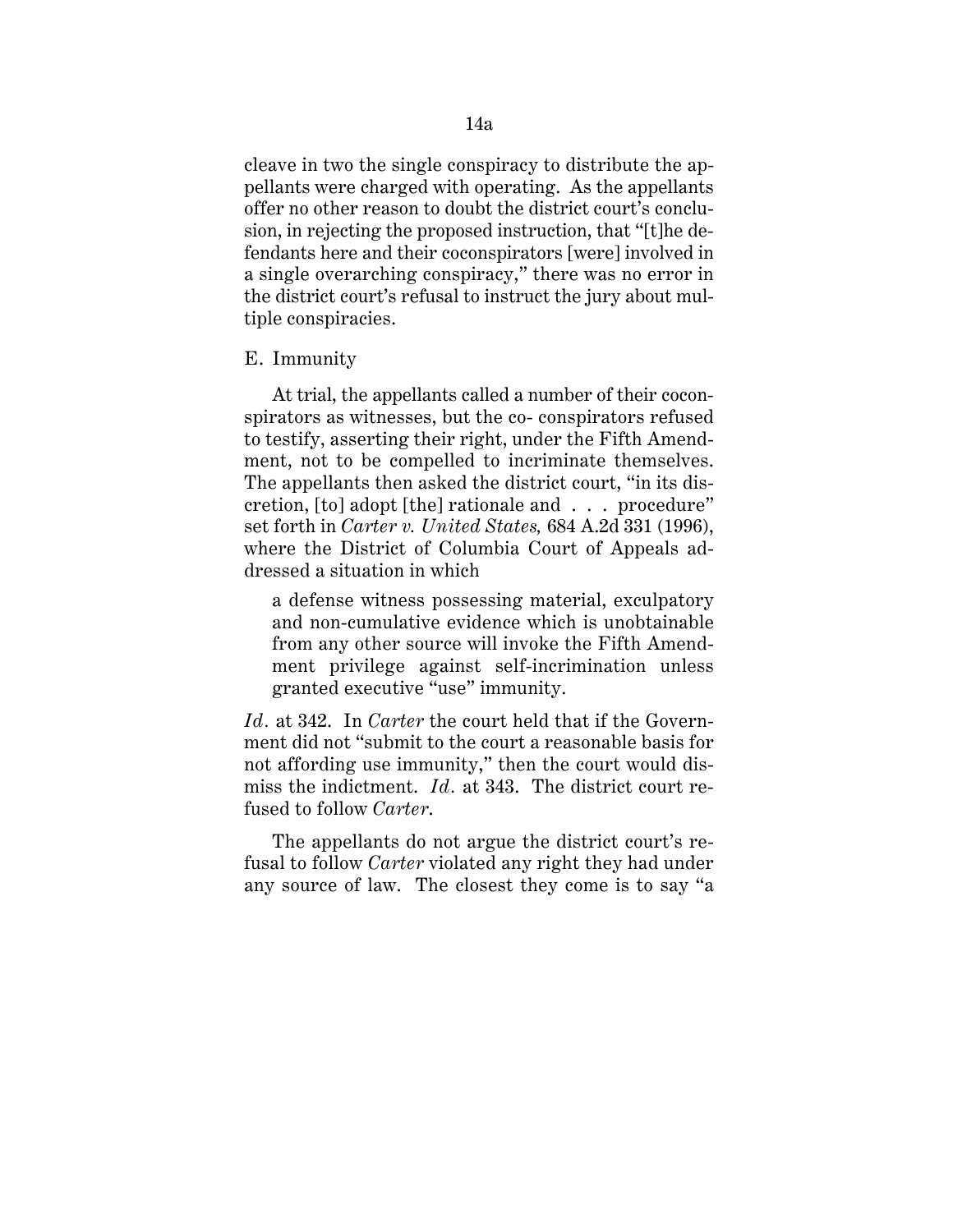strong case can be made that [use immunity] is compelled . . . by due process considerations," but they do not make any effort to show this case presents the sort of "extraordinary circumstances" in which some courts have suggested the Government's failure to grant use immunity might violate the Due Process Clause of the Fifth Amendment, see, *e.g., United States v. Pinto*, 850 F.2d 927, 935 (2d Cir. 1988) (discussing three-part test used to determine whether failure of Government to grant immunity violates due process, including "prosecutorial overreaching"); *cf. United States v. Lugg,* 892 F.2d 101, 104 (D.C. Cir. 1989) (reserving due process issue: "[w]hatever it takes to constitute a deprivation of a fair trial by the prosecution's failure to exercise its broad discretion on immunity grants, the present case does not present it").

Instead, their counsel told the district court:

I'll be straight. I'll be honest with the Court. I don't believe that there's any case law in this jurisdiction or another federal jurisdiction that would allow the Court to do this. . . . I think that the Court should, in its discretion, adopt [the rule in *Carter*].

The appellants mistake our role in asking us "to fashion[]" a rule of the sort the district court declined to adopt. Absent a well-founded claim they were deprived of due process, the only question they may properly raise is whether the district court abused its discretion, to which the answer is obviously no.

III. Analysis: Evidence Obtained from GPS Device

Jones argues his conviction should be overturned because the police violated the Fourth Amendment prohibi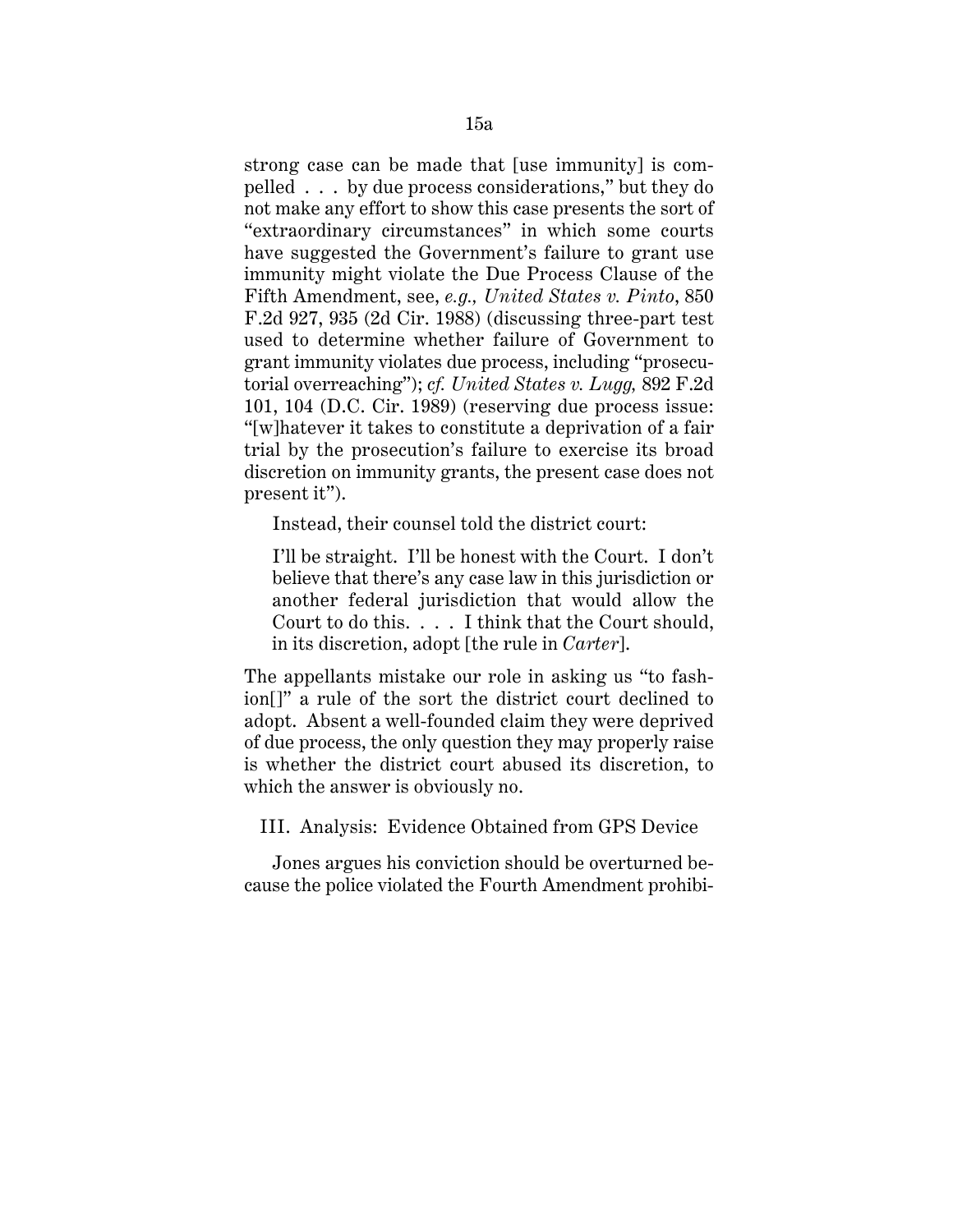tion of "unreasonable searches" by tracking his movements 24 hours a day for four weeks with a GPS device they had installed on his Jeep without a valid warrant.<sup>\*</sup> We consider first whether that use of the device was a search and then, having concluded it was, consider whether it was reasonable and whether any error was harmless.

## A. Was Use of GPS a Search?

For his part, Jones argues the use of the GPS device violated his "reasonable expectation of privacy," *United States v. Katz*, 389 U.S. 347, 360-61 (1967) (Harlan, J., concurring), and was therefore a search subject to the reasonableness requirement of the Fourth Amendment. Of course, the Government agrees the *Katz* test applies here, but it argues we need not consider whether Jones's expectation of privacy was reasonable because that question was answered in *United States v. Knotts,* 460 U.S. 276 (1983), in which the Supreme Court held the use of a beeper device to aid in tracking a suspect to his drug lab was not a search. As explained below, we hold *Knotts*  does not govern this case and the police action was a search because it defeated Jones's reasonable expectation of privacy. We then turn to the Government's claim

 Government notes "Jones was the exclusive driver of the Jeep," and Although the Jeep was registered in the name of Jones's wife, the does not argue his non-ownership of the Jeep defeats Jones's standing to object. We see no reason it should. *See Rakas v. Illinois,* 439 U.S. 128, 148-49 & n.17 (1978) (whether defendant may challenge police action as search depends upon his legitimate expectation of privacy, not upon his legal relationship to the property searched). We therefore join the district court and the parties in referring to the Jeep as being Jones's. 451 F. Supp. 2d 71, 87 (2006).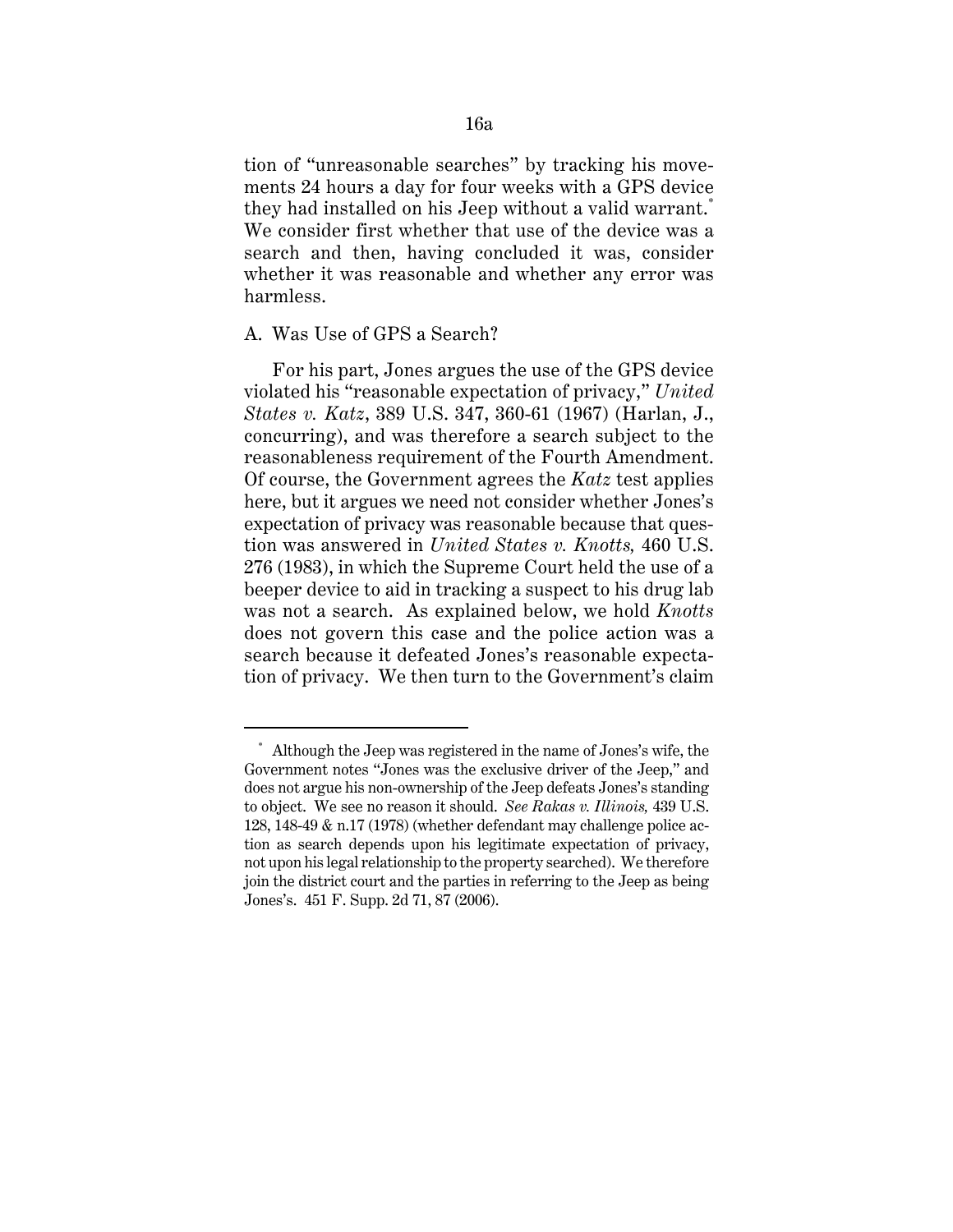our holding necessarily implicates prolonged visual surveillance.

# 1. *Knotts* is not controlling

The Government argues this case falls squarely within the holding in *Knotts* that "[a] person traveling in an automobile on public thoroughfares has no reasonable expectation of privacy in his movements from one place to another." 460 U.S. at 281. In that case the police had planted a beeper in a five-gallon container of chemicals before it was purchased by one of Knotts's co-conspirators; monitoring the progress of the car carrying the beeper, the police followed the container as it was driven from the "place of purchase, in Minneapolis, Minnesota, to [Knotts's] secluded cabin near Shell Lake, Wisconsin," 460 U.S. at 277, a trip of about 100 miles. Because the co-conspirator, by driving on public roads, "voluntarily conveyed to anyone who wanted to look" his progress and route, he could not reasonably expect privacy in "the fact of his final destination." *Id.* at 281.

 case. *Id.* at 283 (noting "limited use which the govern-The Court explicitly distinguished between the limited information discovered by use of the beeper—movements during a discrete journey—and more comprehensive or sustained monitoring of the sort at issue in this ment made of the signals from this particular beeper"); *see also id.* at 284-85 ("nothing in this record indicates that the beeper signal was received or relied upon after it had indicated that the [container] had ended its automotive journey at rest on respondent's premises in rural Wisconsin"). Most important for the present case, the Court specifically reserved the question whether a war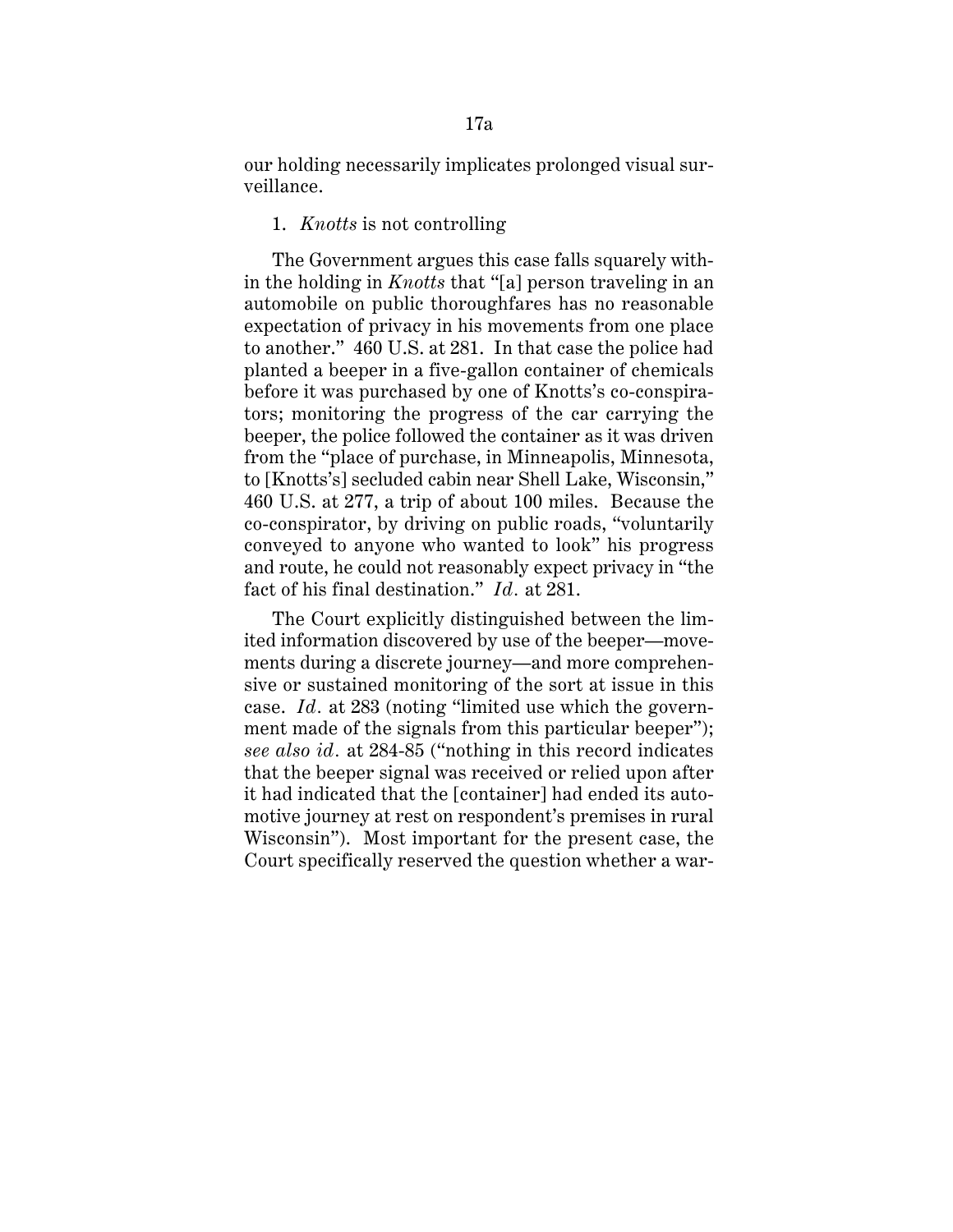rant would be required in a case involving "twenty-four hour surveillance," stating

if such dragnet-type law enforcement practices as respondent envisions should eventually occur, there will be time enough then to determine whether different constitutional principles may be applicable.

## *Id.* at 283-84.

Although the Government, focusing upon the term "dragnet," suggests *Knotts* reserved the Fourth Amendment question that would be raised by mass surveillance, not the question raised. by prolonged surveillance of a single individual, that is not what happened. In reserving the "dragnet" question, the Court was not only addressing but in part actually quoting the defendant's argument that, if a warrant is not required, then prolonged "twenty-four hour surveillance of any citizen of this country will be possible, without judicial knowledge or supervision." *Id*. at 283.\* The Court avoided the question

<sup>\*</sup> Indeed, the quoted section of the respondent's brief envisions a case remarkably similar to the one before us:

 poses, should the container be moved. A beeper thus would turn a We respectfully submit that the Court should remain mindful that should it adopt the result maintained by the government, twenty-four hour surveillance of any citizen of this country will be possible, without judicial knowledge or supervision. Without the limitations imposed by the warrant requirement itself, and the terms of any warrant which is issued, any person or residence could be monitored at any time and for any length of time. Should a beeper be installed in a container of property which is not contraband, as here, it would enable authorities to determine a citizen's location at any time without knowing whether his travels are for legitimate or illegitimate purperson into a broadcaster of his own affairs and travels, without his knowledge or consent, for as long as the government may wish to use him where no warrant places a limit on surveillance. To allow war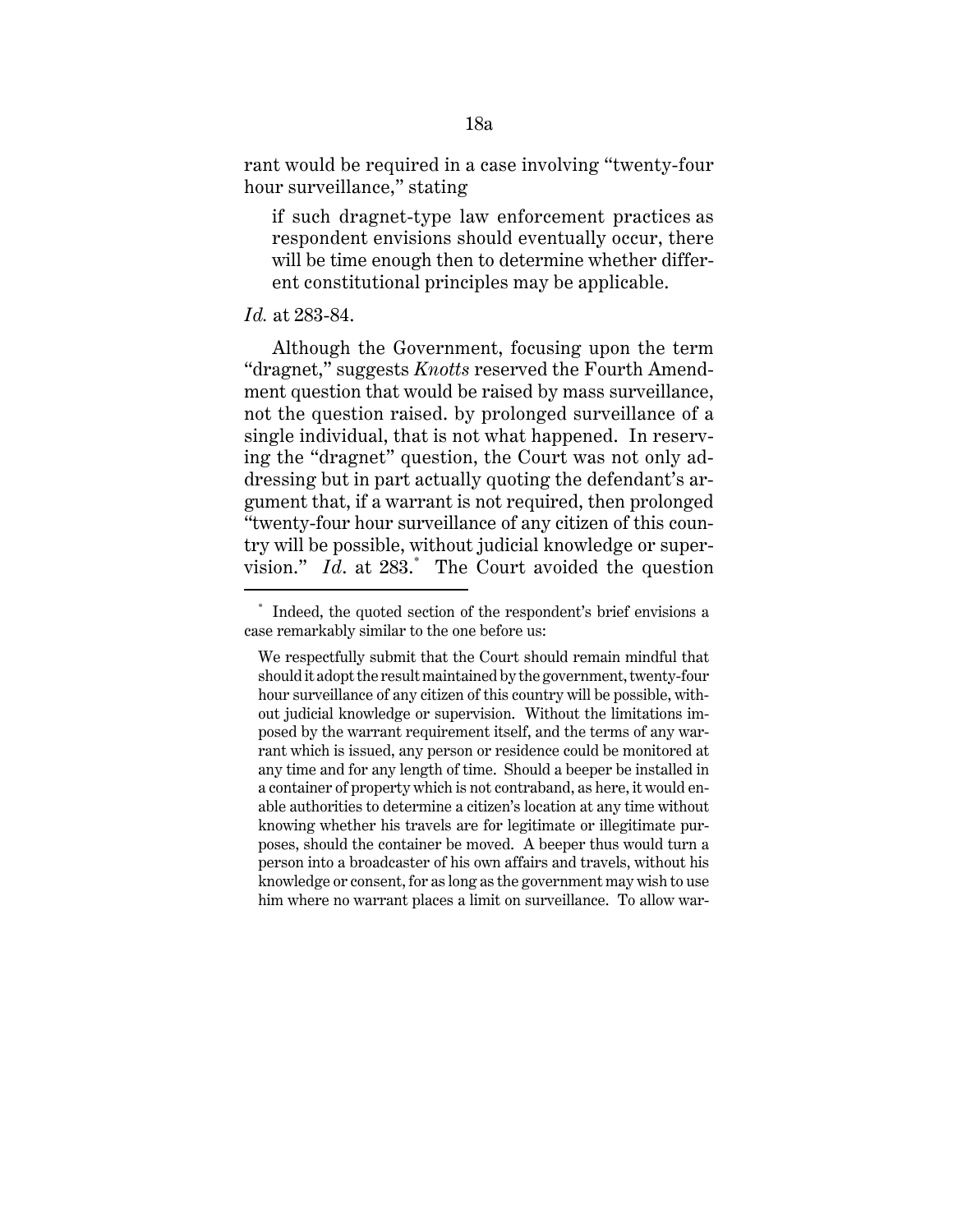whether prolonged "twenty-four hour surveillance" was a search by limiting its holding to the facts of the case before it, as to which it stated "the reality hardly suggests abuse." *Id.* at 283 (internal quotation marks deleted).

In short, *Knotts* held only that "[a] person traveling in an automobile on public thoroughfares has no reasonable expectation of privacy in his movements from one place to another," *id.* at 281, not that such a person has no reasonable expectation of privacy in his movements whatsoever, world without end, as the Government would have it. The Fifth Circuit likewise has recognized the limited scope of the holding in *Knotts, see United States v. Butts,* 729 F.2d 1514, 1518 n.4 (1984) ("'As did the Supreme Court in *Knotts,* we pretermit any ruling on worst-case situations that may involve persistent, extended, or unlimited violations of a warrant's terms"), as has the New York Court of Appeals, *see People v. Weaver,* 12 N.Y. 3d 433, 440-44 (2009) *(Knotts* involved a "single trip" and Court "pointedly acknowledged and reserved for another day the question of whether a Fourth Amendment issue would be posed if 'twenty-four hour surveillance of any citizen of this country [were] possible'"). *See also* Renee McDonald Hutchins, *Tied Up in Knotts? GPS Technology and the Fourth Amendment,*  419 UCLA L. Rev. 409, 457 (2007) ("According to the [Supreme] Court, its decision [in *Knotts*] should not be read to sanction 'twenty-four hour surveillance of any

rantless beeper monitoring, particularly under the standard urged by the government here ("reasonable suspicion"), would allow virtually limitless intrusion into the affairs of private citizens.

Br. of Resp. at 9-10 (No. 81-1802).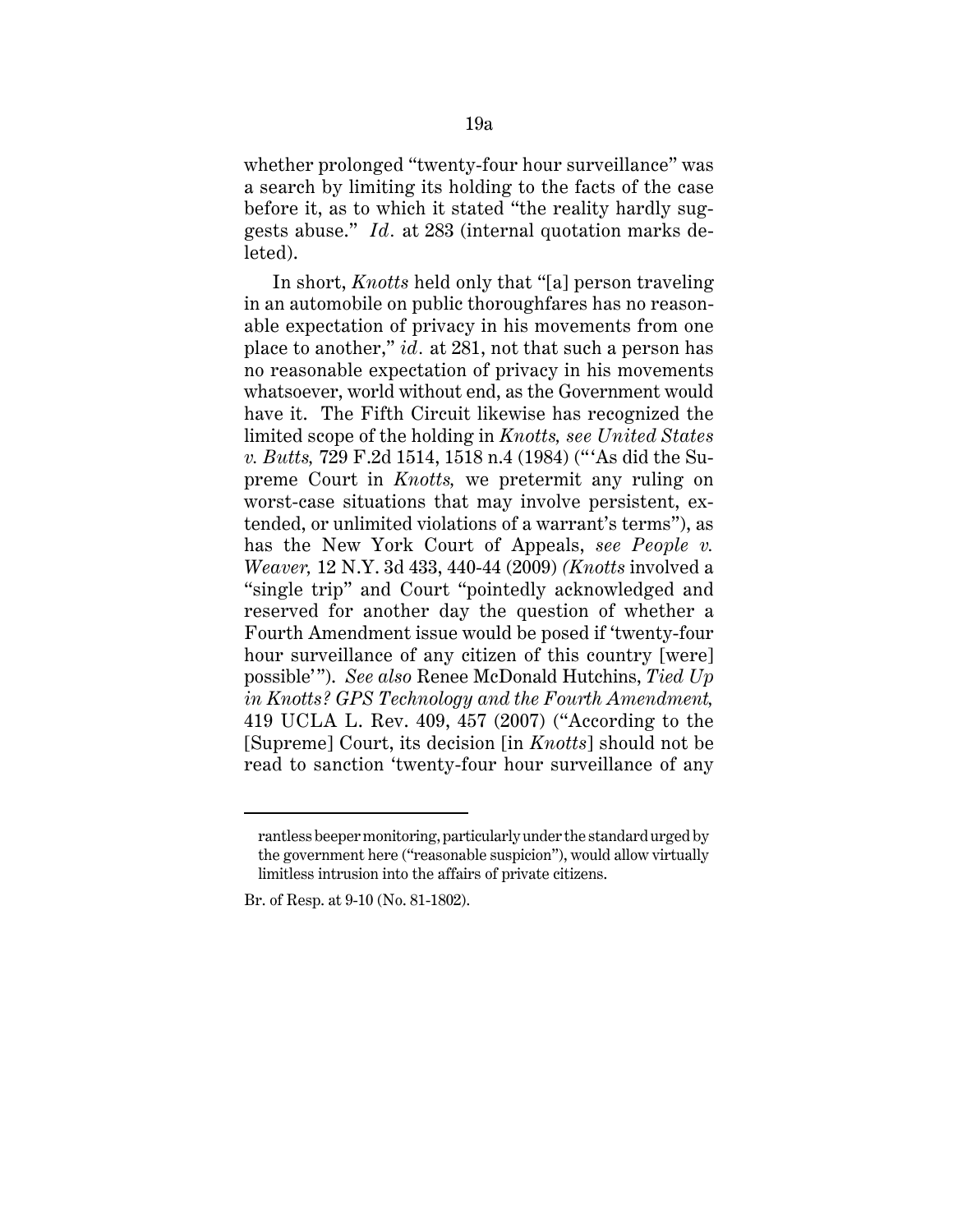citizen of this country.'" (quoting *Knotts,* 460 U.S. at 284)).

Two circuits, relying upon *Knotts,* have held the use of a GPS tracking device to monitor an individual's movements in his vehicle over a prolonged period is not a search, *United States v*. *Pineda-Moreno,* 591 F.3d 1212 (9th Cir. 2010); *United States v. Garcia,* 474 F.3d 994 (7th Cir. 2007), but in neither case did the appellant argue that *Knotts* by its terms does not control whether prolonged surveillance is a search, as Jones argues here. Indeed, in *Garcia* the appellant explicitly conceded the point. Br. of Appellant at 22 (No. 06- 2741) ("Garcia does not contend that he has a reasonable expectation of privacy in the movements of his vehicle while equipped with the GPS tracking device as it made its way through public thoroughfares. *Knotts.* His challenge rests solely with whether the warrantless installation of the GPS device, in and of itself, violates the Fourth Amendment."). Thus prompted, the Seventh Circuit read *Knotts* as blessing all "tracking of a vehicle on public streets" and addressed only "whether installing the device in the vehicle converted the subsequent tracking into a search." *Garcia,* 474 F.3d at 996. The court viewed use of a GPS device as being more akin to hypothetical practices it assumed are not searches, such as tracking a car "by means of cameras mounted on lampposts or satellite imaging," than it is to practices the Supreme Court has held are searches, such as attaching a listening device to a person's phone. *Id.* at 997. For that reason it held installation of the GPS device was not a search. Similarly, the Ninth Circuit perceived no distinction between short- and long-term surveillance; it noted the appellant had "acknowledged" *Knotts* controlled the case and addressed only whether *Kyllo v. United States,*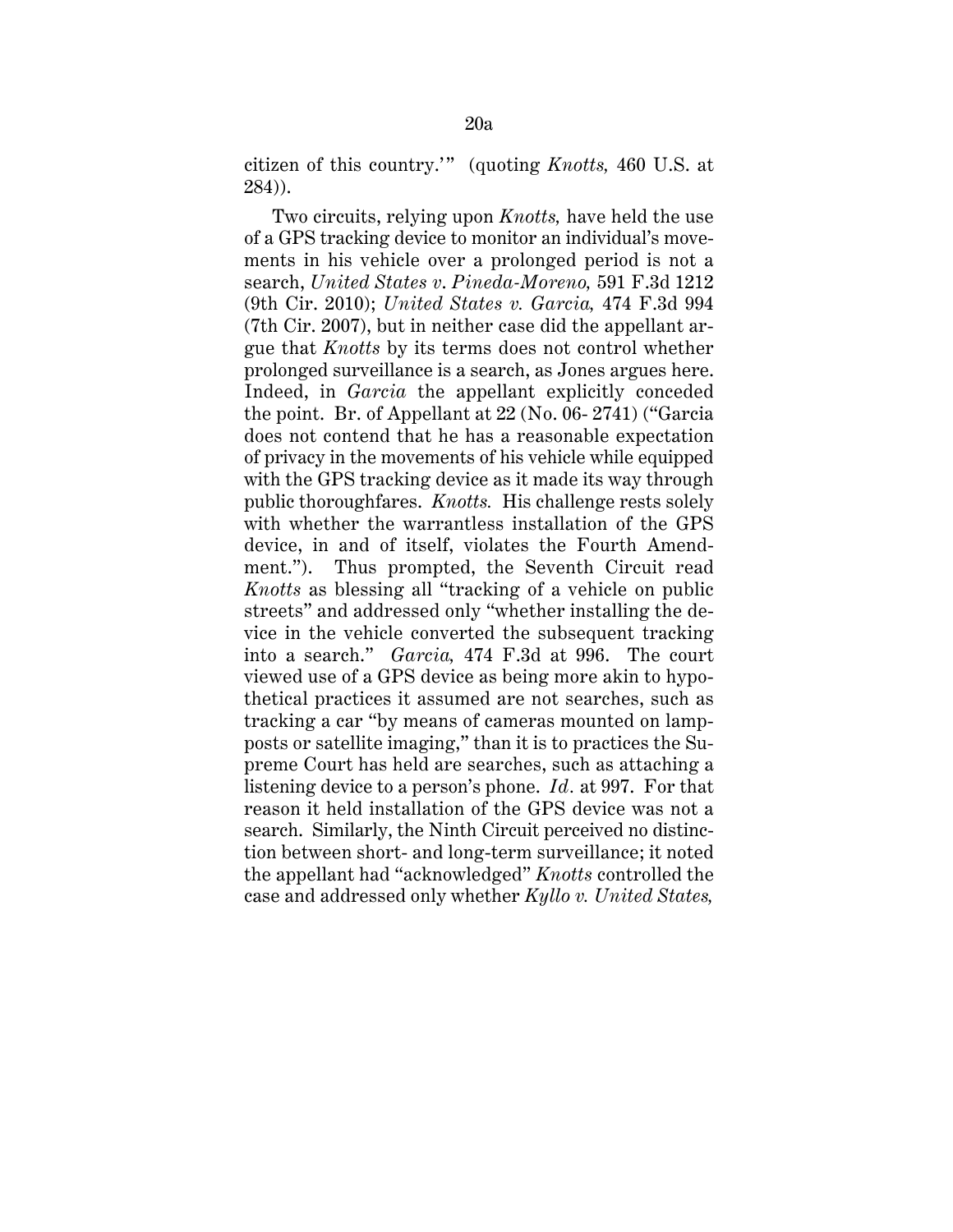533 U.S. 27 (2001), in which the Court held the use of a thermal imaging device to detect the temperature inside a home defeats the occupant's reasonable expectation of privacy, had "heavily modified the Fourth Amendment analysis." *Pineda-Moreno,* 591 F.3d at 1216.

In a third related case the Eighth Circuit held the use of a GPS device to track a truck used by a drug trafficking operation was not a search. *United States v. Marquez,* 605 F.3d 604 (2010). After holding the appellant had no standing to challenge the use of the GPS device, the court went on to state in the alternative:

Even if Acosta had standing, we would find no error. . . . [W]hen police have reasonable suspicion that a particular vehicle is transporting drugs, a warrant is not required when, while the vehicle is parked in a public place, they install a non-invasive GPS tracking device on it for a reasonable period of time.

#### *Id.* at 609-10.

In each of these three cases the court expressly reserved the issue it seems to have thought the Supreme Court had reserved in *Knotts,* to wit, whether "wholesale" or "mass" electronic surveillance of many individuals requires a warrant. *Marquez,* 605 F.3d at 610; *Pineda-Moreno,* 591 F.3d at 1216 n.2; *Garcia,* 474 F.3d at 996. As we have explained, in *Knotts* the Court actually reserved the issue of prolonged surveillance. That issue is squarely presented in this case. Here the police used the GPS device not to track Jones's "movements from one place to another," *Knotts,* 460 U.S. at 281, but rather to track Jones's movements 24 hours a day for 28 days as he moved among scores of places, thereby discov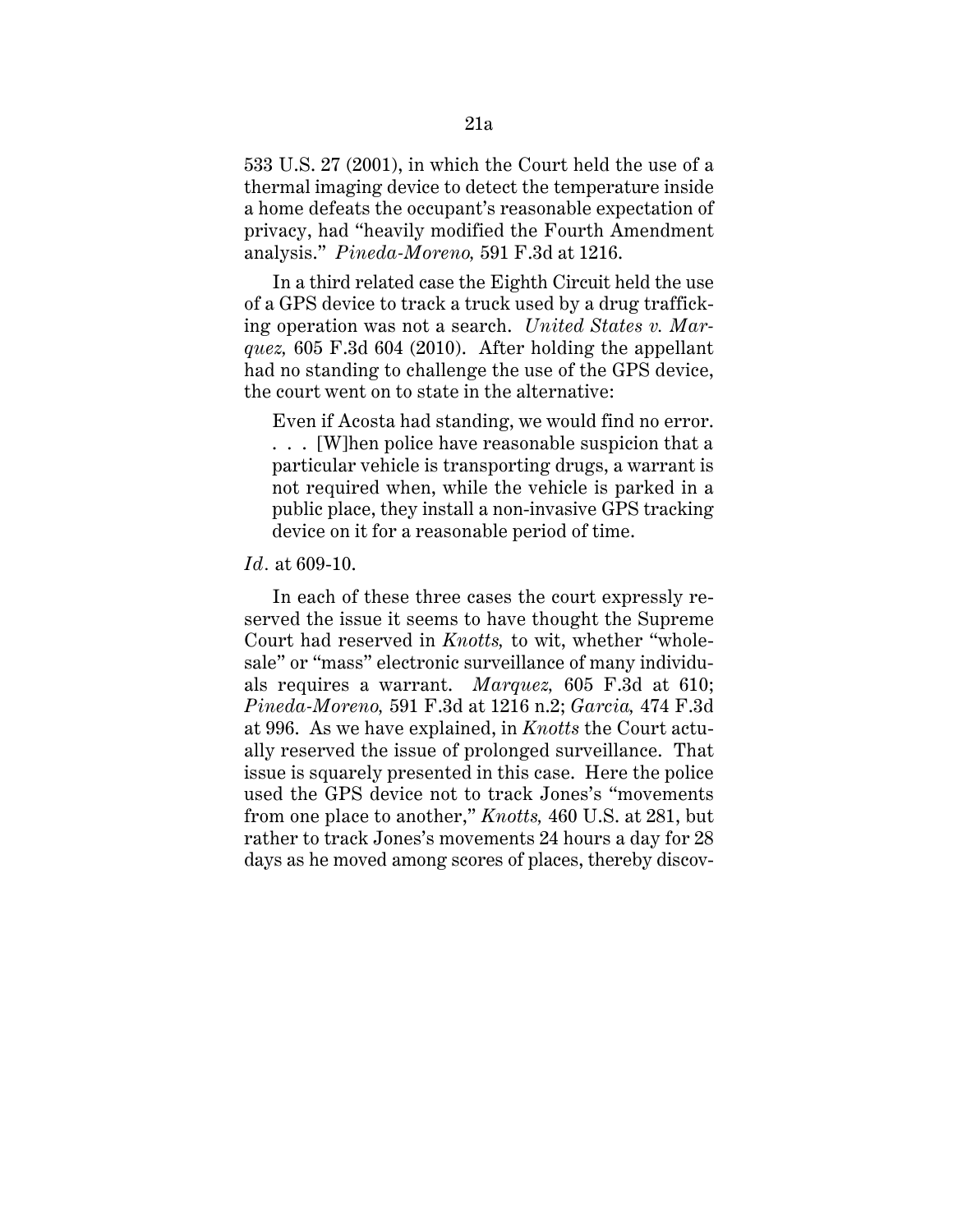ering the totality and pattern of his movements from place to place to place.

2. Were Jones's locations exposed to the public?

As the Supreme Court observed in *Kyllo,* the *"Katz*  test—whether the individual has an expectation of privacy that society is prepared to recognize as reasonable—has often been criticized as circular, and hence subjective and unpredictable." 533 U.S. at 34. Indeed, the Court has invoked various and varying considerations in applying the test. *See O'Connor v. Ortega,* 480 U.S. 709, 715 (1987) ("We have no talisman that determines in all cases those privacy expectation that society is prepared to accept as reasonable") (O'Connor, J., plurality opinion); *Rakas v. Illinois,* 439 U.S. 128, 143 n.2 (1978) ("legitimation of expectations of privacy must have a source outside the Fourth Amendment," such as "understandings that are recognized or permitted by society"). This much is clear, however: Whether an expectation of privacy is reasonable depends in large part upon whether that expectation relates to information that has been "expose[d] to the public," *Katz,* 389 U.S. at 351.

Two considerations persuade us the information the police discovered in this case—the totality of Jones's movements over the course of a month—was not exposed to the public: First, unlike one's movements during a single journey, the whole of one's movements over the course of a month is not *actually* exposed to the public because the likelihood anyone will observe all those movements is effectively nil. Second, the whole of one's movements is not exposed *constructively* even though each individual movement is exposed, because that whole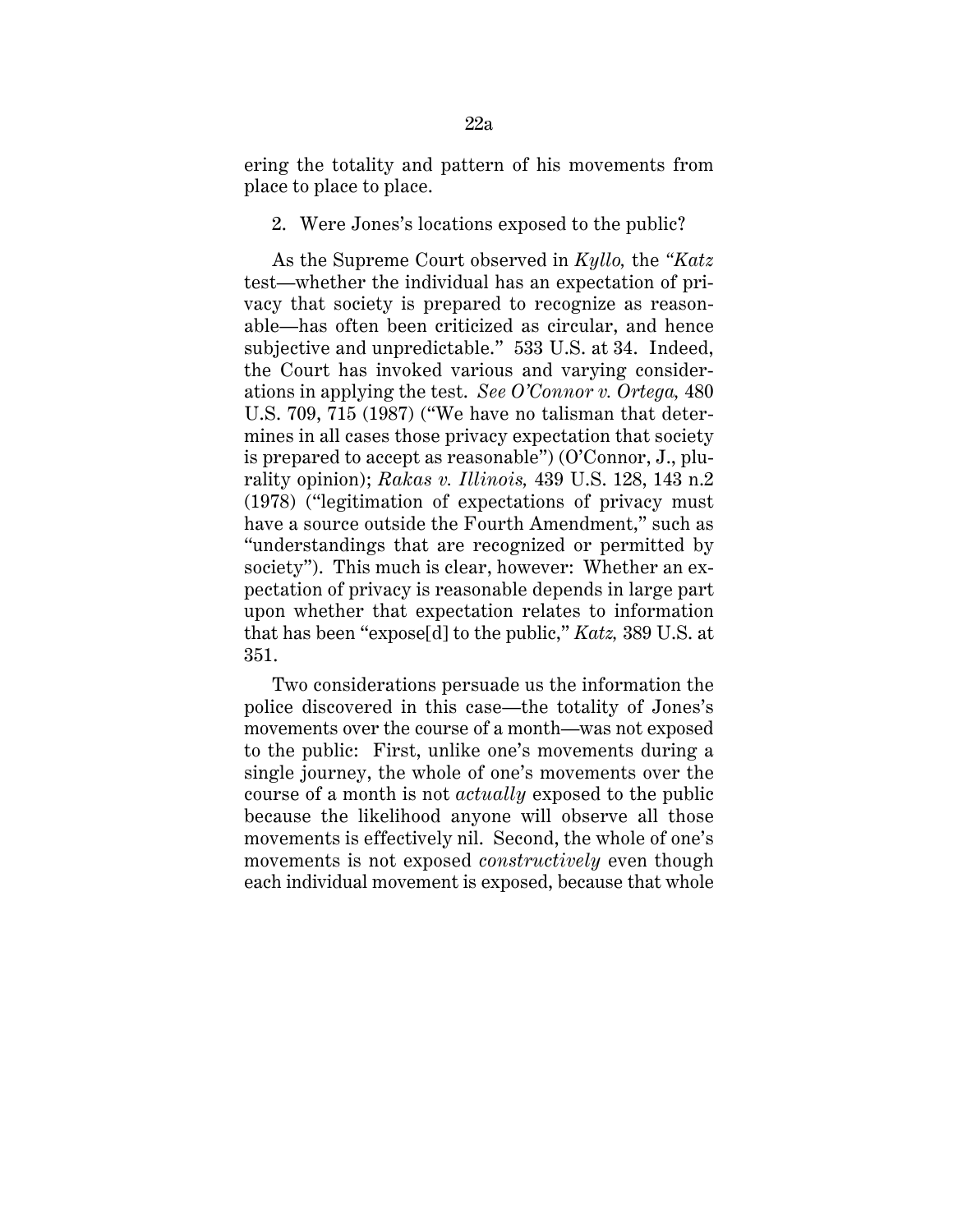reveals more—sometimes a great deal more—than does the sum of its parts.

#### a. Actually exposed?

 soning in *Katz:* "What a person knowingly exposes to the The holding in *Knotts* flowed naturally from the reapublic . . . is not a subject of Fourth Amendment protection," 389 U.S. at 351. *See Knotts,* 460 U.S. at 281-82 (movements observed by police were "voluntarily conveyed to anyone who wanted to look"). The Government argues the same reasoning applies here as well. We first consider the precedent governing our analysis of whether the subject of a purported search has been exposed to the public, then hold the information the police discovered using the GPS device was not so exposed.

(i). Precedent

The Government argues Jones's movements over the course of a month were actually exposed to the public because the police lawfully could have followed Jones everywhere he went on public roads over the course of a month. The Government implicitly poses the wrong question, however.

In considering whether something is "exposed" to the public as that term was used in *Katz* we ask not what another person can physically and may lawfully do but rather what a reasonable person expects another might actually do. *See California v. Greenwood,* 486 U.S. 35, 40 (1988) ("It is common knowledge that plastic garbage bags left on or at the side of a public street are readily accessible to animals, children, scavengers, snoops, and other members of the public"); *California v. Ciraolo*, 476 U.S. 207, 213, 214 (1986) ("in an age where private and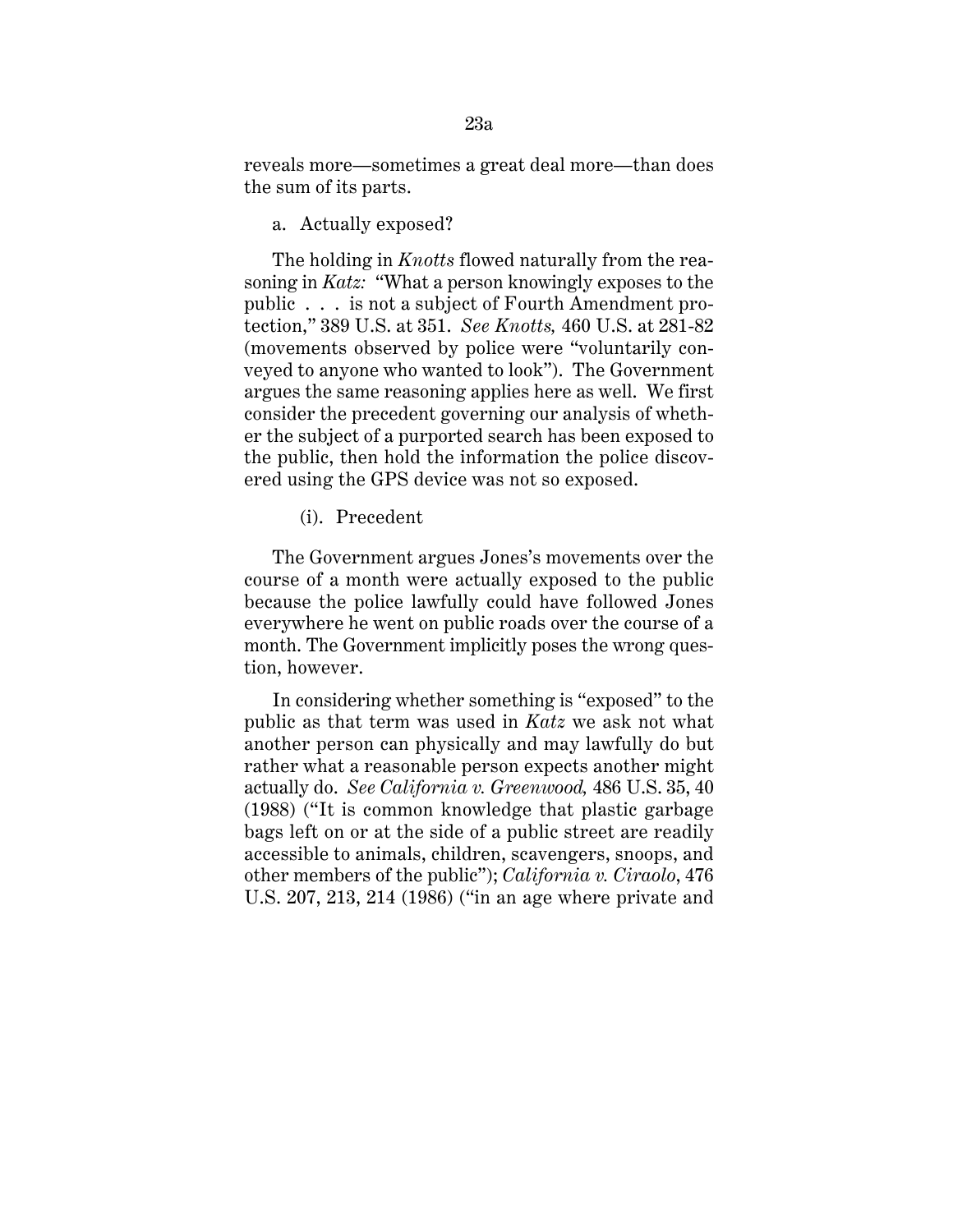commercial flight in the public airways is routine," defendant did not have a reasonable expectation of privacy in location that "[a]ny member of the public flying in this airspace who glanced down could have seen"); *Florida v. Riley*, 488 U.S. 445, 450 (1989) ("Here, the inspection was made from a helicopter, but as is the case with fixed-wing planes, 'private and commercial flight [by helicopter] in the public airways is routine' in this country, and there is no indication that such flights are unheard of in Pasco County, Florida" (quoting *Ciraolo*)). Indeed, in *Riley*, Justice O'Connor, whose concurrence was necessary to the judgment, pointed out:

Ciraolo's expectation of privacy was unreasonable not because the airplane was operating where it had a "right to be," but because public air travel at 1,000 feet is a sufficiently routine part, of modern life that it is unreasonable for persons on the ground to expect that their curtilage will not be observed from the air at that altitude.

. . . .

If the public rarely, if ever, travels overhead at such altitudes, the observation cannot be said to be from a vantage point generally used by the public and Riley cannot be said to have "knowingly expose[d]" his greenhouse to public view.

488 U.S. at 453, 455; *see also id.* at 467 (Blackmun, J., dissenting) (explaining five justices agreed "the reasonableness of Riley's expectation depends, in large measure, on the frequency of nonpolice helicopter flights at an altitude of 400 feet").

The Supreme Court re-affirmed this approach in *Bond v. United States,* 529 U.S. 334 (2000). There a pas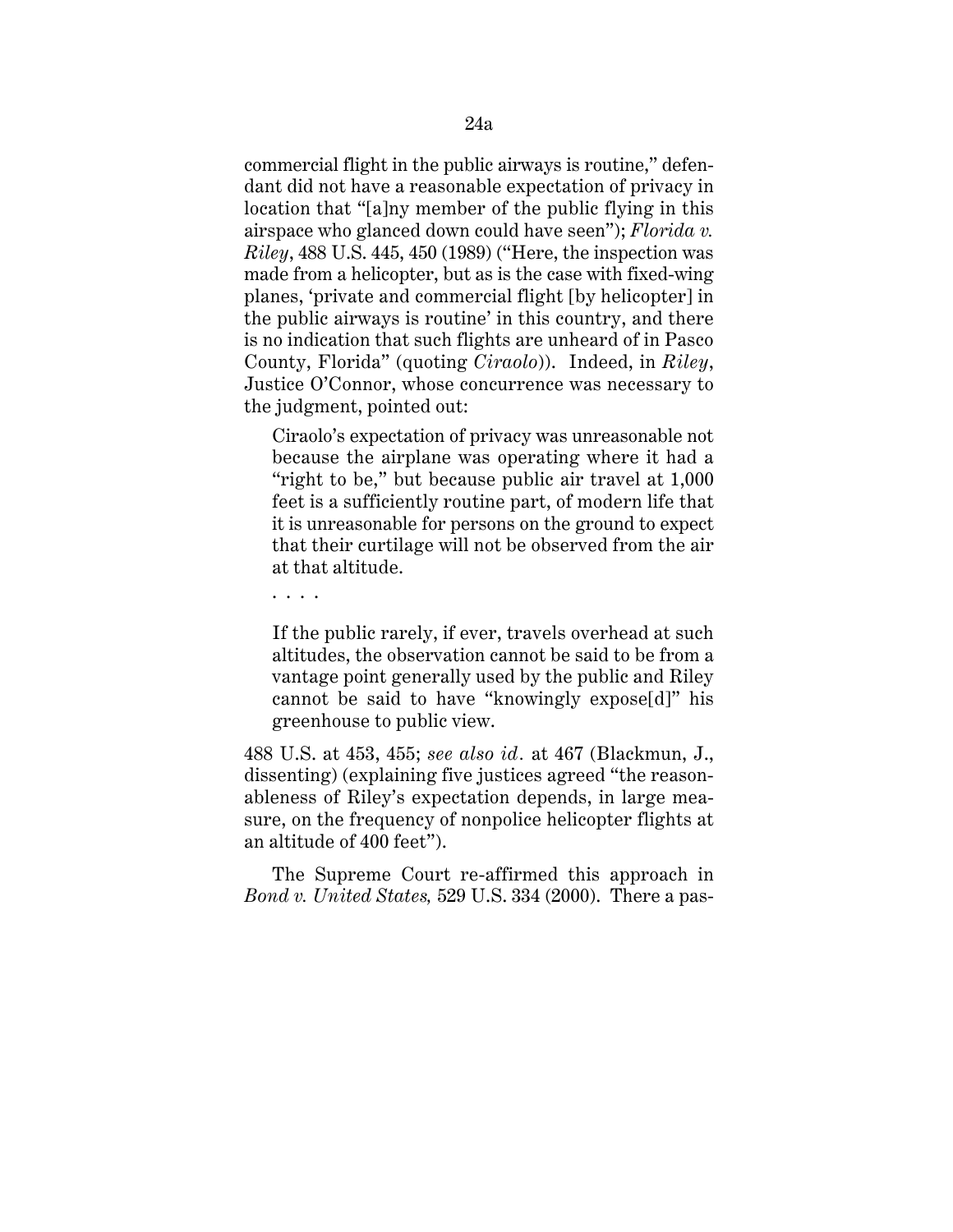senger on a bus traveling to Arkansas from California had placed his soft luggage in the overhead storage area above his seat. During a routine stop at an off-border immigration checkpoint in Sierra Blanca, Texas, a Border Patrol agent squeezed the luggage in order to determine whether it contained drugs and thus detected a brick of what turned out to be methamphetamine. The defendant argued the agent had defeated his reasonable expectation of privacy, and the Government argued his expectation his bag would not be squeezed was unreasonable because he had exposed it to the public. The Court responded:

[A] bus passenger clearly expects that his bag may be handled. He does not expect that other passengers or bus employees will, as a matter of course, feel the bag in an exploratory manner. But this is exactly what the agent did here. We therefore hold that the agent's physical manipulation of petitioner's bag violated the Fourth Amendment.

*Id.* at 338-39. The Court focused not upon what other passengers could have done or what a bus company employee might have done, but rather upon what a reasonable bus passenger expects others he may encounter, i.e., fellow passengers or bus company employees, might actually do. A similar focus can be seen in *Kyllo,* in which the Court held use of a thermal imaging device defeats the subject's reasonable expectation of privacy, "at least where  $\ldots$  the technology in question is not in general public use." 533 U.S. at 34.

The Government cites as authority to the contrary our statement in *United States v. Gbemisola,* 225 F.3d 753, 759 (2000), that "[t]he decisive issue . . . is not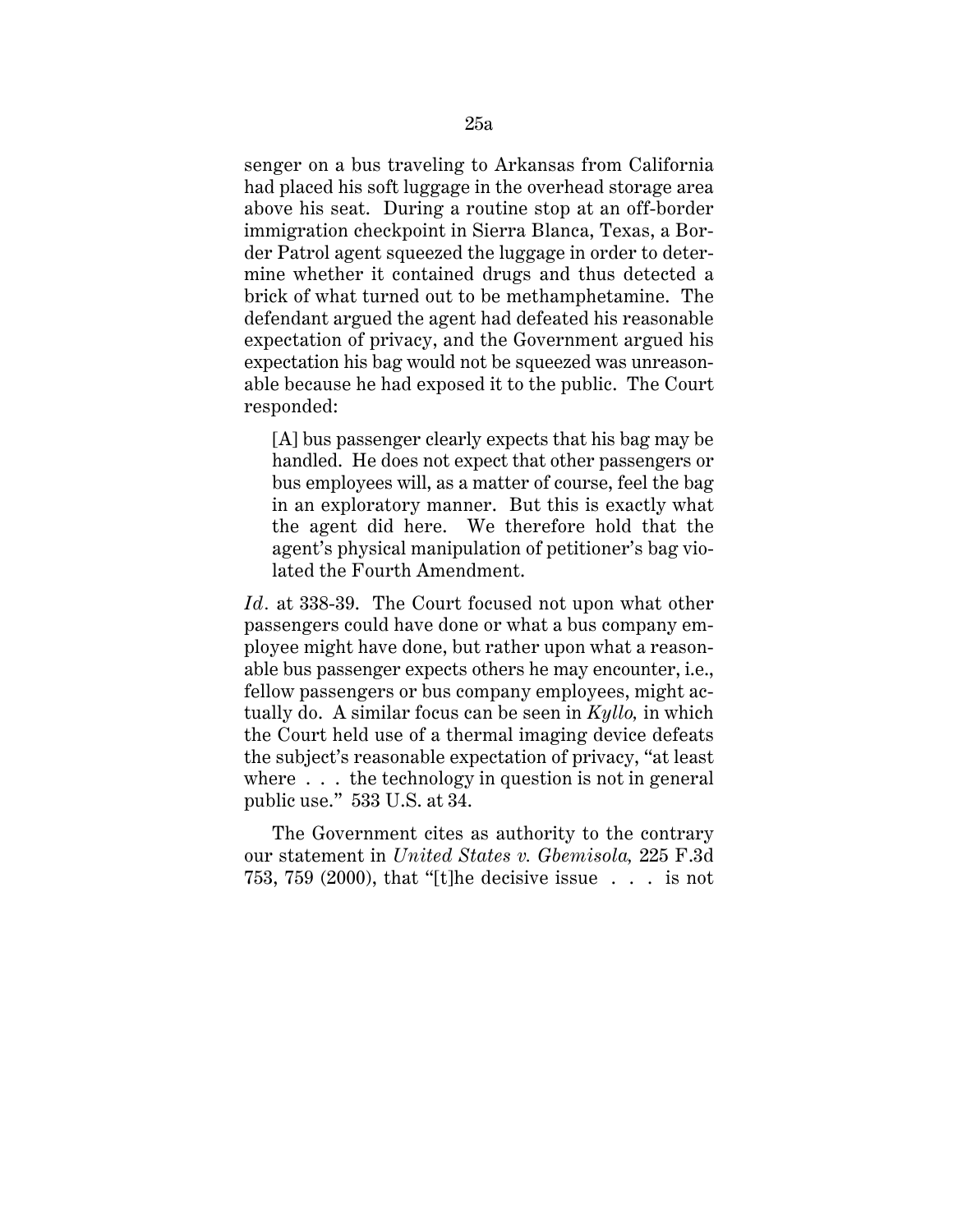what the officers saw but what they could have seen." When read in context, however, this snippet too supports the view that whether something is "expose[d] to the public," *Katz,* 389 U.S. at 351, depends not upon the theoretical possibility, but upon the actual likelihood, of discovery by a stranger:

The decisive issue . . . is not what the officers saw but what they could have seen. At any time, the surveillance vehicle could have pulled alongside of the taxi and the officers could have watched Gbemisola through its window. Indeed, the taxi driver himself could have seen the event simply by looking in his rear-view mirror or turning around. As one cannot have a reasonable expectation of privacy concerning an act performed within the visual range of a complete stranger, the Fourth Amendment's warrant requirement was not implicated.

225 F.3d at 759. In short, it was not at all unlikely Gbemisola would be observed opening a package while seated in the rear of a taxi, in plain view of the driver and perhaps of others.

(ii). Application

Applying the foregoing analysis to the present facts, we hold the whole of a person's movements over the course of a month is not actually exposed to the public because the likelihood a stranger would observe all those movements is not just remote, it is essentially nil. It is one thing for a passerby to observe or even to follow someone during a single journey as he goes to the market or returns home from work. It is another thing entirely for that stranger to pick up the scent again the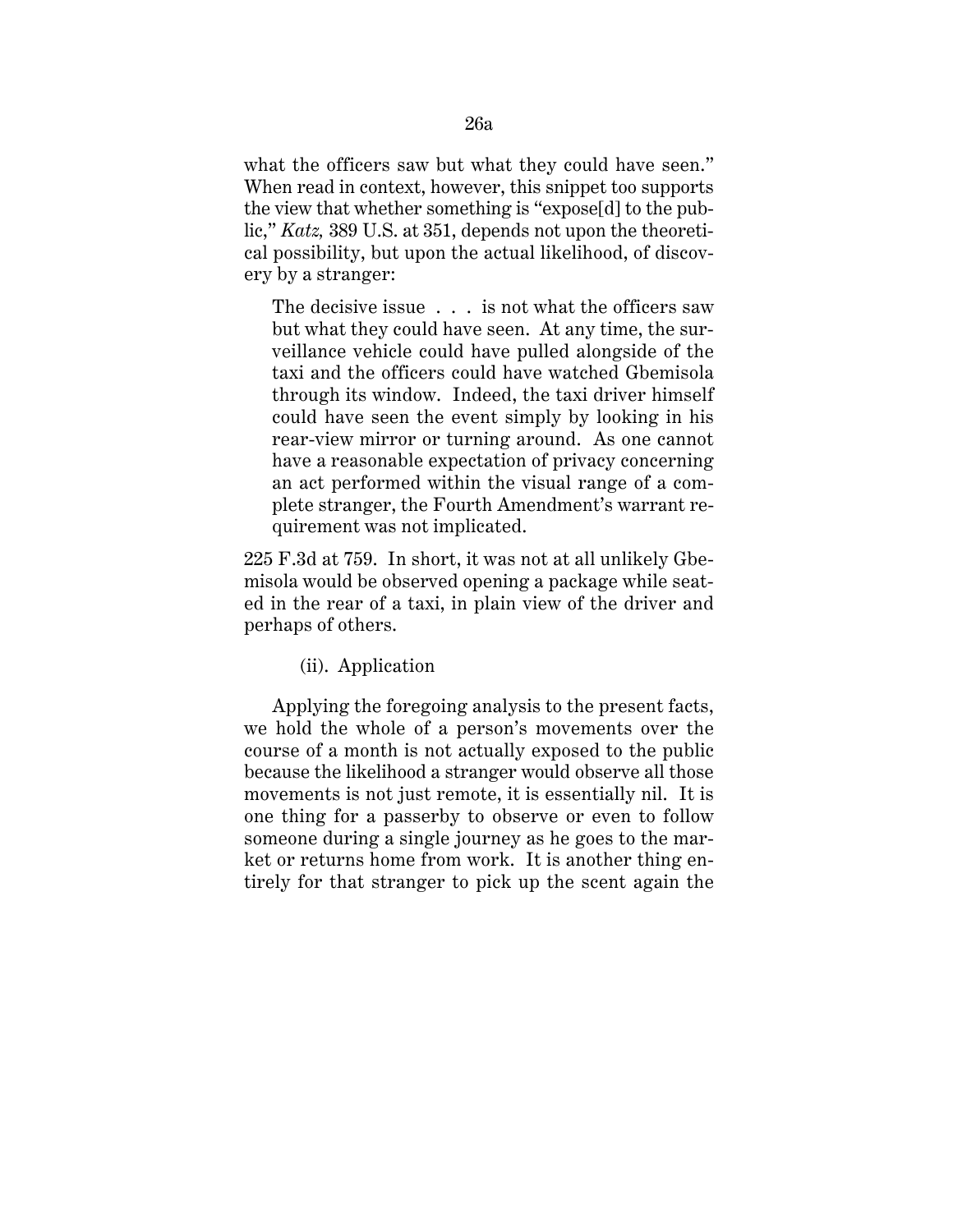next day and the day after that, week in and week out, dogging his prey until he has identified all the places, people, amusements, and chores that make up that person's hitherto private routine.

#### b. Constructively exposed?

The Government does not separately raise, but we would be remiss if we did not address, the possibility that although the whole of Jones's movements during the month for which the police monitored him was not actually exposed to the public, it was constructively exposed because each of his individual movements during that time was itself in public view. When it comes to privacy, however, precedent suggests that the whole may be more revealing than the parts. Applying that precedent to the circumstances of this case, we hold the information the police discovered using the GPS device was not constructively exposed.

### (i). Precedent

The Supreme Court addressed the distinction between a whole and the sum of its parts in *United States Department of Justice v. National Reporters Committee,*  489 U.S. 749 (1989), which arose not under the Fourth Amendment but under the Freedom of Information Act, 5 U.S.C. *§* 552. There the respondents had requested, pursuant to the FOIA, that the FBI disclose rap sheets compiling the criminal records of certain named persons. Although the "individual events in those summaries [were] matters of public record," the Court upheld the FBI's invocation of the privacy exception to the FOIA, holding the subjects had a privacy interest in the aggregated "whole" distinct fiom their interest in the "bits of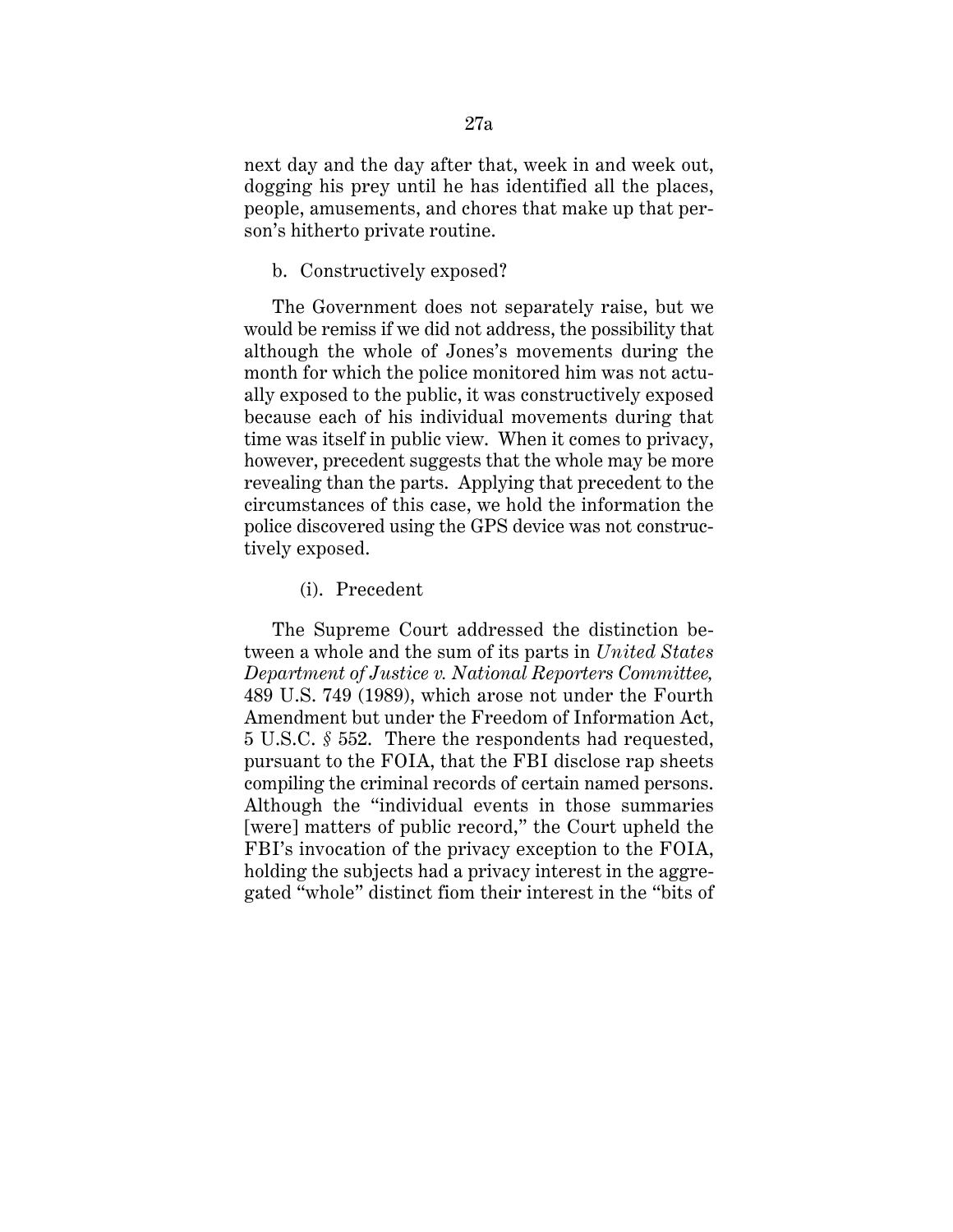information" of which it was composed. *Id.* at 764.\* Most relevant to the Fourth Amendment, the Court said disclosure of a person's rap sheet "could reasonably be expected to constitute an unwarranted invasion of personal privacy." *Id.* 

The Court implicitly recognized the distinction between the whole and the sum of the parts in the Fourth Amendment case of *Smith v*. *Maryland,* 442 U.S. 735 (1979). There, in holding the use of a pen register to record all the numbers dialed from a person's phone was not a search, the Court considered not just whether a reasonable person expects any given number he dials to be exposed to the phone company but also whether he expects all the numbers he dials to be compiled in a list. *Id.* at 742-43 ("subscribers realize . . . the phone company has facilities for making permanent records of the numbers they dial, for they see a list of their longdistance (toll) calls on their monthly bills"; they "typically know that . . . the phone company has facilities for recording" the numbers they dial). The Court explained that Smith could not reasonably expect privacy in the list of numbers because that list was composed of information that he had "voluntarily conveyed to [the company]" and that "it had facilities for recording and . . . was free to record." *Id.* at 745.

If, for the purposes of the Fourth Amendment, the privacy interest in a whole could be no greater (or no

 \* The colloquialism that "the whole is greater than the sum of its parts" is not quite correct. "It is more correct to say that the whole is something different than the sum of its parts." Kurt Koffka, Principles of Gestalt Psychology 176 (1935). That is what the Court was saying in *Reporters Committee* and what we mean to convey throughout this opinion.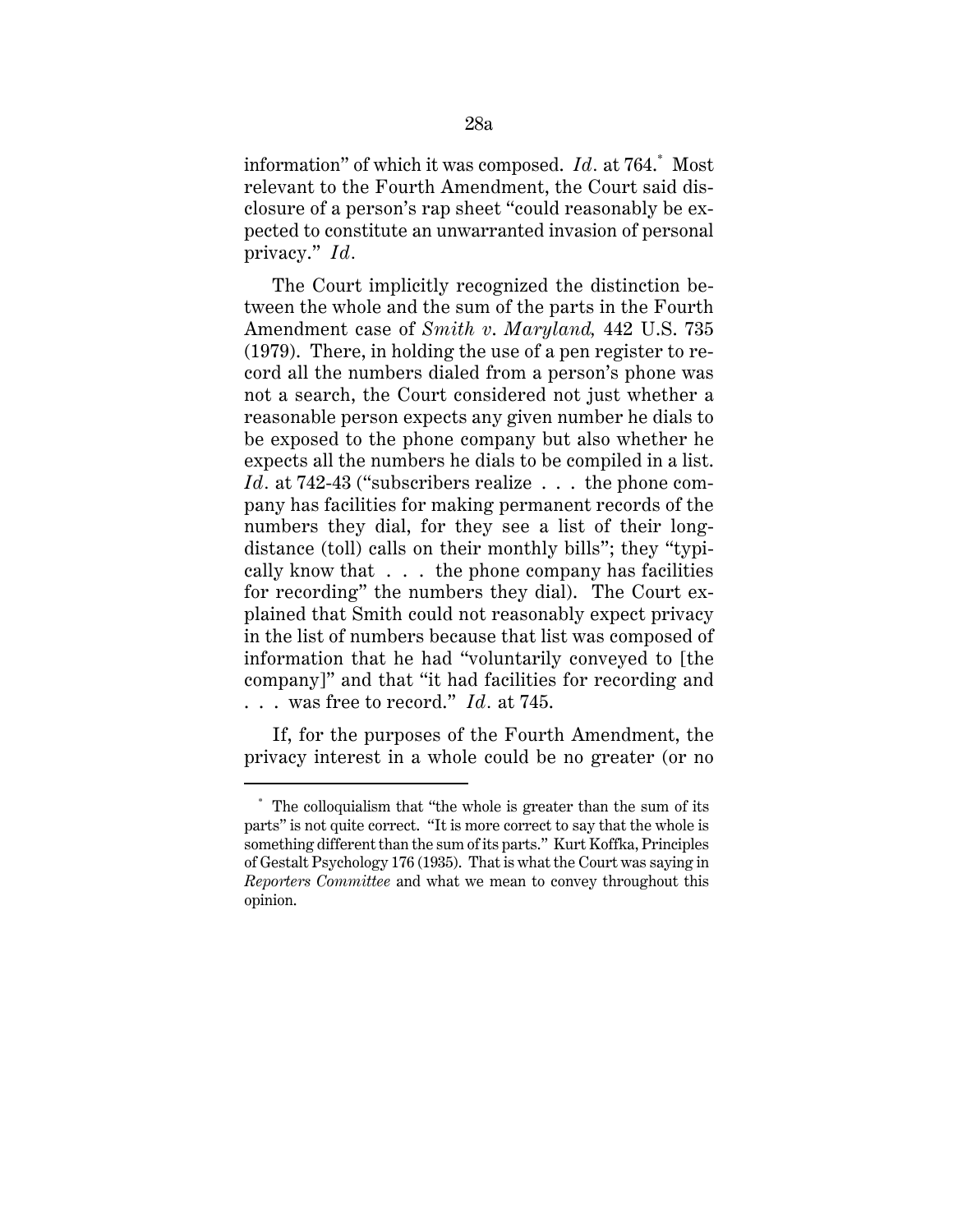different) than the privacy interest in its constituent parts, then the Supreme Court would have had no reason to consider at length whether Smith could have a reasonable expectation of privacy in the list of numbers he had called. Indeed, Justice Stewart dissented specifically because he thought the difference was significant on the facts of that case. *See id.* at 747 ("such a list [of all the telephone numbers one called] easily could reveal . . . the most intimate details of a person's life").

### (ii). Application

The whole of one's movements over the course of a month is not constructively exposed to the public because, like a rap sheet, that whole reveals far more than the individual movements it comprises. The difference is not one of degree but of kind, for no single journey reveals the habits and patterns that mark the distinction between a day in the life and a way of life, nor the departure from a routine that, like the dog that did not bark in the Sherlock Holmes story, may reveal even more.

As with the "mosaic theory" often invoked by the Government in cases involving national security information, "What may seem trivial to the uninformed, may appear of great moment to one who has a broad view of the scene." *CIA v. Sims,* 471 U.S. 159, 178 (1985) (internal quotation marks deleted); *see J. Roderick MacArthur Found*. *v. F.B.I.,* 102 F.3d 600, 604 (D.C. Cir. 1996). Prolonged surveillance reveals types of information not revealed by short-term surveillance, such as what a person does repeatedly, what he does not do, and what he does ensemble. These types of information can each reveal more about a person than does any individual trip viewed in isolation. Repeated visits to a church, a gym, a bar, or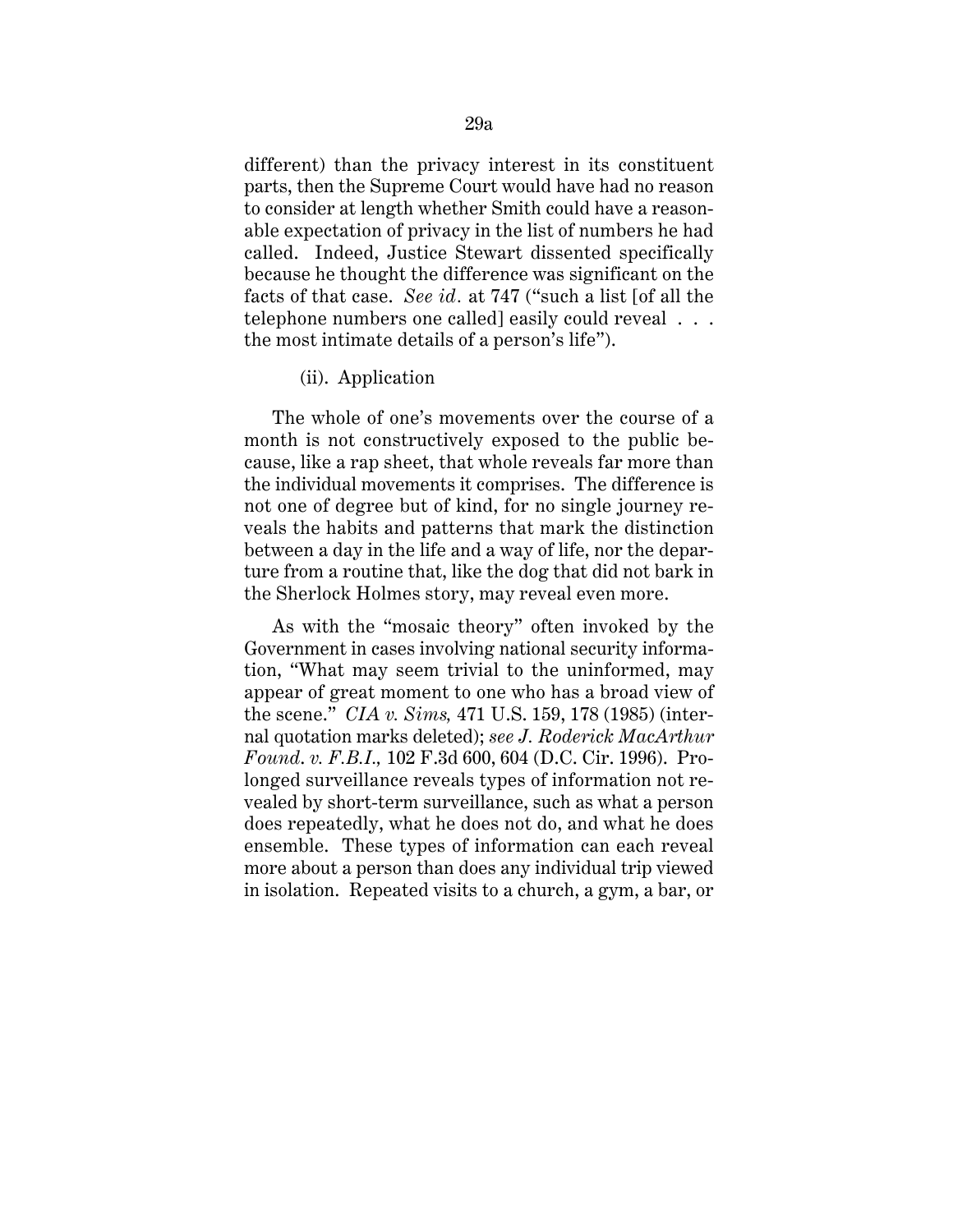a bookie tell a story not told by any single visit, as does one's not visiting any of these places over the course of a month. The sequence of a person's movements can reveal still more; a single trip to a gynecologist's office tells little about a woman, but that trip followed a few weeks later by a visit to a baby supply store tells a different story.\* A person who knows all of another's travels can deduce whether he is a weekly church goer, a heavy drinker, a regular at the gym, an unfaithful husband, an outpatient receiving medical treatment, an associate of particular individuals or political groups—and not just one such fact about a person, but all such facts.

Other courts have recognized prolonged surveillance of a person's movements may reveal an intimate picture of his life. *See Galella v. Onassis,* 353 E Supp. 196, 227 28 (S.D.N.Y. 1972) ("Plaintiff's endless snooping constitutes tortious invasion of privacy. . . . [he] has insinu

 $^\ast\,$  This case itself illustrates how the sequence of a person's movements may reveal more than the individual movements of which it is composed. Having tracked Jones's movements for a month, the Government used the resulting pattern—not just the location of a particular "stash house" or Jones's movements on any one trip or even day—as evidence of Jones's involvement in the cocaine trafficking business. The pattern the Government would document with the GPS data was central to its presentation of the case, as the prosecutor made clear in his opening statement:

 was to install a GPS. . . . They had to figure out where is he going? [T]he agents and investigators obtained an additional order and that When he says ten minutes, where is he going? Again, the pattern developed. . . . And I want to . . . just show you an example of how the pattern worked. . . . The meetings are short. But you will again notice the pattern you will see in the coming weeks over and over again.

Tr. 11/15/07.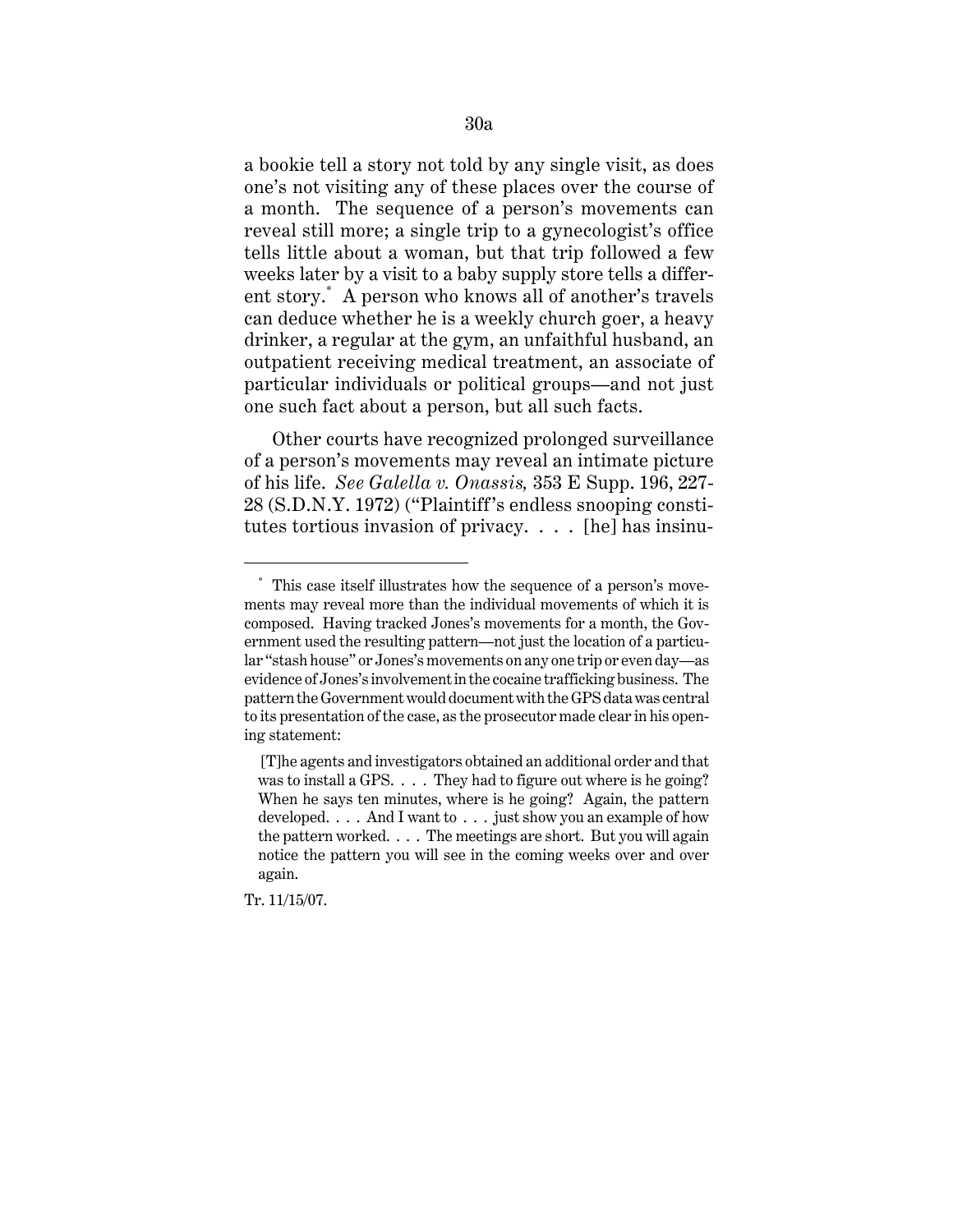ated himself into the very fabric of Mrs. Onassis' life") *(aff'd in relevant part* 487 F.2d 986, 994 & n.12 (2nd Cir. 1973) (if required to reach privacy issue "would be inclined to agree with" district court's treatment)). Indeed, they have reached that conclusion in cases involving prolonged GPS monitoring. *See People v. Weaver,*  909 N.E. 2d 1194, 1199 (N.Y. 2009) (Prolonged GPS monitoring "yields . . . a highly detailed profile, not simply of where we go, but by easy inference, of our associations—political, religious, amicable and amorous, to name only a few—and of the pattern of our professional and avocational pursuits"); *State v. Jackson,* 76 P.3d 217, 224 (Wash. 2003) (en banc) ("In this age, vehicles are used to take people to a vast number of places that can reveal preferences, alignments, associations, personal ails and foibles. The GPS tracking devices record all of these travels, and thus can provide a detailed picture of one's life.").

A reasonable person does not expect anyone to monitor and retain a record of every time he drives his car, including his origin, route, destination, and each place he stops and how long he stays there; rather, he expects each of those movements to remain "disconnected and anonymous," *Nader v. Gen. Motors Corp.,* 25 N.Y.2d 560, 572 (1970) (Breitel, J., concurring). In this way the extended recordation of a person's movements is, like the "manipulation of a bus passenger's carry-on" canvas bag in *Bond,* not what we expect anyone to do, and it reveals more than we expect anyone to know. 529 U.S. at 339.

3. Was Jones's expectation of privacy reasonable?

It does not apodictically follow that, because the aggregation of Jones's movements over the course of a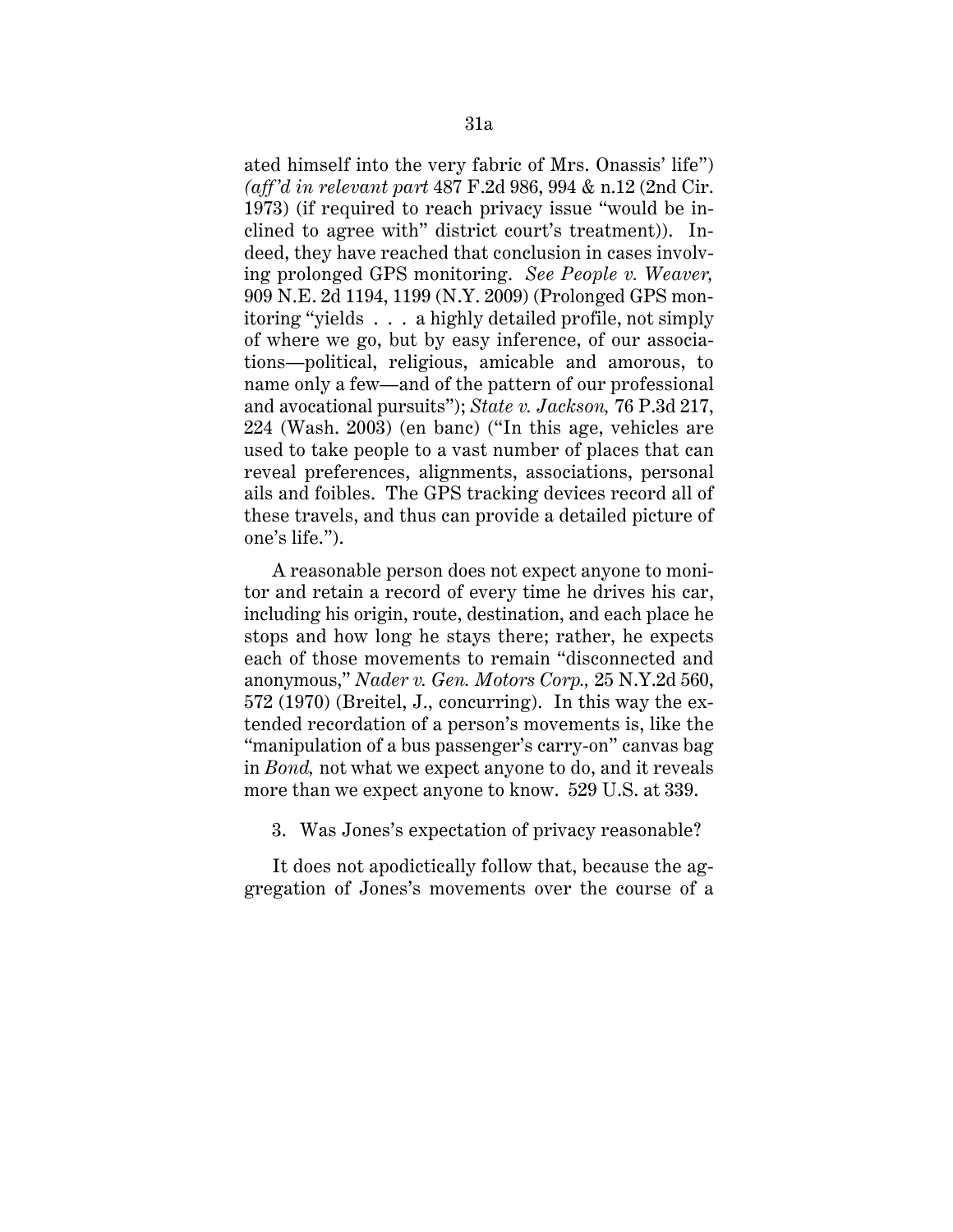month was not exposed to the public, his expectation of privacy in those movements was reasonable; "legitimation of expectations of privacy must have a source outside the Fourth Amendment," such as "understandings that are recognized or permitted by society," *United States v. Jacobsen,* 466 U.S. 109, 123 n.22 (1984) (quoting *Rakas,* 439 U.S. at 143 n.12). So it is that, because the "Congress has decided . . . to treat the interest in 'privately' possessing cocaine as illegitimate," "governmental conduct that can reveal whether a substance is cocaine, and no other arguably 'private' fact, compromises no legitimate privacy interest." *Id.* at 123.

The Government suggests Jones's expectation of privacy in his movements was unreasonable because those movements took place in his vehicle, on a public way, rather than inside his home. That the police tracked Jones's movements in his Jeep rather than in his home is certainly relevant to the reasonableness of his expectation of privacy; "in the sanctity of the home," the Court has observed, "*all* details are intimate details," *Kyllo,*  533 U.S. at 37. A person does not leave his privacy behind when he walks out his front door, however. On the contrary, in *Katz* the Court clearly stated "what [one] seeks to preserve as private, even in an area accessible to the public, may be constitutionally protected." 389 U.S. at 351. Or, as this court has said, outside the home, the "Fourth Amendment . . . secur[es] for each individual a private enclave, a 'zone' bounded by the individual's own reasonable expectations of privacy." *Reporters Comm. for Freedom of Press v. AT&T,* 593 F.2d 1030, 1042-43 (1978).

Application of the test in *Katz* and its sequellae to the facts of this case can lead to only one conclusion: Society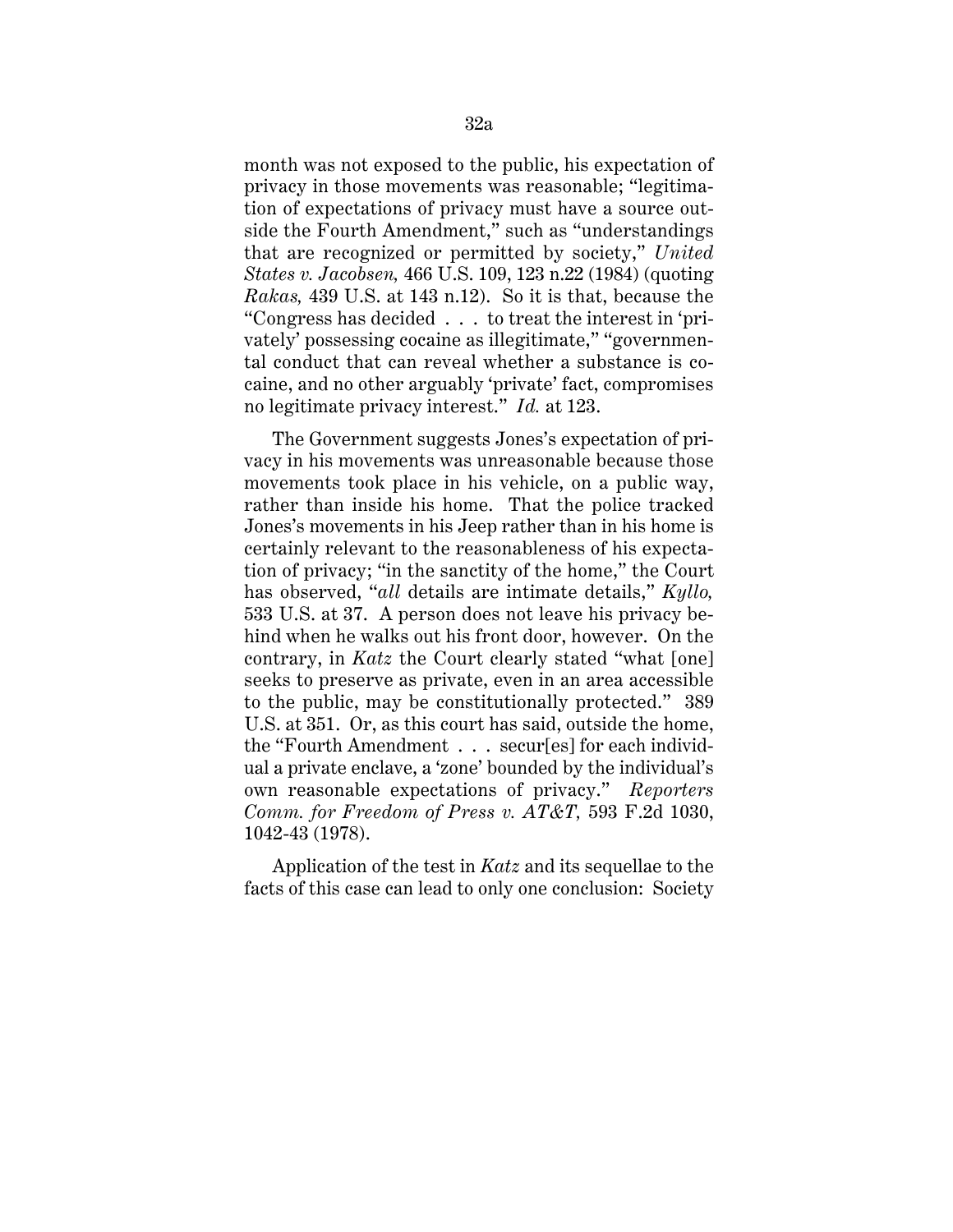recognizes Jones's expectation of privacy in his movements over the course of a month as reasonable, and the use of the GPS device to monitor those movements defeated that reasonable expectation. As we have discussed, prolonged GPS monitoring reveals an intimate picture of the subject's life that he expects no one to have—short perhaps of his spouse. The intrusion such monitoring makes into the subject's private affairs stands in stark contrast to the relatively brief intrusion at issue in *Knotts;* indeed it exceeds the intrusions occasioned by every police practice the Supreme Court has deemed a search under *Katz,* such as a urine test, *see Skinner v. Ry. Labor Executives' Ass'n,* 489 U.S. 602 (1989) (urine test could "reveal a host of private medical facts about an employee, including whether he or she is epileptic, pregnant, or diabetic"); use of an electronic listening device to tap a payphone, *Katz,* 389 U.S. at 352 (user of telephone booth "entitled to assume that the words he utters into the mouthpiece will not be broadcast to the world"); inspection of a traveler's luggage, *Bond,*  529 U.S. at 338 ("travelers are particularly concerned about their carry-on luggage"); or use of a thermal imaging device to discover the temperature inside a home, *Kyllo*, 533 U.S. at 37 ("In the home, *all* details are intimate details").

We note without surprise, therefore, that the Legislature of California, in making it unlawful for anyone but a law enforcement agency to "use an electronic tracking device to determine the location or movement of a person," specifically declared "electronic tracking of a person's location without that person's knowledge violates that person's reasonable expectation of privacy," and implicitly but necessarily thereby required a warrant for police use of a GPS, California Penal Code section 637.7,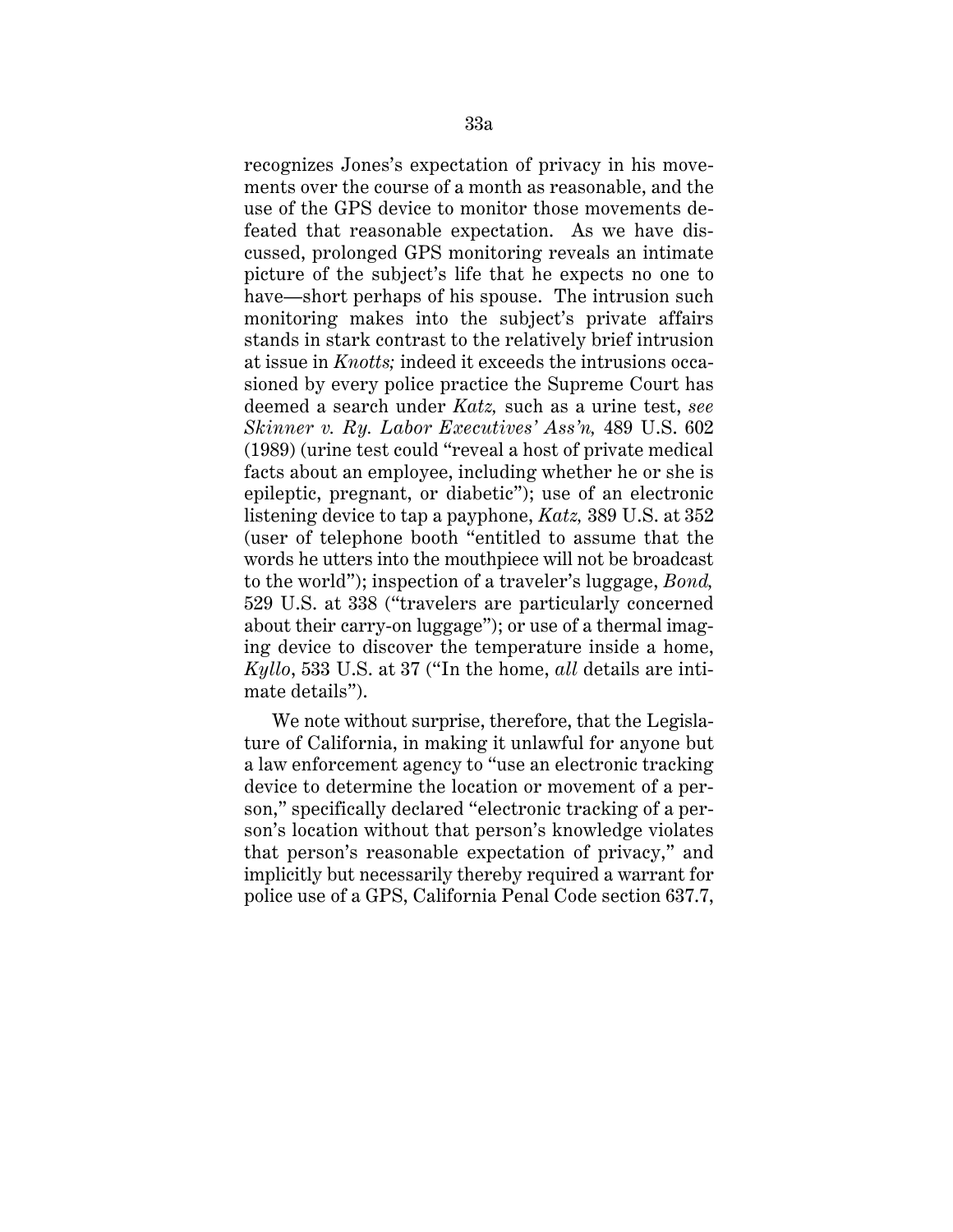Stats. 1998 c. 449 (S.B. 1667) § 2. Several other states have enacted legislation imposing civil and criminal penalties for the use of electronic tracking devices and expressly requiring exclusion of evidence produced by such a device unless obtained by the police acting pursuant to a warrant. *See, e.g.*, Utah Code Ann. §§ 77-23a-4, 77-23a-7, 77-23a- 15.5; Minn Stat §§ 626A.37, 626A.35; Fla Stat §§ 934.06, 934.42; S.C. Code Ann § 17-30- 140; Okla. Stat, tit 13, §§ 176.6, 177.6; Haw. Rev. Stat §§ 803 42, 803-44.7; 18 Pa. Cons. Stat § 5761.

Although perhaps not conclusive evidence of nationwide "societal understandings," *Jacobsen*, 466 U.S. at 123 n.22, these state laws are indicative that prolonged GPS monitoring defeats an expectation of privacy that our society recognizes as reasonable. So, too, are the considered judgments of every court to which the issue has been squarely presented. *See Weaver*, 12 N.Y.3d at 447 ("the installation and use of a GPS device to monitor an individual's whereabouts requires a warrant supported by probable cause"); *Jackson*, 76 P.3d at 223-24 (under art. I, § 7 of Washington State Constitution, which "focuses on those privacy interests which citizens of this state have held, and should be entitled to hold, safe from governmental trespass," "use of a GPS device on a private vehicle involves a search and seizure"); *cf*. *Commonwealth v*. *Connolly,* 913 N.E.2d 356, 369-70 (Ma. 2009) (installation held a seizure). The federal circuits that have held use of a GPS device is not a search were not alert to the distinction drawn in *Knotts* between short-term and prolonged surveillance,\* but we have al

One federal district court and two state courts have also held use of a GPS device is not *per se* a search, but none was presented with the argument that prolonged use of a GPS device to back an individual's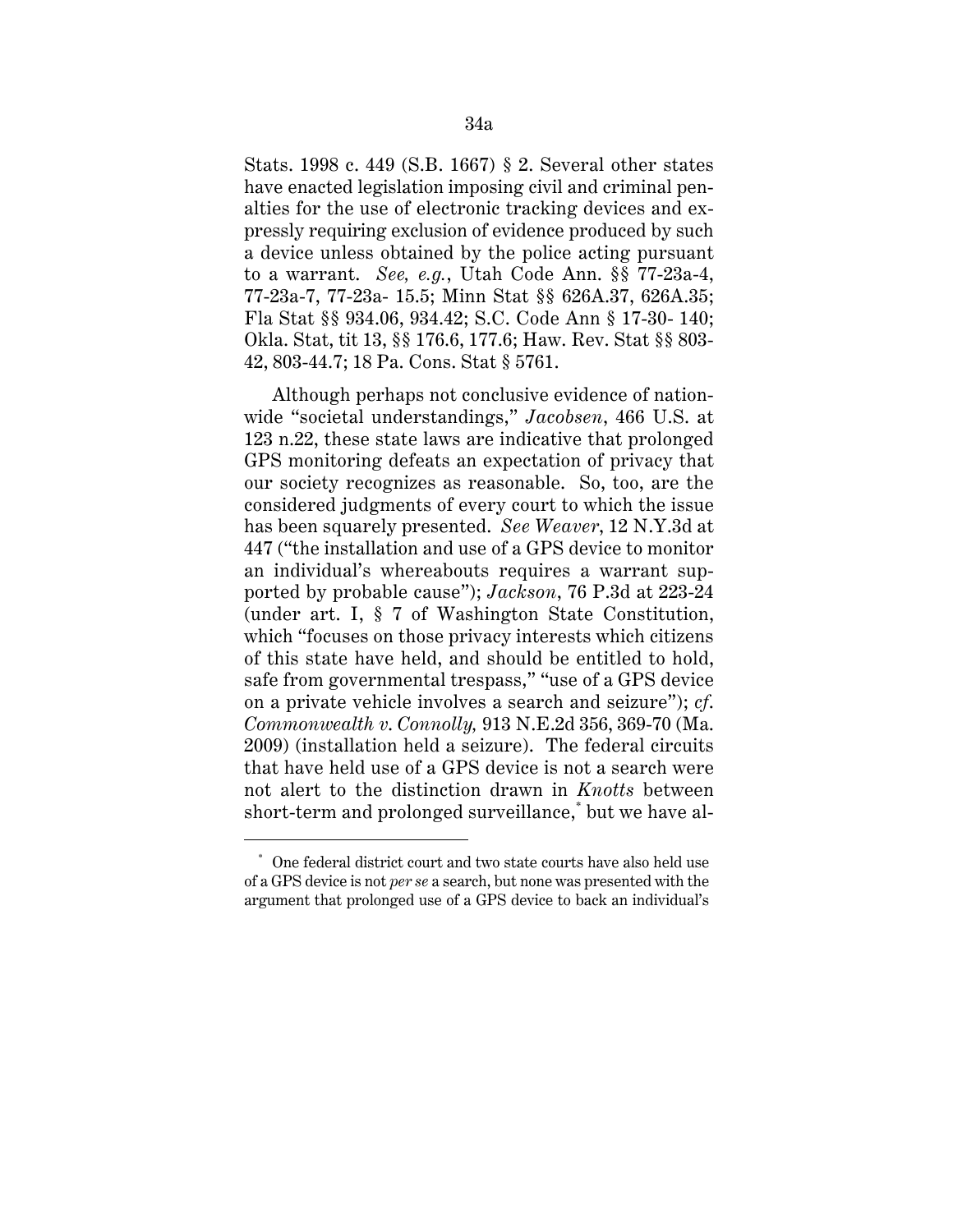ready explained our disagreement on that collateral point.

4. Visual surveillance distinguished

The Government would have us abjure this conclusion on the ground that "[Jones's] argument logically would prohibit even visual surveillance of persons or vehicles located in public places and exposed to public view, which clearly is not the law." We have already explained why Jones's argument does not "logically . . . prohibit" much visual surveillance: Surveillance that reveals only what is already exposed to the public—such as a person's movements during a single journey—is not a search. *See Knotts,* 460 U.S. at 285.

Regarding visual surveillance so prolonged it reveals information not exposed to the public, we note preliminarily that the Government points to not a single actual example of visual surveillance that will be affected by our holding the use of the GPS in this case was a search. No doubt the reason is that practical considerations prevent

 movements is meaningfully different from short-term surveillance. *See*  to monitor the location of his car while it was in his garage . . . all of *United States v*. *Moran,* 349 F. Supp. 2d 425, 467-68 (N.D.N.Y. 2005) (police used GPS device to track defendant during one-day drive from Arizona to New York); *State v. Sveum,* 269 N.W.2d 53*,* 59 (Wis. Ct. App. 2009) ("Sveum implicitly concedes that . . . using [a GPS device] to monitor *public* travel does not implicate the Fourth Amendment. He contends, however, that because the GPS device permitted the police the information obtained from the GPS device should have been suppressed."); *Stone v. State,* 941 A.2d 1238 (Md. 2008) (holding, in light of *Knotts,* that lower court "did not abuse its discretion in cutting short testimony" about use of GPS device; appellant did not cite *Knotts* in is briefs or affirmatively argue use of device was a search).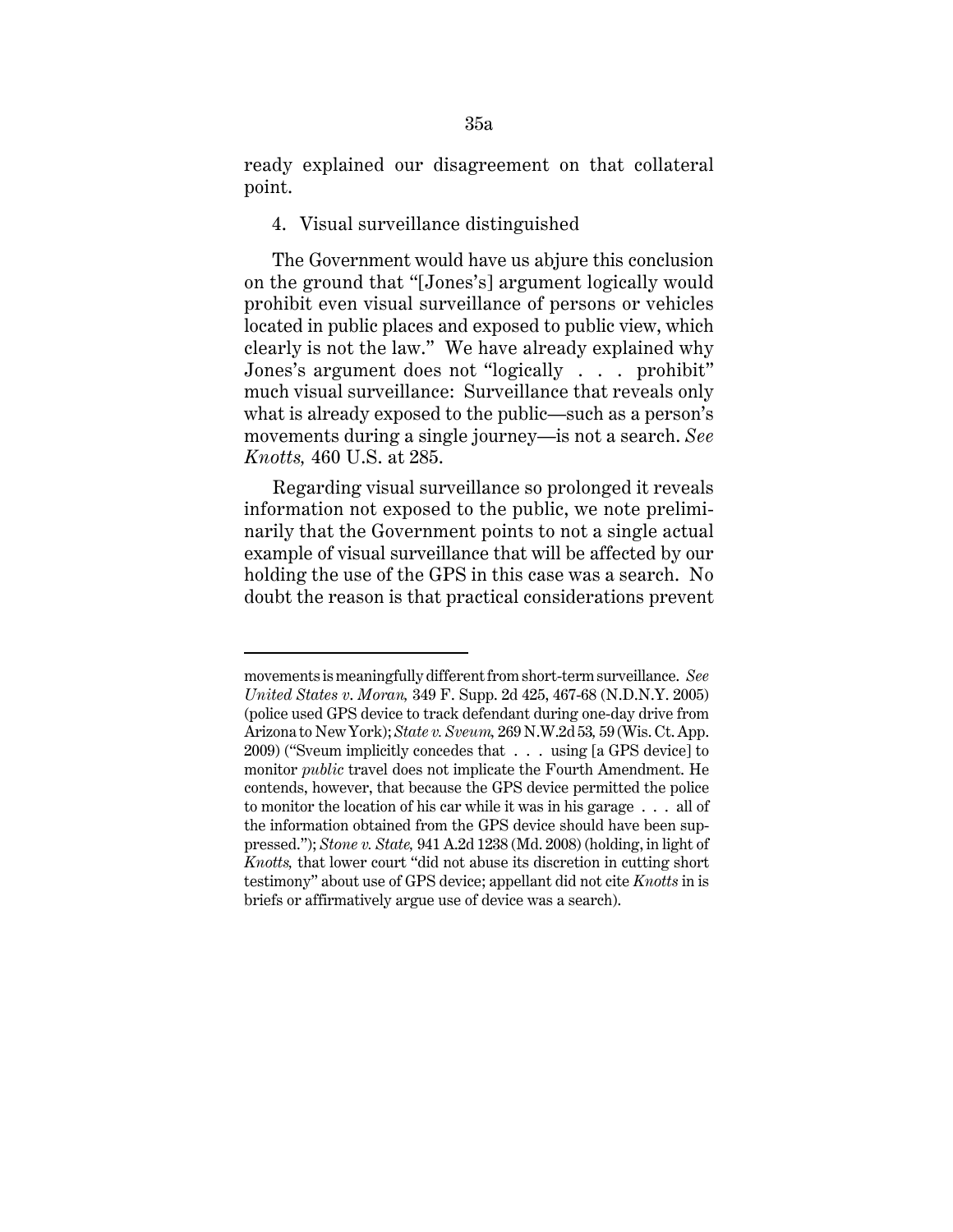visual surveillance from lasting very long.\* Continuous human surveillance for a week would require all the time and expense of several police officers, while comparable photographic surveillance would require a net of video cameras so dense and so widespread as to catch a person's every movement, plus the manpower to piece the photographs together. Of course, as this case and some of the GPS cases in other courts illustrate, *e.g., Weaver,*  12 N.Y.3d at 447, 459 (holding use of GPS device to track suspect for 65 days was search); *Jackson,* 76 P.3d 261-62 (holding use of GPS device to track suspect for two and one half weeks was search), prolonged GPS monitoring is not similarly constrained. On the contrary, the marginal cost of an additional day—or week, or month—of GPS monitoring is effectively zero. Nor, apparently, is the fixed cost of installing a GPS device significant; the Los Angeles Police Department can now affix a GPS device to a passing car simply by launching a GPS-enabled dart.\* For these practical reasons, and not by virtue of

According to the former Chief of the LAPD, keeping a suspect under "constant and close surveillance" is "not only more costly than any police department can afford, but in the vast majority of cases it is impossible." W.H. Parker, *Surveillance by Wiretap or Dictograph: Threat or Protection?*, 42 Cal. L*.* Rev. 727, 734 (1954). Or as one of the Special Agents involved in the investigation of Jones testified at trial: "Physical surveillance is actually hard, you know. There's always chances of getting spotted, you know, the same vehicle always around, so we decided to use GPS technology." Tr. 11/21/07 at 114.

<sup>\* &</sup>quot;The darts consist of a miniaturized GPS receiver, radio transmitter, and battery embedded in a sticky compound material. When fired at a vehicle, the compound adheres to the target, and thereafter permits remote real- time tracking of the target from police headquarters." Renee McDonald Hutchins, *Tied Up in Knotts? GPS Technology and the Fourth Amendment,* 55 UCLA L. Rev. 409, 419 (2007); *see also*  Richard Witon, *LAPD Pursues High-Tech End to High-Speed Chases,*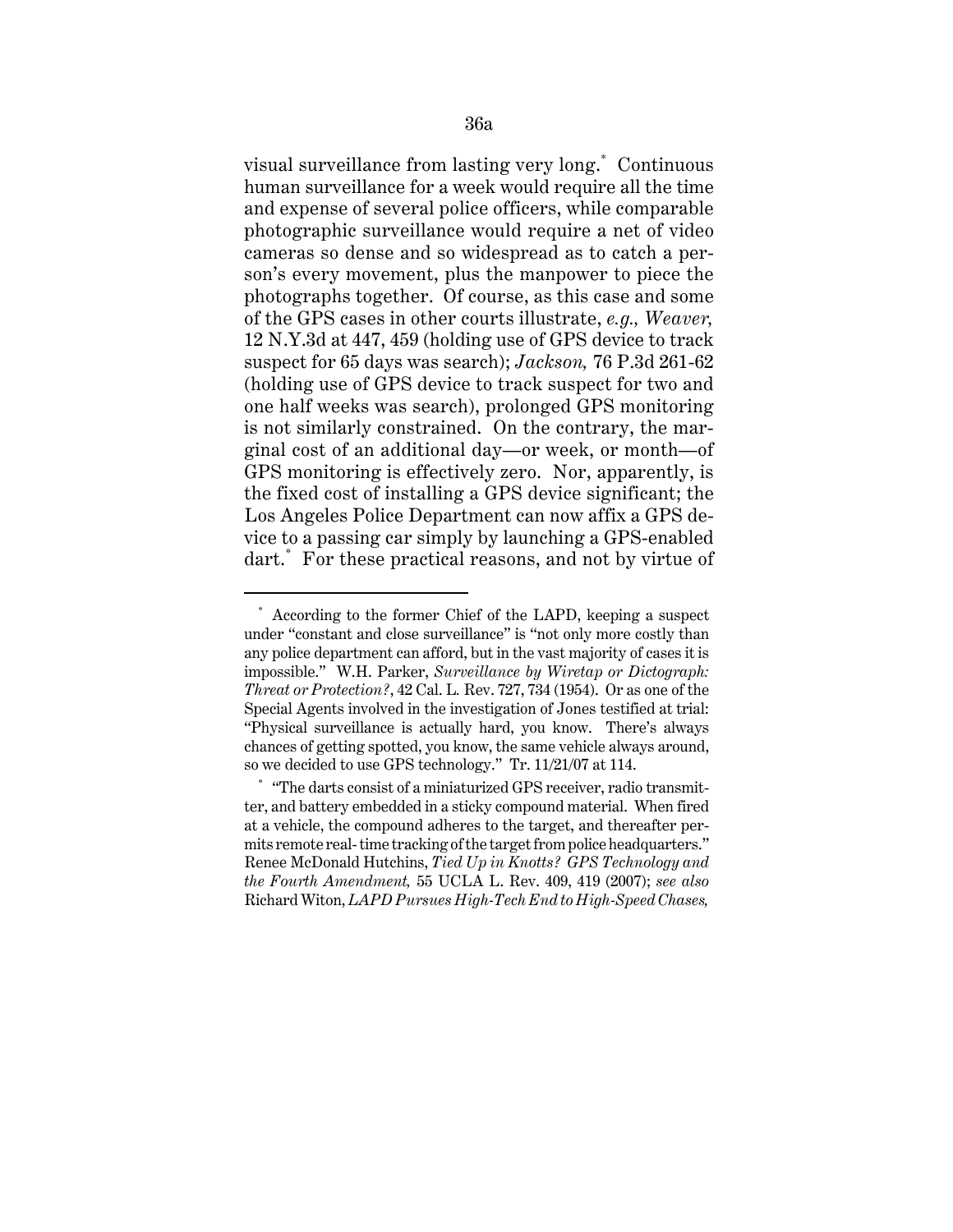its sophistication or novelty, the advent of GPS technology has occasioned a heretofore unknown type of intrusion into an ordinarily and hitherto private enclave.

The Government's argument—that our holding the use of the GPS device was a search necessarily implicates prolonged visual surveillance—fails even on its own terms. That argument relies implicitly upon an assumption rejected explicitly in *Kyllo,* to wit, that the means used to uncover private information play no role in determining whether a police action frustrates a person's reasonable expectation of privacy; when it comes to the Fourth Amendment, means do matter. *See* 533 U.S. at 35 n.2 ("The fact that equivalent information could sometimes be obtained by other means does not make lawful the use of means that violate the Fourth Amendment"). For example, the police may without a warrant record one's conversations by planting an undercover agent in one's midst, *Lopez v. United States,* 373 U.S. 427, 429 (1963), but may not do the same by wiretapping one's phone, even "without any trespass," *Katz,* 389 U.S. 347, 353 (1967). Quite simply, in the former case one's reasonable expectation of control over one's personal information would not be defeated; in the latter it would be. See *Reporters Committee,* 489 U.S. at 763 ("both the common law and the literal understandings of privacy encompass the individual's control of information concerning his or her person").

This case does not require us to, and therefore we do not, decide whether a hypothetical instance of prolonged visual surveillance would be a search subject to the war-

L.A. Times, Feb. 3, 2006, at B1. GPS darts are used in exigent circumstances and for only as long as it takes to interdict the subject driver without having to engage in a high-speed chase on a public way.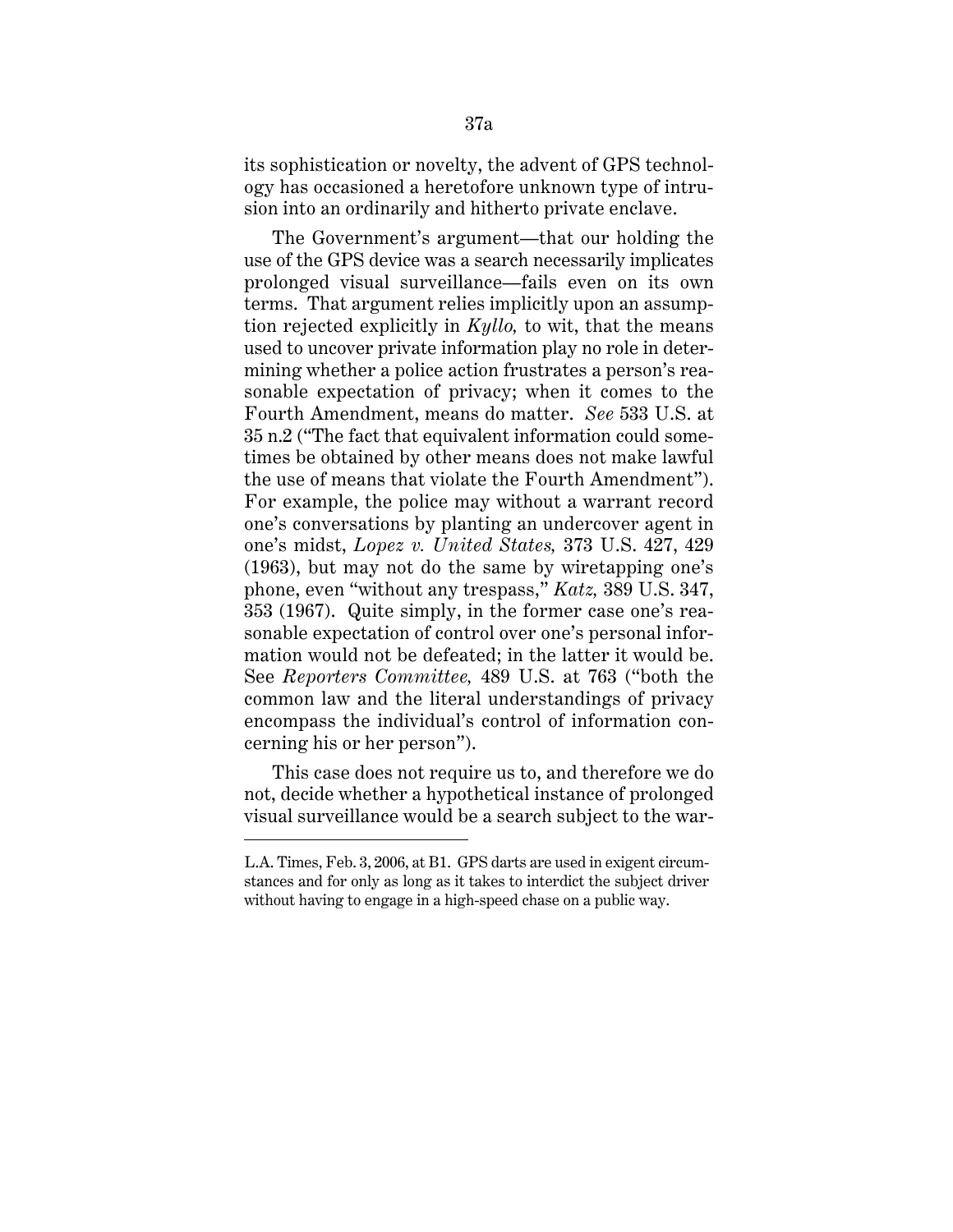rant requirement of the Fourth Amendment. As the Supreme Court said in *Dow Chemical Co. v. United States,*  "Fourth Amendment cases must be decided on the facts of each case, not by extravagant generalizations. 'We have never held that potential, as opposed to actual, invasions of privacy constitute searches for purposes of the Fourth Amendment.'" 476 U.S. 227, 238 n.5 (1986) (quoting *United States v. Karo,* 468 U.S. 705, 712 (1984)); *see also City of Ontario v. Quon,* 130 S. Ct. 2619, 2629 (2010) ("Prudence counsels caution before the facts in the instant case are used to establish far-reaching premises that define the existence, and extent, of privacy expectations"). By the same token, we refuse to hold this "search is not a search," *Kyllo,* 533 U.S. at 32, merely because a contrary holding might at first blush seem to implicate a different but intuitively permissible practice. *See Nat'l Fed'n of Fed. Employees v. Weinberger,* 818 F.2d 935, 942 (D.C. Cir. 1987) ("Few legal issues in the Fourth Amendment domain are so pure that they do not turn on *any* facts or circumstances peculiar to the case"). Instead, just as the Supreme Court in *Knotts* reserved the lawfulness of prolonged beeper surveillance, we reserve the lawfulness of prolonged visual surveillance.

## B. Was the Search Reasonable Nonetheless?

A search conducted without a warrant is "per se unreasonable under the Fourth Amendment—subject only to a few specifically established and well-delineated exceptions." *Katz,* 389 U.S. at 357. Here, because the police installed the GPS device on Jones's vehicle without a valid warrant,\* the Government argues the resulting

<sup>\*</sup> The police had obtained a warrant to install the GPS device in D.C. only, but it had expired before they installed it—which they did in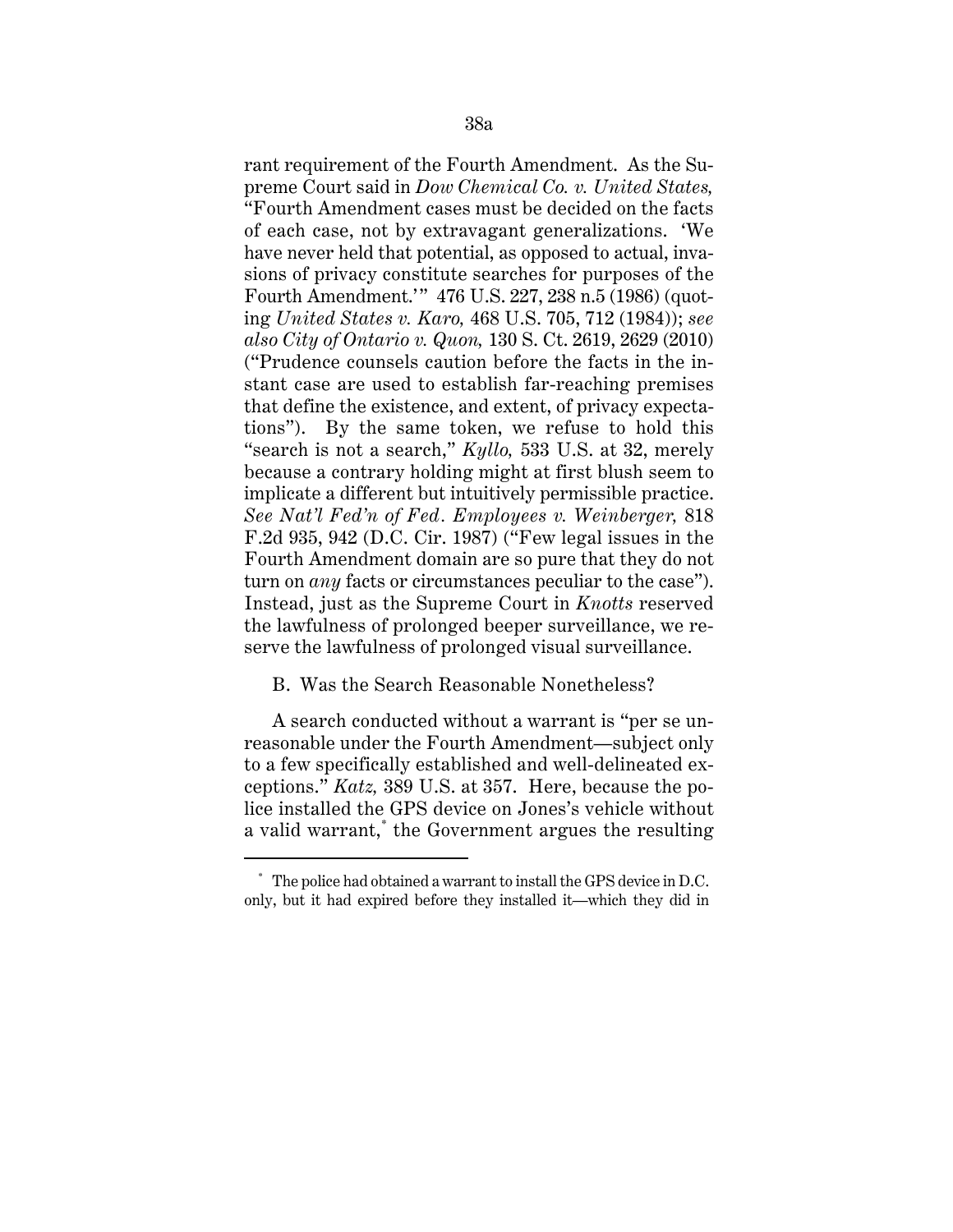search can be upheld as a reasonable application of the automobile exception to the warrant requirement. Under that exception, "[i]f a car is readily mobile and probable cause exists to believe it contains contraband, the Fourth Amendment . . . permits police to search the vehicle without more." *Pennsylvania v. Labron,* 518 U.S. 938, 940 (1996).

As Jones points out, this arguinent is doubly off the mark. First, the Government did not raise it below. *See Bryant v. Gates,* 532 F.3d 888, 898 (D.C. Cir. 2008) (argument not made in district court is forfeited). Second, the automobile exception permits the police to search a car without a warrant if they have reason to believe it contains contraband; the exception does not authorize them to install a tracking device on a car without the approval of a neutral magistrate. *See Delaware v. Prouse,* 440 U.S. 648, 662-63 (1979) ("Were the individual subject to unfettered governmental intrusion every time he entered his automobile, the security guaranteed by the Fourth Amendment would be seriously circumscribed").

## C. Was the Error Harmless?

Finally, the Government argues in a terse and conclusory few lines that the district court's error in admitting evidence obtained by use of the GPS device was harmless. "The beneficiary of a constitutional error [must prove] beyond a reasonable doubt that the error

Maryland. When challenged in the district court, the Government "conceded . . . the violations" of the court's order, "confine[d] its arguments to the issue of whether or not a court order was required[,] and assert[ed] that it was not." Government's Omnibus Response to Defendant's Legal Motions.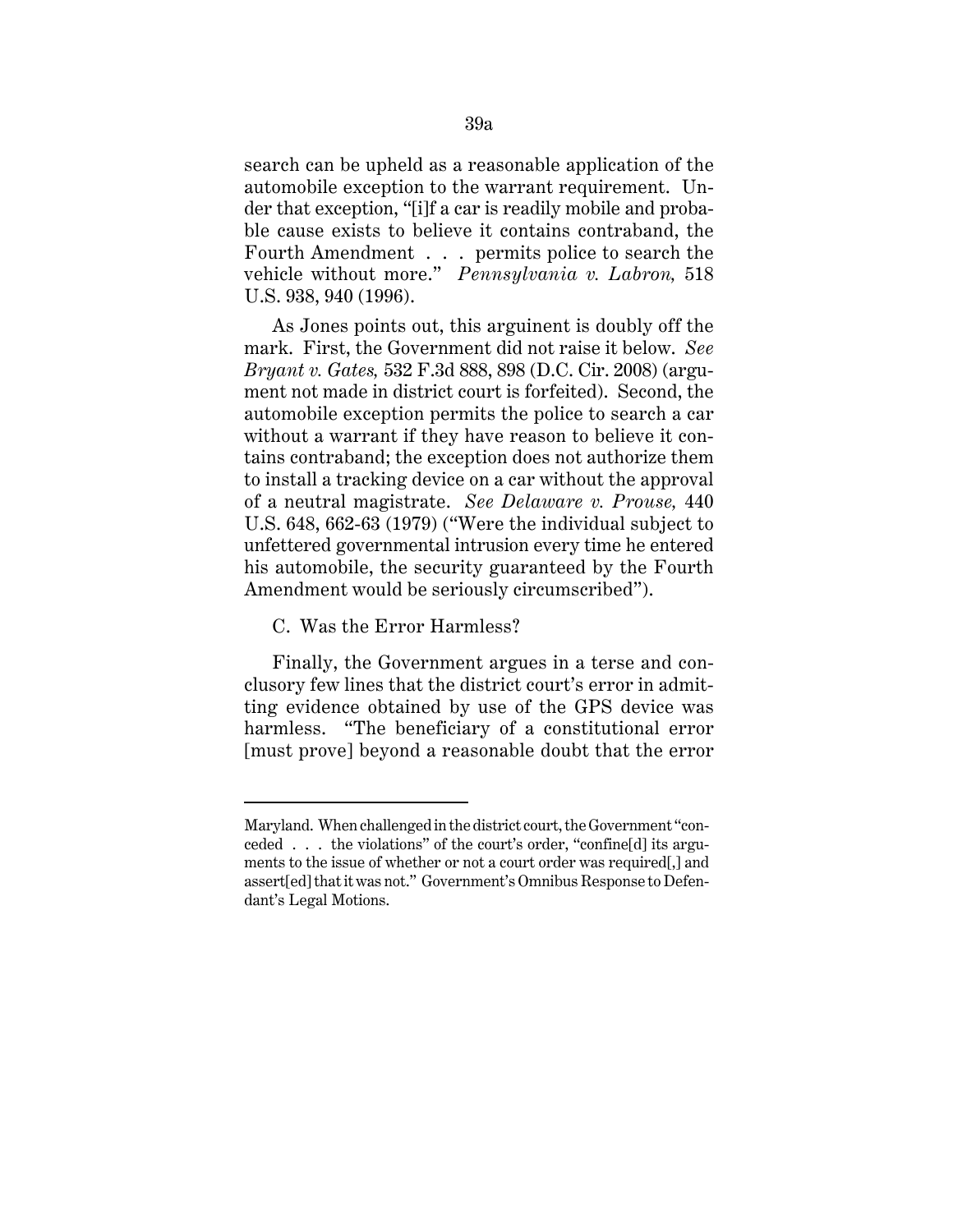### complained of did not contribute to the verdict obtained." *Chapman v*. *California,* 386 U.S. 18, 24 (1967).

According to the Government, "Overwhelming evidence implicated [Jones] in the drug-distribution conspiracy." Overwhelming evidence certainly showed there was a conspiracy to distribute and to possess with intent to distribute drugs based out of 9508 Potomac Drive, Ft. Washington, Maryland, where police found \$850,000 in cash, 97 kilograms of cocaine, and one kilogram of cocaine base. The evidence linking Jones to that conspiracy, however, was not strong, let alone overwhelming.

The Government points to no evidence of a drug transaction in which Jones was involved, nor any evidence that Jones ever possessed any drugs. Instead it relies upon (1) the testimony of admitted participants in the conspiracy, one of whom (Bermea) was at the Potomac Drive house when the police arrived—to the effect that Jones was the ringleader of the operation and frequented the Potomac Drive house, (2) data showing Jones used his cell-phone frequently and often called some of the conspirators, including one whose phone was found at the Potomac Drive house, (3) leases in Jones's name for other properties the Government alleged were used in furtherance of the conspiracy, (4) currency seized from Jones's Jeep and mini-van, and (5) physical and photographic surveillance showing Jones visited the Potomac Drive house a few times. Jones's defense responded to each type of evidence as follows: (1) the cooperating witnesses had cut deals with the Government and were not credible, (2) the cell-phone records and (5) visits to Potomac Drive showed only that Jones knew the participants in the conspiracy, (3) Jones leased the other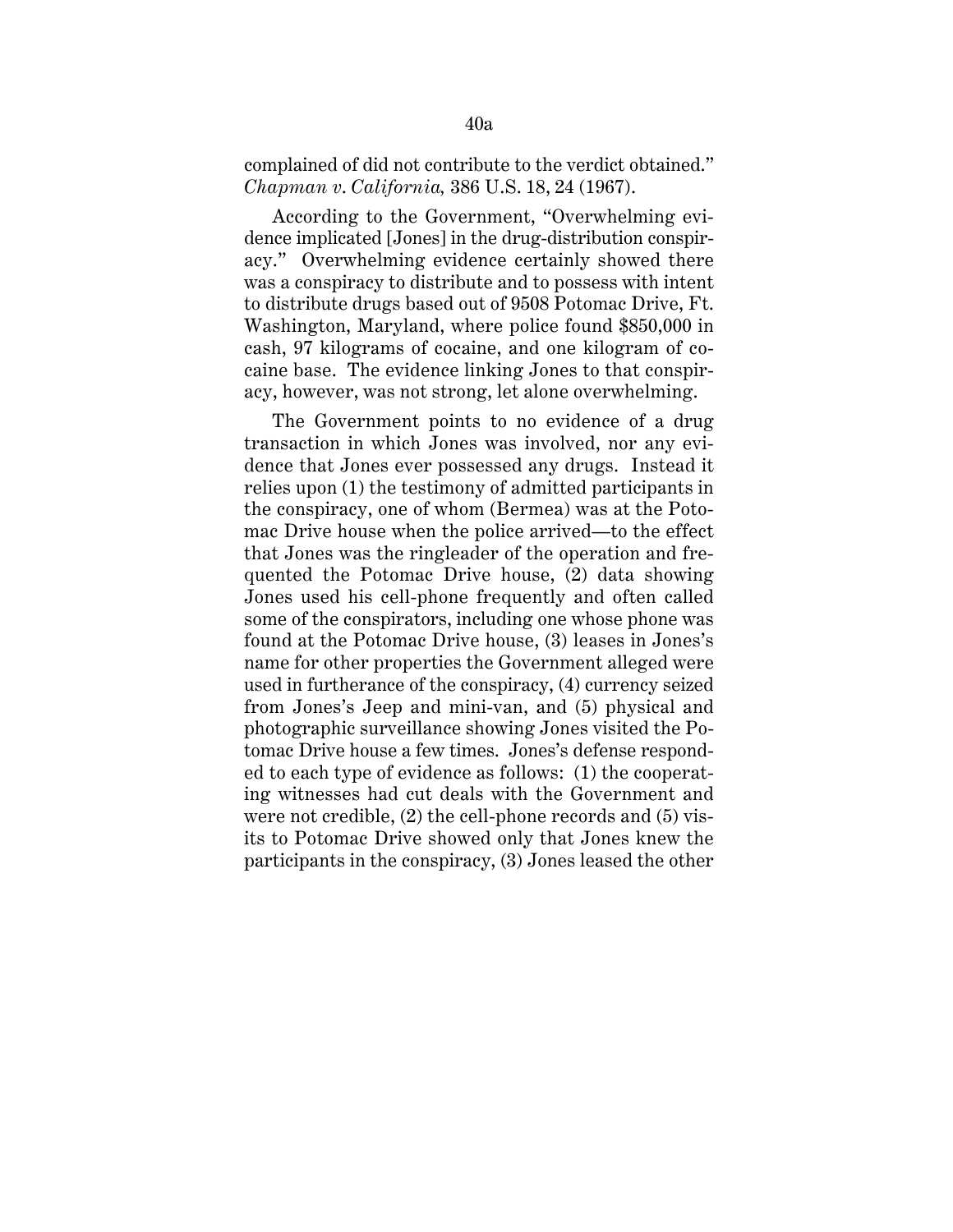properties for legitimate purposes and no drugs were found there, (4) and his nightclub was a cash business.

The GPS data were essential to the Government's case. By combining them with Jones's cell-phone records the Government was able to paint a picture of Jones's movements that made credible the allegation that he was involved in drug trafficking. In his closing statement the Government attorney summarized this way the inference he was asking the jury to draw:

[W]hen there is a conversation with Bermea and [Jones] says, I'm coming to see you, or I'll be there in ten minutes, and within a while . . . the GPS shows that that vehicle is in Potomac Drive, how does that all fit together? Well it fits together exactly as you know. That the defendant is going to 9508 Potomac Drive, and there's no reason anyone goes there other than drug activity.

Then, that follows these series of conversations, day after day, GPS reading after GPS reading, with the defendant speaking with [Bermea] and then the vehicle coming to Potomac Drive. . . . You'll have the timeline. You've got the conversations. I won't go through them all."

. . . .

Tr. 1/3/08 at 114-18. As mentioned earlier, the Government had also stressed in its opening remarks, which would color the jury's understanding of the whole case, that the GPS data would demonstrate Jones's involvement in the conspiracy.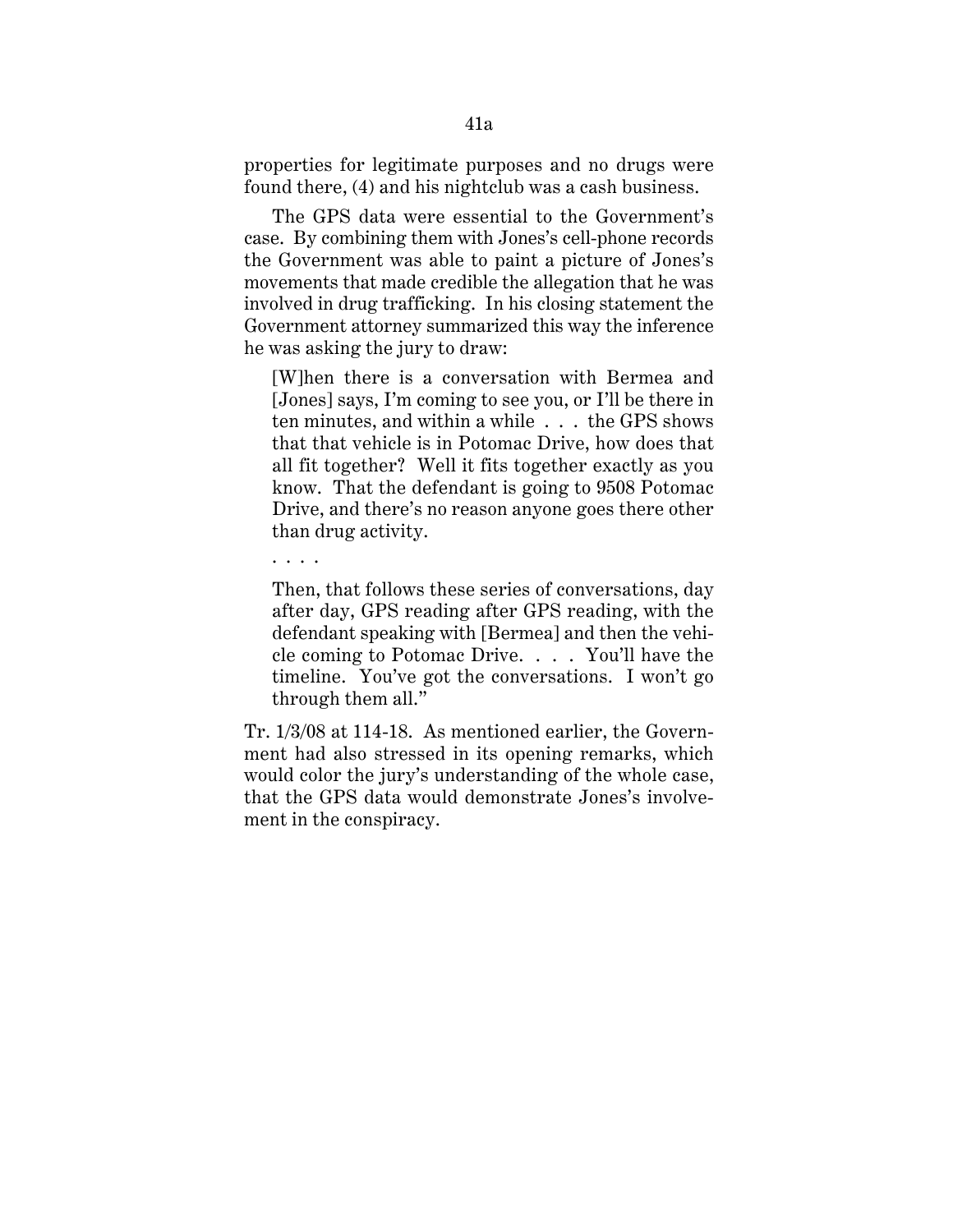might have contributed to the conviction." *Fahy v. Con-*To be sure, absent the GPS data a jury reasonably might have inferred Jones was involved in the conspiracy. "We are not concerned here," however, "with whether there was sufficient evidence on which [Jones] could have been convicted without the evidence complained of"; rather our concern is with "whether there is a reasonable possibility that the evidence complained of *necticut,* 375 U.S. 85, 86-87 (1963). Without the GPS data the evidence that Jones was actually involved in the conspiracy is so far from "overwhelming" that we are constrained to hold the Government has not carried its burden of showing the error was harmless beyond a reasonable doubt.

## IV. Conclusion

Maynard's conviction and sentence are affirmed because neither any of the appellants' joint arguments nor Maynard's individual argument warrants reversal. Jones's conviction is reversed because it was obtained with evidence procured in violation of the Fourth Amendment.

*So ordered.*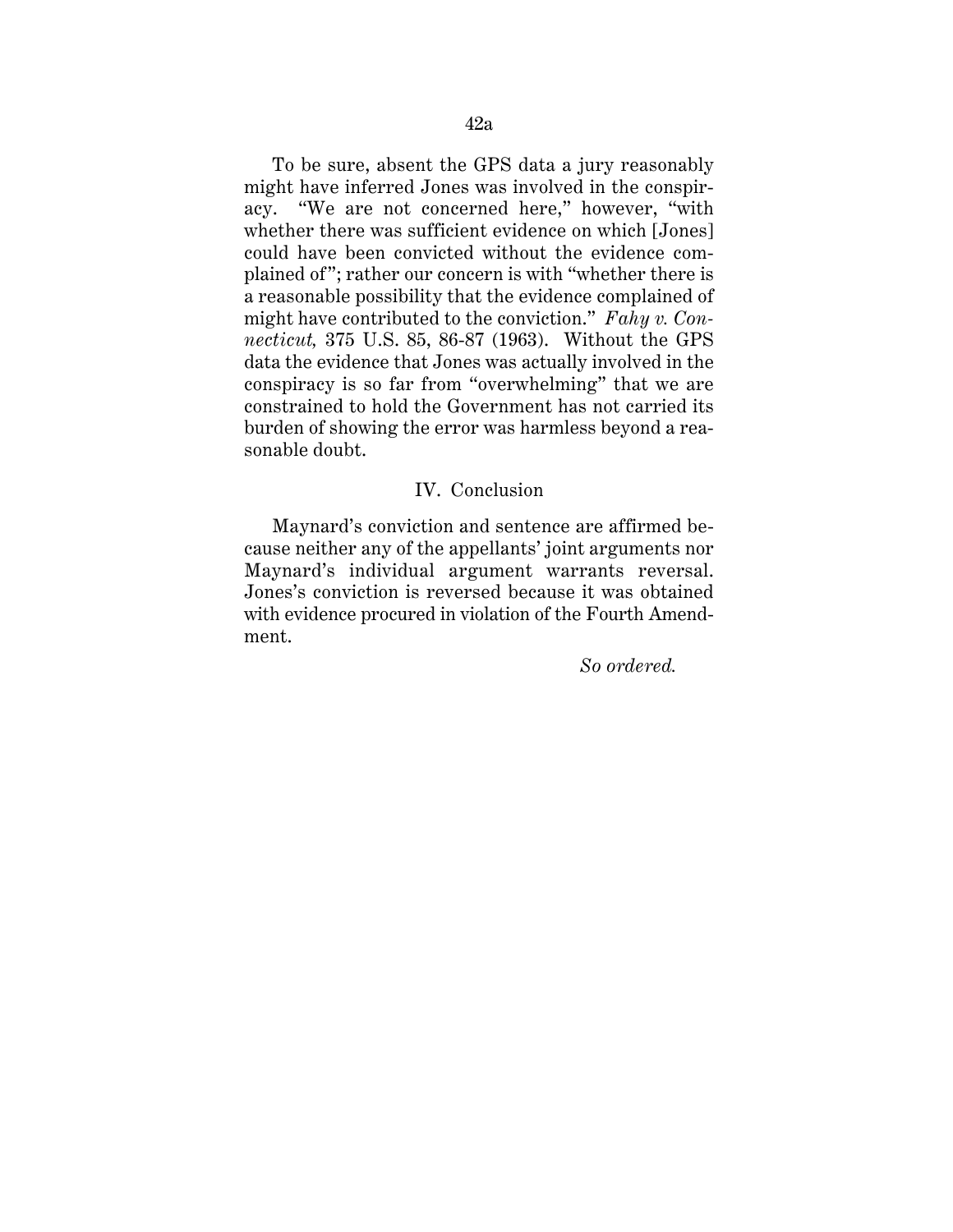## **APPENDIX B**

# UNITED STATES COURT OF APPEALS FOR THE DISTRICT OF COLUMBIA CIRCUIT

No. 08-3034, Consolidated with No. 08-3030 UNITED STATES OF AMERICA, APPELLEE

> *v.*  ANTOINE JONES, APPELLANT

> > Filed: Nov. 19, 2010

## **ORDER**

 DERSON, ROGERS, TATEL, GARLAND, BROWN, GRIFFITH, Before: SENTELLE, Chief Judge, and GINSBURG, HENand KAVANAUGH, Circuit Judges

Appellee's petition for rehearing en banc in No. 08-3034, and the response thereto were circulated to the full court, and a vote was requested. Thereafter, a majority of the judges eligible to participate did not vote in favor of the petition. Upon consideration of the foregoing, it is

**ORDERED** that the petition be denied.

#### 43a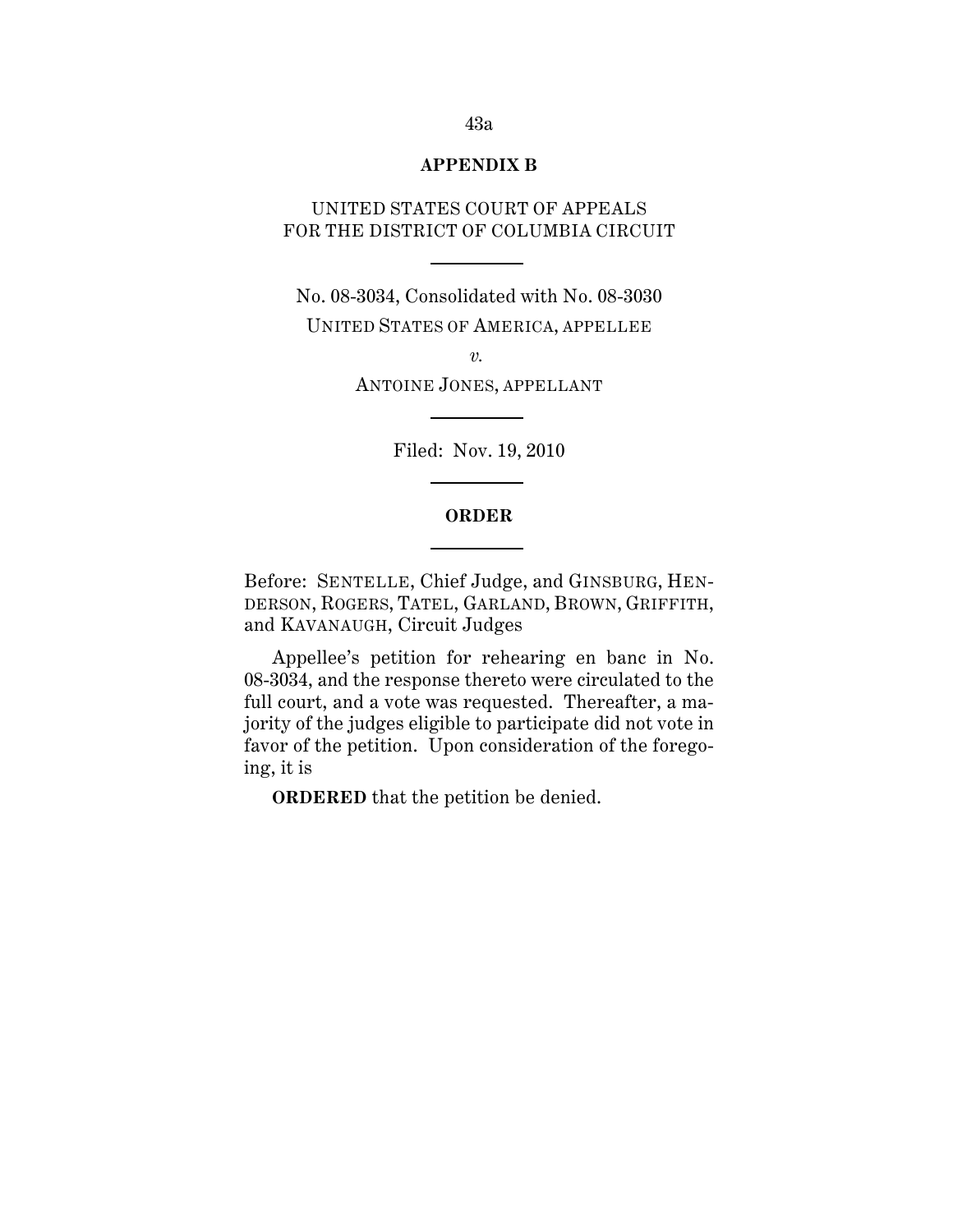## **FOR THE COURT:**  Mark J. Langer, Clerk

BY:  $/s/$ 

MICHAEL C. MCGRAIL Deputy Clerk

GINSBURG, TATEL and GRIFFITH, *Circuit Judges*, concurring in the denial of rehearing en banc: In response to the Government's petition, we underline two matters. First, because the Government did not argue the points, the court did not decide whether, absent a warrant, either reasonable suspicion or probable cause would have been sufficient to render the use of the GPS lawful; to the extent the Government invoked the automobile exception to the warrant requirement, as we pointed out, that exception applies only when "a car is readily mobile and probable cause exists to believe it contains contraband," neither of which elements the Government satisfied. Slip op. at 38 (quoting *Pennsylvania v. Labron*, 518 U.S. 938, 940 (1996)). Second, the Government's petition complains that the court's opinion "implicitly calls into question common and important practices such as sustained visual surveillance and photographic surveillance of public places," Pet. at 2, but that is not correct. The court explicitly noted: "This case does not require us to, and therefore we do not decide whether a hypothetical instance of prolonged visual surveillance would be a search subject to the warrant requirement of the Fourth Amendment." Slip op. at 37.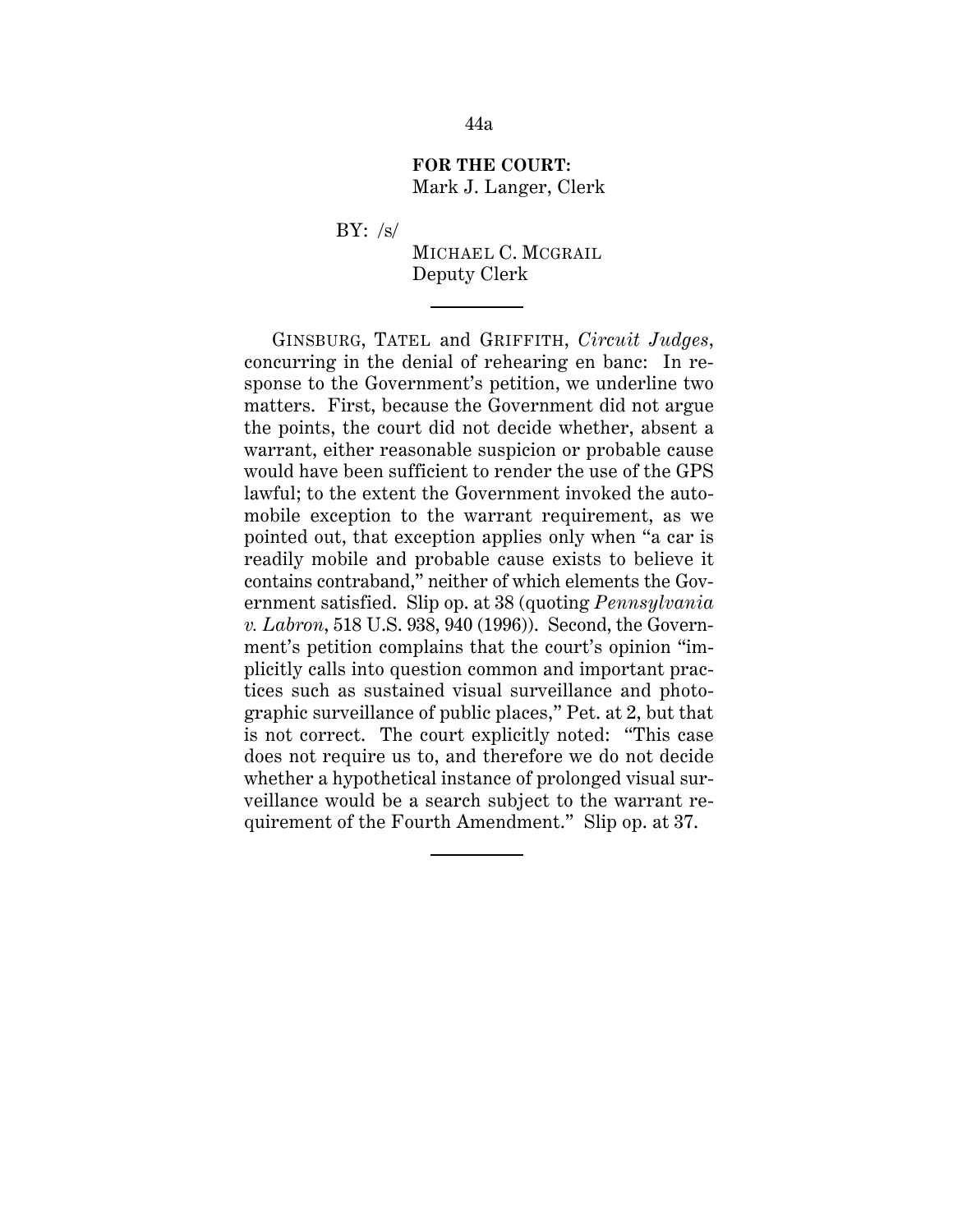SENTELLE, *Chief Judge*, joined by HENDERSON, BROWN, and KAVANAUGH, *Circuit Judges*, dissenting from the denial of rehearing en banc: The panel opinion in this case held that the government's warrantless use of a global positioning system ("GPS") device to track the public movements of appellant Antoine Jones's vehicle for approximately four weeks was an unreasonable search in violation of Jones's Fourth Amendment rights. In my view, this question should be reviewed by the court en banc because the panel's decision is inconsistent not only with every other federal circuit which has considered the case, but more importantly, with controlling Supreme Court precedent set forth in *United States v. Knotts*, 460 U.S. 276 (1983).

In *Knotts*, the Supreme Court reviewed a case in which law enforcement officers had placed a radio transmitter ("beeper") inside a chloroform container which was in turn placed inside a motor vehicle. Through the use of the electronic signals from the beeper, the police tracked the chloroform container from one automobile to another across the length of an interstate journey from Minneapolis, Minnesota, to Shell Lake, Wisconsin. The information obtained from the electronic monitoring was augmented by intermittent physical surveillance and by monitoring from a helicopter. In upholding the constitutionality of the surveillance by electronic monitoring, the Supreme Court reviewed the establishment of the privacy interest as the principal right protected by the Fourth Amendment's guarantee. To briefly summarize the Court's jurisprudence from *Knotts* and its predecessors: if there is no invasion of a reasonable expectation of privacy, there is no violation of the Fourth Amendment protection "against unreasonable searches and seizures." U.S. CONST. AMENDMENT IV.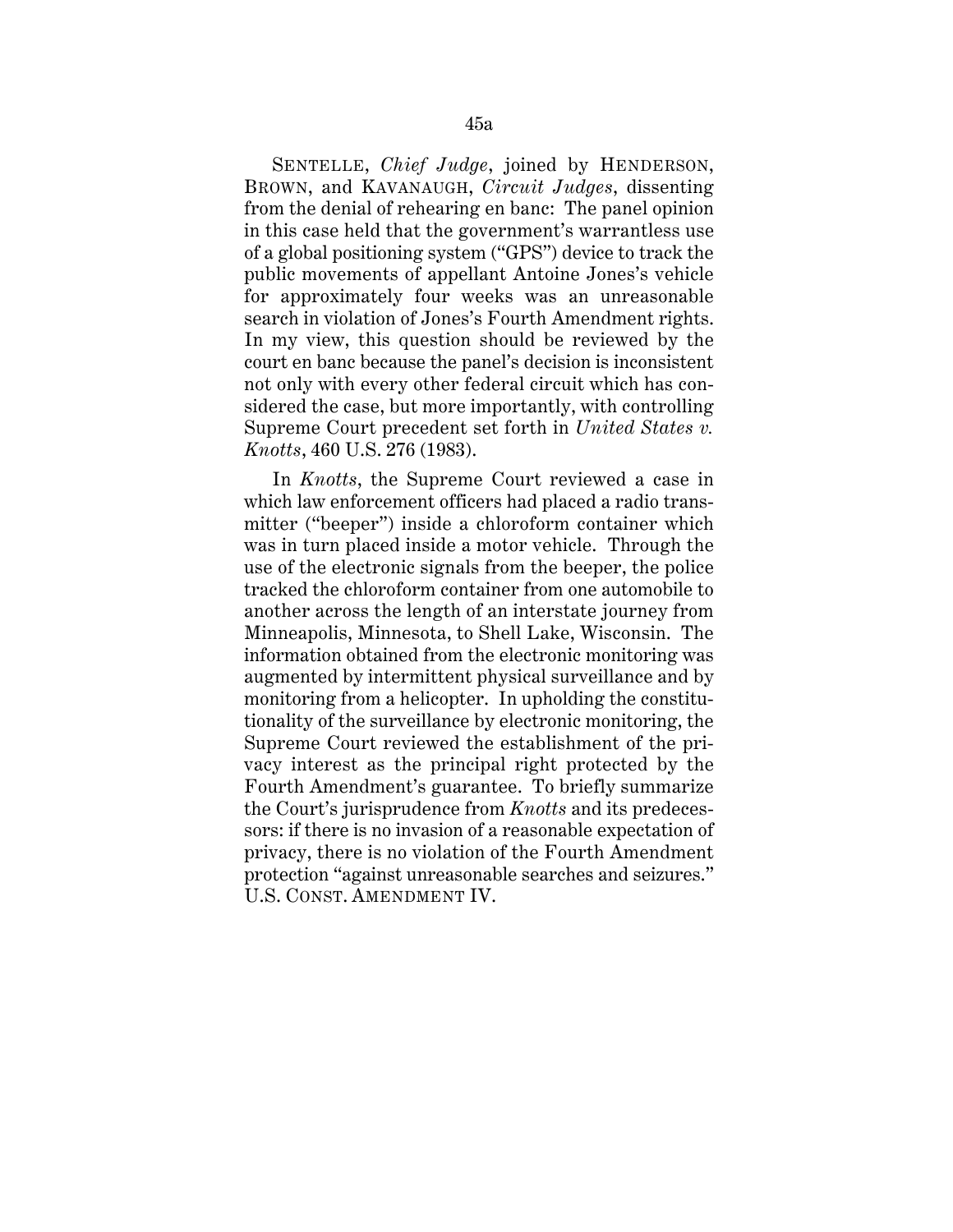ceiver, does not alter the situation." *Id.* at 282. Central Applying that jurisprudence to the electronically enhanced surveillance in *Knotts*, the Court declared that "[a] person traveling in an automobile on public thoroughfares has no reasonable expectation of privacy in his movements from one place to another." 460 U.S. at 281. The Court went on to note that "[w]hen [the suspect] traveled over the public streets, he voluntarily conveyed to anyone who wanted to look the fact that he was traveling over particular roads in a particular direction, the fact of whatever stops he made, and the fact of his final destination when he exited from public roads onto private property." *Id.* at 281-82. The Court further reasoned that since visual surveillance from public places along the route or adjacent to the destination would have revealed all of the same information to the police, "[t]he fact that the officers . . . relied not only on visual surveillance, but also on the use of the beeper to signal the presence of [the suspect's] automobile to the police reto the *Knotts* Court's reasoning, and, I think, controlling in this case is the observation that "[n]othing in the Fourth Amendment prohibited the police from augmenting the sensory faculties bestowed upon them at birth with such enhancement as science and technology afforded them in this case." *Id*.

Everything the Supreme Court stated in *Knotts* is equally applicable to the facts of the present controversy. There is no material difference between tracking the movements of the *Knotts* defendant with a beeper and tracking the *Jones* appellant with a GPS. The panel opinion distinguishes *Knotts*—I think unconvincingly not on the basis that what the police did in that case is any different than this, but that the volume of information obtained is greater in the present case than in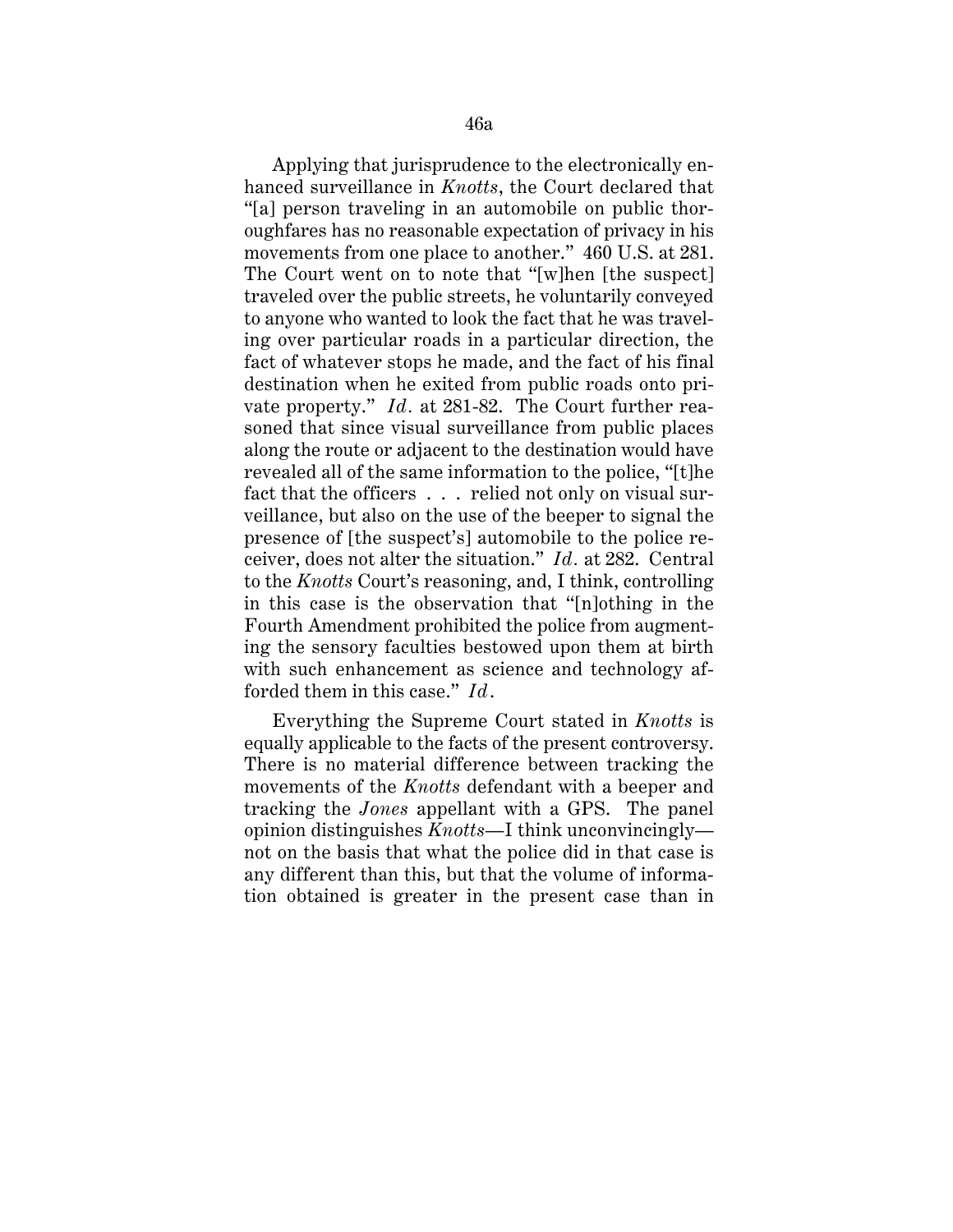*Knotts*. The panel asserts that "the totality of Jones's movements over the course of a month . . . was not exposed to the public." The panel reasoned that "first, unlike one's movements during a single journey, the whole of one's movements over the course of a month is not *actually* exposed to the public because the likelihood anyone will observe all these movements is effectively nil." Slip op. at 22. I suggest that this assertion in no way demonstrates that Jones's movements were not exposed to the public. The fact that no particular individual sees them all does not make the movements any less public. Nor is it evident at what point the likelihood of a successful continued surveillance becomes so slight that the panel would deem the otherwise public exposure of driving on a public thoroughfare to become private. As the *Knotts* Court recalled, it is well established that "[w]hat a person knowingly exposes to the public . . . is not a subject of Fourth Amendment protection." *Katz v. Unifed States*, 389 U.S. 347, 351 (1967). In applying that principle in *Knotts*, the Supreme Court declared that "a person traveling in an automobile on public thoroughfares has no reasonable expectation of privacy in his movements from one place to another." 460 U.S. at 281.

The panel opinion seems to recognize that Jones had no reasonable expectation of privacy in any particular datum revealed by the GPS-augmented surveillance, but somehow acquired one through "the totality of Jones's movements over the course of a month." Slip op. at 22. In the view of the panel, this is true "because that whole reveals more . . . than does the sum of its parts." While this may be true, it is not evident how it affects the reasonable expectation of privacy by Jones. The reasonable expectation of privacy as to a person's movements on the highway is, as concluded in *Knotts*, zero. The sum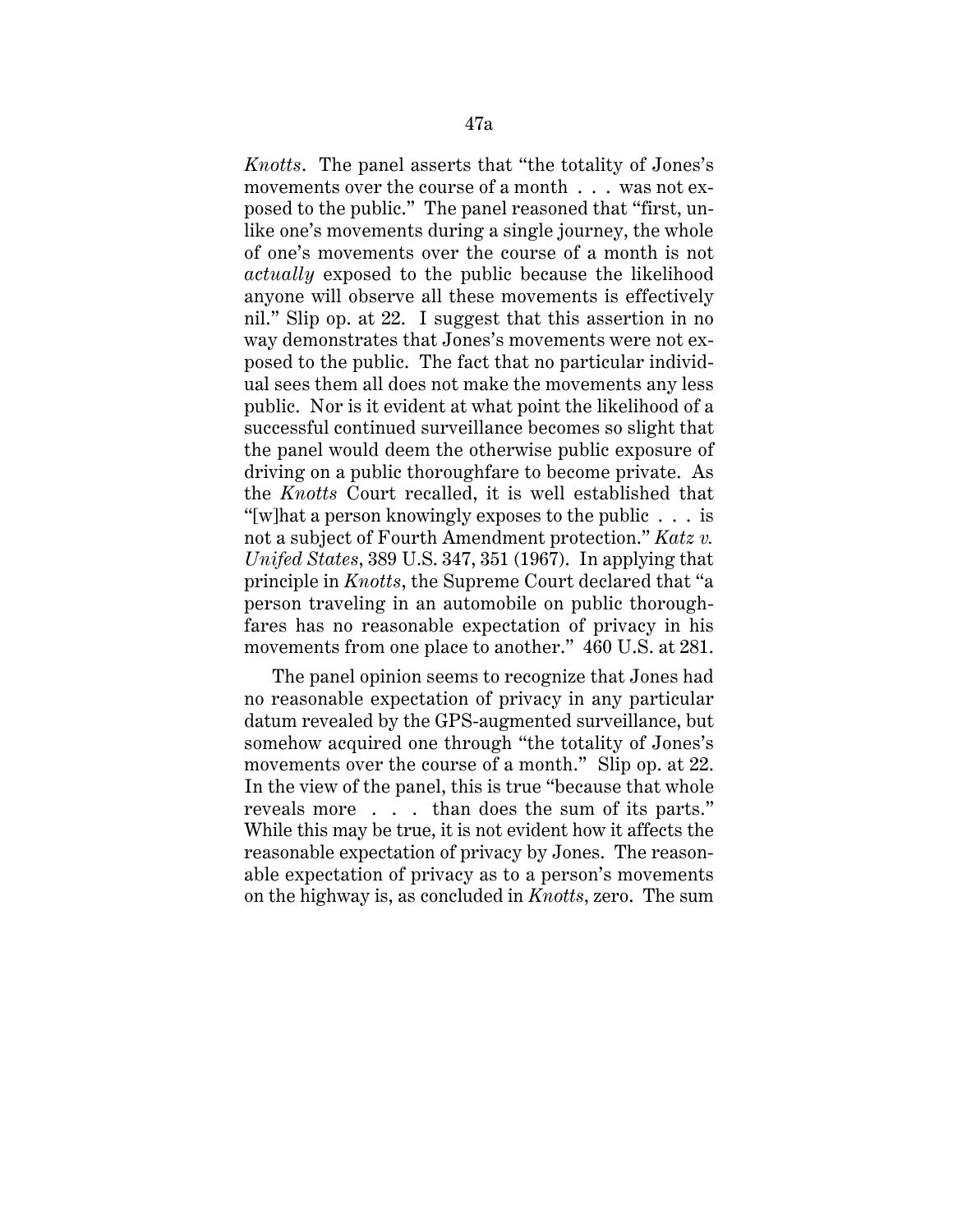of an infinite number of zero-value parts is also zero. Nowhere in *Knotts* or any other Supreme Court Fourth Amendment decision since the adoption of the expectation of privacy rationale in *Katz* has the Court ever suggested that the test of the reasonable expectation is in any way related to the intent of the user of the data obtained by the surveillance or other alleged search. The words "reasonable expectation of privacy" themselves suggest no such element. The expectation of privacy is on the part of the observed, not the observer. Granted, the degree of invasion of that expectation may be measured by the invader's intent, but an invasion does not occur unless there is such a reasonable expectation.

Lest the importance of this opinion be underestimated, I would note that the invasion the panel found was not in the use of the GPS device, but in the aggregation of the information obtained. Presumably, had the GPS device been used for an hour or perhaps a day, or whatever period the panel believed was consistent with a normal surveillance, the evidence obtained could have been admitted without Fourth Amendment problem. Therefore, it would appear, as appellee argues, that this novel aggregation approach to the reasonable expectation of privacy would prohibit not only GPS- augmented surveillance, but any other police surveillance of sufficient length to support consolidation of data into the sort of pattern or mosaic contemplated by the panel. True, the panel declares that "this case does not require us to, and therefore we do not, decide whether a hypothetical instance of prolonged visual surveillance would be a search subject to the warrant requirement of the Fourth Amendment." Even in the face of this declaration, I cannot discern any distinction between the supposed invasion by aggregation of data between the GPS-augmented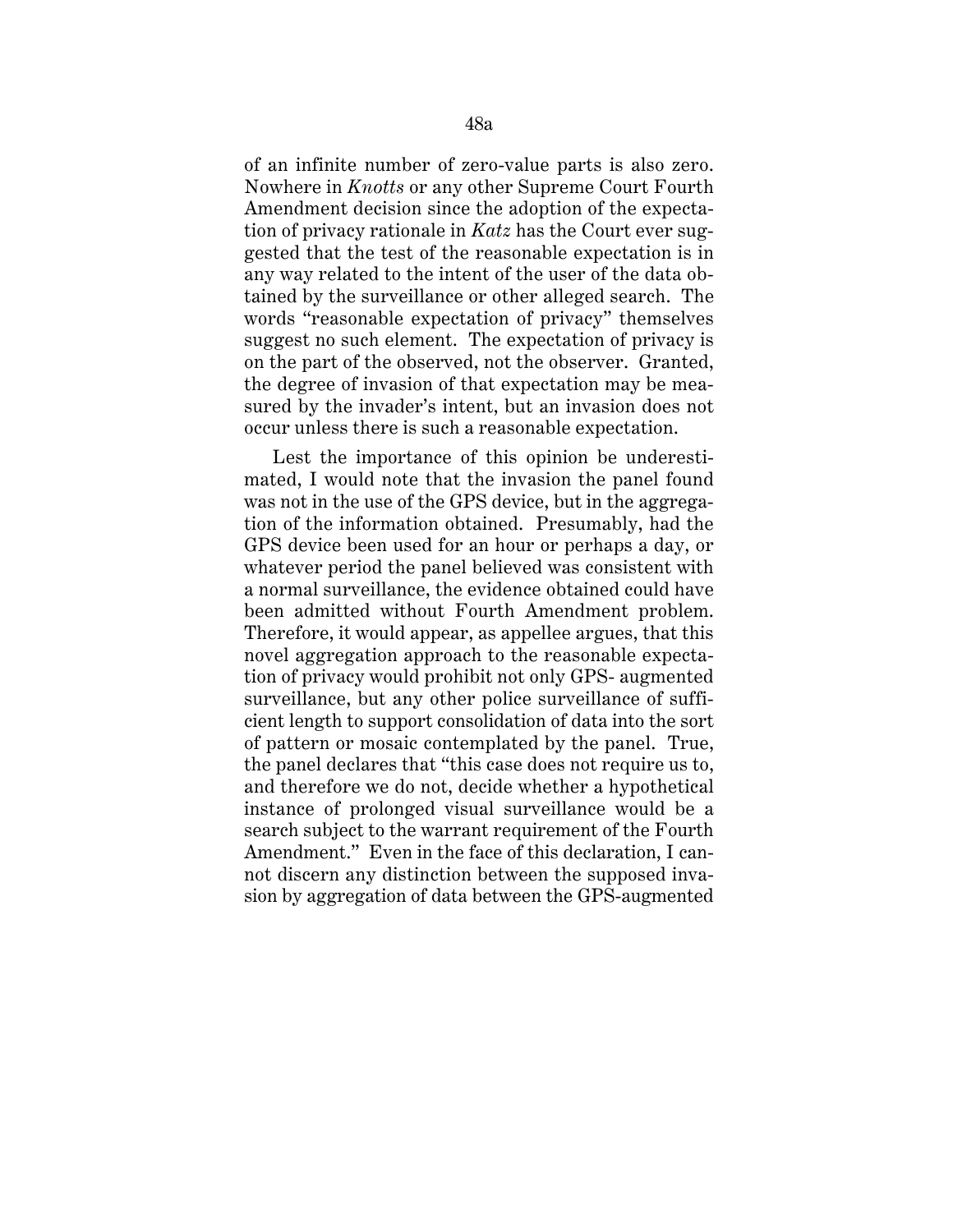surveillance and a purely visual surveillance of substantial length.

I would further note that the Seventh Circuit in *United States v. Garcia*, 474 F.3d 994 (7th Cir.), *cert. denied*, 128 S. Ct. 291 (2007), concluded that "GPS tracking is on the same side of the divide with the surveillance cameras and the satellite imaging, and if what they do is not searching in Fourth Amendment terms, neither is GPS tracking." *Id.* at 997; *see also United States v. Marquez*, 605 F.3d 604 (8th Cir. 2010); *United States v. Pineda-Moreno*, 591 F.3d 1212 (9th Cir. 2010).

In light of its inconsistency with Supreme Court jurisprudence and with the application of the Fourth Amendment to similar circumstances by other circuits, this decision warrants en banc consideration. I respectfully dissent from the denial.

KAVANAUGH, *Circuit Judge*, dissenting from the denial of rehearing en banc: I agree with Chief Judge Sentelle that the panel opinion conflicts with the Supreme Court's decision in *United States v. Knotts*, 460 U.S. 276 (1983). I also share Chief Judge Sentelle's concern about the panel opinion's novel aggregation approach to Fourth Amendment analysis.

That is not to say, however, that I think the Government necessarily would prevail in this case. The defendant contended that the Fourth Amendment was violated not only by the police surveillance without a warrant (the issue addressed in the panel opinion) but also by the police's initial installation of the GPS device on his car without a warrant. The panel opinion did not address the defendant's alternative and narrower property-based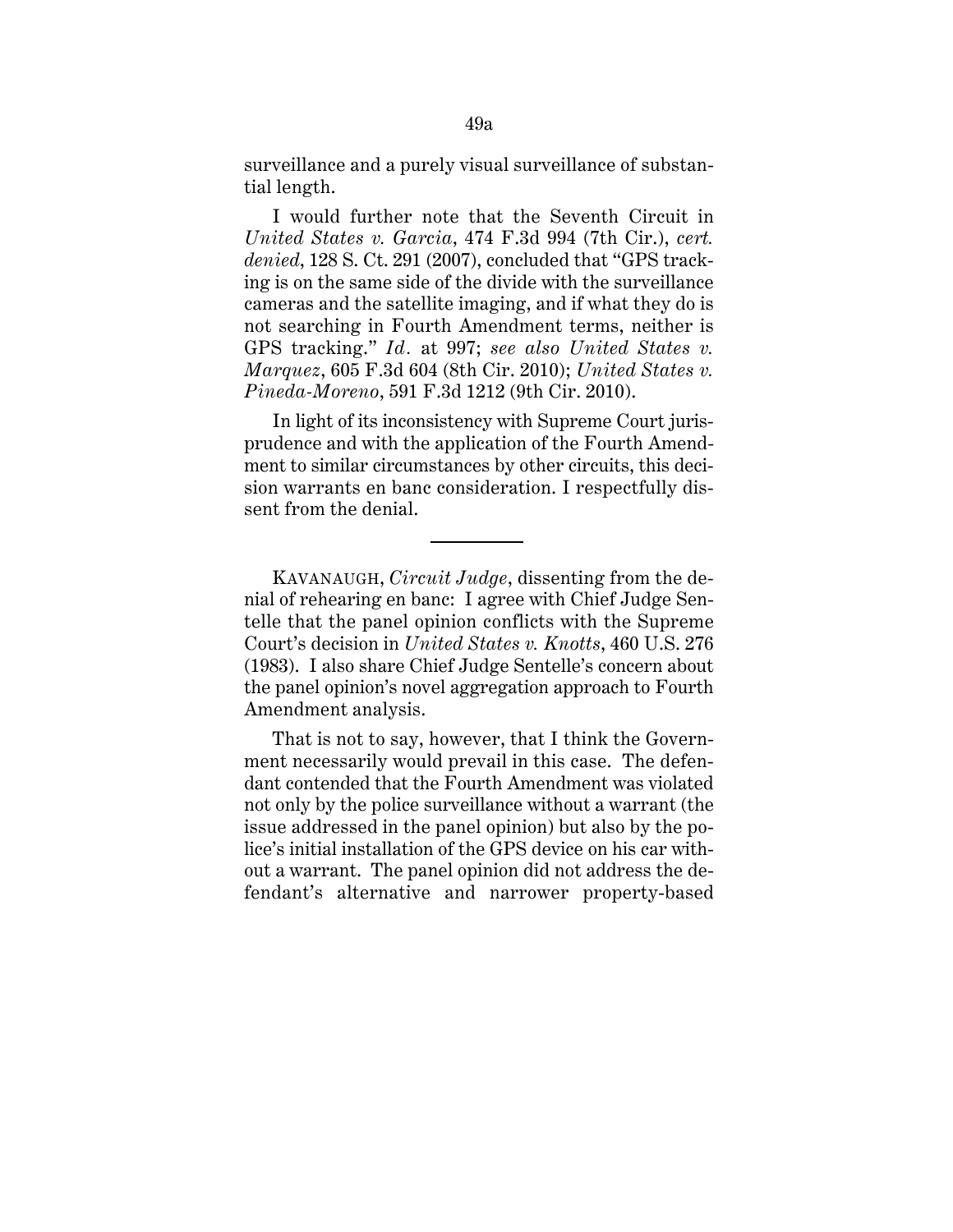Fourth Amendment argument concerning the installation. In my judgment, the defendant's alternative submission also poses an important question and deserves careful consideration by the en banc Court.

The Supreme Court has stated that the Fourth Amendment "protects property as well as privacy." *Soldal v. Cook Cnty*., *Ill.,* 506 U.S. 56, 62 (1992). As the defendant here rightly points out, the police not only engaged in surveillance by GPS but also intruded (albeit briefly and slightly) on the defendant's personal property, namely his car, to install the GPS device on the vehicle.

Because of the police's physical intrusion to install the GPS device, this case raises an issue that was not presented in *Knotts*. The defendant in *Knotts* did not own the property in which the beeper was installed and thus did not have standing to raise any Fourth Amendment challenge to the installation of the beeper. But Justice Brennan's concurring opinion in *Knotts* foresaw the Fourth Amendment issue posed by the police's installing such a device: "when the Government does engage in physical intrusion of a constitutionally protected area in order to obtain information, that intrusion may constitute a violation of the Fourth Amendment even if the same information could have been obtained by other means." 460 U.S. at 286.

As Justice Brennan noted in *Knotts*, the Supreme Court precedent that is perhaps most relevant to this property-based argument is the Court's unanimous 1961 decision in *Silverman v. United States*, 365 U.S. 505. In Silverman, the Court concluded that installation of a listening device on the defendants' property (by accessing a heating duct in a shared wall of the defendants' row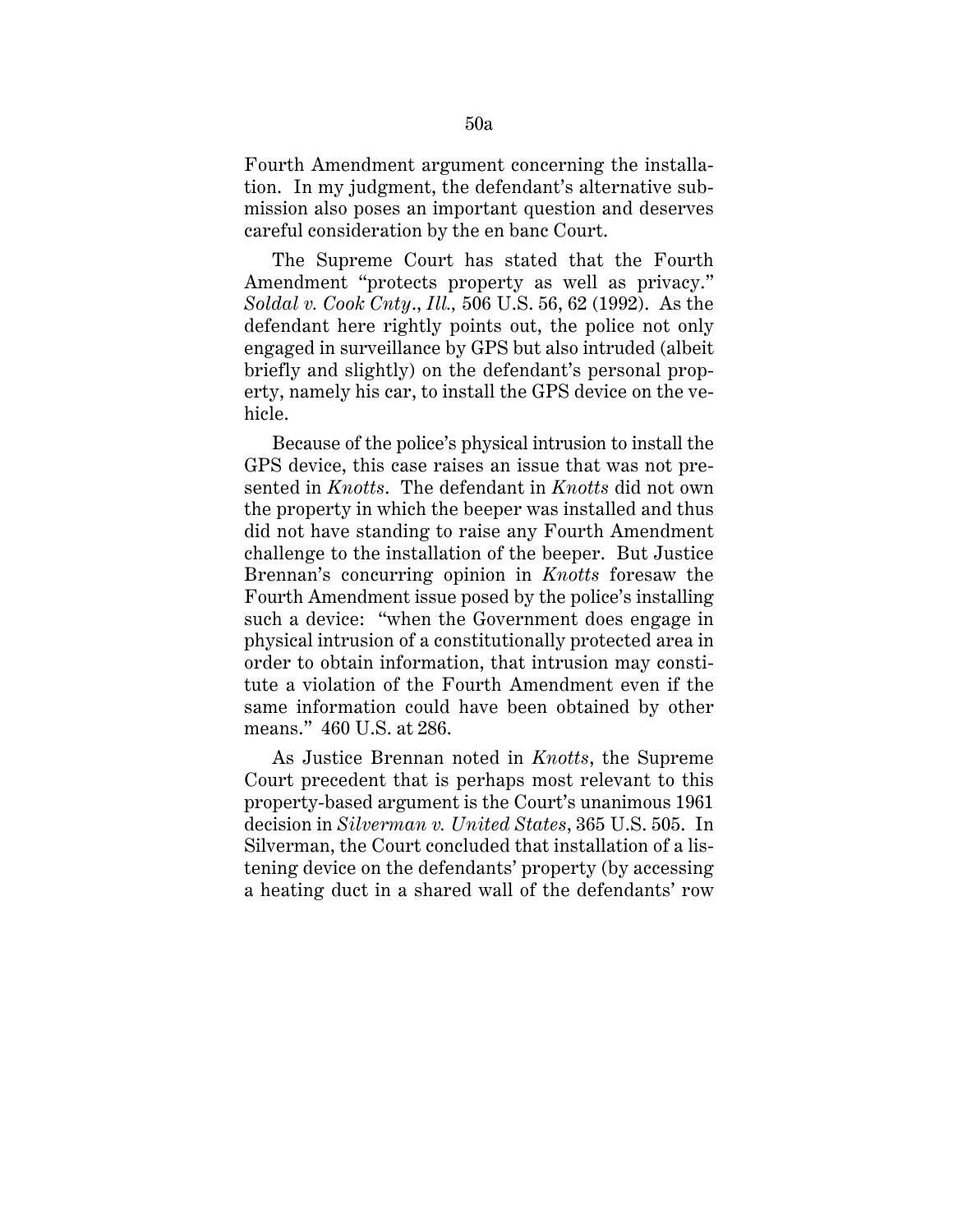a man's office or home." *Id.* at 509-12. The Court fur- of the precise details of state or local trespass law. *Id.* at house) was subject to the Fourth Amendment. The Court reasoned that the Fourth Amendment applied because of the police's physical contact with the defendants' property, which the Court variously characterized as: "unauthorized physical penetration into the premises," "unauthorized physical encroachment within a constitutionally protected area," "usurping part of the petitioners' house or office," "actual intrusion into a constitutionally protected area," and "physically entrench[ing] into ther determined that a physical encroachment on such an area triggered Fourth Amendment protection regardless 511.

To be sure, since *Silverman* the Supreme Court has held that the Fourth Amendment protects more than just property interests. *See Katz v. United States*, 389 U.S. 347, 352-53 (1967). But as thoroughly explained in *Soldal*, the Court has not retreated from the principle that the Fourth Amendment also protects property interests. 506 U.S. at 64. "'[P]rotection for property under the Fourth Amendment' remains a major theme of the post-*Katz* era: If a person owns property or has a close relationship to the owner, access to that property usually violates his reasonable expectation of privacy." Orin S. Kerr, *Four Models of Fourth Amendment Protection*, 60 STAN. L. REV. 503, 516 (2007) (quoting *Soldal*, 506 U.S. at 64); *see also Bond v. United States*, 529 U.S. 334 (2000) (squeezing outer surface of a bag subject to Fourth Amendment).

If *Silverman* is still good law, and I see no indication that it is not, then *Silverman* may be relevant to the defendant's alternative argument concerning the police's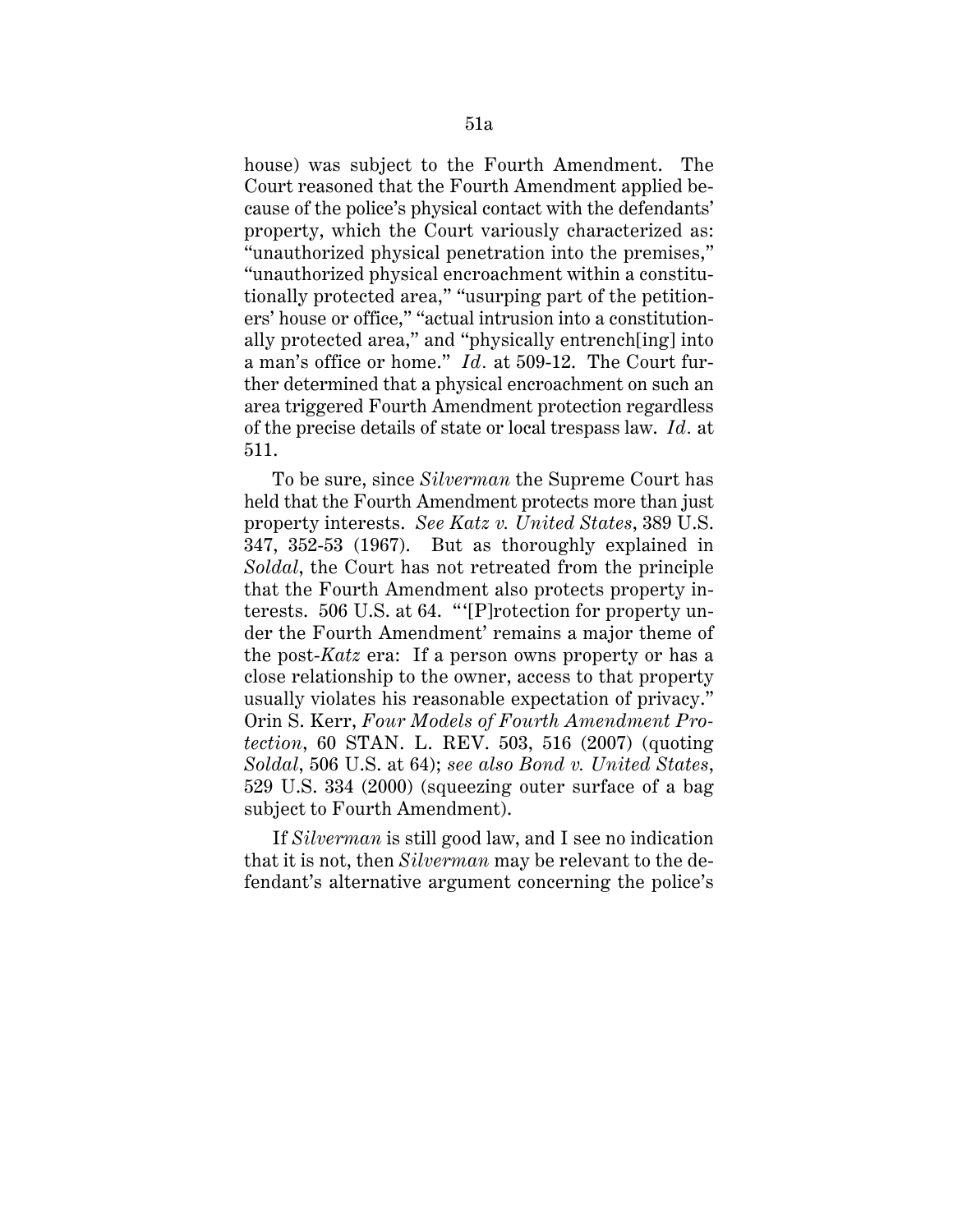installation of the GPS device. Cars are "effects" under the text of the Fourth Amendment, *see United States v. Chadwick*, 433 U.S. 1, 12 (1977), and are thus "constitutionally protected areas" for purposes of *Silverman*.

The key *Silverman*-based question, therefore, is whether the police's installation of a GPS device on one's car is an "unauthorized physical encroachment within a constitutionally protected area" in the same way as installation of a listening device on a heating duct in a shared wall of a row house. *Silverman*, 365 U.S. at 510. One circuit judge has concluded that the Fourth Amendment does apply to installation of a GPS device: Absent the police's compliance with Fourth Amendment requirements, "people are entitled to keep police officers' hands and tools off their vehicles." *United States v. McIver*, 186 F.3d 1119, 1135 (9th Cir. 1999) (Kleinfeld, J., concurring). Without full briefing and argument, I do not yet know whether I agree with that conclusion. Whether the police's mere touching or manipulating of the outside of one's car is a "physical encroachment within a constitutionally protected area" requires fuller deliberation.\* In any event, it is an important and close question, one that the en banc Court should consider along with the separate issue raised by Chief Judge Sentelle.

 tion, the police may still attach GPS devices to suspects' cars. The \* To be clear, even if the Fourth Amendment applies to the installapolice simply must first obtain a warrant or otherwise demonstrate that their actions are reasonable under the Fourth Amendment. Indeed, in this case, the police obtained a warrant but then failed to comply with the warrant's temporal and geographic limits.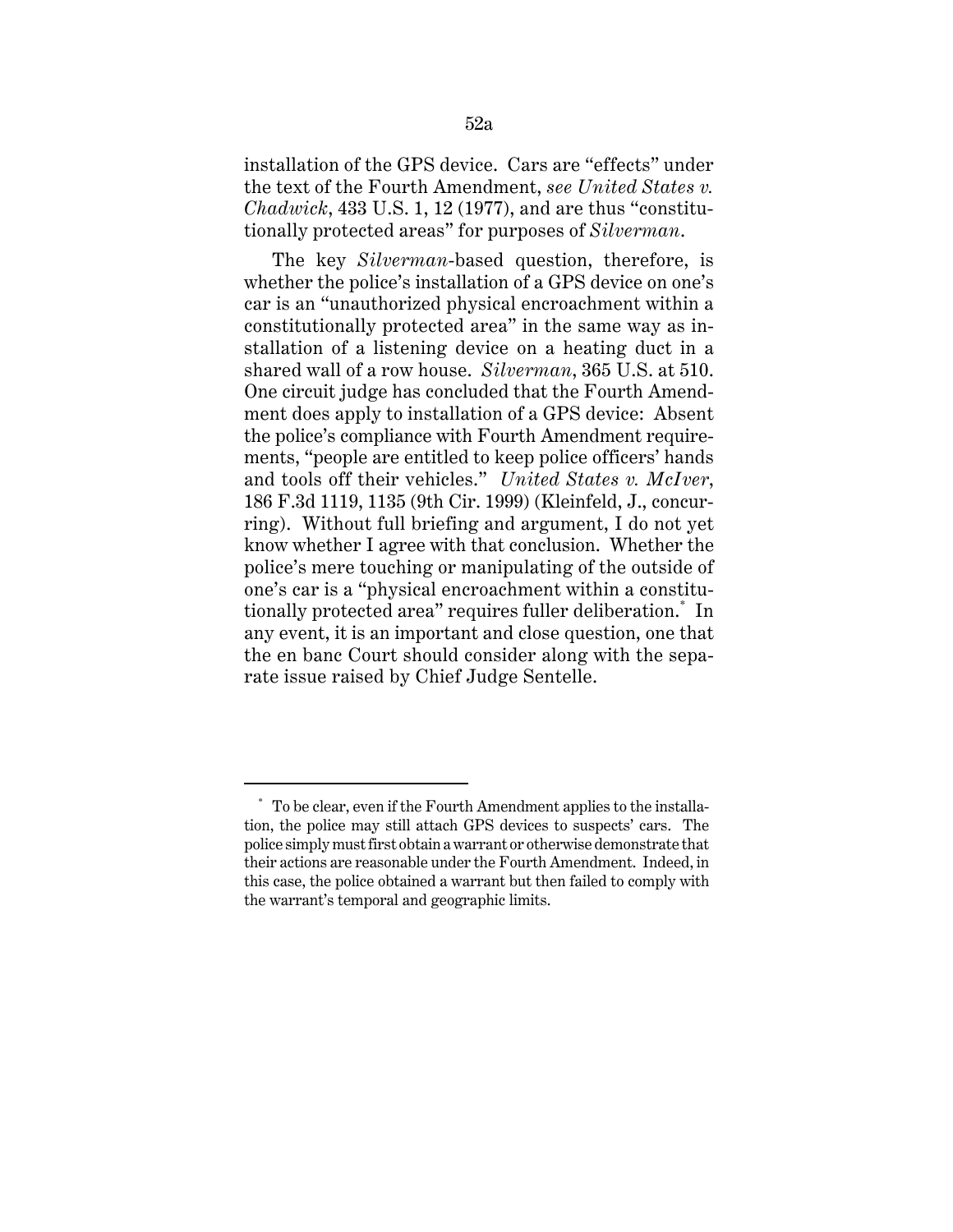## **APPENDIX C**

# UNITED STATES DISTRICT COURT FOR THE DISTRICT OF COLUMBIA

Criminal No. 05-0386 (ESH) UNITED STATES OF AMERICA

*v.* 

ANTOINE JONES, ET AL., DEFENDANT

Aug. 10, 2006

## *MEMORANDUM OPINION*

HUVELLE, District Judge.

Before the Court are a series of motions, filed by Defendant Jones, to suppress evidence found in vehicles and at Levels nightclub, evidence obtained from a mobile tracking device, from the seizure of electronic communications, and from the interception of wire communications. Defendant also seeks discovery regarding coconspirator statements, a preliminary determination of the conspiracy and a pretrial ruling on the admissibility of co-conspirator statements.<sup>1</sup>

<sup>&</sup>lt;sup>1</sup> Also pending before the Court is the government's Rule  $404(b)$  mo tion and Defendant Jones' motions for a bill of particulars and for disclosure of confidential informants. The Court will address these motions at the hearing on Monday, August 14, 2006.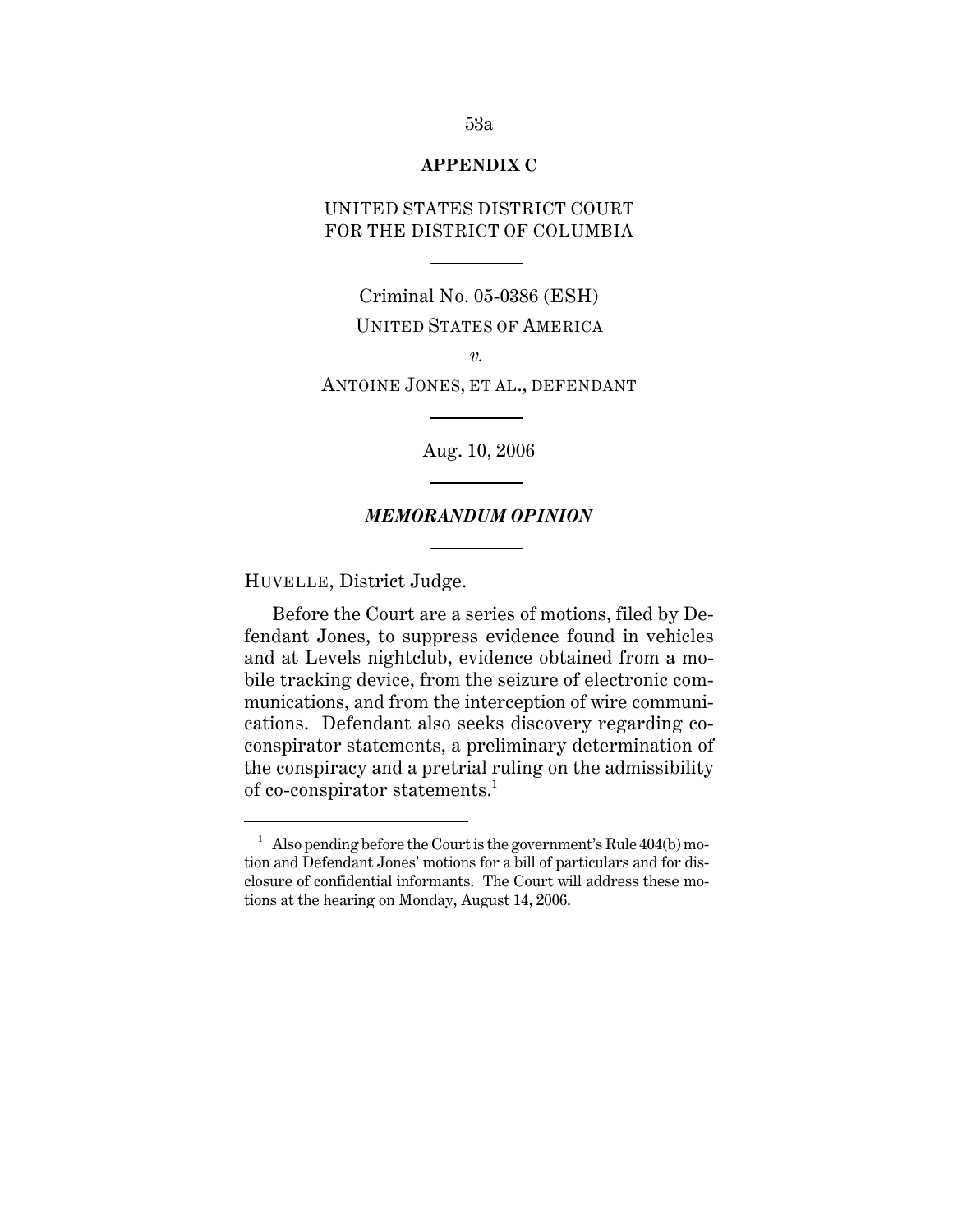#### **BACKGROUND**

Defendants Antoine Jones, Adrian Jackson, Michael Huggins, Kevin Holland and Kirk Carter are charged in a 34-count Superseding Indictment (the "Indictment"). All defendants are charged with Conspiracy to Distribute and Possess with Intent to Distribute 5 Kilograms or more of Cocaine and 50 Grams or More of Cocaine Base, in violation of 21 U.S.C. § 846 (Count One), and with various individual counts of Use of a Communication Facility to Facilitate a Drug Trafficking Offense, in violation of 21 U.S.C. § 843(b) (Counts Five through Thirty-Four). In addition, Jones is charged with two counts of Unlawful Possession with Intent to Distribute Cocaine or Cocaine Base, in violation of 21 U.S.C.  $\S$ § 841(a)(1) and  $(b)(1)(A)(iii)$  (Count Two), and 21 U.S.C. §§ 841(a)(1) and  $(b)(1)(C)$  (Count Three), and Jackson is charged with Using, Carrying, Brandishing, and Possessing a Firearm During a Drug Trafficking Offense, in violation of 18 U.S.C. § 924(c)(1)(A)(ii) (Count Four).

As alleged in the Indictment, from at least sometime in 2003 through October 24, 2004, defendants and their co-conspirators acquired, repackaged, stored, processed, sold, and redistributed large quantities of cocaine and cocaine base, in the District of Columbia, the States of Maryland and Texas, the Republic of Mexico and elsewhere. It is further alleged that Jones was the primary supplier of cocaine and cocaine base to members of the organization in the District of Columbia and in the State of Maryland.

As part of their investigation into the alleged conspiracy, law enforcement agents utilized a number of investigative techniques, including surveillance, informants, installation of an electronic tracking device on Jones' vehi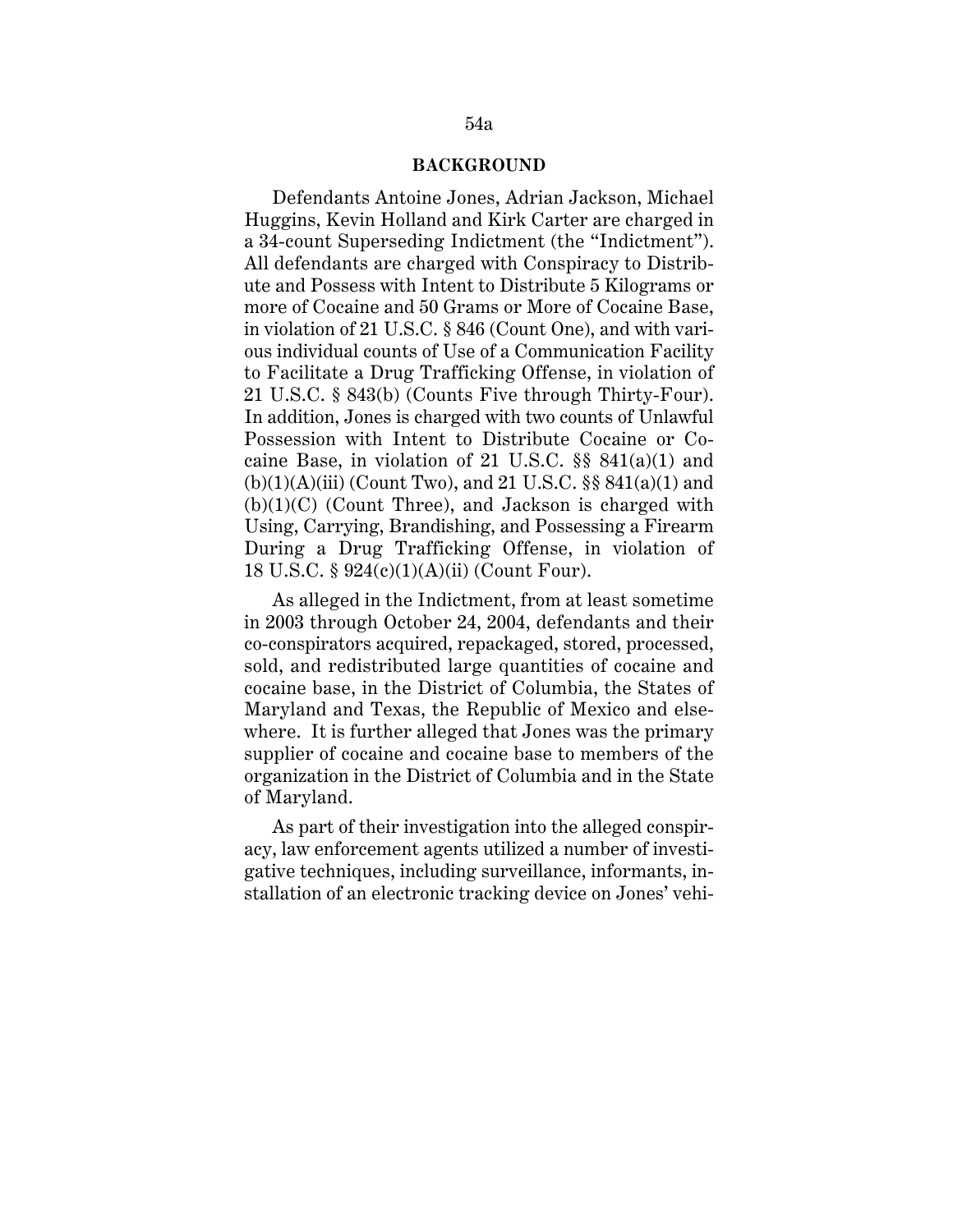cle, search warrants issued to electronic communication service providers for text messages to or from cellular telephones used by Jones and an alleged co-conspirator, and a Title III wire intercept. The covert portion of the investigation ended on October 24, 2005, with searches pursuant to warrants and arrests. At that time, drugs, drug paraphernalia, firearms, and significant quantities of cash were seized from the homes of a number of the defendants, as well as from an alleged "stash house" in Fort Washington, Maryland where 97 kilograms of cocaine, 3 kilograms of crack cocaine, and in excess of \$800,000 was found. (Government's Omnibus Response to Defendant's Legal Motions ["Gov't's Omnibus Opp'n"] at 5.) The evidence the government intends to introduce at trial includes, *inter alia,* items seized on October 24, 2005, a number of conversations intercepted pursuant to Title III wiretap orders, and the testimony of individuals who were allegedly part of Jones' drug organization.<sup>2</sup> (*See id.*)

# **I. Motion to Suppress Evidence Obtained From Interception of Wire Communications and Seizure of Electronic Communications**

Jones first moves to suppress evidence obtained from the interception of wire communications (telephone conversations) to or from his cellular telephone and the seizure of electronic communications (text messages) to or from both his cellular telephone and the cellular telephone of an alleged co-conspirator Lawrence Maynard. (*See* Defendant's Motion to Suppress Evidence Obtained From Interception of Wire Communications and Seizure

 $^2$  On June 5, 2006, the government filed a 21-page itemization of evi dence, divided into nine categories, that it intends to rely on at trial.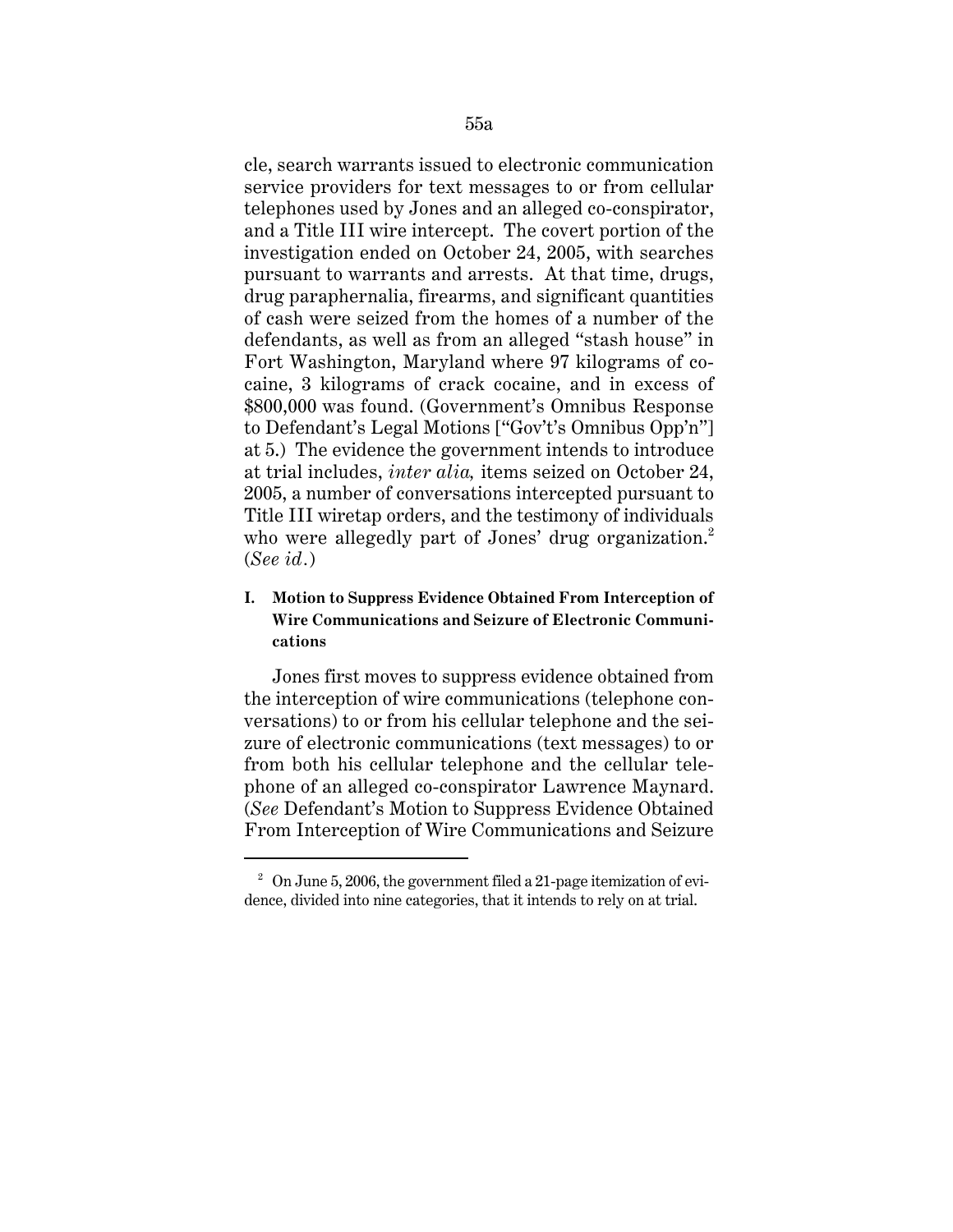of Electronic Communications ["Def.'s Mot. to Suppress Evid."].) The text messages were held in storage by two electronic communication service providers at the time of their acquisition by the government. In support of his motion, Jones argues that (1) the affidavits submitted by FBI Special Agent Stephanie Yanta in support of the text message search warrants and the wire intercept violated both the probable cause and necessity requirements of Title III of the Omnibus Crime Control and Safe Streets Act of 1968 (the "Wiretap Act"), 18 U.S.C. § 2510 *et seq.*; (2) Special Agent Yanta intentionally misled the authorizing court and demonstrated a reckless disregard for the truth in setting forth the factual allegations in her supporting affidavits; and (3) the government impermissibly failed to minimize the intercepted wire communications. In connection with his claim that the affidavits contained deliberate, material misstatements, Jones also seeks a hearing under *Franks v. Delaware,*  438 U.S. 154, 98 S. Ct. 2674, 57 L. Ed.2d 667 (1978).<sup>3</sup> For the reasons explained herein, all of Jones' arguments are without merit.

## A. The Text Message Affidavits

On August 10, 2005, and again on August 18, 2005, Magistrate Judge Alan Kay issued search warrants to two electronic communication service providers for stored text messages that had been transmitted over cellular telephones used by Jones and Maynard. In support of the search warrants, the government submitted

<sup>&</sup>lt;sup>3</sup> Jones also requests a *Franks* hearing in connection with his motions to suppress tangible evidence obtained from his Jeep Cherokee, evidence obtained from a mobile tracking device, and evidence seized at the Levels nightclub. These claims are addressed herein *infra.*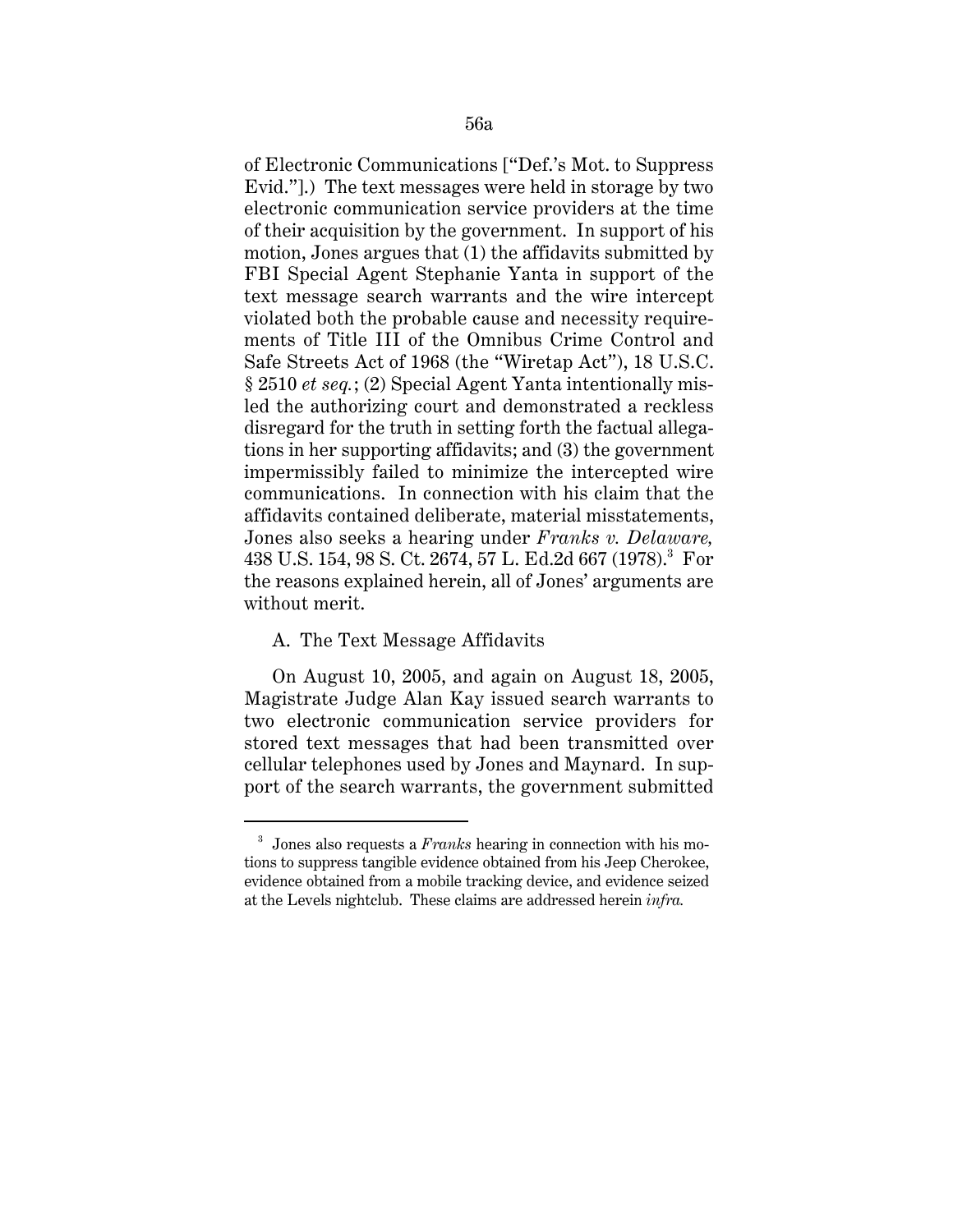affidavits sworn to by Special Agent Yanta (the "August 10th Affidavit" and the "August 18th Affidavit"). In response to the search warrants, the companies provided a significant number of text messages to the government, which, in turn, referenced several of the messages in the affidavit in support of the first wiretap. (*See* Gov't's Omnibus Opp'n at 7.)

## 1. *Governing Law*

Jones' argument that the affidavits submitted in support of the text message search warrants violated certain requirements of the Wiretap Act fails as a matter of law because the Wiretap Act does not apply to the government's acquisition of text messages held in storage at electronic communication service providers. First, as amended by Title I of the Electronic Communications Privacy Act of 1986, Pub. L. No. 99-508, Title I, 100 Stat. 1848 (Oct. 21, 1986), the Wiretap Act applies only to the "interception" of wire, oral or electronic communications. An "intercept" is defined in the Wiretap Act as "the aural or other acquisition of the contents of any wire, electronic, or oral communication *though the use of any electronic, mechanical or other device." Id.* § 2510(4) (emphasis added). The text messages here were supplied to the government by electronic communication providers in response to search warrants issued to companies. The messages, therefore, were not acquired by the government "through the use of any electronic, mechanical or other device." As a result, the government's acquisition of the text messages did not involve an "intercept" within the meaning of the Wiretap Act.

Moreover, while Jones accurately asserts that text messages constitute "electronic communications" within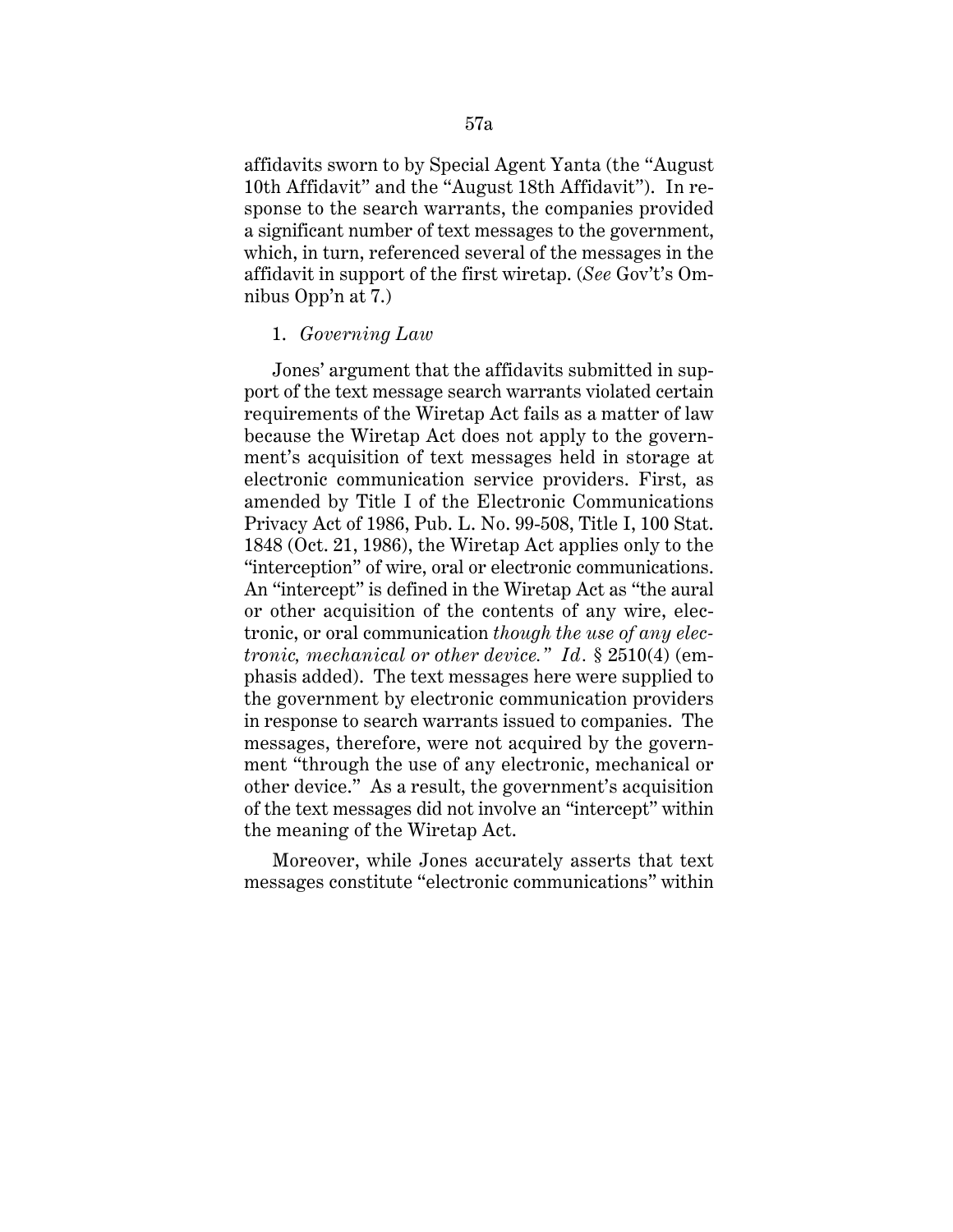the meaning of the Wiretap Act (*see* Def.'s Mot. to Suppress Evid. at 5), this assertion gets him nowhere. Courts consistently have held that the Wiretap Act governs only the acquisition of the contents of electronic communications that occur contemporaneous with their transmission, and not—as is the case here—the subsequent acquisition of such communications while they are held in electronic storage by third parties. *See, e.g., United States v. Steiger,* 318 F.3d 1039, 1048-49 (11th Cir. 2003) (holding that "a contemporaneous interception—*i.e.,* an acquisition during 'flight'—is required to implicate the Wiretap Act with respect to electronic communications"); *Konop v. Hawaiian Airlines, Inc.,*  302 F.3d 868 (holding that "for [an electronic communication] to be 'intercepted' in violation of the Wiretap Act, it must be acquired during transmission, not while it is in electronic storage"); *Steve Jackson Games, Inc. v. U.S. Secret Serv.,* 36 F.3d 457, 462 (5th Cir. 1994) (analyzing statutory text and legislative history and concluding that "Congress did not intend for 'intercept' to apply to 'electronic communications' when those communications are in 'electronic storage' "); *see also See* Clifford S. Fishman & Anne T. McKenna, *Wiretapping and Eavesdropping* § 2:5 (West, 2d ed. 1995) ("An interception [of an electronic communication] occurs . . . only if the contents are acquired as the communication takes place, not if they are acquired while the communications are in storage.").

Instead, the relevant statutory provision governing searches and seizures of stored electronic communications, such as the text messages at issue here, appears in Title II of the Electronic Communications Privacy Act of 1986 (the "Stored Communications Act"), 18 U.S.C. § 2701 *et seq. See* Fishman & McKenna, *supra,* § 26:1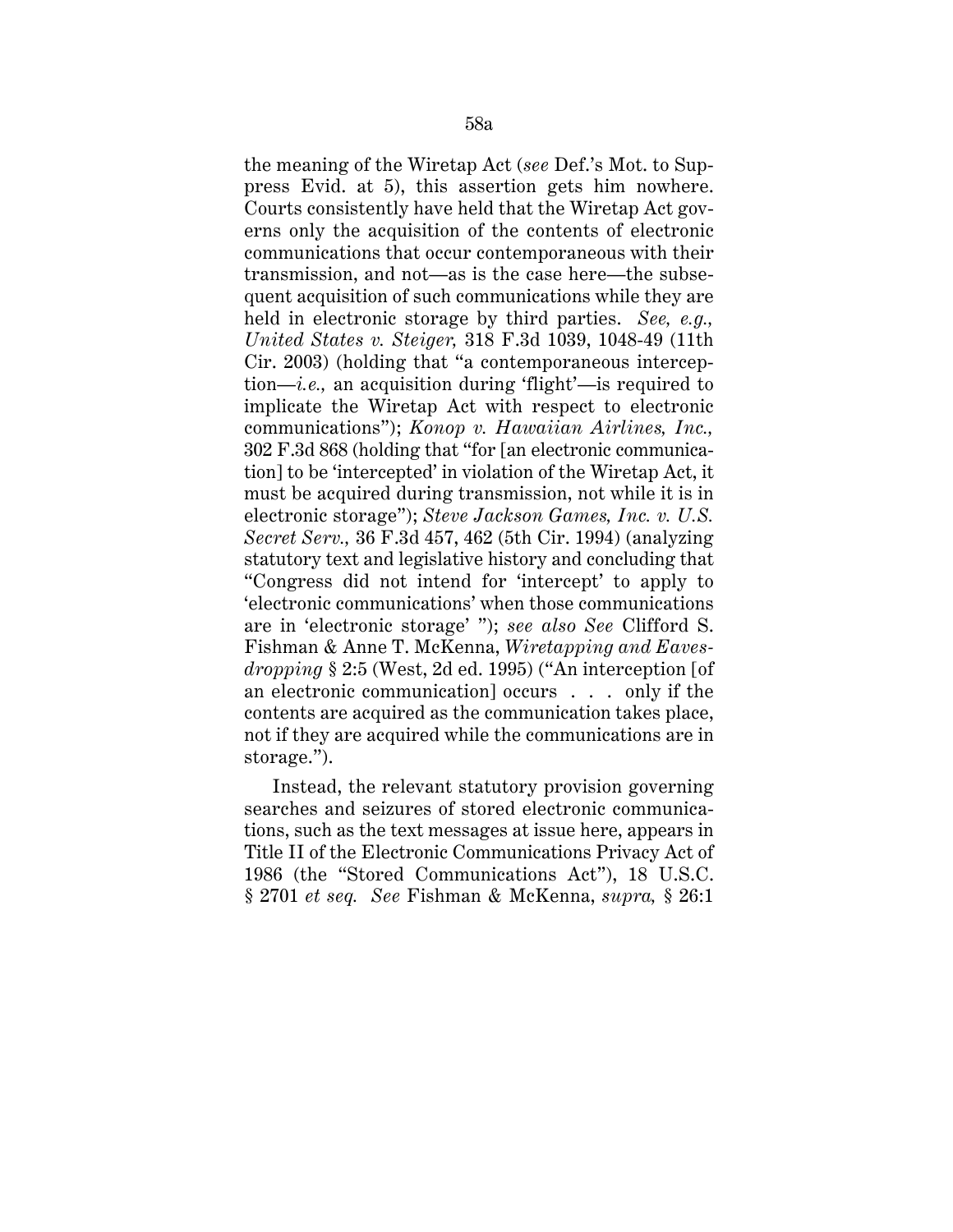(the Stored Communications Act "spells out the circumstances in which the government may obtain access" to the contents of stored wire or electronic communications.) In pertinent part, it provides that:

A governmental entity may require the disclosure by a provider of electronic communication service of the contents of a wire or electronic communication, that is in electronic storage in an electronic communications system for one hundred and eighty days or less, only pursuant to a warrant issued using the procedures described in the Federal Rules of Criminal Procedure by a court with jurisdiction over the offense under investigation. . . .

Id.  $\S 2703(a)$ .<sup>4</sup> And as courts have recognized, the proce dures the government must follow to access the contents of stored electronic communications "are considerably less burdensome and less restrictive than those required to obtain a wiretap order under the Wiretap Act." *Konop,* 302 F.3d at 879. For example, unlike the Wiretap Act, the Stored Communications Act contains no express requirement that the government demonstrate necessity. In light of the substantial differences between the statutory procedures and requirements between the Wiretap Act and the Stored Communications Act, courts consis-

<sup>&</sup>lt;sup>4</sup> As used in the Stored Communications Act, which expressly adopts the definitions provided in § 2510 of the Wiretap Act, 18 U.S.C. 2711(1), the term "electronic storage" means "any temporary, intermediate storage of a wire or electronic communication incidental to the electronic transmission thereof" and "any storage of such communication by an electronic communication service for purposes of backup protection of such communication." *Id.* § 2510(17). "Electronic communication service," in turn, is defined as "any service which provides to users thereof the ability to send or receive wire or electronic communications." *Id.*  § 2510(15).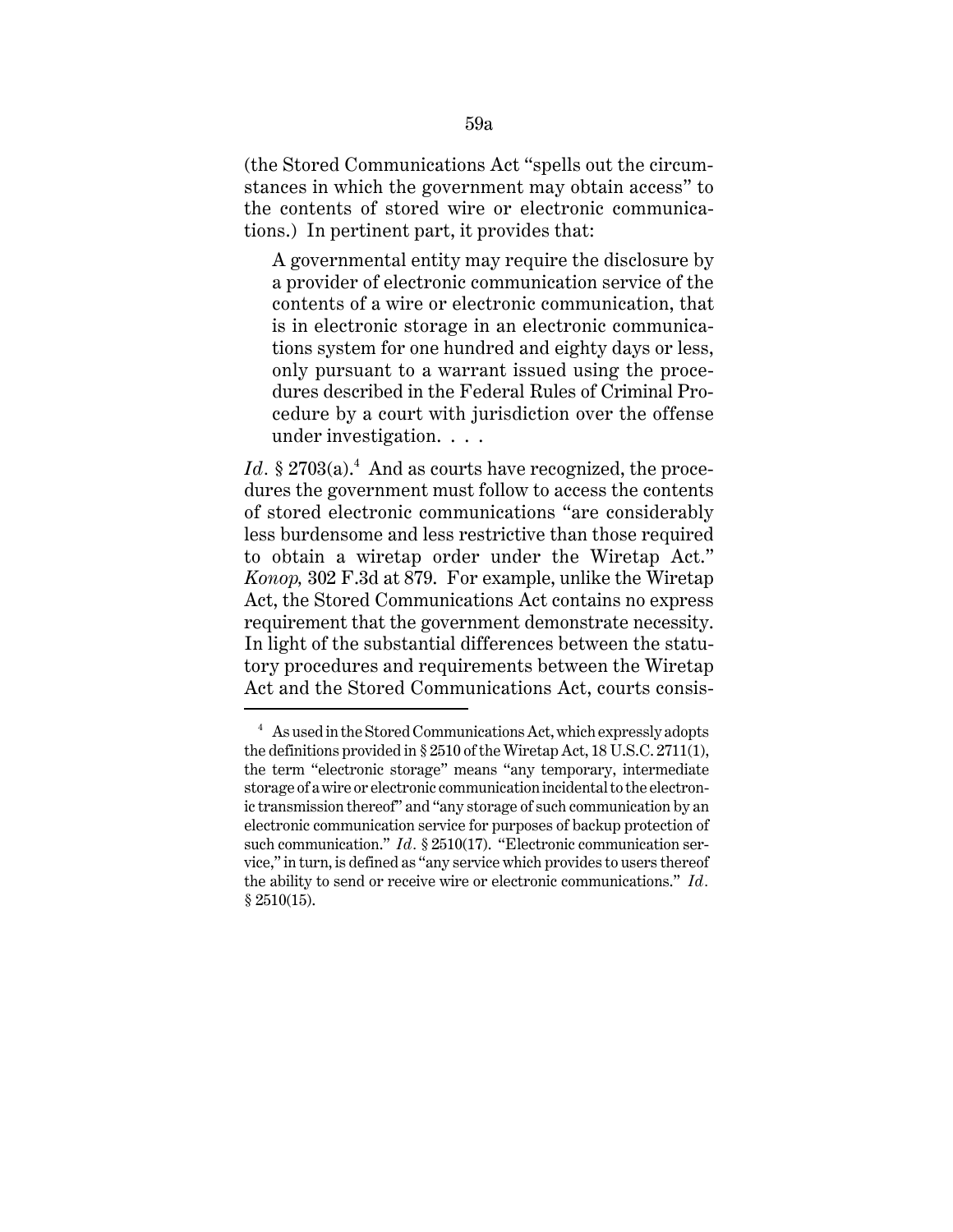tently have concluded that "Congress could not have intended" to require the government "to comply with the more burdensome, more restrictive procedures of the Wiretap Act to do exactly what Congress apparently authorized it to do under the less burdensome procedures of the [Stored Communications Act]." *Konop,* 302 at 879; *see also Steve Jackson Games, Inc.,* 36 F.3d at 463 ("to satisfy the more stringent requirements for an intercept in order to gain access to the contents of stored electronic communications").

## 2. *Probable Cause*

Jones' argument that the text message affidavits lacked probable cause also misses the mark. The task of an issuing magistrate, when assessing probable cause for search warrants

is simply to make a practical, commonsense decision whether, given all the circumstances set forth in the affidavit before him, including the "veracity" and "basis of knowledge" of persons supplying hearsay information, there is a fair probability that contraband or evidence of a crime will be found in a particular place.

*Illinois v. Gates,* 462 U.S. 213, 238, 103 S.Ct. 2317, 76 L. Ed.2d 527 (1983). And the duty of a reviewing court, in turn, "is simply to ensure that the [issuing court] had a 'substantial basis for . . . conclud[ing]' that probable cause existed." *Id.* at 238-39, 103 S. Ct. 2317 (quoting *Jones v. United States,* 362 U.S. 257, 271, 80 S. Ct. 725, 4 L. Ed.2d 697 (1960)). The issuing court's determination that probable cause exists "should be paid great deference by reviewing courts." *Gates,* 462 U.S. at 236, 103 S. Ct. 2317 (internal quotation marks omitted). More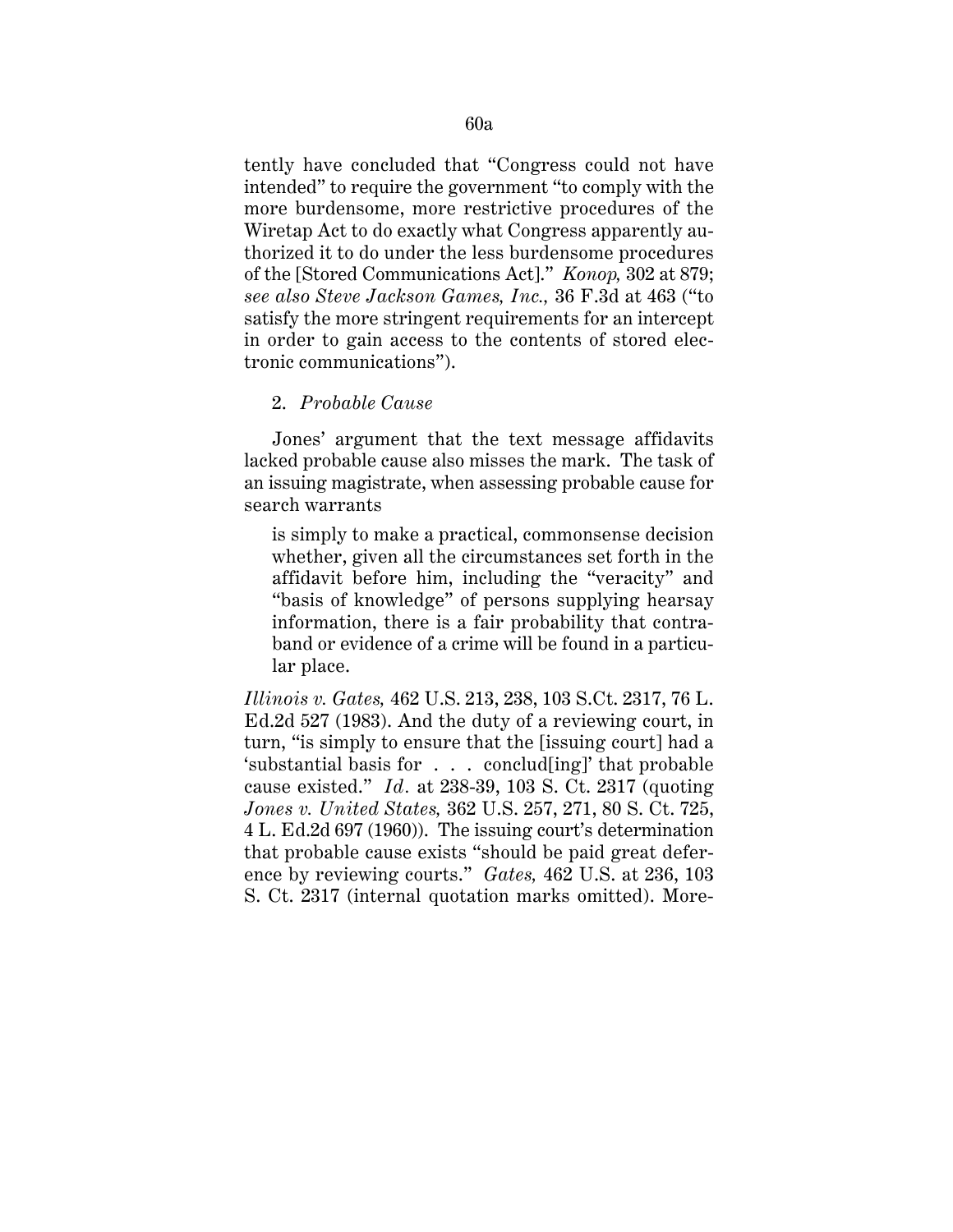over, in reviewing a warrant application, courts must treat the affidavit "in a commonsense and realistic fashion. They are normally drafted by nonlawyers in the midst and haste of a criminal investigation. Technical requirements of elaborate specificity once exacted under common law pleading have no proper place in this area." *United States v. Ventresca,* 380 U.S. 102, 108, 85 S. Ct. 741, 13 L. Ed.2d 684 (1965).

Applying these standards, the Court easily concludes that the information contained in Special Agent Yanta's supporting affidavits was sufficient to establish probable cause for the text message warrants. The 29-page August 10th Affidavit, which served as the foundation upon which subsequent affidavits submitted in support of wiretap and search warrant applications were based, references information provided by three confidential sources who had first-hand knowledge of Jones' illicit activity. $5$  For example, the affidavit states that Confidential Source Number One ("CS-1") reported having made multi-kilogram purchases of cocaine directly from Jones in the recent past, including at Jones' Levels nightclub. (Def.'s Mot. to Suppress Evid. Ex. 1 at 9, 13.) CS-1 also provided specific pricing, packaging, distribution, and operating information, and detailed vehicles, individuals, and locations that Jones used for transporting and distributing the narcotics. (*Id.* at 12-14.) CS-2

 $5$  The affidavit establishes the informants' credibility for providing accurate information. (Def.'s Mot. to Suppress Evid. Ex. 1 at 9, 14, 17.) *See United States v. Bruner,* 657 F.2d 1278, 1297 (D.C. Cir.1981) (issuing court may rely on recital that informant previously provided reliable information without requiring further factual elaboration). Furthermore, none of the three informants had any business or personal relationships with each other and likely did not even know of each other. (*See* Def.'s Mot. to Suppress Evid. Ex. 1 at 14, 17.)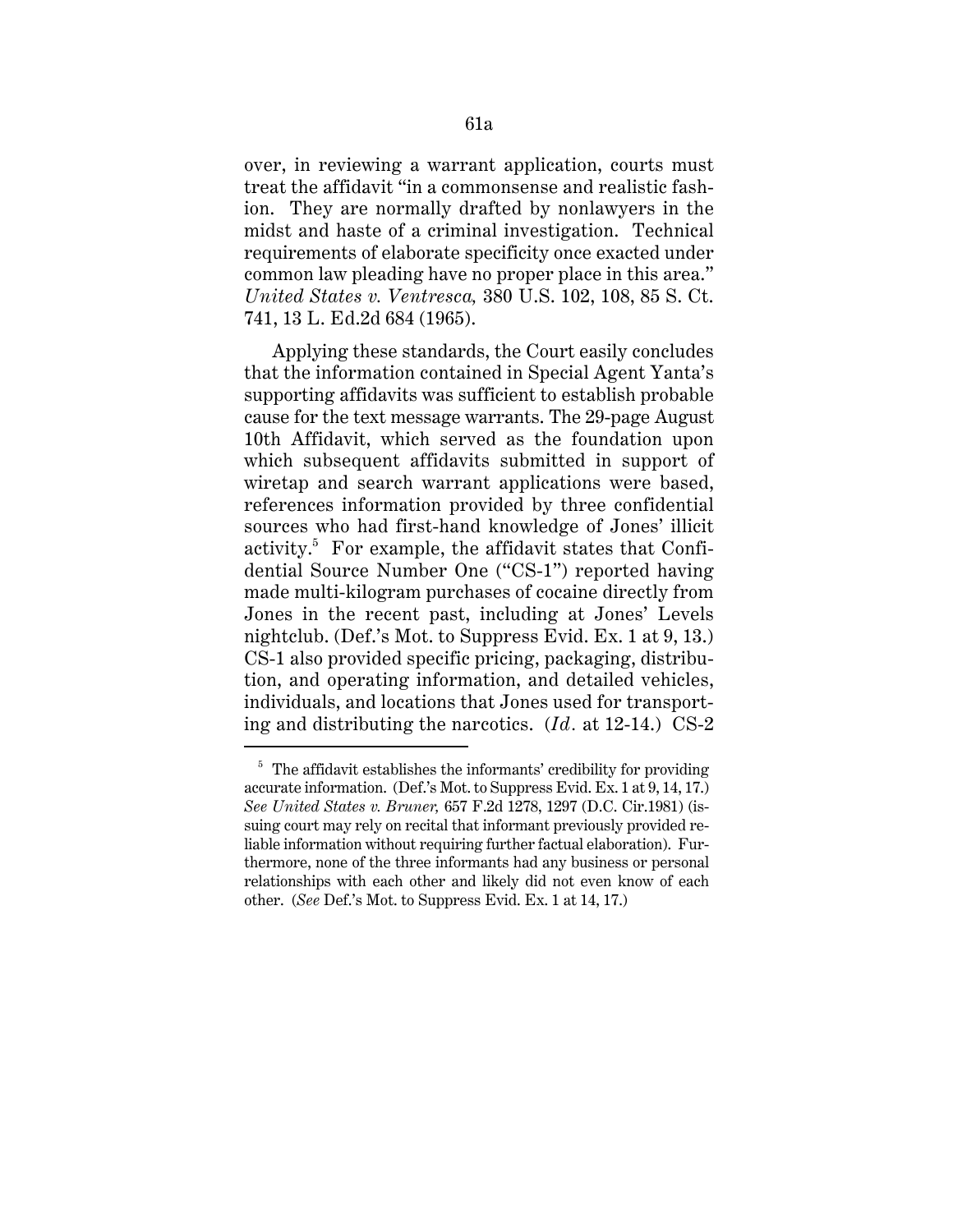also described having purchased kilogram quantities of cocaine from Jones (*id.* at 14), and independently confirmed details provided to investigators by CS-1 concerning pricing, packaging, vehicles used to transport the drugs, and procedures used to distribute drugs. (*Id.* at 13-16.) The August 10th Affidavit further indicates that CS-3 was in communication with, and made privy to the activities of, a suspected cocaine customer of Jones. (*Id.*  at 17.)

In addition to the testimony of each of the confidential informants, the August 10th Affidavit also describes at length the results of surveillance, searches, debriefings, review of electronic data, and other investigative techniques. For instance, the affidavit states that alleged co-conspirator Maynard, the manager of the Levels nightclub, was stopped for speeding in North Carolina, while driving a minivan registered to Jones. (Def.'s Mot. to Suppress Evid. Ex. 1 at 11, 18-20.) After an interdiction canine alerted on the right rear area of the minivan, officers searched the vehicle and recovered from a hidden compartment \$67,115.00 in U.S. currency, bundled together and contained in plastic bags. (*Id.* at 19.) The affidavit further provides the basis for investigators' belief that Jones and Maynard were using text messaging in an attempt to conceal their alleged narcotics trafficking activities. First, analysis of pen register data indicated that several weeks prior to August 10, 2005, the target cellular telephones showed an increase in text messaging from 50% of all activations to 90%. (*Id.* at 26-27.) And second, the technology to capture the contents of text messages had "only become available to law enforcement within recent weeks." (*Id.* at 27.)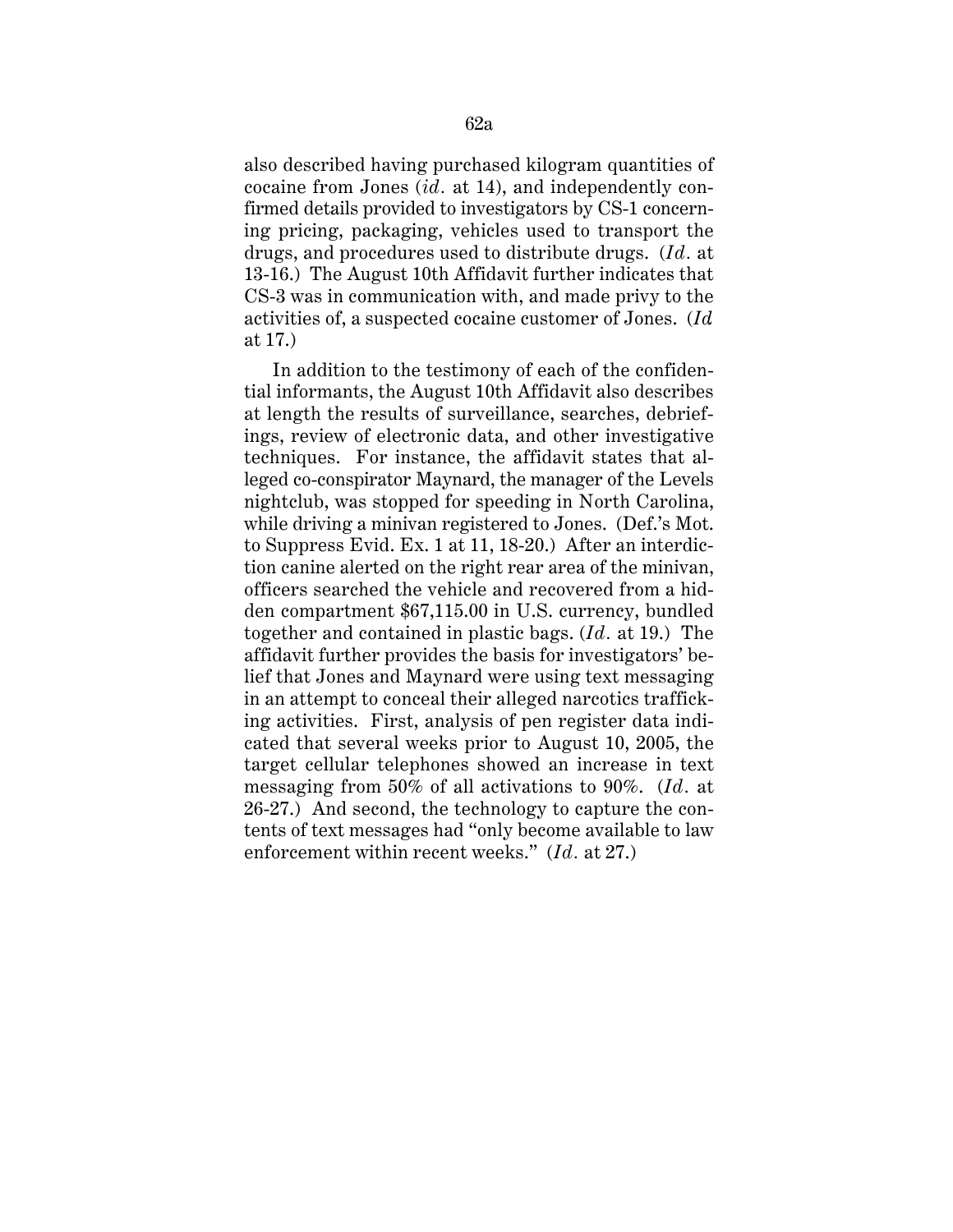In summary, the Court finds that the affidavit clearly establishes probable cause to believe that Jones operated a conspiracy to distribute narcotics, and that Jones and Maynard were using text messages on their phones to further that conspiracy. Because the August 18th Affidavit contained all of the foregoing information, $6$  the Court likewise finds that it is sufficient.

### 3. *Request for a Franks Hearing*

 to the finding of probable cause." *Id.* at 155-56, 98 S. Ct. Although there is a "presumption of validity" with respect to affidavits in support of search warrants, *Franks,*  438 U.S. at 171, 98 S. Ct. 2674, a court is required to hold an evidentiary hearing "where the defendant makes a substantial preliminary showing that a false statement knowingly and intentionally, or with reckless disregard for the truth, was included by the affiant in the warrant affidavit, and if the allegedly false statement is necessary 2674; *see also United States v. Dale,* 991 F.2d 819, 843 (D.C. Cir. 1993); *United States v. Sobamowo,* 892 F.2d 90, 94 (D.C. Cir.1989); *United States v. Richardson,* 861

 $6$  In addition to the information provided in the August 10th Affida vit, the August 18th Affidavit also states that some of the 180 text messages, submitted to investigators pursuant to the August 10th search warrant issued by Magistrate Judge Kay, were suspicious. (Def.'s Mot. to Suppress Evid. Ex. 2 at 28.) According to the August 18th Affidavit, in light of the context provided by the confidential informants and the increased activity observed by surveillance at the Levels nightclub, investigators believed that certain of the text messages referred to narcotics activity. (*See id.*). Because the Court concludes that other information contained in the affidavit is sufficient to establish probable cause to believe that Jones operated a conspiracy to distribute narcotics, and that Jones and Maynard were using text messages on their phones to further that conspiracy, the Court need not address the reasonableness of the investigators' belief regarding the text messages.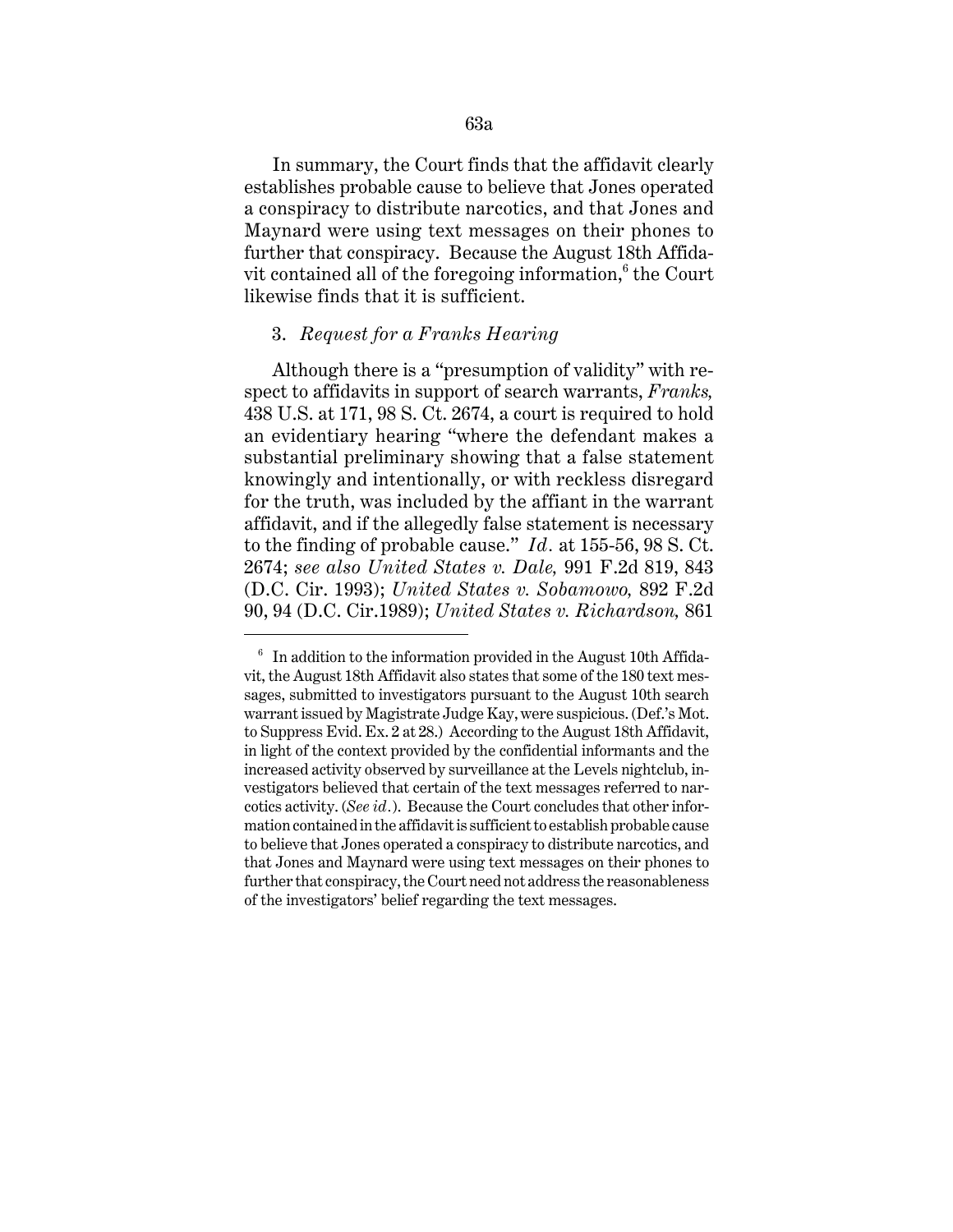F.2d 291, 293-94 (D.C. Cir.1988). The rule set forth in *Franks,* however, "has a limited scope, both in regard to when exclusion of the seized evidence is mandated, and when a hearing on allegations of misstatements must be accorded." *Id.* at 167, 98 S. Ct. 2674. As the D.C. Circuit has instructed, "a defendant is entitled to an evidentiary hearing *only* if his attack on the accuracy of the affidavit is 'more than conclusory' and is accompanied by 'allegations of deliberate falsehood or of reckless disregard for the truth, and those allegations must be accompanied by an offer of proof.' " *United States v. Gaston,* 357 F.3d 77, 80 (D.C. Cir. 2004) (quoting *Franks,* 438 U.S. at 171, 98 S. Ct. 2674) (emphasis added). Furthermore, even if the defendant makes the requisite preliminary showing, a hearing is not required unless the alleged misstatement was material to the finding of probable cause. *See Richardson,* 861 F.2d at 294.

In requesting a *Franks* hearing in connection with the August 10th and the August 18th Affidavits, Jones argues that Special Agent Yanta "omitted certain unhelpful facts while touting other facts for the sole purpose misleading" the issuing court. (Def.'s Mot. to Suppress Evid. at 3.) More specifically, he contends that Special Agent Yanta omitted pertinent details concerning (1) the context of the Levels nightclub; (2) the legitimate relationships between Jones and his associates; (3) phone activation figures; and (4) the context of several text messages. (*Id .* at 8-15.) Jones arguments are both factually incorrect and legally without merit.

First, his contentions that Special Agent Yanta omitted details regarding the context of his "legitimate" business activities and associations are false. To the contrary, based on information provided by confidential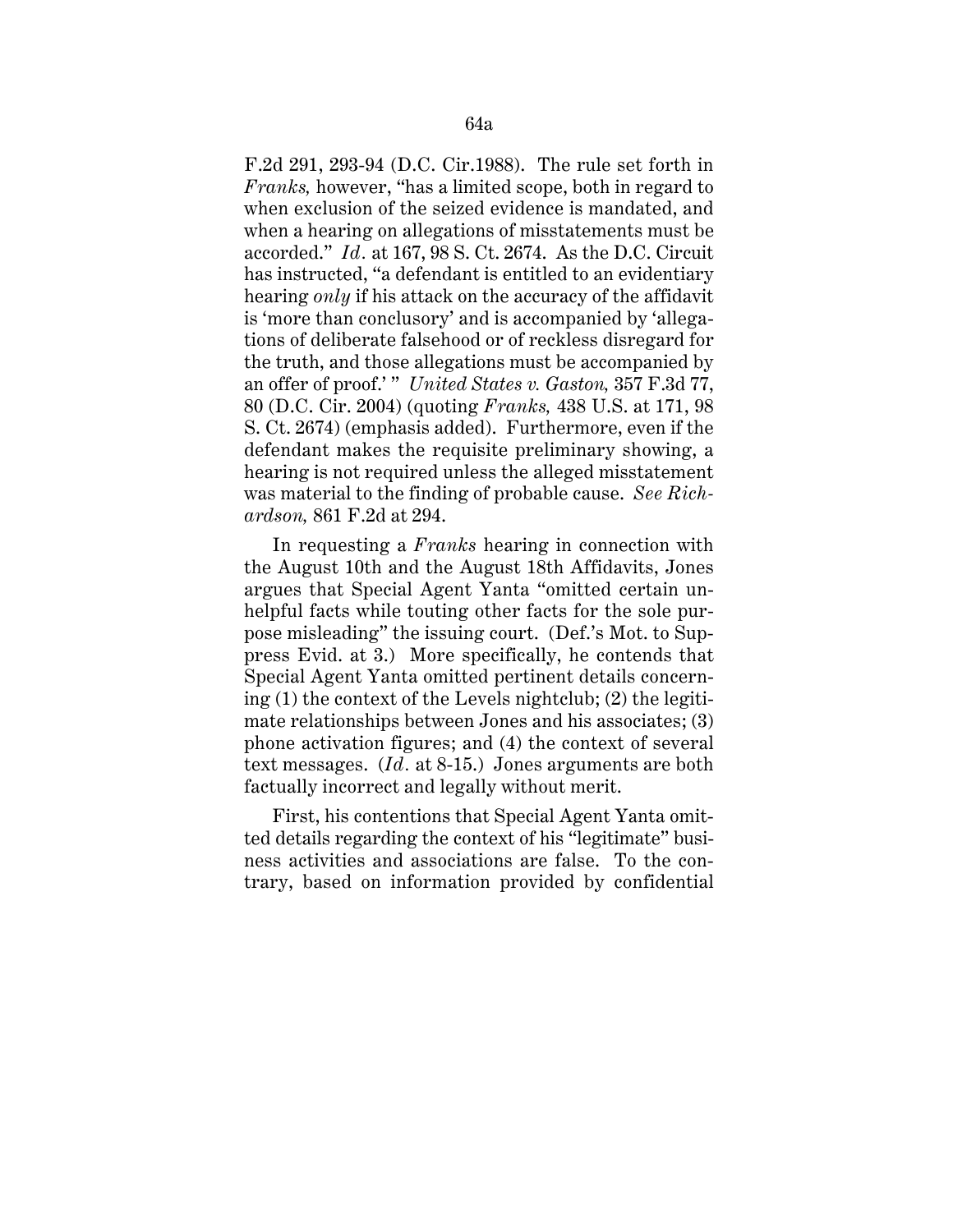sources and obtained through surveillance, the affidavits set forth the fact that Jones was using his "legitimate" nightclub business for the purposes of conducting drug trafficking activities and laundering proceeds, and that Jones employed Maynard both as his nightclub manager and as an assistant in his narcotics business. (*See, e.g.,*  Def.'s Mot. to Suppress Evid. Ex. 1 at 7.) Moreover, this latter disclosure regarding Maynard's dual roles belies Jones' assertion that the affidavit omitted information tending to indicate that the number of activations between Maynard's and Jones' cellular telephones is related to their operation of a nightclub and not the facilitation of narcotics trafficking.

Furthermore, even if Jones could prove that the affidavits contain material false statements, which he cannot, he has offered no proof that Special Agent Yanta made such misstatements or omissions with the requisite scienter-namely, that she intentionally tried to deceive the issuing court or manifested a reckless disregard for the truth. And perhaps most significantly, the alleged omissions were immaterial to the magistrate judge's probable cause determination. That is to say, even without the contested portions (or rather, even with the additional details that Jones argues should have been included), the affidavit more than establishes probable cause.<sup>7</sup> The fact that legitimate nightclub activities may have taken place at Levels; that Jones may have had personal or legitimate business relationships with some or

 $7$  In this regard, with respect to Jones' assertion that Special Agent Yanta, in her August 18th Affidavit, misleadingly referenced portions of text messages out of context, the Court already has concluded that the referenced text messages are immaterial to a finding of probable cause. *See supra* note 8.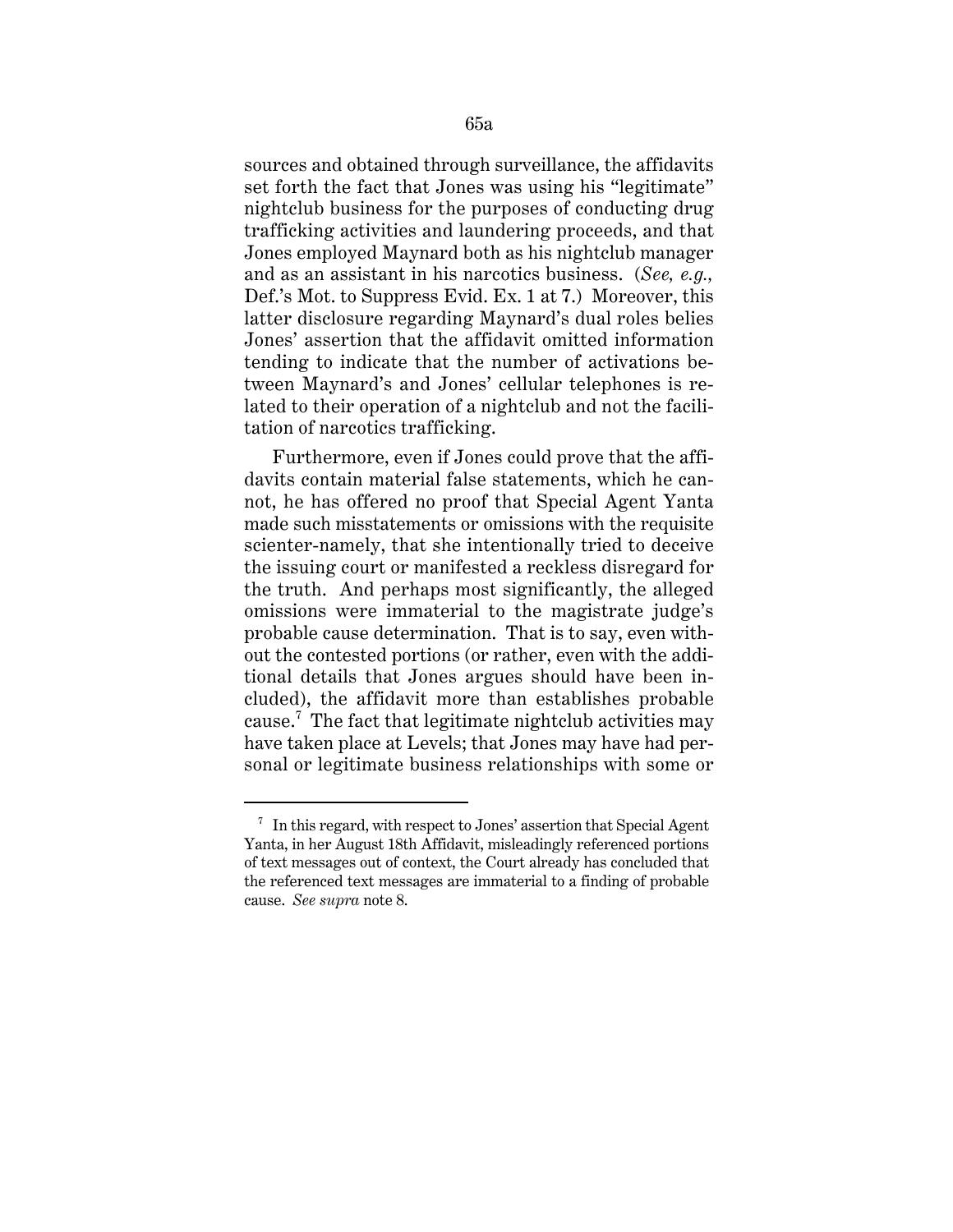all of his associates referenced in the affidavit; or that the contested text messages were sexual in nature rather than indicative of illegal activity simply does not undermine the wealth of facts in the affidavit establishing probable cause to believe that Jones was operating a large-scale cocaine business.

Accordingly, because Jones has offered little more than conclusory assertions, some of which are factually incorrect, that Special Agent Yanta omitted information that is material to a court's probable cause determination, he is *not* entitled to a *Franks* hearing.<sup>8</sup>

## B. The Wire Tap Affidavits

On September 2, 2005, the government applied, pursuant to 18 U.S.C. § 2518, for an Order from the Honorable Paul L. Friedman, authorizing the interception of communications occurring to and from the cellular telephone used by Jones. In support of the application, the government again submitted an affidavit sworn to by Special Agent Yanta (the "September 2nd Affidavit"). That same day, Judge Friedman issued an Order authorizing electronic surveillance for a period of thirty days, and on September 30, 2005, at the government's request, supported by yet another affidavit by Special Agent

<sup>8</sup>  Having concluded that the affidavits in support of the text message search warrants satisfied the standard for probable cause and that a *Franks* hearing is not warranted, the Court need not address the government's arguments that (1) the Stored Communications Act does not create a statutory suppression remedy (Gov't's Omnibus Mot. at 10); (2) the Wiretap Act, while providing such a remedy for improperly intercepted oral and wire communications, does not provide such a remedy for electronic communications (*id.* at 9 n. 3); and (3) regardless, Jones has no protected Fourth Amendment interest in text messages in the hands of third parties. (*Id.* at 10-11.)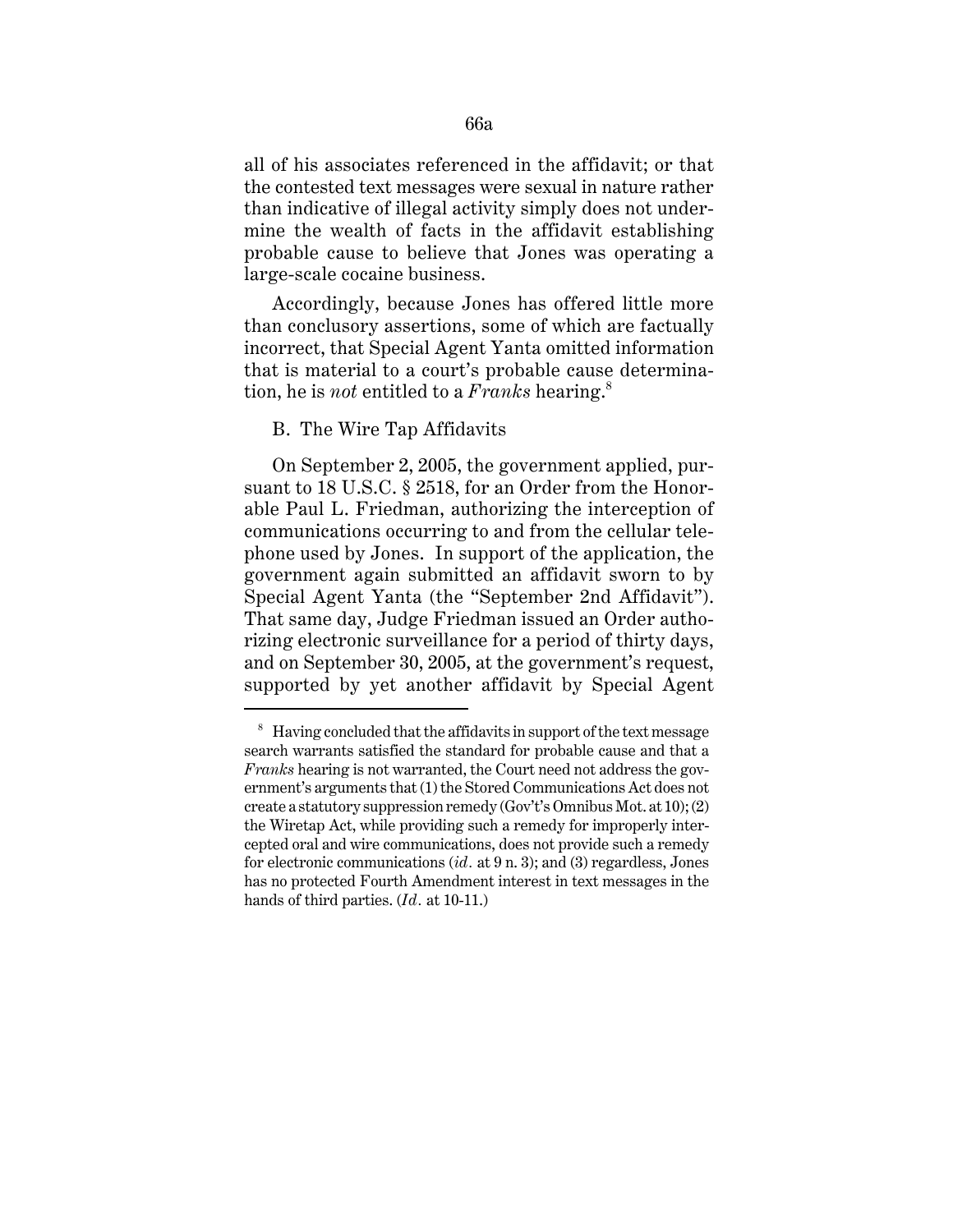Yanta (the "September 30th Affidavit"), Judge Friedman authorized an extension of the interception period for an additional thirty days. On October 24, 2005, the government terminated the intercept.

wire communications. $^{9}$ As noted, Jones claims that the affidavits submitted in support of the government's wiretap application violated both the probable cause and necessity requirements of the Wiretap Act; that the affidavits contained deliberate, material misstatements; and that the government impermissibly failed to minimize the intercepted

#### 1. *The Wiretap Act*

Jones certainly is correct that the government's interception of his telephone calls is governed by the Wiretap Act. It requires that an application for the interception of certain oral, wire or electronic communications shall be in writing, under oath, and shall contain certain information including "a full and complete statement of the facts and circumstances relied upon by the applicant [] to justify his belief that an order should be issued." *Id.*  § 2518(1). On the basis of the facts submitted by the applicant, a district court may authorize a wiretap upon finding that (1) probable cause exists to believe that an individual has committed or is about to commit one of certain enumerated offenses; (2) probable cause exists to believe that "particular communications concerning that offense will be obtained" through an interception; (3) "normal investigative procedures have been tried and have failed or reasonably appear to be unlikely to

<sup>&</sup>lt;sup>9</sup> Although Jones purportedly challenges both affidavits submitted in support of the government's wiretap application, he only addresses the September 2nd Affidavit in his argument.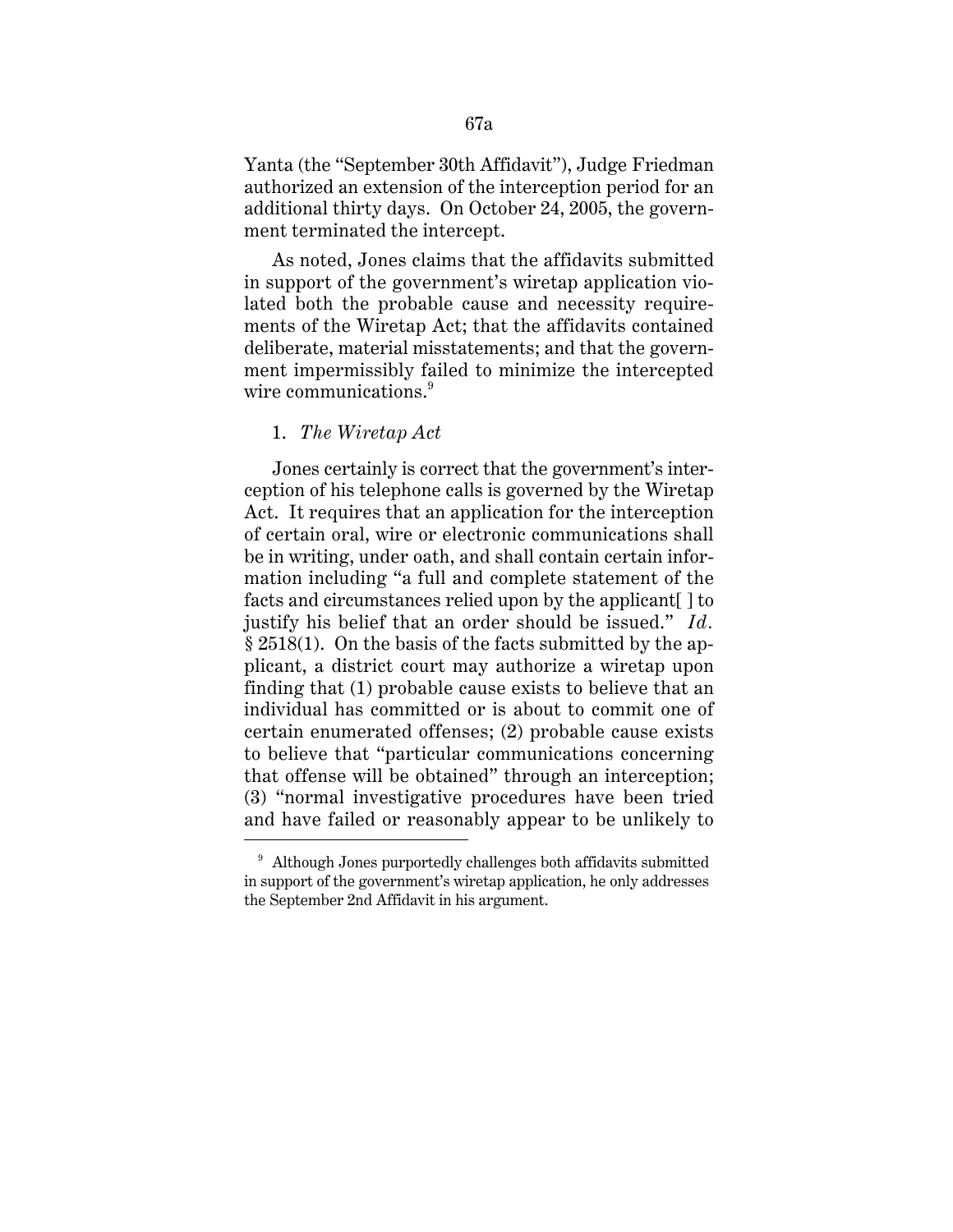succeed if tried"; and (4) probable cause exists to believe that the communication facility sought to be wiretapped "[is] being used, or [is] about to be used, in connection with the commission of [the] offense." *Id.*  § 2518(3)(a)-(d); *see also United States v. Donovan,* 429 U.S. 413, 435, 97 S. Ct. 658, 50 L. Ed. 2d 652 (1977). The determination that "normal investigative procedures have been tried and have failed or reasonably appear to be unlikely to succeed if tried or to be too dangerous," 18 U.S.C.  $\S 2518(3)(c)$ , is referred to as the "necessity requirement," which is the "keystone of congressional regulation of electronic eavesdropping." *United States v. Williams,* 580 F.2d 578, 587-88 (D.C. Cir. 1978).

The statute also requires that "[e]very [wiretap] order and extension thereof shall contain a provision that the authorization to intercept shall be executed as soon as practicable [and] shall be conducted in such a way as to minimize the interception of communications not otherwise subject to interception. . . . " 18 U.S.C. § 2518(5). This is referred to as the "minimization requirement." Although "[t]he statute does not forbid the interception of all nonrelevant conversations," the government must make reasonable efforts to "minimize" the interception of such conversations. *Scott v. United States,* 436 U.S. 128, 139-40, 98 S. Ct. 1717, 56 L. Ed. 2d 168 (1978). The statute also provides that an order authorizing an interception cannot extend "for any period longer than is necessary to achieve the objective of the authorization, nor in any event longer than thirty days." 18 U.S.C. § 2518(5). Furthermore, the statute provides that "no part of the contents of [intercepted] communication and no evidence derived therefrom may be received in evidence in any trial, hearing, or other proceeding . . . if the disclosure of that information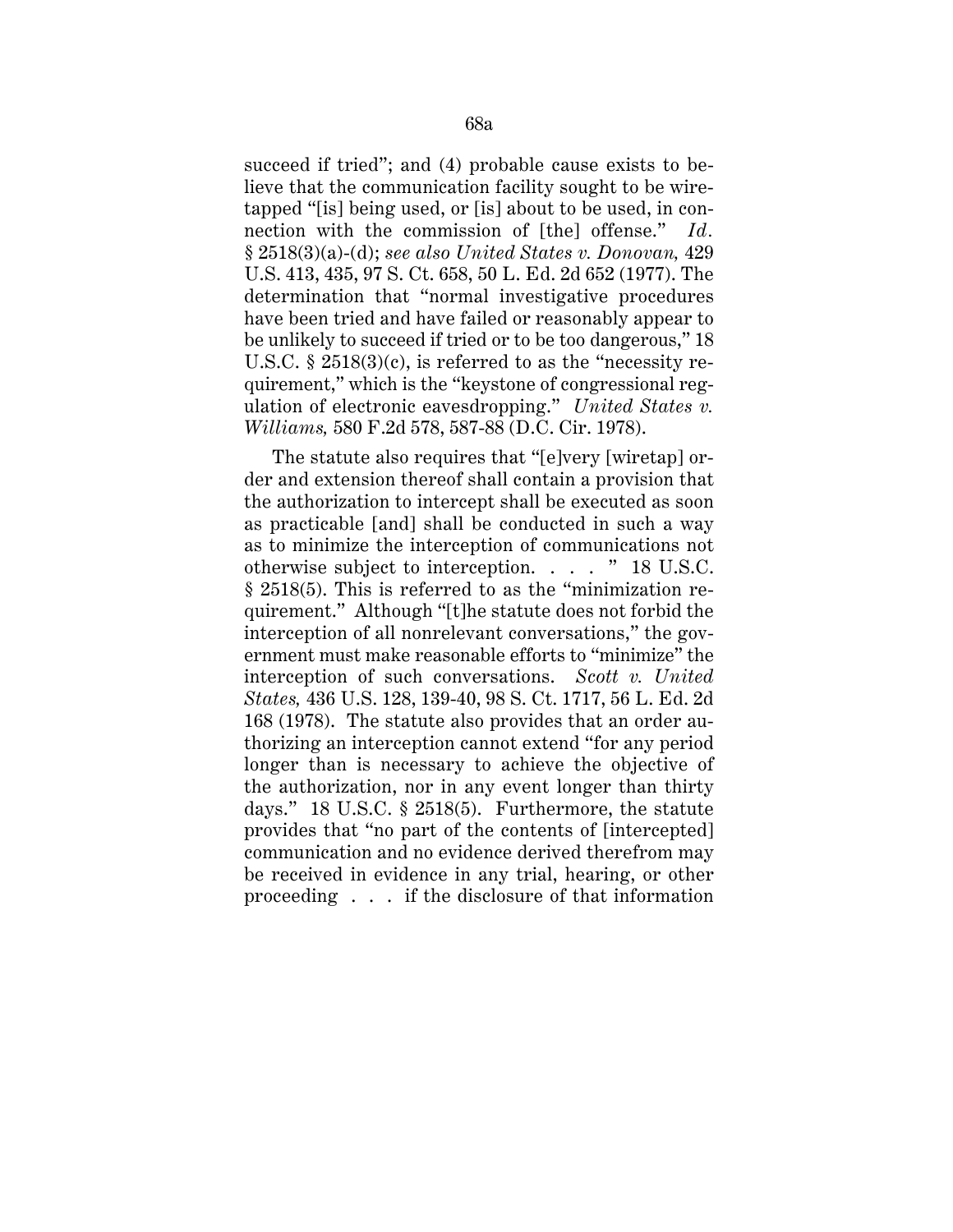would be in violation of this chapter." *Id.* § 2515. Any "aggrieved person" may move to suppress the introduction of wiretap evidence or its fruits if "the communication was unlawfully intercepted," the "order of authorization or approval under which it was intercepted is insufficient on its face," or if "the interception was not made in conformity with the order of authorization or approval." *Id.* § 2518(10)(a)(i)-(iii); *see also Donovan,* 429 U.S. at 433-34, 97 S. Ct. 658.

#### 2. *Probable Cause*

Having found that the August 10th Affidavit submitted in support of the first text message search warrant establishes probable cause to believe that Jones operated a conspiracy to distribute narcotics, it follows that the September 2nd Affidavit is sufficient because, as even Jones concedes, the September 2nd Affidavit relies in significant part on the information contained in the August 10th Affidavit. (*See* Def.'s Mot. to Suppress Evid. at 11-15.) Furthermore, the September 2nd Affidavit also states that surveillance of Jones and the Levels nightclub revealed that a number of the individuals whom the confidential informants linked to narcotics activity were in frequent contact with Jones. (Def.'s Mot. to Suppress Evid. Ex. 3 ¶¶ 75, 79, 80.) Pen register data included in the affidavit, in turn, verified that the target cellular telephone was in contact with phones used by these individuals as well as a number of other persons with drug convictions or histories of drug activity. (*Id.* ¶¶ 84-91.) The Court accordingly finds that the affidavit satisfies the applicable probable cause requirements.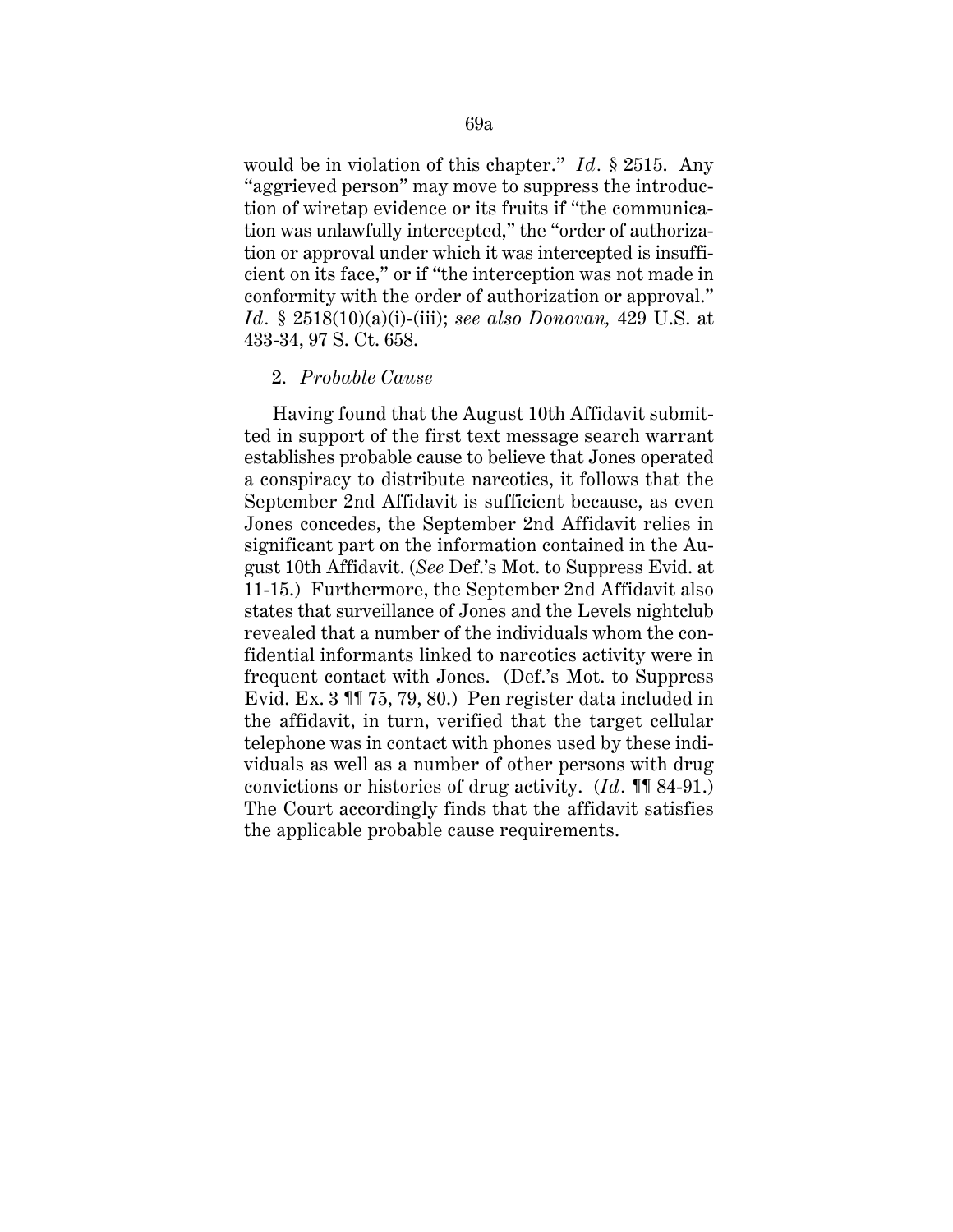#### 3. *Necessity*

Jones contends that the government violated the Wiretap Act's necessity requirement because it failed to conduct all other methods of investigation before resorting to wire intercepts. Specifically, he alleges that, based upon the information contained in Special Agent Yanta's affidavits, the government never attempted (1) to perform surveillance at the Levels nightclub, (2) to perform surveillance at Jones' home or at the homes or employment sites of his alleged co-conspirators, or (3) to make undercover drug purchases. (*See* Def.'s Mot. to Suppress Evid. at 11, 15, 21-24.)

Congress created the necessity requirement to ensure that "wiretapping is not resorted to in situations where traditional investigative techniques would suffice to expose the crime." *United States v. Kahn,* 415 U.S. 143, 153 n. 12, 94 S. Ct. 977, 39 L. Ed.2d 225 (1974). Thus, a court should "give close scrutiny" to a contested wiretap application and "reject generalized and conclusory statements that other investigative procedures would prove unsuccessful." *Williams,* 580 F.2d at 588. Because, however, the "statutory command was not designed to foreclose electronic surveillance until every other imaginable method of investigation has been unsuccessfully attempted, the government will meet its burden of demonstrating necessity if it shows that other techniques are impractical under the circumstances and that it would be unreasonable to require pursuit of those avenues of investigation." *United States v. Carter,* 449 F.3d 1287, 1293 (D.C. Cir. 2006) (internal quotation marks and citation omitted). Moreover, while this requirement compels the government to demonstrate that it has made a good faith effort to utilize a range of con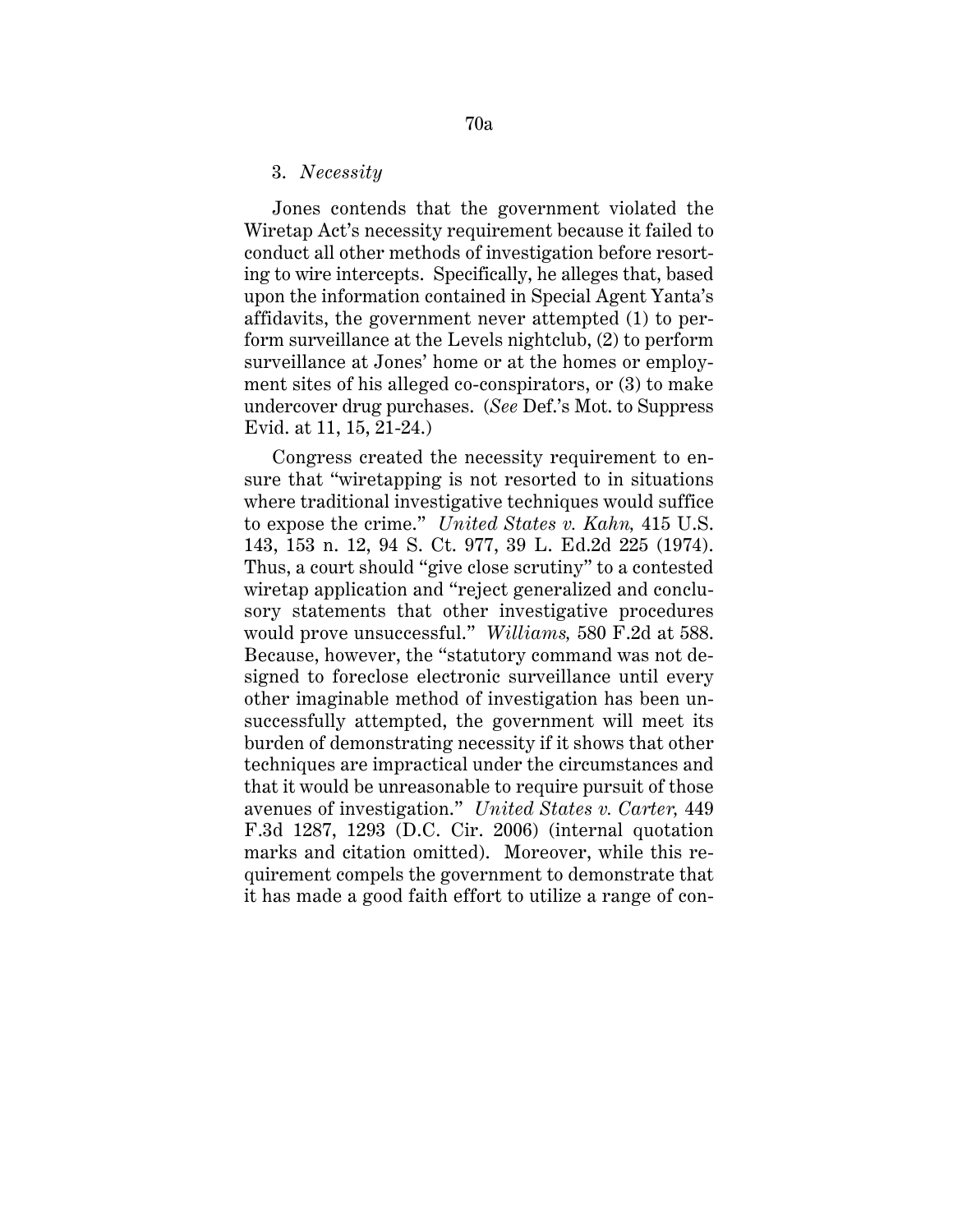ventional law enforcement techniques before it resorts to the more intrusive means of electronic eavesdropping, the statute does not require the literal exhaustion of all other possible investigative approaches. *See United States v. Lopez,* 300 F.3d 46, 52-53 (1st Cir. 2002) ( [T]he necessity requirement is not tantamount to an exhaustion requirement.); *United States v. Thompson,* 210 F.3d 855, 858-59 (8th Cir. 2000). Instead, in a case involving a wide-ranging conspiracy, the government must simply provide an adequate basis for the court to make a practical, common-sense determination that other methods would likely prove inadequate to reveal the operation's "full nature and scope." *United States v. Brown,* 823 F.2d 591, 598 (D.C. Cir. 1987); *see also United States v. Nelson-Rodriguez,* 319 F.3d 12, 33 (2003). This determination is reviewed only for abuse of discretion. *See United States v. Sobamowo,* 892 F.2d 90, 93 (D.C. Cir. 1989).

In this case, the September 2nd Affidavit amply satisfies the necessity requirement.10 The affidavit details the normal investigative procedures that already had been tried, including the use of physical and video surveillance, confidential informants, pen registers, interviews, public records, and search warrants, and noted that while these techniques had been probative "in proving that an ongoing illegal narcotics business is operating," they had not "yielded sufficient evidence or ascertained the identities of, and proven beyond a reasonable doubt, the guilt of all those participants in this illegal conspiracy." (Def.'s Mot. to Suppress Evid. Ex. 3 ¶ 93.) Fur-

 $10$  Nor has Jones demonstrated that there are any material misstatements or omissions in the September 2nd Affidavit.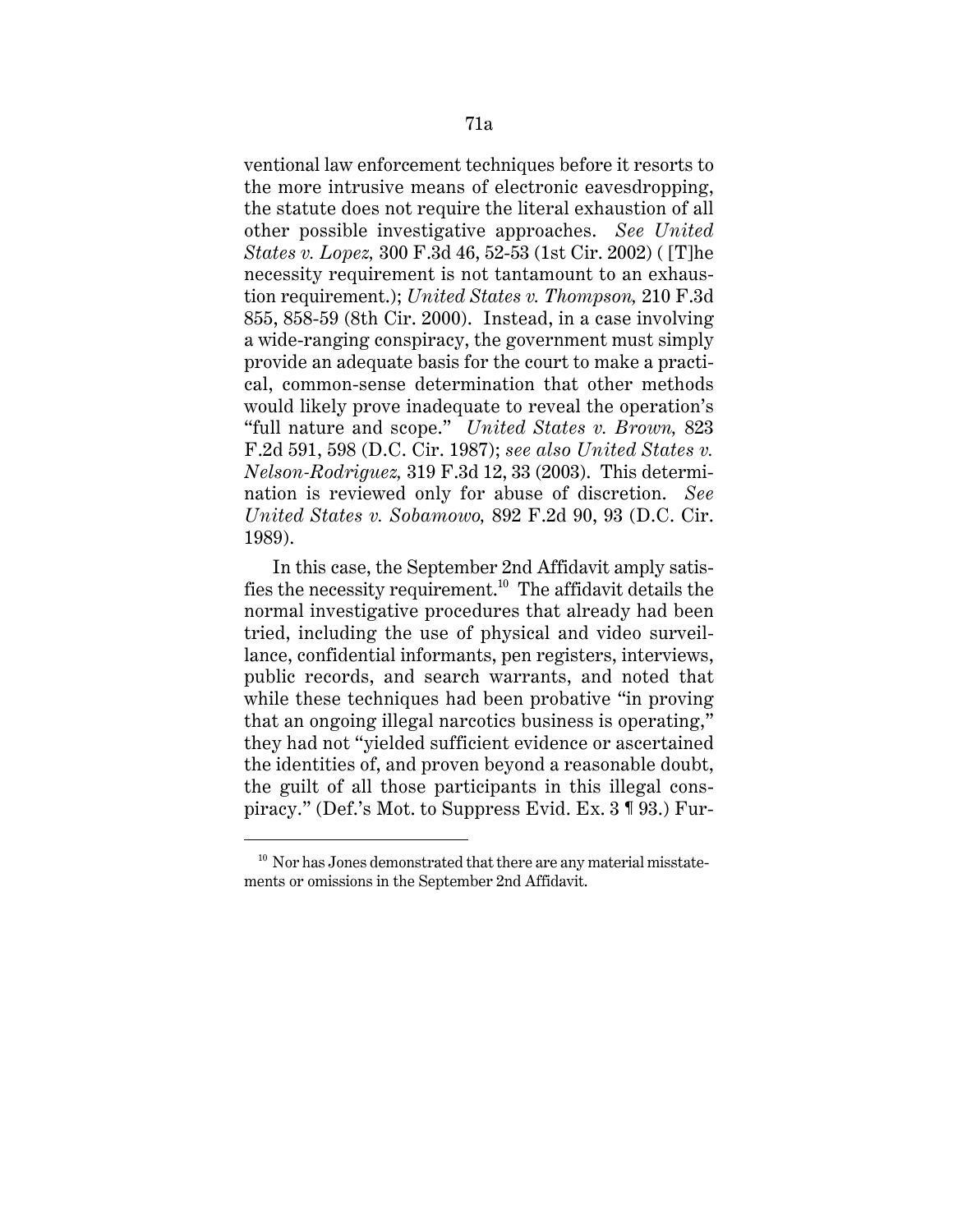ther information is then provided as to the specific failings of each of these and other approaches and the role that wiretap evidence would likely provide in filling these gaps.11 "Having engaged in an adequate range of investigative endeavors, the government properly sought wire-

 of narcotics in the Washington, D.C. area, the identities of all other others disposed of the proceeds of the operation. (*Id.* ¶ 93(b).) The close the scope of the conspiracy and all the persons involved," and  $11$  For example, physical surveillance had yielded little valuable information to further the investigation, other than confirming that some of the identified members of the alleged conspiracy associated with one another. Efforts to observe the members of the alleged conspiracy had been frustrated by the FBI's limited ability to obtain advanced information concerning planned activities. (Def.'s Mot. to Suppress Evid. Ex. 3 ¶ 93(a).) Undercover operations also had their limitations; Jones was believed to deal only with known associates, and the FBI knew of no known source who was in a position to purchase narcotics from Jones or to introduce an undercover officer for that purpose. These circumstances limited the ability of investigators to amass sufficient evidence as to the manner in which Jones allegedly redistributed large quantities members of the alleged conspiracy, or the manner in which Jones and confidential sources who has provided much of the probable cause for the affidavit had information that was principally "historical in nature," and although a number of individuals who were believed to be customers of Jones had been arrested, none was willing to cooperate with the government. (*Id.* ¶ 93(d).) Similar representations have led courts to find the use of wiretaps necessary under § 2518(1)(c). *See, e.g., United States v. Williams,* 124 F.3d 411, 418 (3d Cir. 1997) (necessity requirement satisfied where use of informants was thought too dangerous and conspirators regularly used evasive techniques to avoid other kinds of law enforcement infiltration); *United States v. Carrazana,* 921 F.2d 1557, 1564-65 (11th Cir. 1991) (necessity existed where drug ring used counter-surveillance to frustrate investigation); *United States v. Macklin,* 902 F.2d 1320, 1327 (8th Cir. 1990) (necessity found where affidavit disclosed that normal methods, including physical surveillance, pen registers, and confidential information had been tried and failed to "disother tactics, including grand jury investigation and undercover operations had been rejected as too dangerous).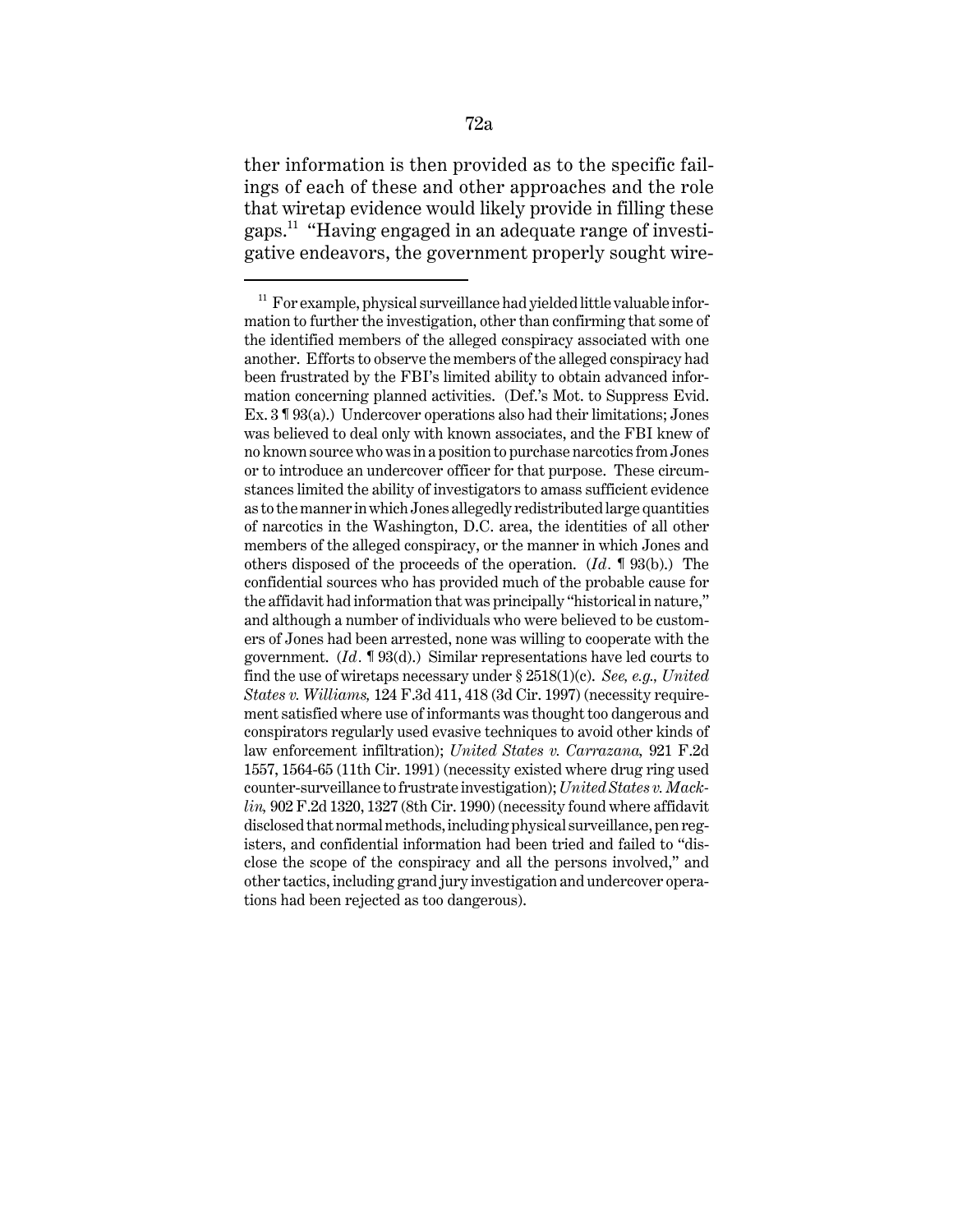tap permission and was not required to enumerate every technique or opportunity missed or overlooked." *Sobamowo,* 892 F.2d at 93.

Indeed, the September 2nd Affidavit indicates that the government sought the wiretap in order to uncover the full extent of the alleged conspiracy, including how Jones laundered the proceeds of his criminal enterprise. From the government's perspective, wiretaps represented "the only reasonable method of developing evidence of the full scope of the suspected violations being committed by the target subjects and others as yet unknown or not yet fully identified" (Def.'s Mot. to Suppress Evid. Ex. 3 ¶ 95.) The use of wiretaps for such purposes in comparable investigations has been repeatedly upheld. *See, e.g., Lopez,* 300 F.3d at 53-54 (identities of some conspirators); *United States v. Diaz,* 176 F.3d 52, 111 (2d Cir. 1999) (sources of drug supply and location of drug proceeds); *United States v. Cooper,* 868 F.2d 1505, 1510 (6th Cir. 1989) (customers and agents of drug ring). Thus, even where the government has other evidence linking a defendant to a crime, § 2518 does not prevent it from obtaining wiretaps in order to "ascertain the extent and structure of the conspiracy." *United States v. Plescia,* 48 F.3d 1452, 1463 (7th Cir. 1995); *see also United States v. McGuire,* 307 F.3d 1192, 1198-99 (9th Cir. 2002) ("The government's possession of evidence sufficient to indict some conspirators does not bar it from seeking evidence against others. . . . [T]here was a powerful government interest in identifying all conspirators and the full scope of the conspiracy."). The necessity requirement is not meant to work as an impediment to making a good case better, or a strong case airtight.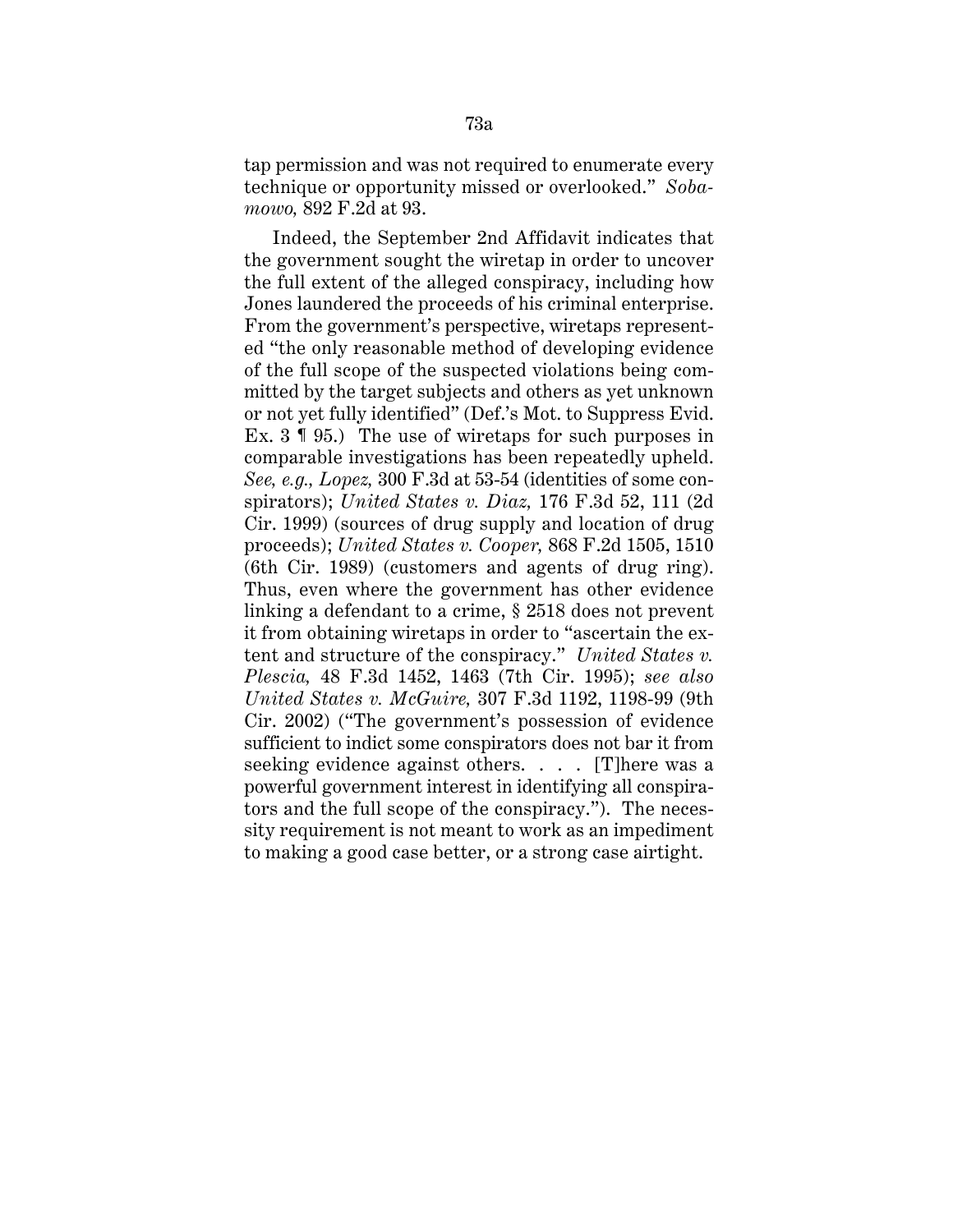Moreover, as detailed above, the government's affidavits regarding the necessity for wiretaps were not based merely on conclusory statements about the difficulties of investigating large-scale narcotics distribution conspiracies in general, but instead provided specific information about the *Jones operation* that limited the effectiveness of conventional investigative methods, and made the request for wiretaps not merely useful but indispensable. *See United States v. Johnson,* 696 F.2d 115, 123-24 (D.C. Cir. 1982) (rejecting defendant's challenge to wiretap orders where the government's supporting affidavit "revealed that the wiretap was sought only after more than six months of extensive investigation, discussed a number of techniques that had been tried or considered, and amply demonstrated the need for electronic surveillance *in this particular investigation").* Therefore, in light of the considerable documentation presented by the government concerning the progress of its investigation and the difficulties of gathering the evidence needed to present a complete picture of the extensive criminal activity that was being uncovered, the Court concludes that Judge Friedman did not abuse his discretion in initially authorizing the wiretap on September 2, 2005, and in authorizing an extension of the wiretap on September 30, 2005.

# 4. *Minimization*

While Jones also challenges the degree to which intercepted conversations were appropriately minimized (Def.'s Mot. to Suppress Evid. at 25-26), he points to no specific conversations that he claims should have been minimized. Instead, he baldly asserts that the government should have minimized all conversations between the targets "pertaining to their joint business ventures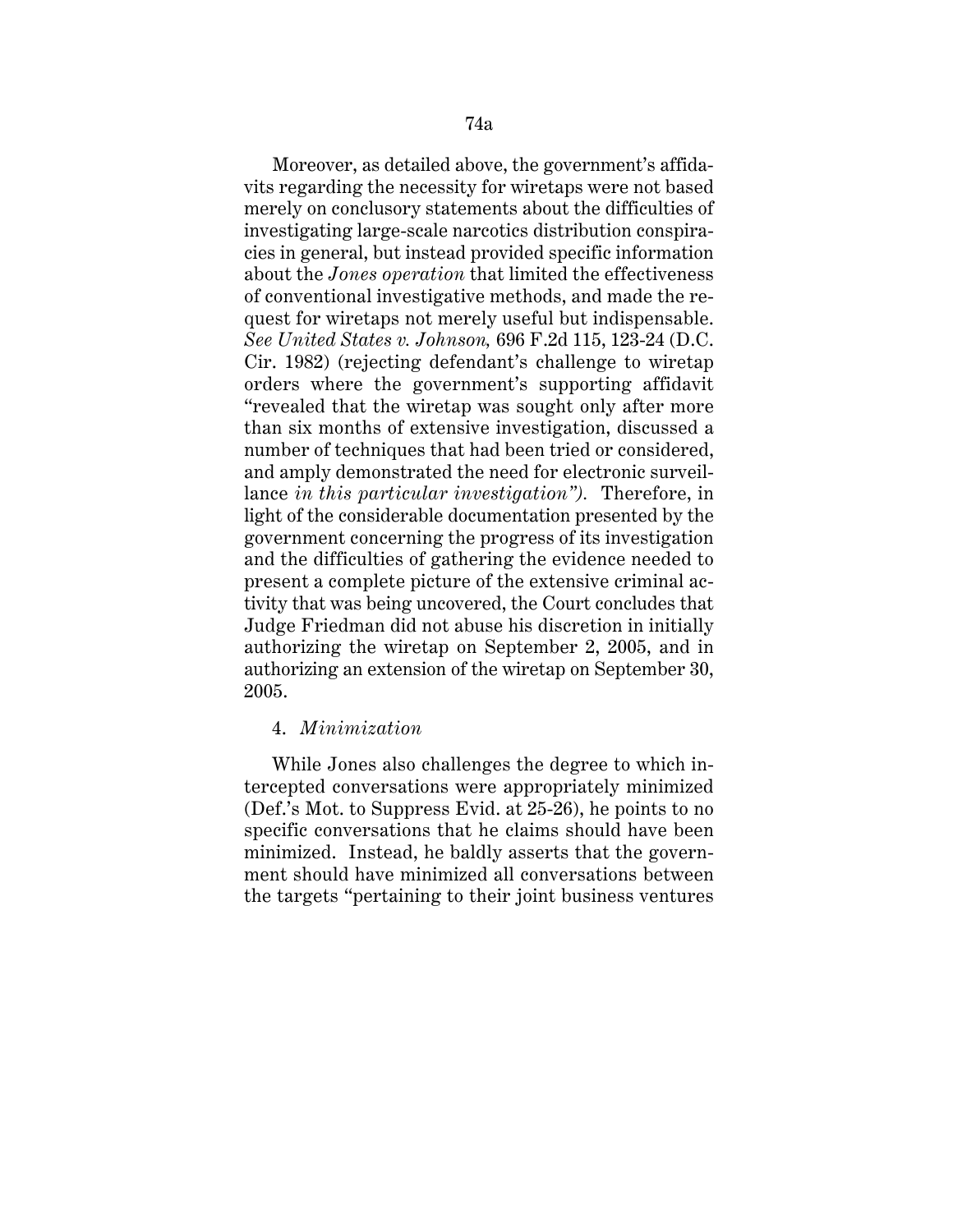as well as social or other matters unrelated to a drug distribution conspiracy." (*Id.* at 25.) Allegations of this type are insufficient, as recently affirmed by the D.C. Circuit in *Carter.* The defendant in *Carter* challenged a wire intercept by presenting evidence that only 27% of the non-pertinent calls in the intercept had been minimized. He also alleged that non-pertinent calls had been monitored, particularly conversations concerning golf, but pointed to no specific conversations. On that record the district court rejected the contention without any evidentiary hearing. The D.C. Circuit agreed because:

What the wiretapping statute forbids is failure by the government to make reasonable efforts to minimize interceptions of non-pertinent communications; consequently, a defendant must identify particular conversations so that the government can explain their non-minimization. Having failed to identify 'specific conversations that should not have been intercepted, or even . . . a pattern of such conversations,' . . . *the issue of reasonable minimization was simply not in play.* 

*Carter,* 449 F.3d at 1295 (internal citation omitted) (emphasis added). Here too, because Jones has failed to identify even a single conversation that should have been minimized, he has not properly raised the issue of reasonable minimization.

# **II. Motion to Adopt and Conform to Co-defendant's Motions**

Because the deadline for filing has expired and none of Jones' co-defendants has filed a substantive motion, this motion by Jones is denied as moot.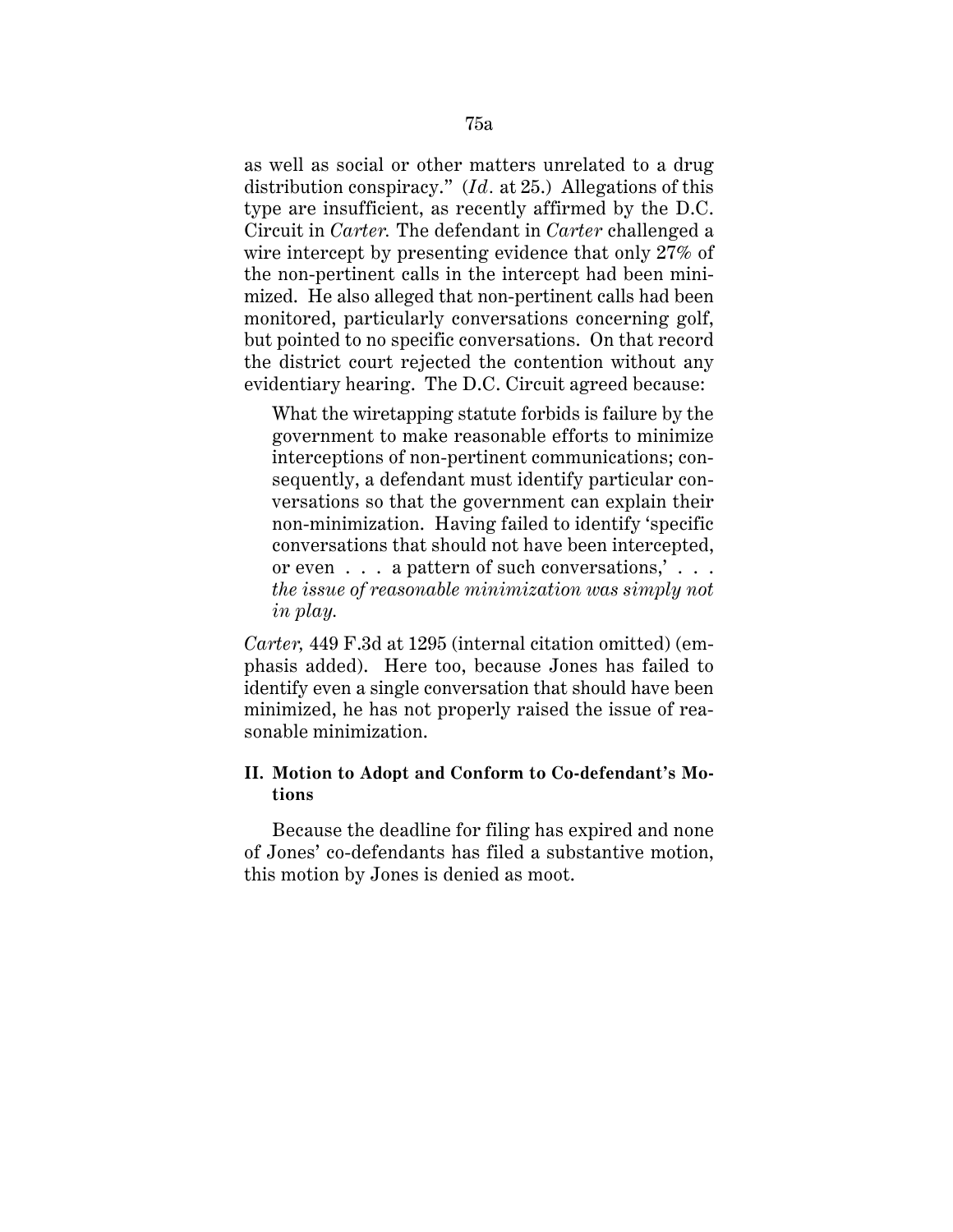# **III. Motion for a Preliminary Determination of Conspiracy and Pretrial Ruling on the Admissibility of Co-conspirators' Statements**

Jones also has moved for a pretrial hearing on the admissibility of co-conspirator statements. The admission of co-conspirator statements is governed by Fed. R. Evid.  $801(d)(2)(E)$ , which requires proof of the following: (1) a conspiracy, (2) between the declarant and the codefendant, and (3) statements made in furtherance of the conspiracy. Here, the government persuasively argues that no pretrial hearing is necessary and that the Court instead should admit the statements during trial subject to the contingent relevancy rule of Fed. R. Evid. 104(b).

It is accepted in this jurisdiction that district courts have discretion to admit co-conspirator statements conditionally, "subject to connection" at the close of the government's case to the three requirements of Rule  $801(d)(2)(E)$  (co-conspirators making statements in furtherance of the conspiracy). *See United States v. Jackson,* 627 F.2d 1198, 1218 (D.C. Cir. 1980) (holding that a district court has "no obligation" to conduct a "mini-trial" before trial to determine the existence of the conspiracy and noting that a district court is "vested with considerable discretion to admit particular items of evidence 'subject to connection'"); *United States v. Gantt,* 617 F.2d 831, 845 (D.C. Cir. 1980) ("As a practical matter, to avoid what otherwise would become a separate trial on the issue of admissibility, the court may admit declarations of co-conspirators 'subject to connection.'").<sup>12</sup>

 $12$  This approach has been used in recent cases similar in scope and nature to this one. *See, e.g., United States v. Edelin,* 128 F. Supp. 2d 23, 45-46 (D.D.C. 2001) (finding it unnecessary to conduct an advance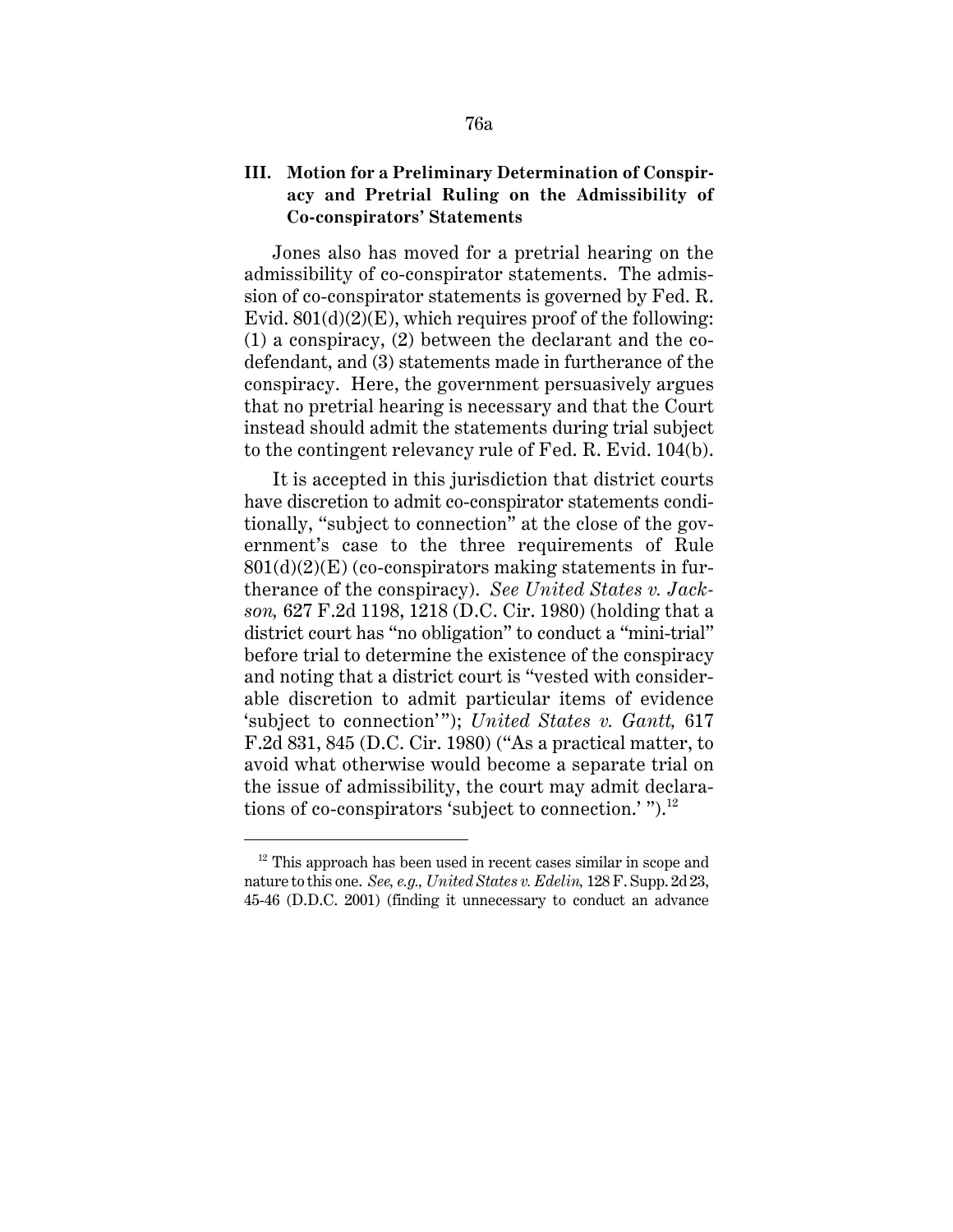Here, given that the indictment includes a total of 94 overt acts in furtherance of the alleged narcotics conspiracy and considering the large number of witnesses expected to testify, the Court finds that such a preliminary hearing would be immensely time-consuming and would unnecessarily delay the trial. Therefore, in accordance with the governing practice in this jurisdiction, the Court denies defendant's motion and will allow the admission of co-conspirator statements at trial subject to proof of connection. Of course, if the requisite connection is not demonstrated at trial, the Court will strike the testimony and provide a cautionary instruction to the jury.

# **IV. Motion For an Order Directing the Government to Specify All Evidence Which May Be Subject to Suppression**

Because the Court already has ordered the government to specify all the evidence it intends to introduce at trial, and the government has complied, $^{13}$  this motion is denied as moot.

determination of conspiracy, which would amount to a time-consuming "mini-trail prior to trial in this case" and place an unreasonable burden on the government); *United States v. Cooper,* 91 F. Supp. 2d 60, 78 (D.D.C. 2000) (noting, in a RICO conspiracy case, that it is common practice in the D.C. Circuit to admit declarations of co-conspirators subject to connection).

 $13$  The government has acknowledged that the 21-page itemization of evidence that it intends to rely on at trial, filed on June 5, 2006, is overinclusive. Accordingly, the government has represented that, "[a]s the case pares down," it will alert counsel for the defendants to those items of evidence that it no longer anticipates relying on at trial. (Gov't's Omnibus Opp'n at 42.) It is noted that by Order dated June 27, 2006, the government must file a list of all exhibits it intends to use at trial.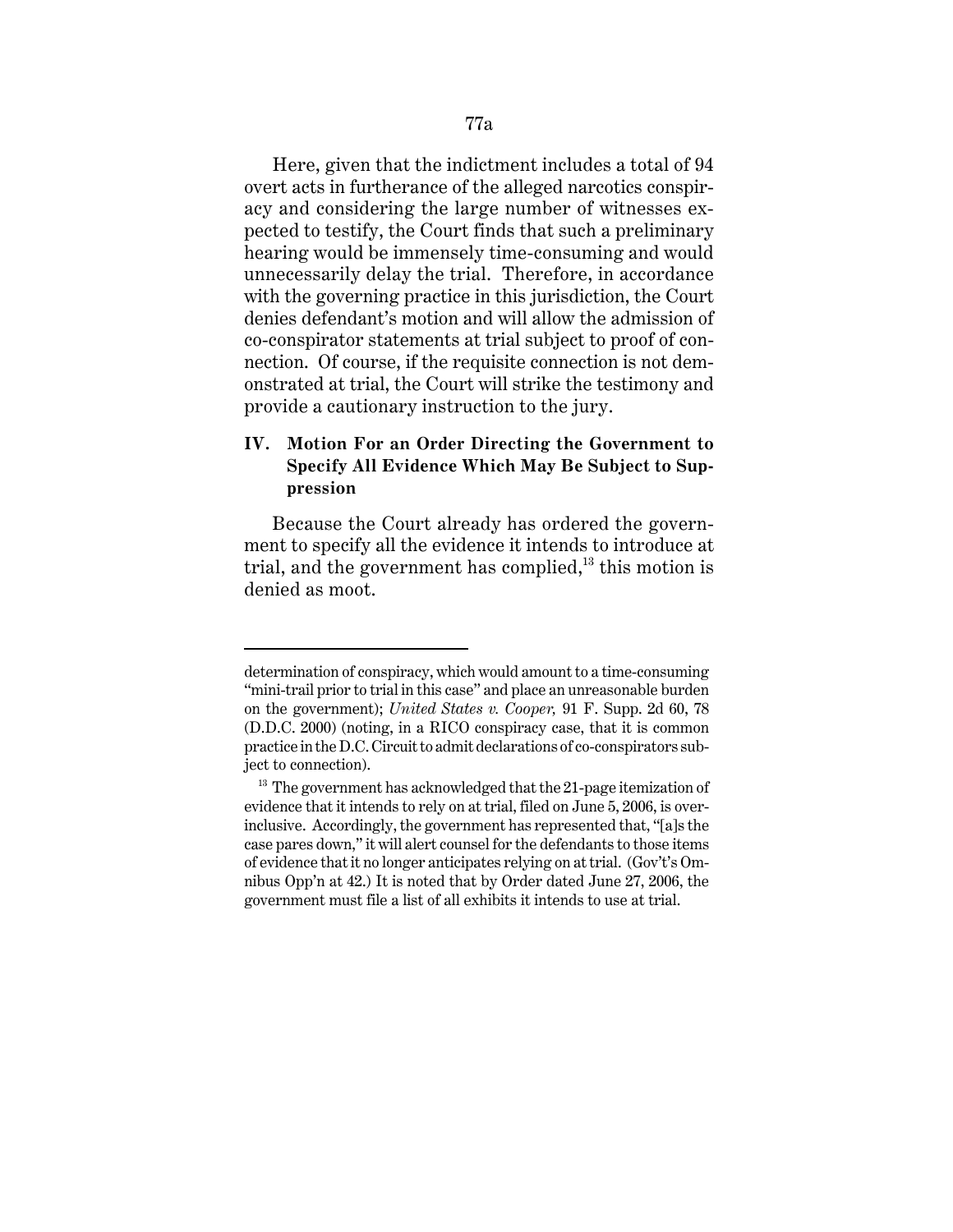### **V. Motion For Discovery of Co-Defendant And Co-Conspirator Statements**

Jones seeks an order directing the government to provide discovery of "any statements made by codefendants or alleged co-conspirators that the government intends to offer against him pursuant to Fed. R. Crim. P.  $801(d)(2)(E)$ ." (Def.s' Omnibus Mot. at 13.) To the extent that such statements are those of testifying witnesses, they are covered by the Jencks Act and must be produced by the government in accordance therewith. To the extent that Jones seeks discovery of statements made by co-defendants or co-conspirators whom the government does not intend to call at trial, his motion must be denied. The D.C. Circuit has ruled on this precise question, finding itself "without authority to order such discovery" because "[n]othing in the Federal Rules of Evidence or in the Jencks Act requires such disclosure." *United States v. Tarantino,* 846 F.2d 1384, 1418 (D.C. Cir. 1988). The court, therefore "decline [d] to extend the defendant's right to discovery beyond that required by statute or the Constitution." *Id.* This approach concords with the majority of other circuits. *See, e.g., United States v. Orr,* 825 F.2d 1537 (11th Cir. 1987); *United States v. Roberts,* 811 F.2d 257 (4th Cir. 1987) *(en banc); United States v. Percevault,* 490 F.2d 126 (2d Cir. 1974.) Thus, to the extent that co-defendant or coconspirator statements are not otherwise discoverable, defendant's motion is denied.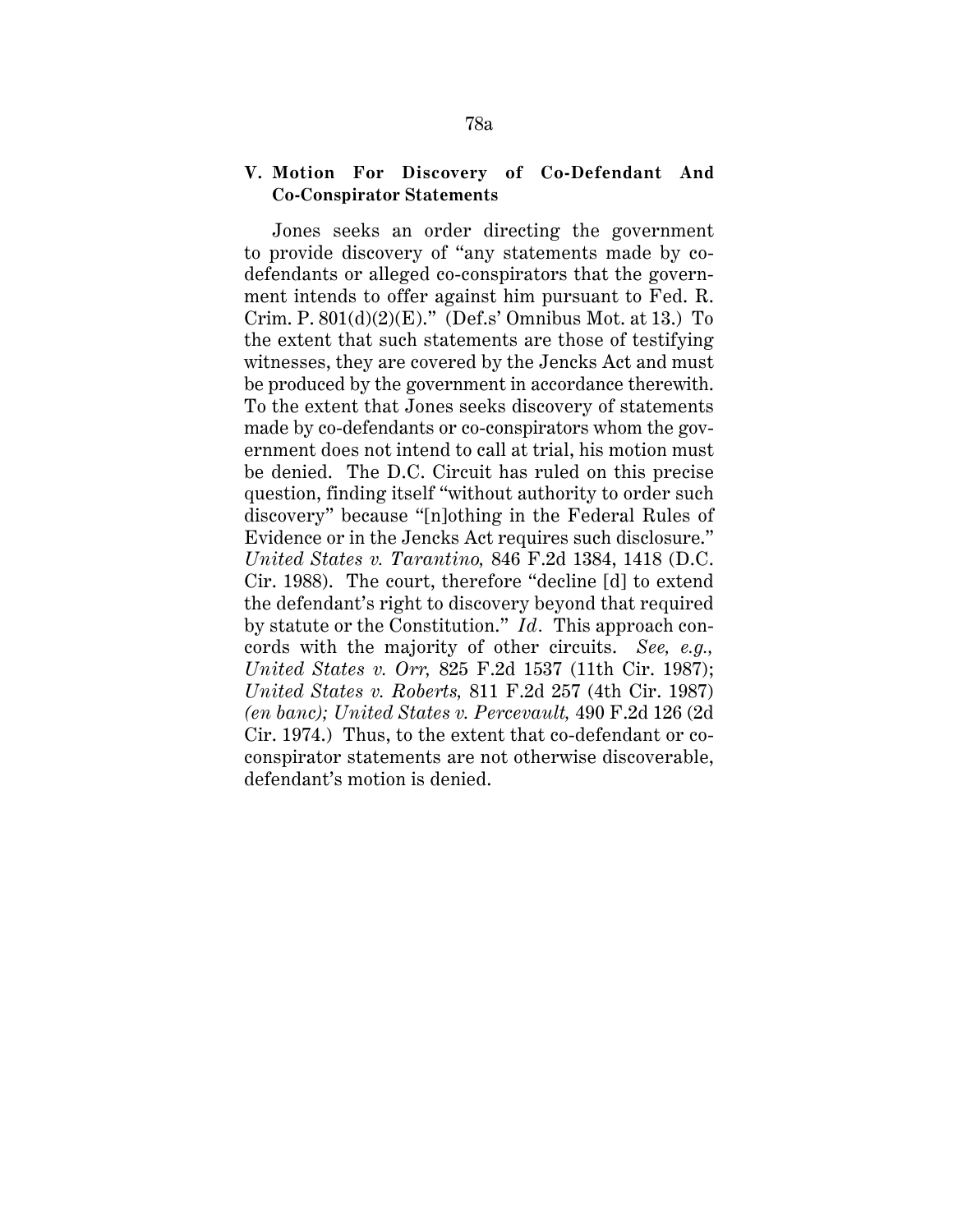## **Jones' Waldorf, Maryland Home<sup>14</sup> VI. Motion to Suppress Tangible Evidence Seized From**

On October 22, 2005, law enforcement agents obtained a search warrant for several locations, including Jones' home at 10870 Moore Street in Waldorf, Maryland. The warrant application was supported by a 47 page affidavit sworn to by Special Agent Yanta. (Def.'s Omnibus Mot., Ex. 2.) During the course of the search of the Moore Street residence on October 24, 2005, agents located a Jeep Cherokee parked inside the garage attached to the house. Jones was provided with and signed a consent form authorizing the agents to search the vehicle. (*Id.,* Ex. 3.)

Jones asserts three claims in support of his motion to suppress the evidence seized from the Moore Street address. First, he argues that the search warrant for the home was invalid because it was tainted by evidence obtained through illegal wiretapping and because it was based on false affidavit. (*Id.* at 14.) As already decided, there was no violation of law in connection with the government's interception of telephone conversations from Jones' cellular telephone. Nor was Special Agent Yanta's affidavit faulty, for it exhaustively details why investigators believed they had uncovered a massive international cocaine smuggling and distribution conspiracy with Antoine Jones as the conspiracy's ringleader in the Washington, D.C. area. The affidavit supplies the agent's ba-

 $14$  Though Jones styled this motion as one to "Suppress Tangible Evidence Obtained From Jeep Cherokee" in his Omnibus Motion, he actually seeks suppression of "all evidence obtained as a result of the search of 10870 Moore Street, Waldorf, Maryland." (Def.'s Omnibus Mot. at 16.)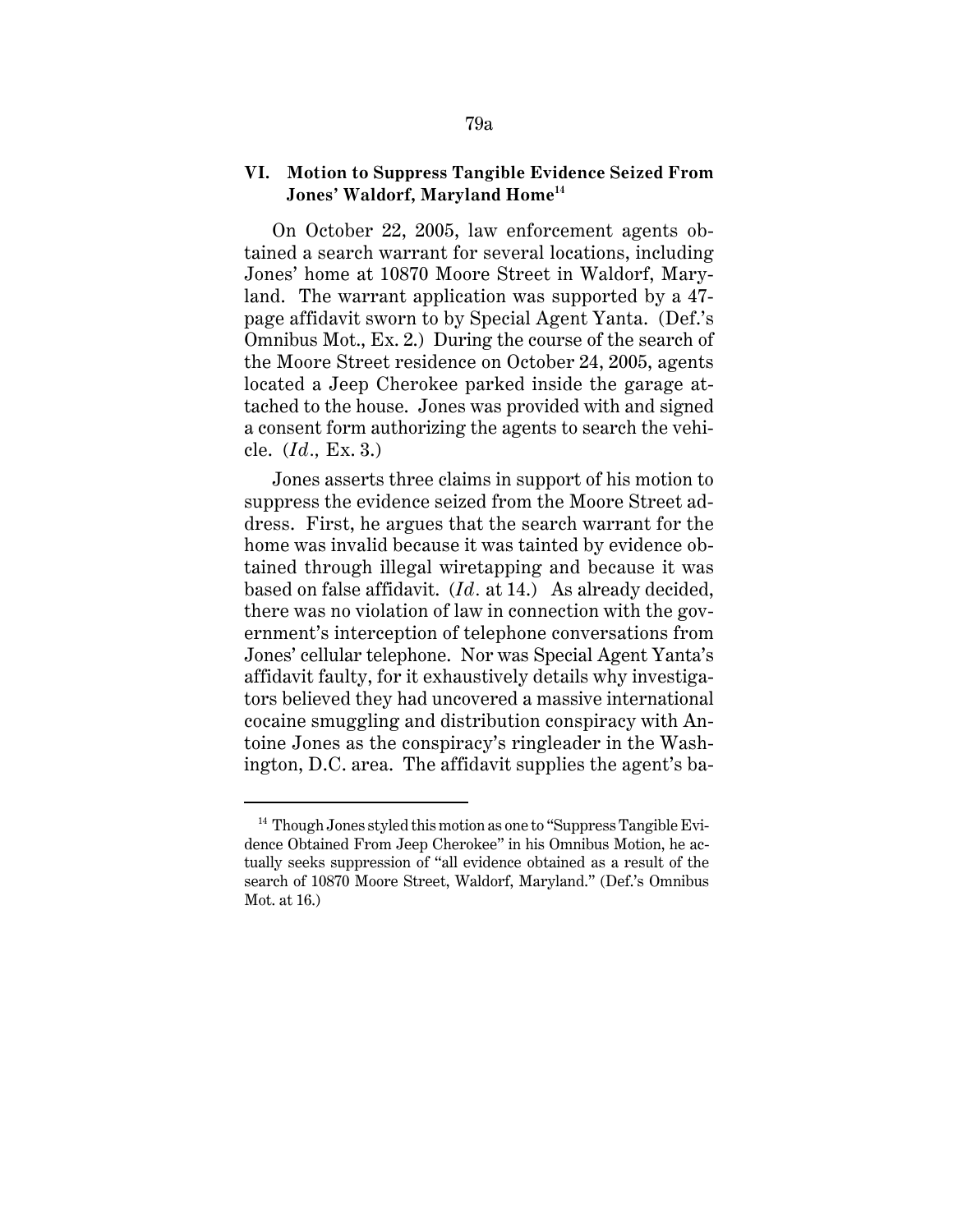sis of knowledge for the information contained therein, which includes confidential source information, police surveillance, and interceptions of wireless communications between Jones and his alleged co-conspirators. (Def.'s Omnibus Mot. Ex. 2.) Specifically with respect to the Moore Street location, the affidavit notes that "a Jeep Cherokee (registered in the name of Deniece Jones)" had "been observed parked at the Moore Street Address," and that "[s]urveillance frequently showed Antoine Jones driving the Jeep." (*Id.* at 34-35.)

The Court therefore concludes that the affidavit clearly establishes probable cause to search Jones' Moore Street residence, and moreover, for the reasons previously explained, Jones is not entitled *Franks* hearing to determine the validity of the warrant because he has alleged no facts to support his claim that the affidavit contained "intentional misstatements and a reckless disregard for the truth." (*Id.* at 14.)

Jones next argues that the investigating officers violated Fed. R. Crim. P. 41(f) by failing to "present either Jones, his wife or son a copy of the warrant with attachment to inform them of the scope of the warrant, nor did they leave a copy on the premises." (Def.'s Omnibus Mot. at 16.) Under Rule 41(f), the "officer executing the warrant must . . . give a copy of the warrant and a receipt for the property taken to the person from whom, or from whose premises, the property was taken, or . . . leave a copy of the warrant and receipt at the place where the officer took the property." Fed. R. Crim. P.  $41(f)(3)$ . In support, Jones cites *United States v. Gantt,* 194 F.3d 987 (9th Cir. 1999), for the proposition that all evidence seized during a search conducted in violation of Rule 41(f) should be suppressed. The D.C. Circuit has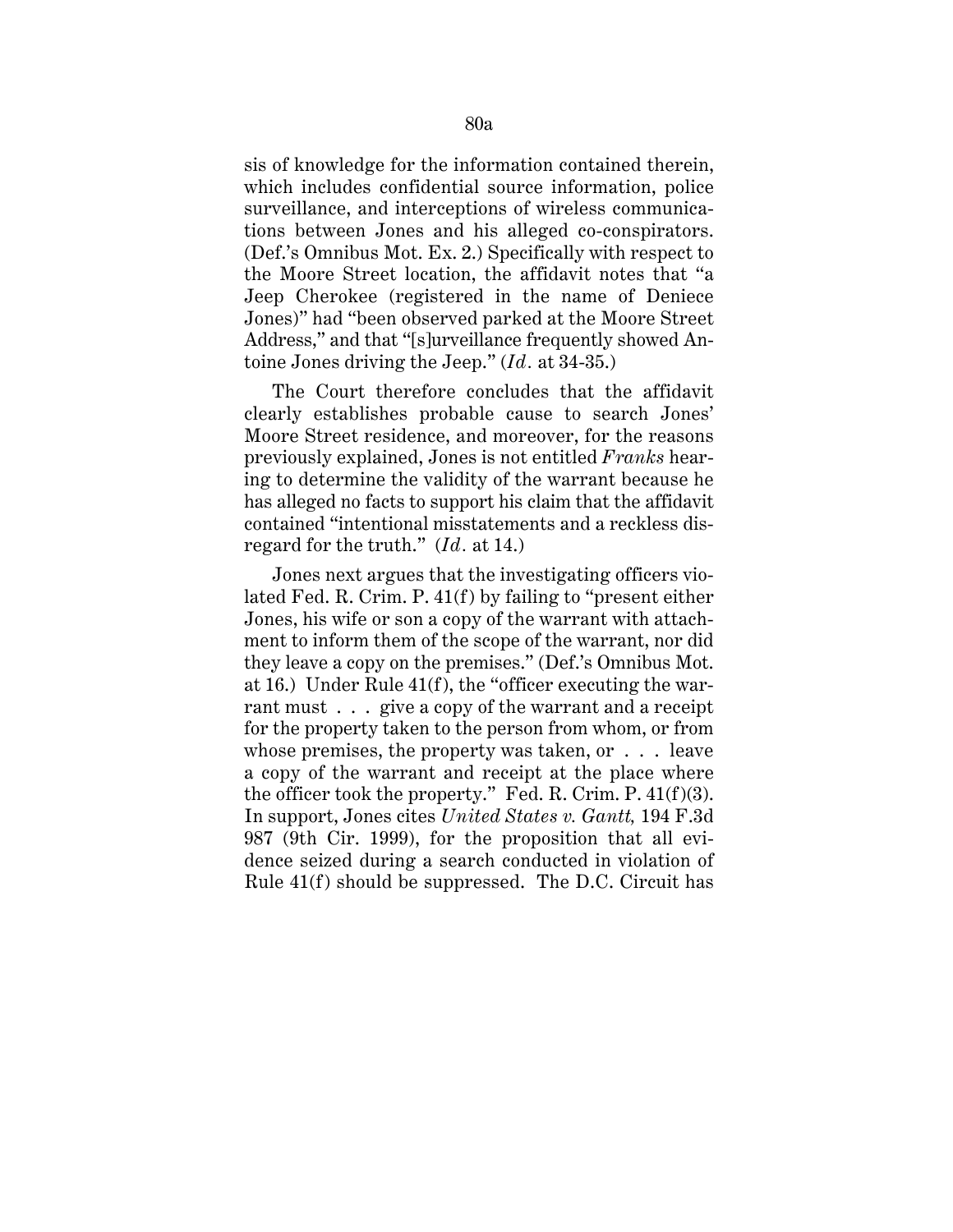not resolved the question of whether a violation of Rule 41 merits the suppression of the disputed evidence. *See United States v. Weaks,* 388 F.3d 913, 915 (D.C. Cir. 2004) (referring to question as "undecided"). The Ninth Circuit in *Gantt* held, however, that "[v]iolations of [Rule 41(f)] do not usually demand suppression." 194 F.3d at 1005. Rather, "only if there was a deliberate disregard of the rule or if the defendant was prejudiced," is suppression necessary. *Id.* (internal quotation marks omitted). Jones' claim is belied, however, by the unrebutted fact that the returned copy of the warrant notes that a "copy of warrant and receipt for items" was left with Deniece Jones, defendant's wife. (Def.'s Omnibus Mot. Ex. 2 at 53.) Deniece Jones' signature is affixed to each page of a five-page receipt for goods taken during the search. (*Id.* at 54-58.) Therefore, at the very least, Jones was provided with a copy of the warrant and a receipt at the conclusion of the search.<sup>15</sup>

 $15$  Neither the government nor defendants allege or present any evidence to demonstrate whether the warrant was served at the outset of the search. As the Supreme Court has noted, "neither the Fourth Amendment nor Rule 41 of the Federal Rules of Criminal Procedure requires the executing officer to serve the warrant on the owner before commencing the search." *Groh v. Ramirez,* 540 U.S. 551, 563 n.5, 124 S.Ct. 1284, 157 L. Ed. 2d 1068 (2004). The Court declined, however, to express an opinion on "[w]hether it would be unreasonable to refuse a request to furnish the warrant at the outset of the search when . . . an occupant of the premises is present and poses no threat to the officers' safe and effective performance of their mission." *Id.* Therefore, in the absence of any allegation that Jones requested that officers provide him a copy of the warrant at the outset of the search, the Court has no reason to suspect that the officers actions were "unreasonable" within the meaning of the Fourth Amendment or that there was any prejudice to defendant even if he did not receive the warrant until after the search was completed. "Prejudice in this context means the search would otherwise not have occurred or would have been less intrusive absent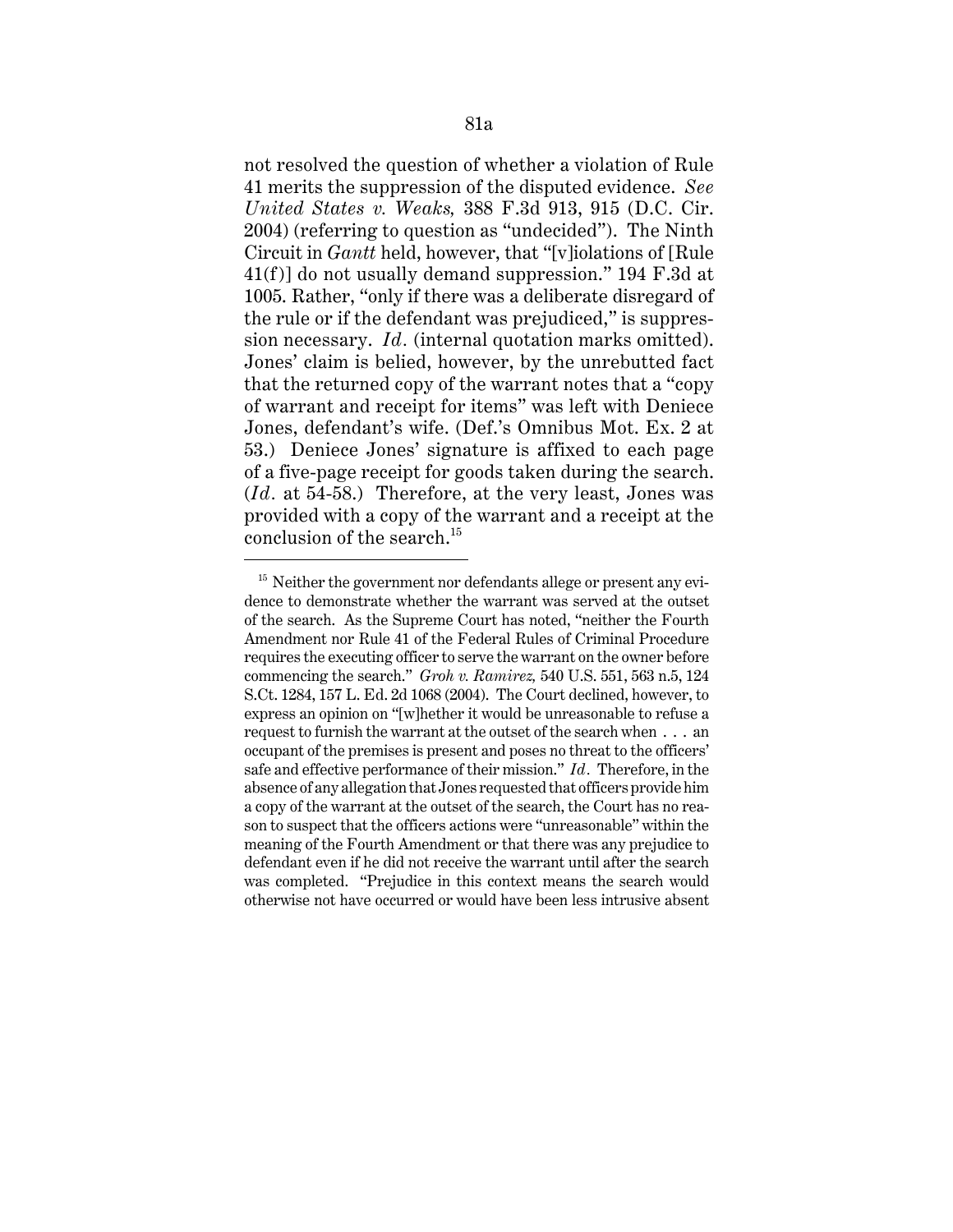Third, Jones asserts that the search of the Jeep Cherokee parked in the attached garage at the Moore Street residence was illegal because he signed the consent form authorizing the search involuntarily. Jones alleges that he "felt [he had] no choice but to sign the paper" because he was "guarded by several heavily armed agents after having been rudely awakened." (Def.'s Omnibus Mot. at 15.) Jones' argument fails, however, because the officers did not need to rely on his consent to search the Jeep; the search of the vehicle was authorized by the original search warrant. Courts have consistently held that a search of "the premises" of a home includes vehicles located within its curtilage. *See, e.g., United States v. Duque,* 62 F.3d 1146, 1151 (9th Cir. 1995); *United States v. Singer,* 970 F.2d 1414, 1418 (5th Cir. 1992); *United States v. Gottschalk,* 915 F.2d 1459, 1461 (10th Cir.1990); *United States v. Percival,* 756 F.2d 600, 612 (7th Cir. 1985). Moreover, the affidavit in support of the warrant application specifically noted the Jeep Cherokee as having "been observed parked at the Moore Street Address," and that "[s]urveillance frequently showed Antoine Jones driving the Jeep." (Def.'s Omnibus Mot. Ex. 2 at 34-35.) Therefore, the warrant authorizing a search of the premises of 10870 Moore Street also authorized the search of the Jeep Cherokee parked in the garage attached to the house, rendering the consent form super $fluous.<sup>16</sup>$ 

 rant. There is no likelihood that the scope of the search would have the error." *United States v. Negrete-Gonzales,* 966 F.2d 1277, 1283 (9th Cir. 1992). Here, the Court has already upheld the validity of the warbeen altered by defendant's receipt of the warrant at the beginning of the search.

<sup>16</sup> Nor does Jones' argument, based on *Coolidge v. New Hampshire,*  403 U.S. 443, 91 S. Ct. 2022, 29 L. Ed.2d 564 (1971), that agents should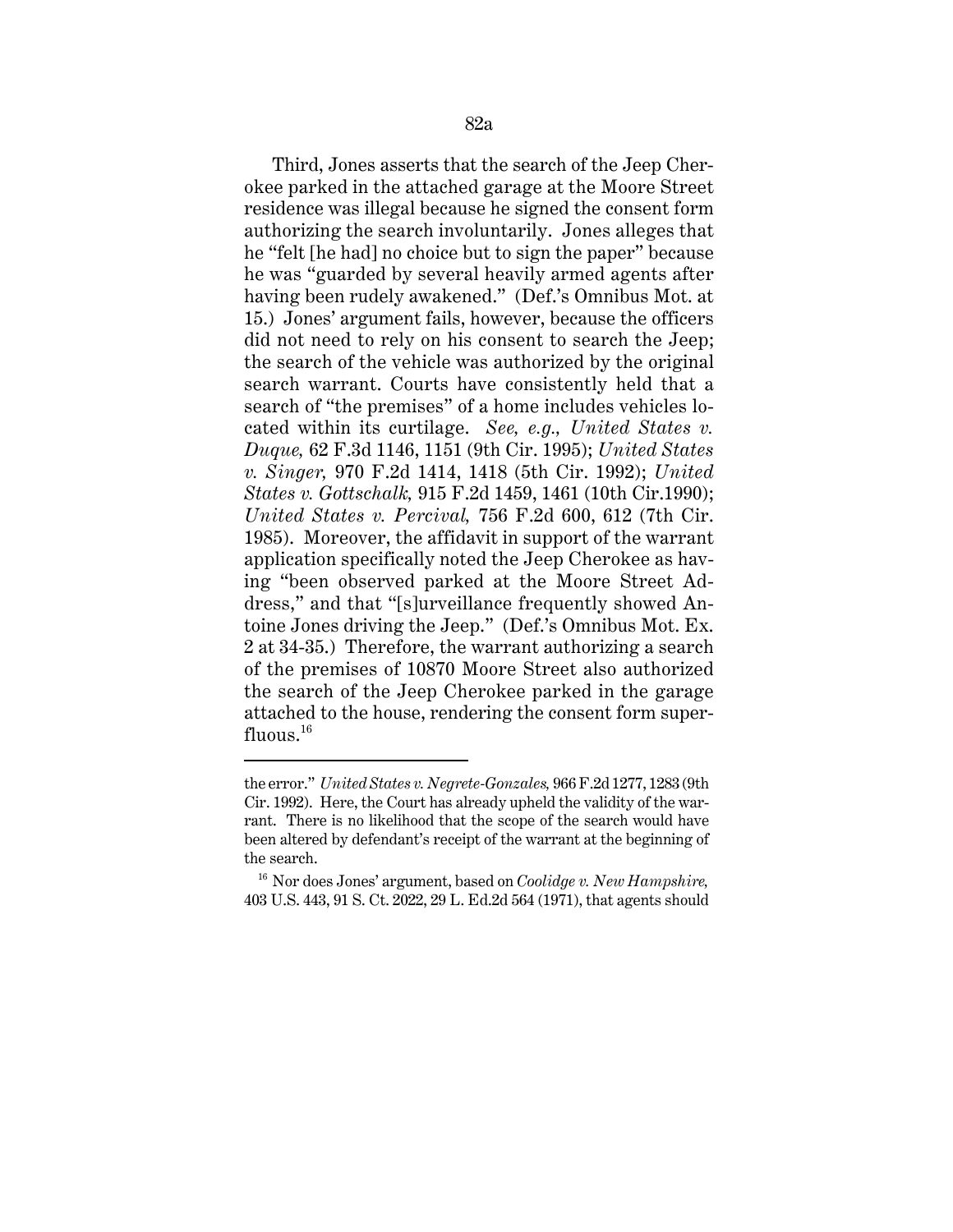### **VII. Motion to Suppress Evidence Obtained From Mobile Tracking Device**

Jones also has moved to suppress the data obtained from an electronic tracking device—a Global Positioning System ("GPS")—which law enforcement agents placed on his Jeep Cherokee pursuant to an Order issued by the Honorable Paul L. Friedman on September 16, 2005. In support of the motion, Jones advances two arguments. First, he contends that Special Agent Yanta's affidavit in support of the application for GPS authorization lacked probable cause to believe that his vehicle "was in any manner being used for criminal activity." (Def.'s Omnibus Mot. at 18.) Second, Jones asserts that the government placed the GPS device on his vehicle both after the Order authorizing its placement had expired and while the vehicle was located outside of the issuing court's jurisdiction. (*See* Defendant Jones' Supplemental Omnibus Pre-Trial Motion at 3-6.) In response, while conceding the "technical" violations of the September 10, 2005 Order (Gov't's Omnibus Opp'n at 52 n. 12), the government contends that the placement of the GPS device was proper—"even in the complete absence of a court order" because Jones lacked a reasonable expectation of privacy in the whereabouts of his vehicle. (*Id .* at 51.)

The government is correct, but only to a point. As a number of courts have held, the government is not required to obtain a court order or search warrant to in-

 case, by contrast, involves a search of a residence pursuant to a valid not have been able to seize the car without having a warrant specific to the vehicle, have any validity. *Coolidge* involved a warrantless search incident to arrest at the suspect's home. *Id.* at 457, 91 S. Ct. 2022. This warrant that, by law, authorized the search of vehicles within the curtilage of the home. *Coolidge* is therefore inapposite.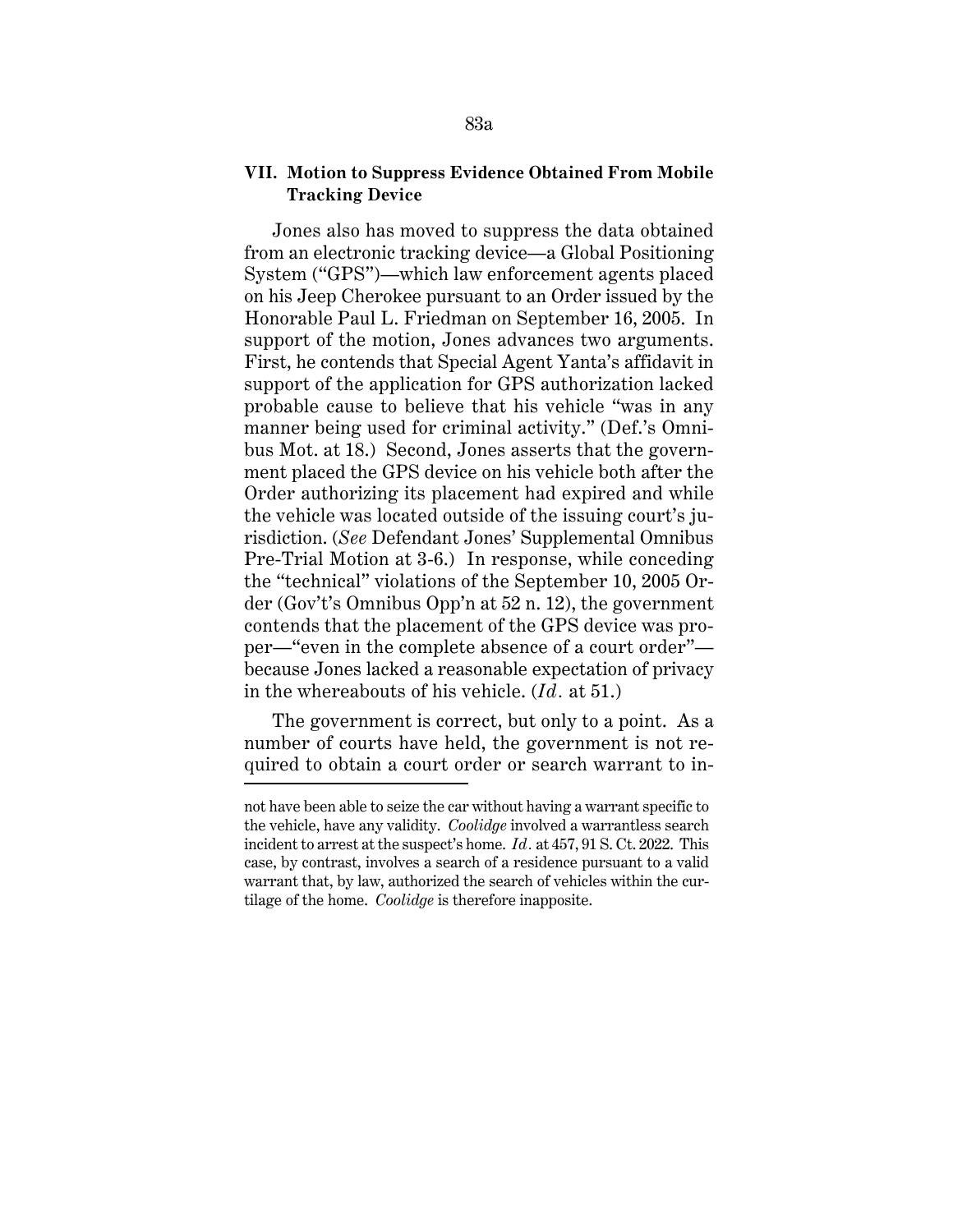stall a GPS or similar tracking device on a vehicle. *See United States v. McIver,* 186 F.3d 1119, 1127 (9th Cir. 1999) (placement of tracking device is neither search nor seizure under the Fourth Amendment); *United States v. Moran,* 349 F. Supp. 2d 425, 467 (N.D.N.Y. 2005) (no Fourth Amendment violation through installation of GPS device without a warrant because "law enforcement personnel could have conducted a visual surveillance of the vehicle as it traveled on the public highways"). These courts have relied upon the Supreme Court's statement in *United States v. Knotts,* 460 U.S. 276, 103 S.Ct. 1081, 75 L. Ed. 2d 55 (1983), a case involving a "beeper" device installed in a container that was secreted in a vehicle, that:

A person traveling in an automobile on public thoroughfares has no reasonable expectation of privacy in his movements from one place to another. When [the suspect] traveled over the public streets he voluntarily conveyed to anyone who wanted to look the fact that he was traveling over particular roads in a particular direction, the fact of whatever stops he made, and the fact of his final destination when he exited from public roads onto private property.

*Id.* at 281-82, 103 S. Ct. 1081. The very next year, however, in *United States v. Karo,* 468 U.S. 705, 104 S.Ct. 3296, 82 L. Ed. 2d 530 (1984), a case that also involved a "beeper" device secreted in a vehicle, the Court distinguished between monitoring in public spaces versus private locations. In doing so, it held that, while the data in question that was obtained from the device while on the public roads was admissible, information that was obtained from the tracker while it was inside the private residence was not, because the residents had a justifiable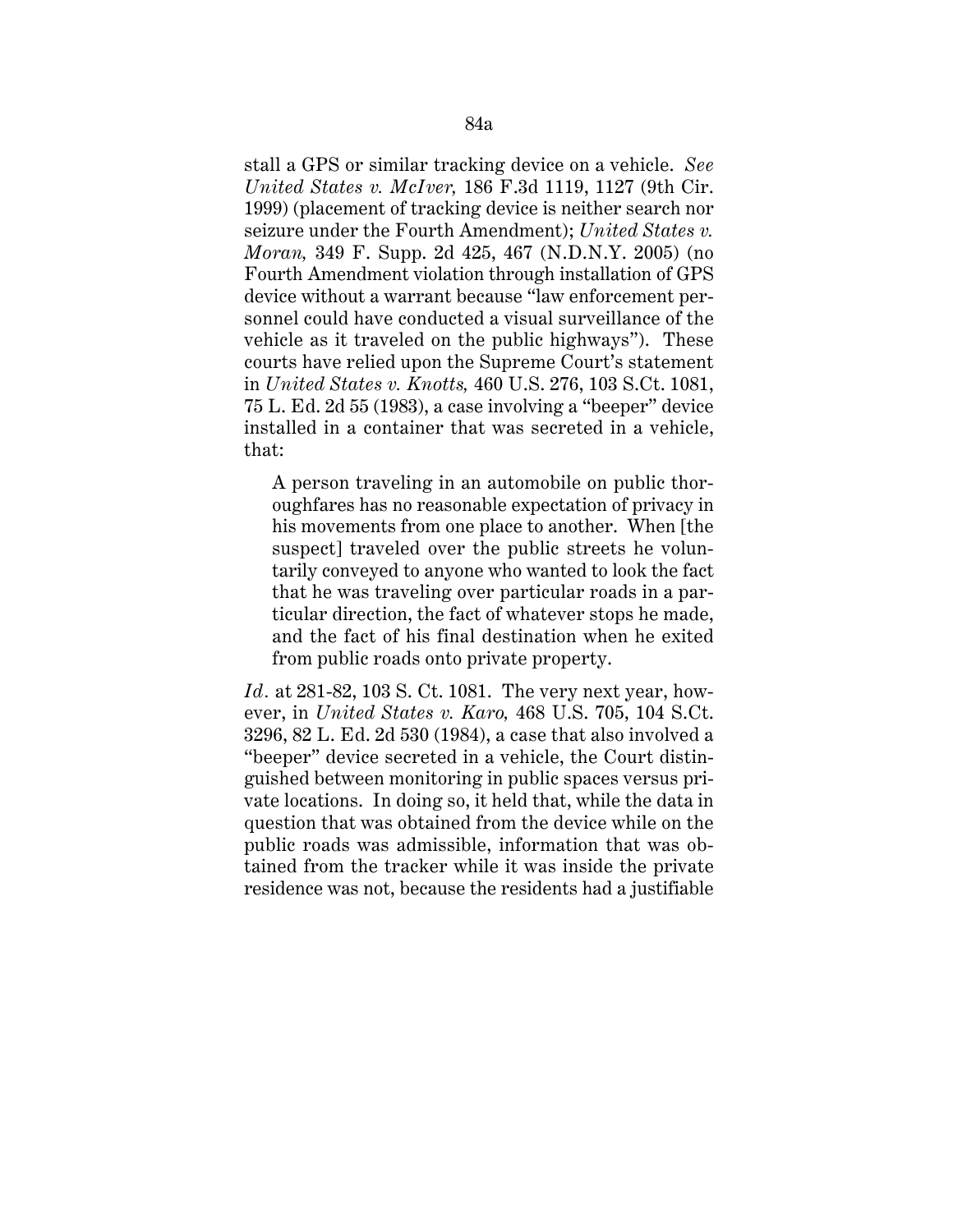interest in privacy in their home. *Karo,* 468 U.S. at 715, 104 S.Ct. 3296. Accordingly, as the government here essentially concedes (Gov't's Omnibus Opp'n at 55 n. 14), the data obtained from the GPS device when the Jeep Cherokee was parked in the garage adjoining the Moore Street property must be suppressed. All other data obtained from the device is admissible.

### **VIII. Motion to Suppress Tangible Evidence Seized From Green Honda Odyssey Minivan**

Jones also has moved to suppress the approximately \$67,115 in cash discovered in a secret compartment in his 1997 Honda Odyssey minivan during a traffic stop in Durham, North Carolina. (Def.'s Omnibus Mot. at 19.) Though owned by Jones, the vehicle was being driven at the time by his co-conspirator, Lawrence Maynard. Maynard was accompanied by Derrick Gordon. (*Id .*) When a Durham police officer stopped the vehicle for speeding, Maynard gave him his license and a registration card indicating that the owner of the vehicle was Antoine Jones. (*Id.*) The officer, having become suspicious after Maynard and Gordon gave conflicting stories regarding the purpose of their trip when questioned separately, asked Maynard for permission to search the minivan. Maynard consented to the search. (*Id.*)

Jones claims that it was not reasonable for the officer to believe that Maynard had authority to consent to the search because the officer was on notice that he was not the owner of the vehicle. (*Id.* at 19-20.) That is simply not the case. The officer acted reasonably in searching the vehicle based on Maynard's consent because Jones gave up any reasonable expectation of privacy he had in the contents of the vehicle when he entrusted complete con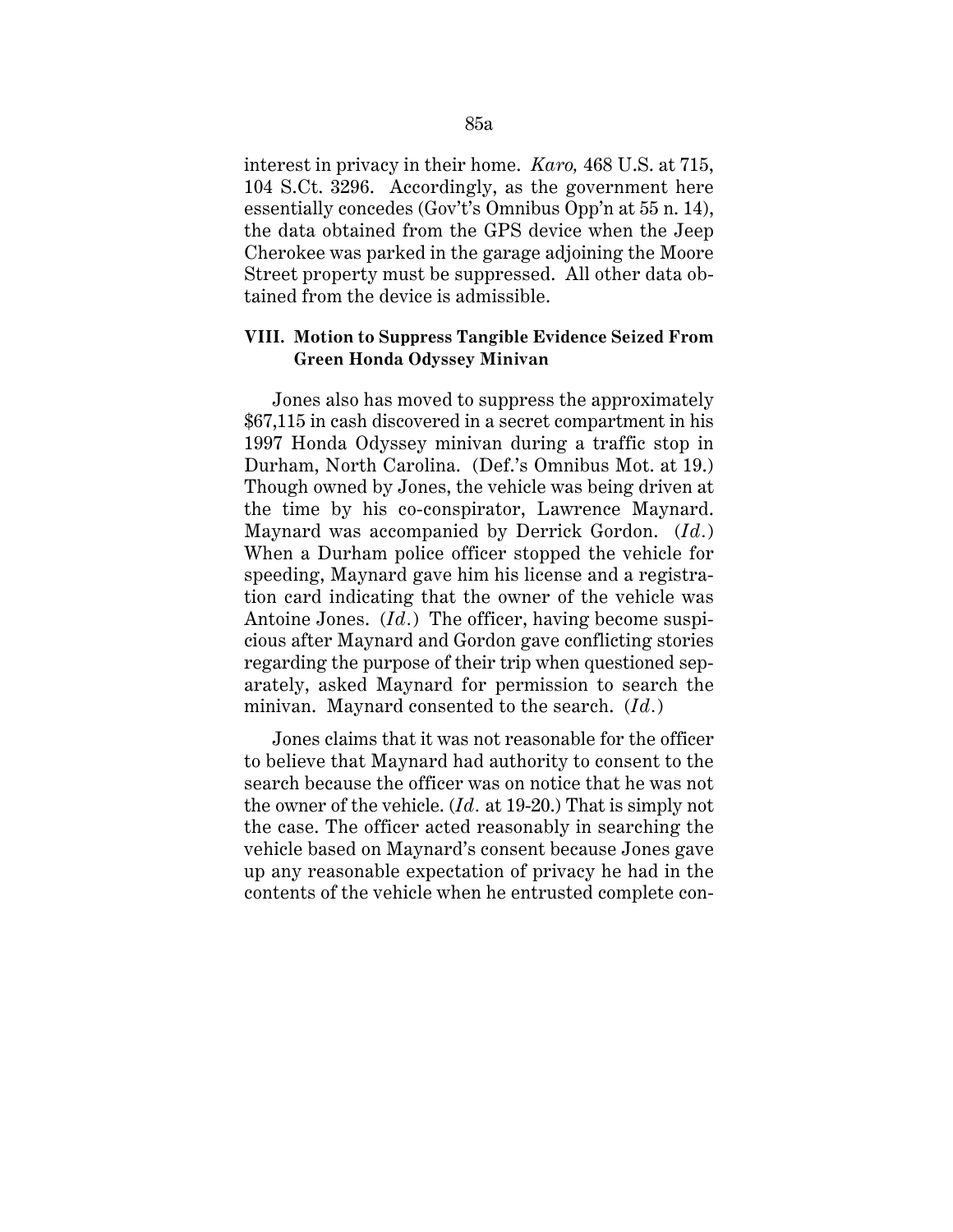trol over it to Maynard. *See United States v. Powell,* 929 F.2d 1190, 1196 (7th Cir. 1991) (owner of pickup truck lacked legitimate expectation of privacy where vehicle was driven by another more than 1,000 miles away); *see also United States v. Fuller,* 374 F.3d 617, 622 (8th Cir. 2004). The Supreme Court has held that consent "obtained from a third party who possessed common authority over . . . the . . . effects sought to be inspected" is valid. *United States v. Matlock,* 415 U.S. 164, 171, 94 S. Ct. 988, 39 L. Ed.2d 242 (1974). "Common authority" is defined as "joint access or control for most purposes," such that the owner has "assumed the risk" that another might consent to a search of the shared item. *Id.* at 171 n. 7, 94 S. Ct. 988. The D.C. Circuit has held that an owner's "Fourth Amendment rights were not violated when the police, with . . . justification . . . made a warrantless search of those portions of the car which the owner had delivered access and control to others." *United States v. Free,* 437 F.2d 631, 635 (D.C. Cir. 1970). There is no contention here that Jones' transfer of authority over the vehicle to Maynard was anything but complete and unequivocal. Rather, the allegation is merely that the officer failed to act reasonably in acting on Maynard's consent. (Def.'s Omnibus Mot. at 19.) On the contrary, however, the Court finds that the officer did act reasonably because Jones ceded complete control to Maynard, thereby assuming the risk that he might consent to a search of his vehicle, while he was driving it out-of-state in North Carolina.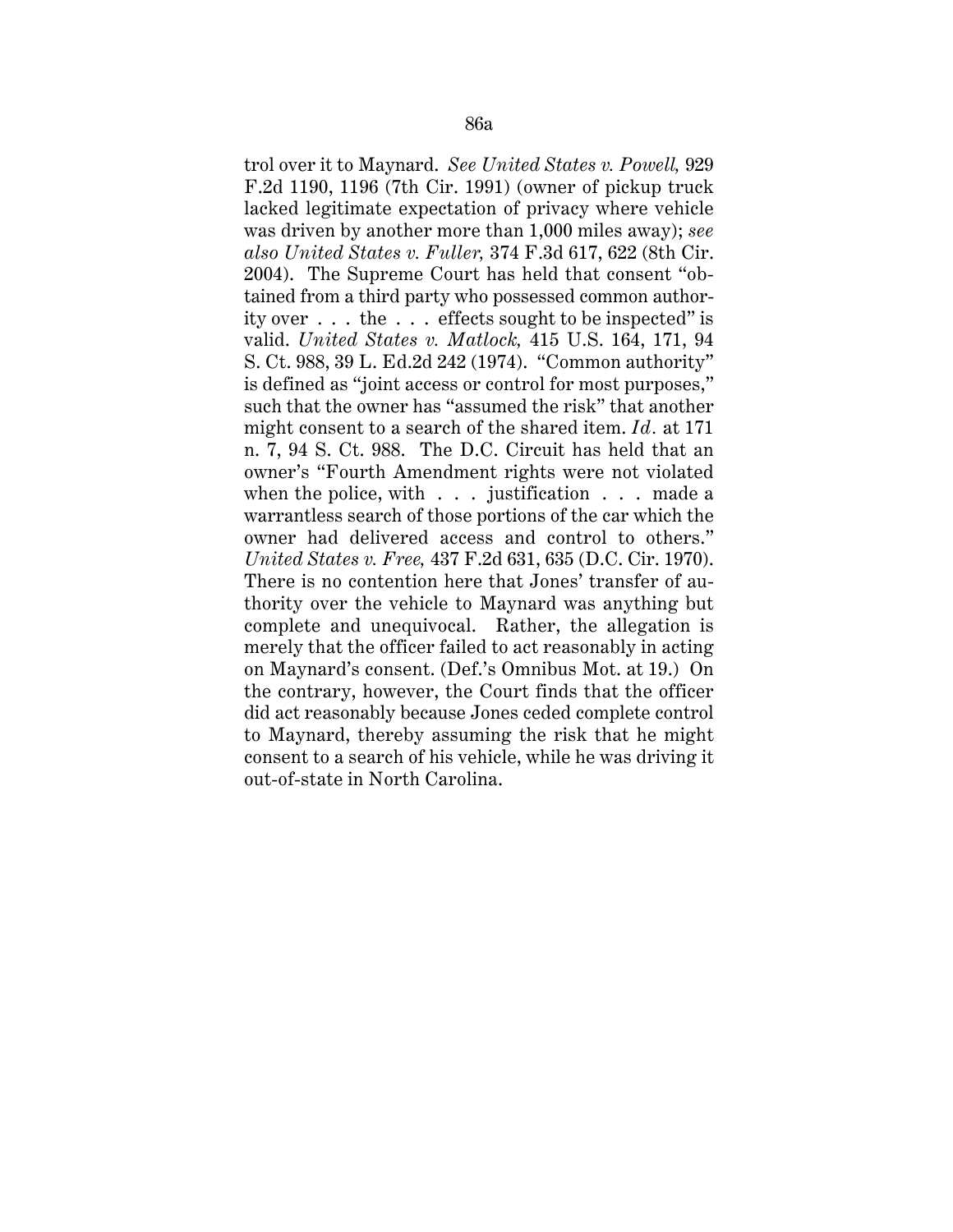## **IX. Motion to Suppress Evidence Seized at Levels Nightclub**

Jones alleges that the warrant issued for the search of Levels nightclub was invalid because the affidavit on which it was based "presented intentional misstatements and a reckless disregard for the truth" and because it was tainted by evidence obtained through illegal wiretapping. (Def.'s Omnibus Mot. at 21.) As noted above, "to mandate an evidentiary hearing" under *Franks,* "the challenger's attack must be more than conclusory and must be supported by more than a mere desire to crossexamine. There must be allegations of deliberate falsehood and those allegations must be accompanied by an offer of proof." 438 U.S. at 171, 98 S. Ct. 2674. Jones alleges no facts to support his claim that the affidavit contained "intentional misstatements and a reckless disregard for the truth." (*Id.* at 21.) The Court therefore upholds the validity of the warrant and the use of the evidence obtained through electronic interceptions in the affidavit.

#### **CONCLUSION**

For the foregoing reasons, defendant's motions are denied with the exception that the government cannot use GPS tracking data obtained when the Jeep Cherokee was parked in the garage adjoining Jones' Moore Street property. The Court will consider the parties' arguments regarding the government's Rule 404(b) motion and defendant's motions for a bill of particulars and for disclosure of confidential informants at the hearing on Monday, August 14, 2006.